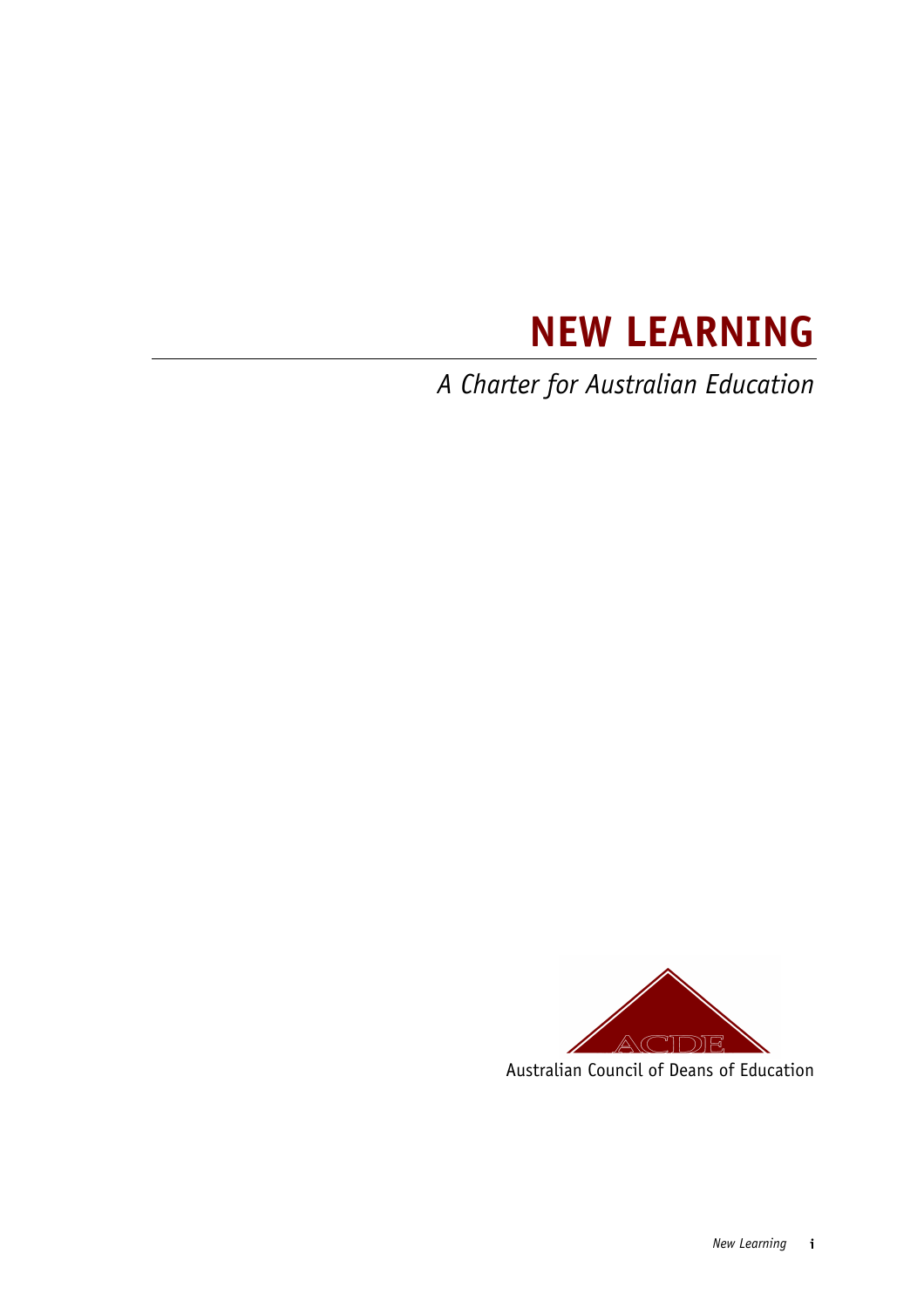**New Learning: A Charter for Australian Education October 2001 Australian Council of Deans of Education Canberra** 

**The Australian Council of Deans of Education Incorporated (ACDE) is the national organisation of the deans of faculties of education and heads of schools of education in Australian universities. ABN: 58 003 862 359** 

**ISBN 1 876814 04 7** 

**This work is copyright. In addition to reproduction permitted under the Copyright Act 1968 (as amended), it may be reproduced in whole or in part for research, training or policy development purposes, subject to the inclusion of acknowledgement of the source, and no commercial use or sale. Reproduction for purposes other than those specified above requires the written permission of the ACDE.** 

**Additional copies of this report may be purchased for \$33 (including GST and postage). Please make cheques out to the 'Australian Council of Deans of Education', and send the order to:** 

**ACDE c/o RMIT PO Box 71 Bundoora VIC 3083 Ph: 03 9925 7844 Fax: 03 9925 7586 Email: andrew.harvey@rmit.edu.au Website: www.acde.edu.au**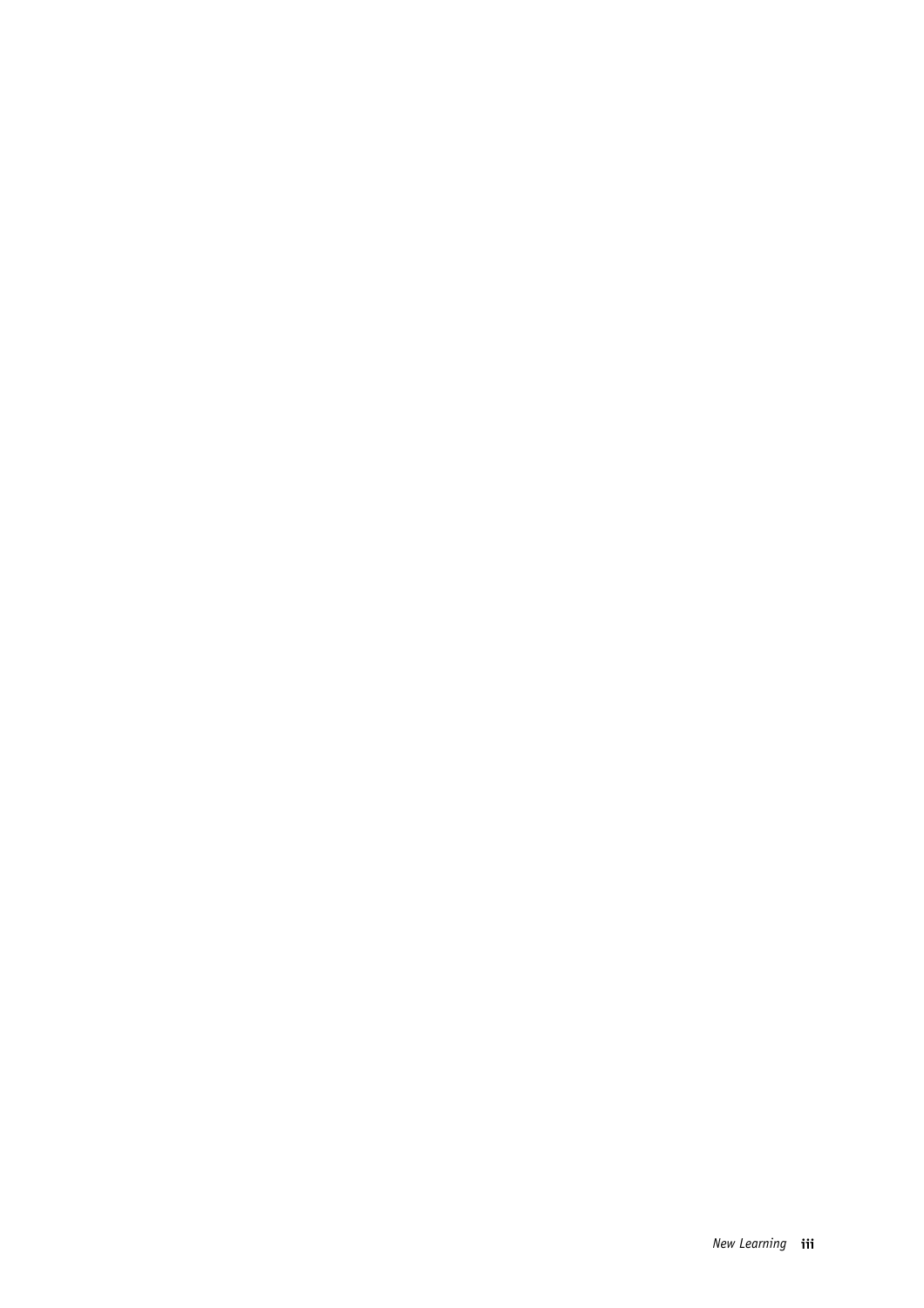# **Australian Council of Deans of Education**

The Australian Council of Deans of Education Incorporated (ACDE) is the peak organisation representing the deans of faculties of education and heads of schools of education in Australian universities and other higher education institutions. It represents those responsible for initial and post-initial teacher education and much of the education research and scholarship throughout Australia.

The ACDE was established in 1991 and was incorporated as an association in the Australian Capital Territory in 2000. The governing Board of the ACDE includes representatives from each Australian State and Territory.

> President Professor Mary Kalantzis Secretary/Treasurer Professor Terry Lovat Executive Officer Dr Andrew Harvey

#### **Executive**

| NSW Professor Jennifer Gore   |
|-------------------------------|
| VIC Professor Maureen Ryan    |
| QLD Professor Nerida Ellerton |

- SA Associate Professor Alan Reid
- WA Associate Professor Graham Dellar
- TAS Professor John Williamson
- NT Dr Jim Cameron
- ACT Ms Joan Livermore

Professor Allan Luke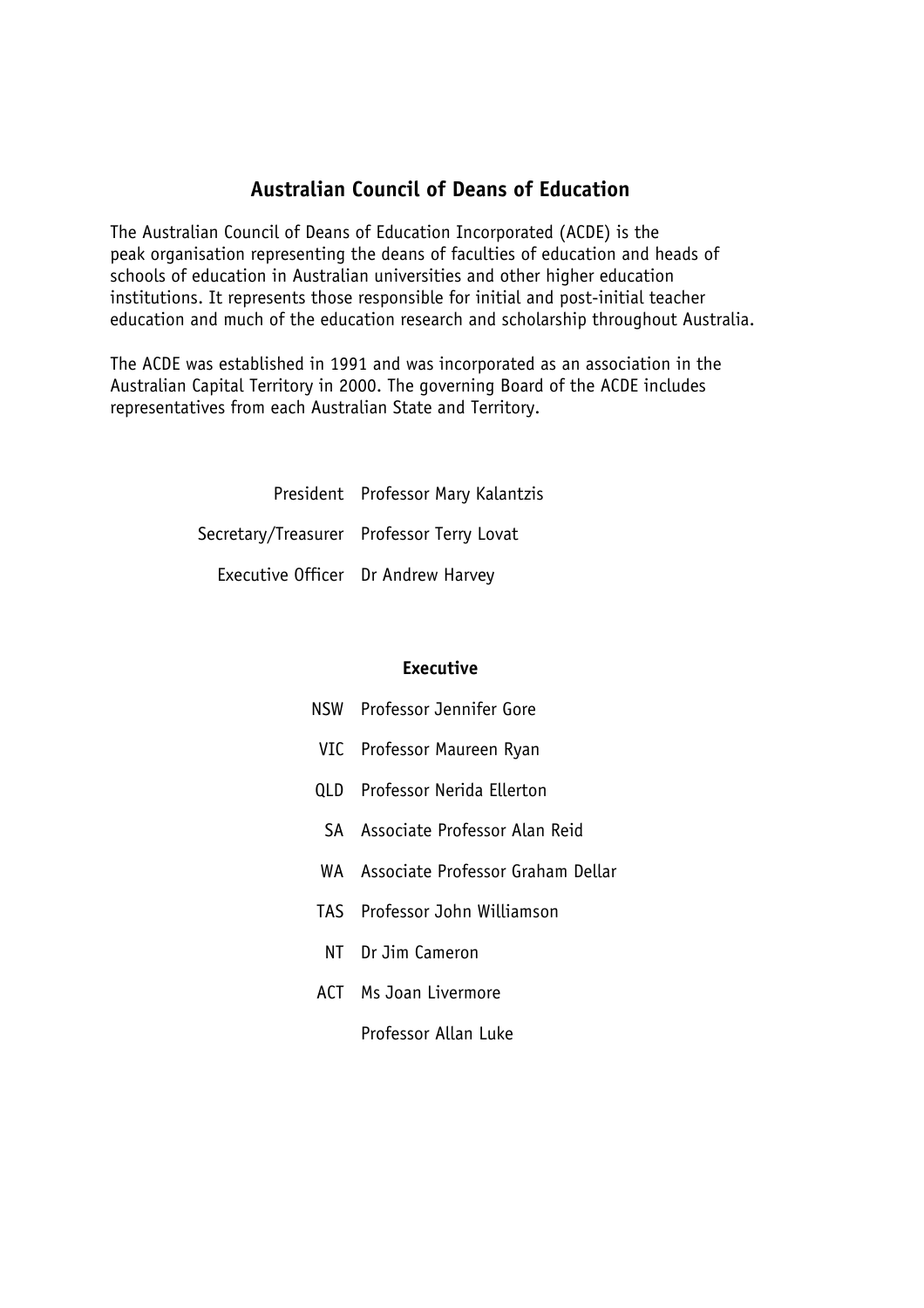# **Report prepared by**

Prof. Mary Kalantzis & Dr. Bill Cope with the assistance of Dr. Andrew Harvey

#### **Advisory Group**

Prof. Jill Blackmore Dr. Jack Keating Assoc. Prof. Peter Kell Prof. Simon Marginson Ms. Ann Morrow Prof. Fazal Rizvi Prof. Michael Singh Prof. Roger Slee Prof. Sue Willis

#### **Research Assistants**

Dr. Andrew Harvey

Ms. Jacky Forsyth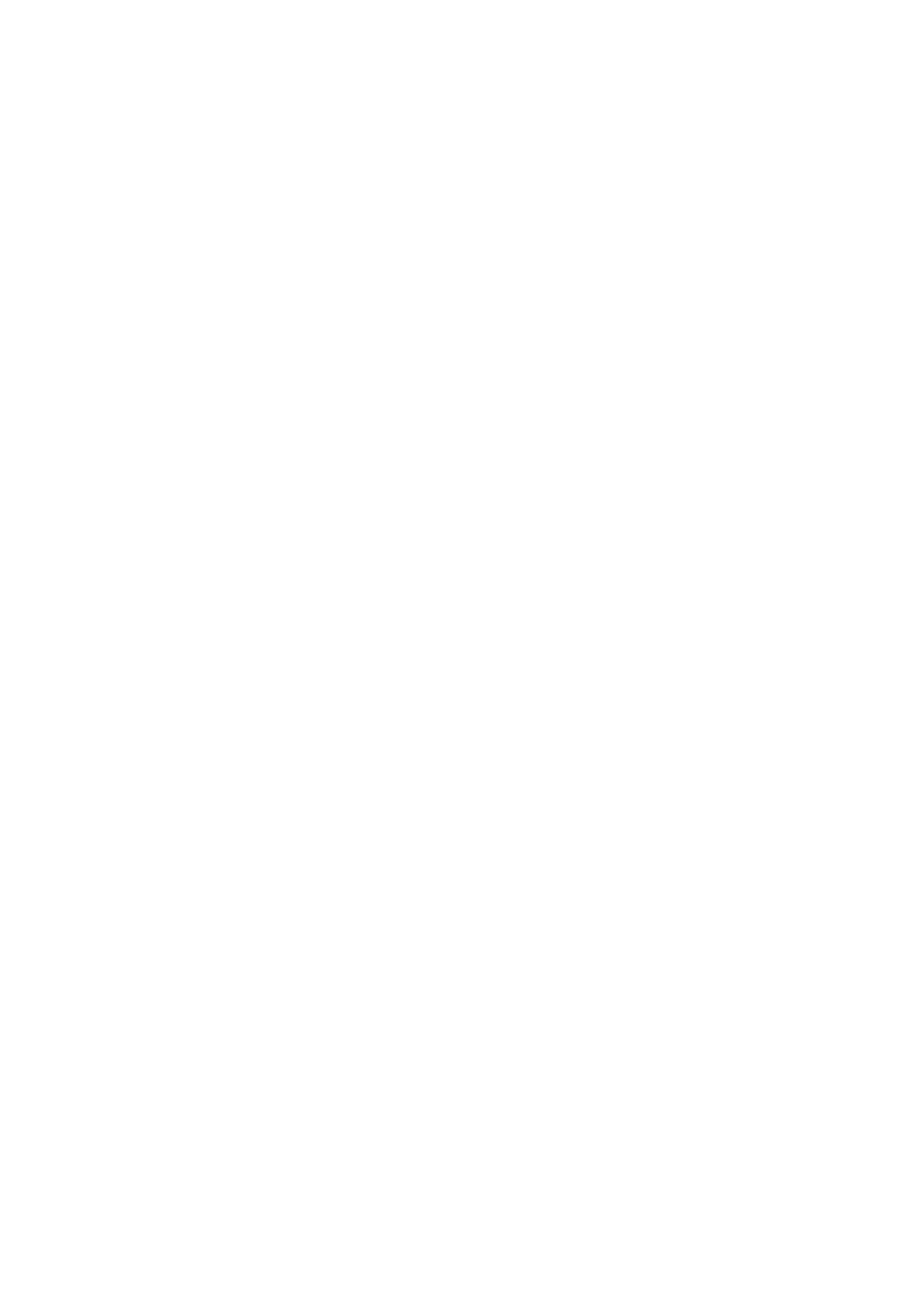# **Contents**

| <b>EXECUTIVE SUMMARY</b>                                                                                        |     |  |
|-----------------------------------------------------------------------------------------------------------------|-----|--|
| <b>TALKING THE TALK</b><br>What Our Politicians Say About Education                                             |     |  |
| BUT ACTIONS SPEAK LOUDER THAN WORDS<br>A Sector by Sector Analysis of the State of Education in Australia Today |     |  |
| <b>GETTING SMARTER: RE-INVESTING IN EDUCATION</b><br>What Other Countries are Doing                             | 19  |  |
| NEW ECONOMY, NEW SOCIETY, NEW LEARNING — SO WHAT'S NEW?                                                         | 29  |  |
| Old Economy, Past Work<br>New Economy, Future Work                                                              |     |  |
| Old Society, Past Citizenship<br>New Society, Future Citizenship                                                |     |  |
| Old Identity, Past Persons<br>New Identity, Future Persons                                                      |     |  |
| NEW LEARNING: EIGHT PROPOSITIONS                                                                                | 47  |  |
| <b>Education Has a Much Larger Role to Play in</b><br><b>Creating Socially Productive Persons</b>               | 47  |  |
| Learning Will Be Lifelong and Lifewide                                                                          | 55  |  |
| Opportunity and Diversity: Education is One of the<br>Main Ways to Deliver on the Promise of Democracy          | 69  |  |
| A 'New Basics' is Emerging                                                                                      | 85  |  |
| <b>Technology Will Become Central to All Learning</b>                                                           | 99  |  |
| The Work of Educators Will Be Transformed                                                                       | 111 |  |
| The Place of the 'Public' and the 'Private' in<br><b>Education Will Be Redefined</b>                            | 121 |  |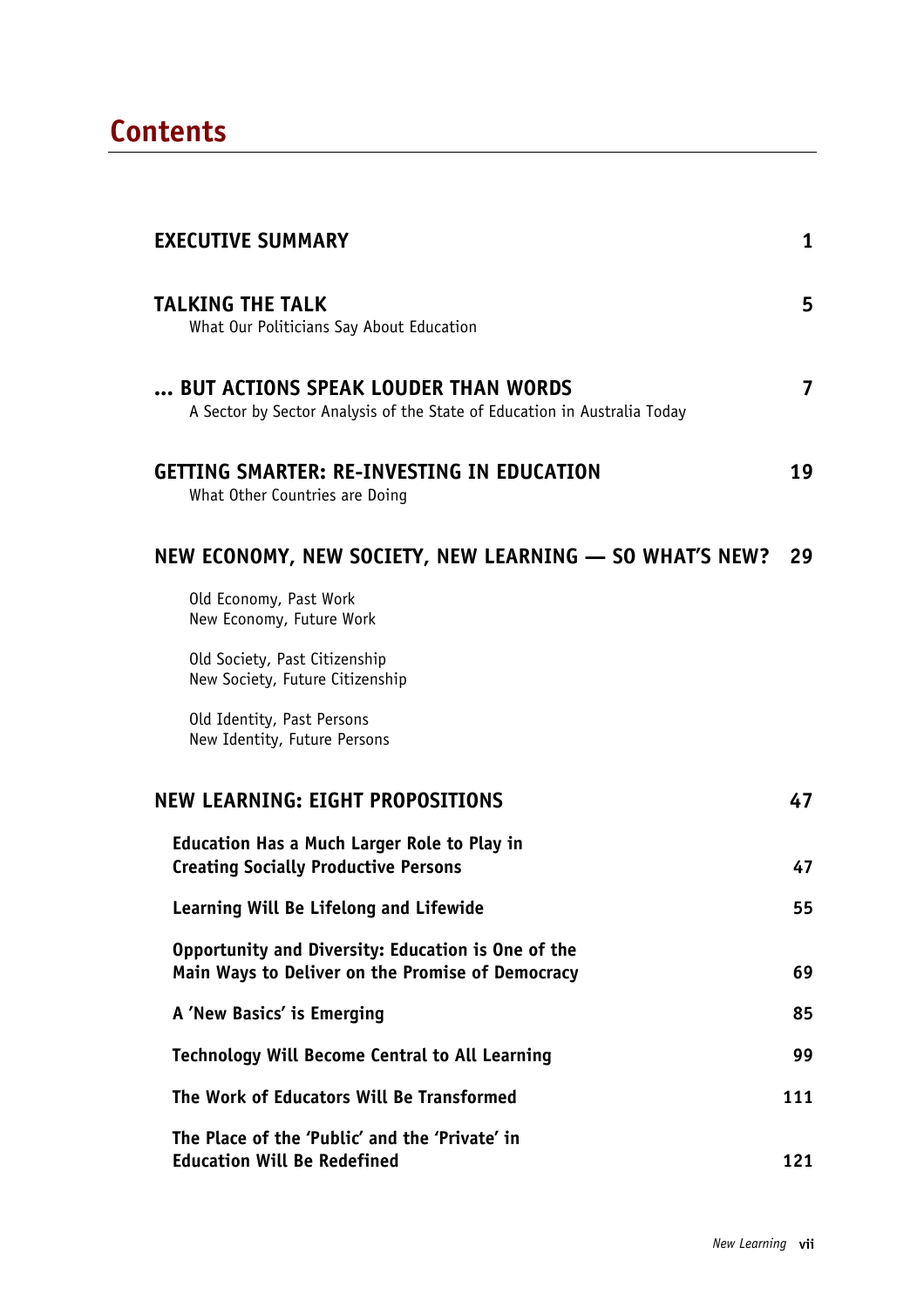| The Focus of Education Policy Must Change from<br><b>Public Cost to Public Investment</b> | 139 |
|-------------------------------------------------------------------------------------------|-----|
| A CALL TO OUR POLITICAL LEADERS                                                           | 147 |
| A CALL TO EDUCATORS                                                                       | 149 |
| A CALL TO AUSTRALIAN CITIZENS AND VOTERS                                                  | 151 |
| <b>BIBLIOGRAPHY</b>                                                                       | 153 |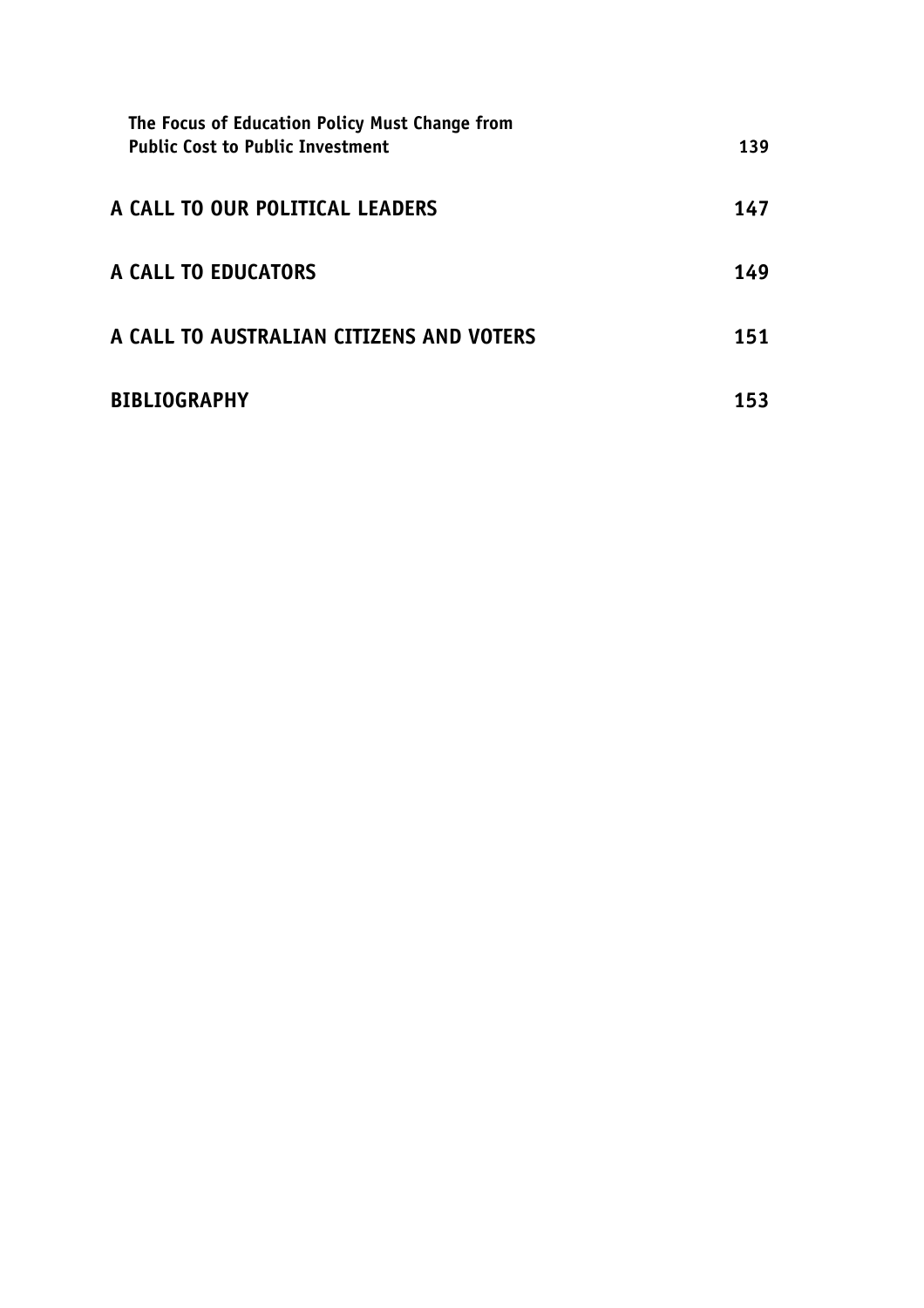# **Introduction**

*New Learning: A Charter for Australian Education* **has been prepared by the Australian Council of Deans of Education (ACDE). The ACDE is the peak organisation representing the deans of faculties of education and heads of schools of education in Australian universities and other higher education institutions. It represents those responsible for initial and post-initial teacher education and much of the education research and scholarship throughout Australia.** 

**The Charter is, above all, a charter for change. The Council argues that, despite rhetoric to the contrary, education is presently viewed as a cost rather than an investment by Australian politicians. Consistent overseas and longitudinal studies stress the economic benefits of investment in education to individuals and nations, yet our governments are increasingly abdicating financial responsibility for its provision. The first change required, then, is attitudinal.** 

# **The State of Education**

**The state of Australian education is examined in the first section of the Charter. Using comparative international data, and Australian data over time, the Charter shows that our education system is at best uncompetitive, and arguably in a state of crisis. Direct public investment in education as a proportion of GDP has been declining for some years, while at the same time our international competitors are gearing up for the knowledge economy. Australia's attitude to education as a cost to be minimised contrasts markedly with the current belief of leading nations that a highly skilled and educated workforce is essential to economic success.** 

**The Council believes that education will become more important not only to economic success, but to the preservation of social cohesion and democracy. The new economy will demand highly trained workers, autonomous learners and citizens both well-connected and secure in their identity. Skills of collaboration will supersede the competitive skills required in the old industrial economy, and the focus will shift to interpersonal relations and communications. Our present education system is simply not prepared to meet these demands of the new economy, and requires substantial qualitative changes on top of greater public investment.** 

# **New Learning**

**The remainder of the Charter, then, is about new learning. Supported by over 60 graphs and tables, the Council contends that eight propositions will**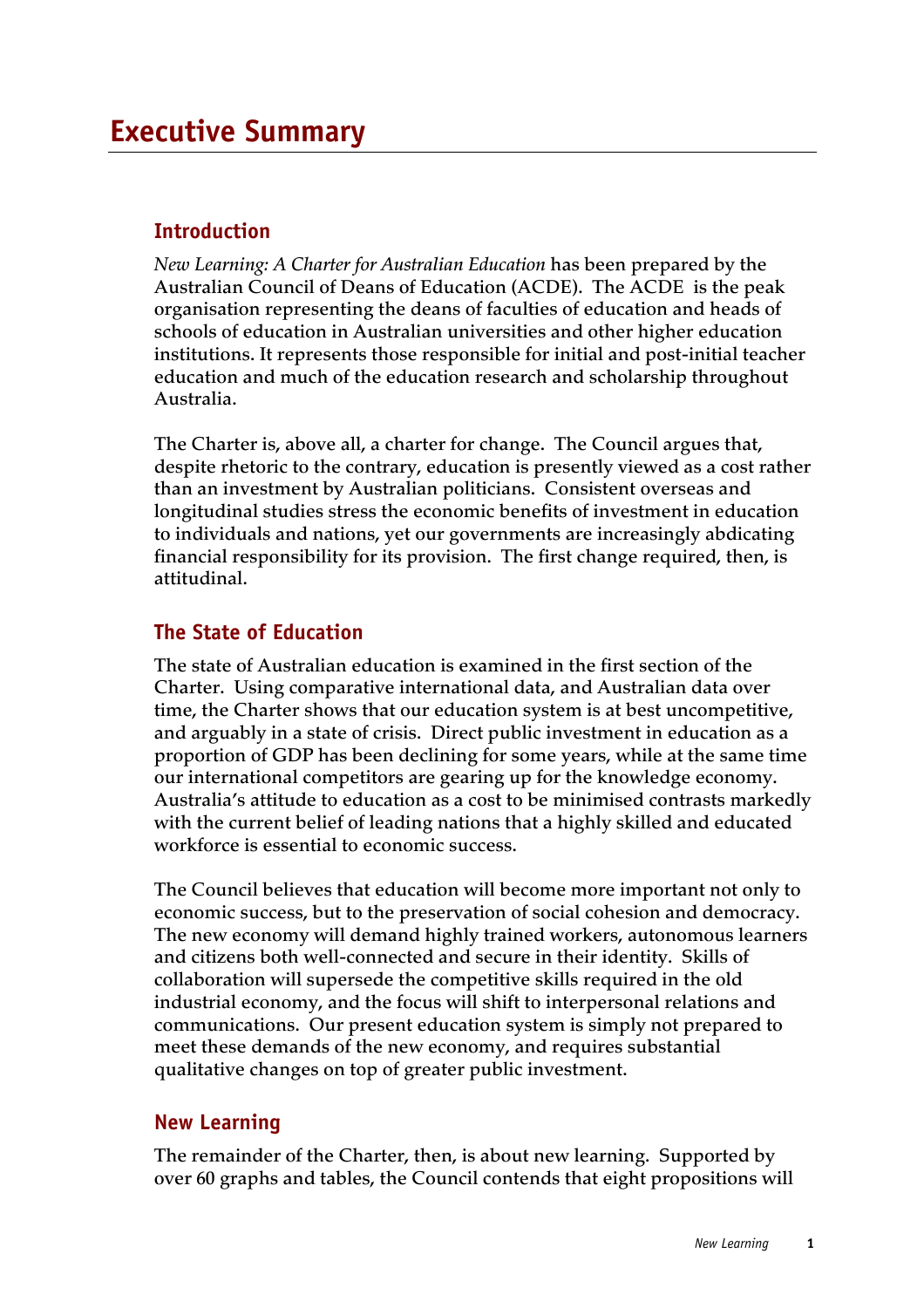**shape the future environment of learning. Each proposition is supported by an action agenda, including a series of specific recommendations.** 

**Proposition 1 is that** *Education Has a Much Larger Role to Play in Creating Socially Productive Persons***. This contention anticipates trends and demands of the new knowledge economy, many of them already visible. A sharp increase in knowledge-intensive industries is occurring, but new learning recognises that traditional areas such as manufacturing will also be transformed by the rise of Information and Communication Technologies, greater collaboration, and the need for interpersonal and problem-solving skills. Put simply, nations in the new economy are judged not by the value of their fixed capital, but by the skills and knowledge of their workforce. Given this, Australia's current neglect of our education sectors is alarming, and a radical rethink of the role of education is required.** 

**Proposition 2, that** *Learning Will Be Lifelong and Lifewide***, acknowledges the greying of the population and the short shelflife of technological skills. In an era signified by rapid change, the need to promote autonomous learning is paramount – citizens must learn to learn, throughout and across their lives. Lifewide learning recognises the need for much greater flexibility and diversity of educational experiences: learning should occur in parks, in pool halls, and outside of traditional institutions. Lifelong learning means that education for most does not end at school or university, but that adult and community education, in particular, is of growing importance. Learning opportunities must be available to those from all backgrounds, of all ages, and at all stages of life. To this end, a national framework for Lifelong Learning is imperative.** 

**Proposition 3 focusses on** *Opportunity and Diversity: Education is One of the Main Ways to Deliver on the Promise of Democracy***. Education promises individuals greater social mobility: more access to material resources through better paid employment; a greater capacity to participate actively in the processes of government; and the personal dexterity that comes with knowing the world. It promises communities improved employment prospects, increased self-determination and extended access to the wider world. The key challenge, however, is to ensure that education fulfills its democratic mission, and the Charter argues that this challenge can only be met by dedicated programs which address inequality. Targeting groups disadvantaged and 'at risk' must be done, not on the basis of moral arguments alone, but also on the basis of the economic and social dangers of allowing individuals and groups to be excluded.** 

**Proposition 4 contends that** *A 'New Basics' is Emerging***. The old basics of the three RRRs must be reconceptualised, in order to reflect contemporary changes to learning. New learning will be g***eneral in its focus,* **rather than specialised on the particular needs-of-the-day. It will be about** *creating a kind of person***, with kinds of dispositions and orientations to the world, rather than simply commanding a body of knowledge. These persons will be able to**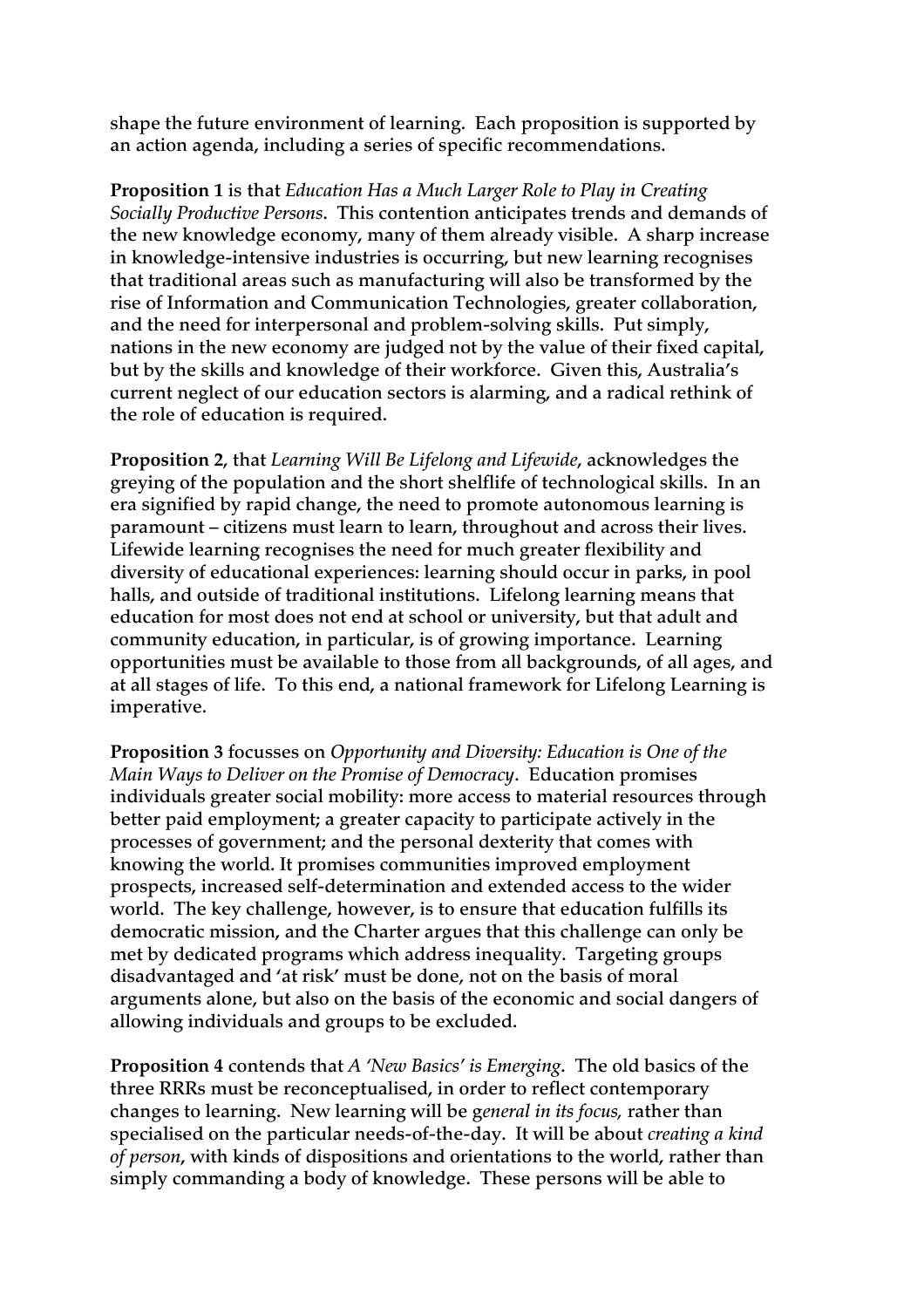**navigate change and diversity, learn-as-they-go, solve problems, collaborate, and be flexible and creative. Finally, new learning will be increasingly**  *interdisciplinary***, requiring deeper engagement with knowledge in all its complexity and ambiguity. The new basics are about promoting capability sets, reflexive and autonomous learning, collaboration, communication, and broadly knowledgeable persons.** 

**Proposition 5, that** *Technology Will Become Central to All Learning***, is arguably more complex than it first appears. Technologies of digitisation have the potential to transform learning relationships for the better, but this potential needs to be harnessed. This proposition contends that we need to learn through, but also** *about* **technology. Technology is not just a tool for learning, in other words. It should be one of the main things that learning is about - a message as well as a medium.** 

**Proposition 6 argues that** *The Work of Educators Will Be Transformed***, and that the role of educators will broaden considerably. Individualised programs and customised learning will signify classrooms of the future, and this will require educators to be highly skilled, attenuated to individual needs, and more broadly knowledgeable than ever before. Already, of course, educators perform one of the most important roles in the economy, and salary and wage packages need to reflect this role better. Moreover, educators require more time for professional development and reskilling, for national and international exchanges, and for secondments to other community organisations as schools become better integrated with local communities.** 

**Proposition 7 contends that** *The Place of the 'Public' and the 'Private' in Education Will Be Redefined***. This proposition tackles the problematic relationship between federal and state governments which undermines schools, vocational education institutions and higher education in particular. It argues that education must be viewed as a public obligation, and that, notwithstanding a moral imperative, the new economy demands that all members of the community have access to quality learning. Demarcating clearer federal/state responsibilities is important, as is a clear commitment from all governments to provide quality education for all, not simply for those born into privilege or wealth.** 

**Proposition 8 is that** *The Focus of Education Policy Must Change from Public Cost to Public Investment***. This requires attitudinal change, which must come from greater awareness of the importance of education. The Charter cites several studies and numerous data which demonstrate the long-term benefits of investment in education to the nation. At an individual level, the data are also clear: educated individuals have higher employment rates, higher average weekly earnings, lower imprisonment rates, and greater opportunities for continued reskilling. That education is a public investment is a proposition we must accept if Australia is to embrace and thrive in the new economy.**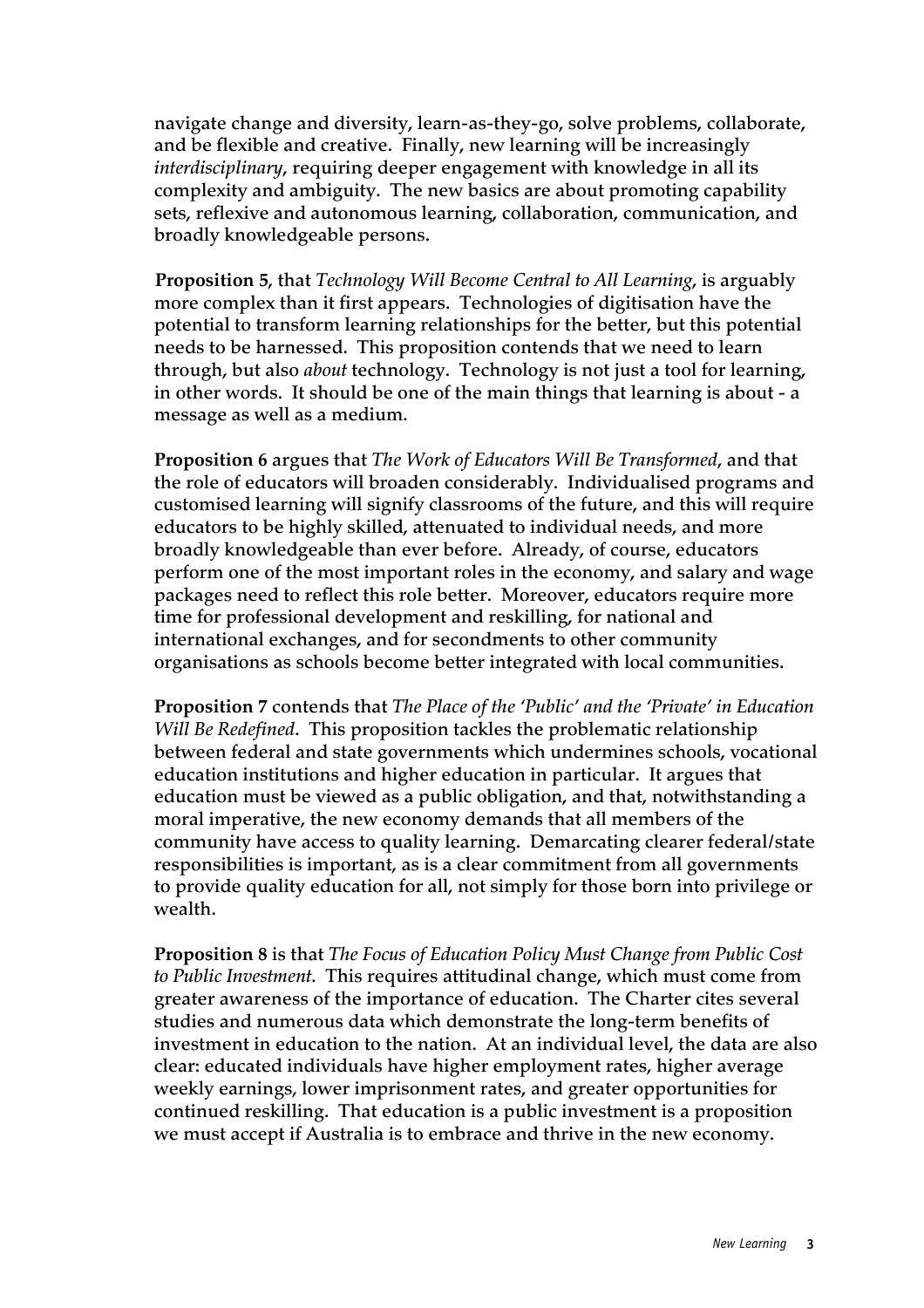# **A Call to Action**

**This Charter is directed at political leaders, educators, and all Australian citizens and voters. For political leaders, the message is clear: there is an urgent need to grasp this opportunity of new learning. Policy talk must be matched with significant investment and new collaborations to ensure our place in the world is not diminished.** 

**For educators, the Charter urges that we continue to work towards change. Proactive decisions are needed to reconceptualise education systems, the nature of knowledge and the roles of educators. The agenda for new learning is too important to be left to politicians alone to shape.** 

**For citizens and voters of Australia, the Charter underlines the importance of education not only to the national economy, but to the cohesion of local communities and to the security of individuals. Every Australian must possess the right to quality education, and educational opportunities can no longer be reserved for select groups. The fruits of the new economy must be available to all.**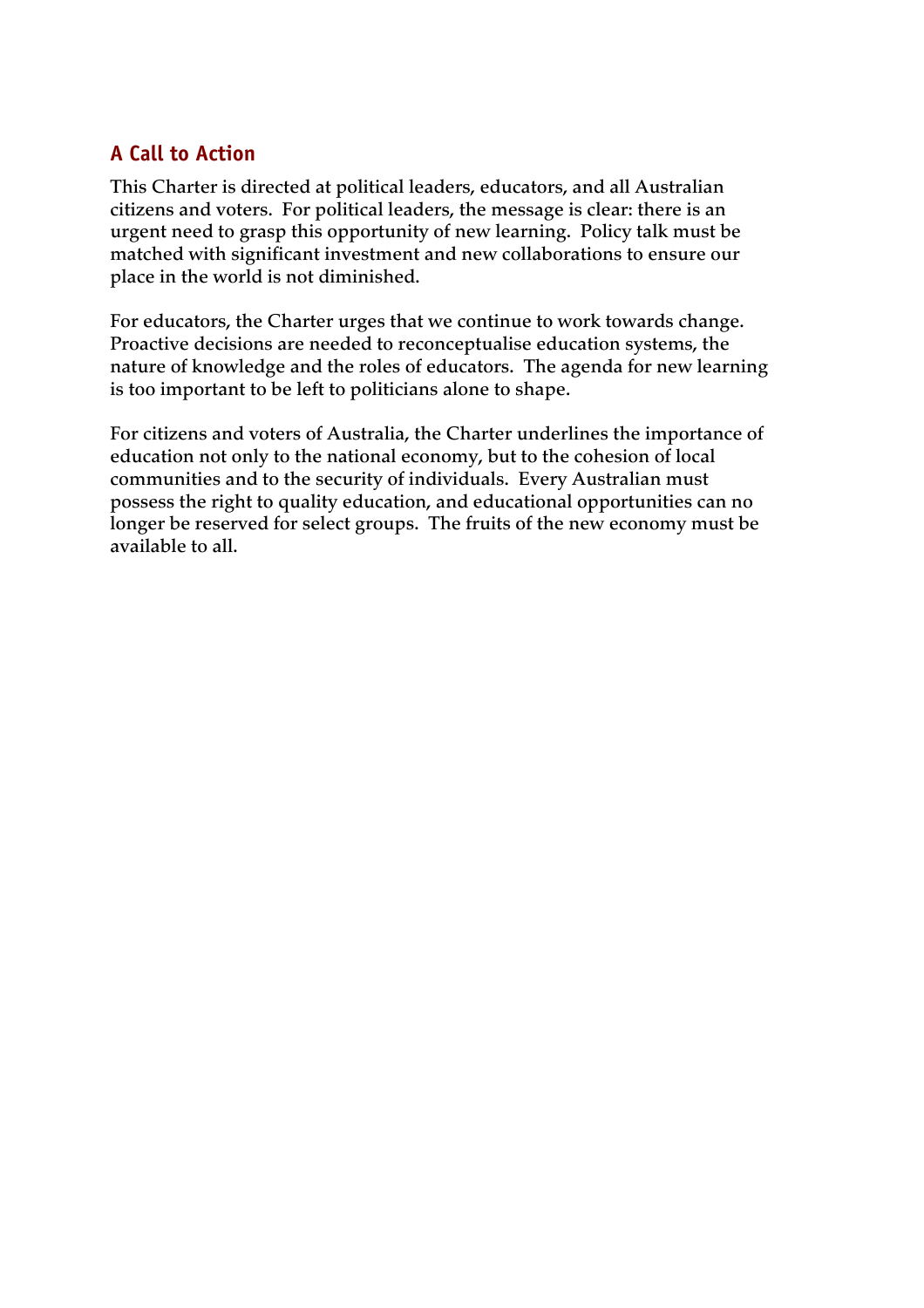# **TALKING THE TALK**

### **What Politicians Say About Education**

*"Education is the key to Australia's future."* 

Minister for Education Dr David Kemp, 2000

*"Education and skills development is an essential prerequisite in any serious attempt to strengthen the long term research base of this country and encourage further collaboration with the world's best."* 

Prime Minister John Howard, 2001

*"Australians are vitally concerned with education. They want a first-class public system. They want to end the brain drain. And they want a government that recognises these as top priorities."* 

Opposition Leader Kim Beazley, 2000

*"I place on the record once again the Democrats' long-running concern about the level of funding for higher education in particular, for education generally and for research and development, in the hope that we will become a global new economy that others will respect."* 

Australian Democrats' Leader Natasha Stott-Despoja, 2000

*"More than ever before, education underpins the success of nations and the hopes of individuals."* 

Victorian Premier Steve Bracks, 2000

*"Quality teaching is the single most important factor that influences a child's learning."* 

Victorian Minister for Education, Mary Delahunty, 2000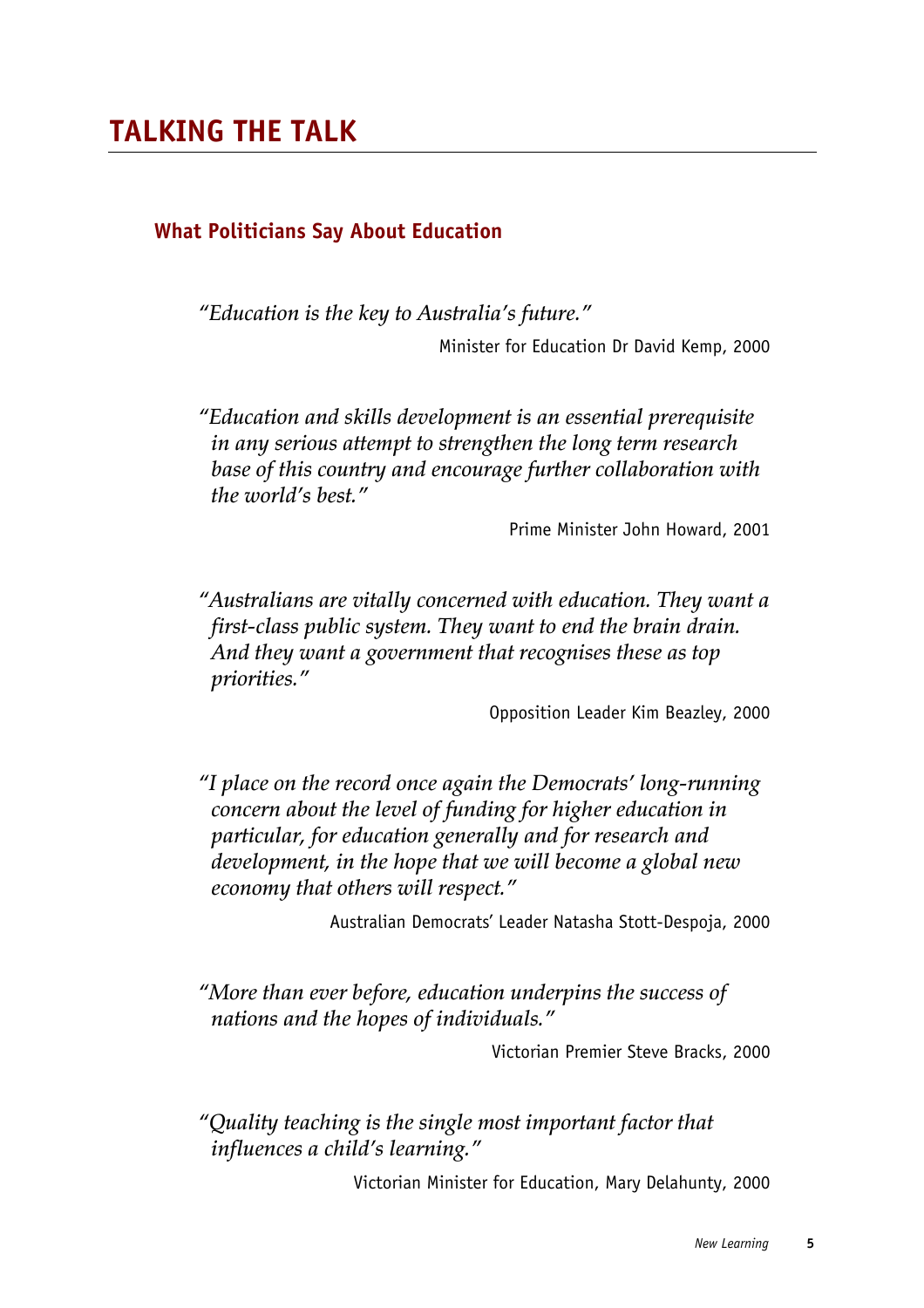*"Education, Education, Education"* 

British Prime Minister Tony Blair, 1997

*"Quality education is a cornerstone of America's future and my Administration, and the knowledge-based workplace of the 21st century requires that our students excel at the highest levels in math and science."* 

U.S. President George W. Bush, 2001

*"Education is a key priority of the Beattie government."*  Queensland Minister for Education Anna Bligh, 2001

*"Ultimately, we want better educational outcomes for our children and much better support for our teachers."* 

Western Australian Minister for Education Alan Carpenter, 2001

*"We must inspire all Tasmanians with a passion for learning and with a desire to explore every learning possibility open to them."* 

Tasmanian Minister for Education Paula Wriedt, 2000)

*"Education is about moulding the future of our nation."*  Singapore Minister for Education Teo Chee Hean, 2001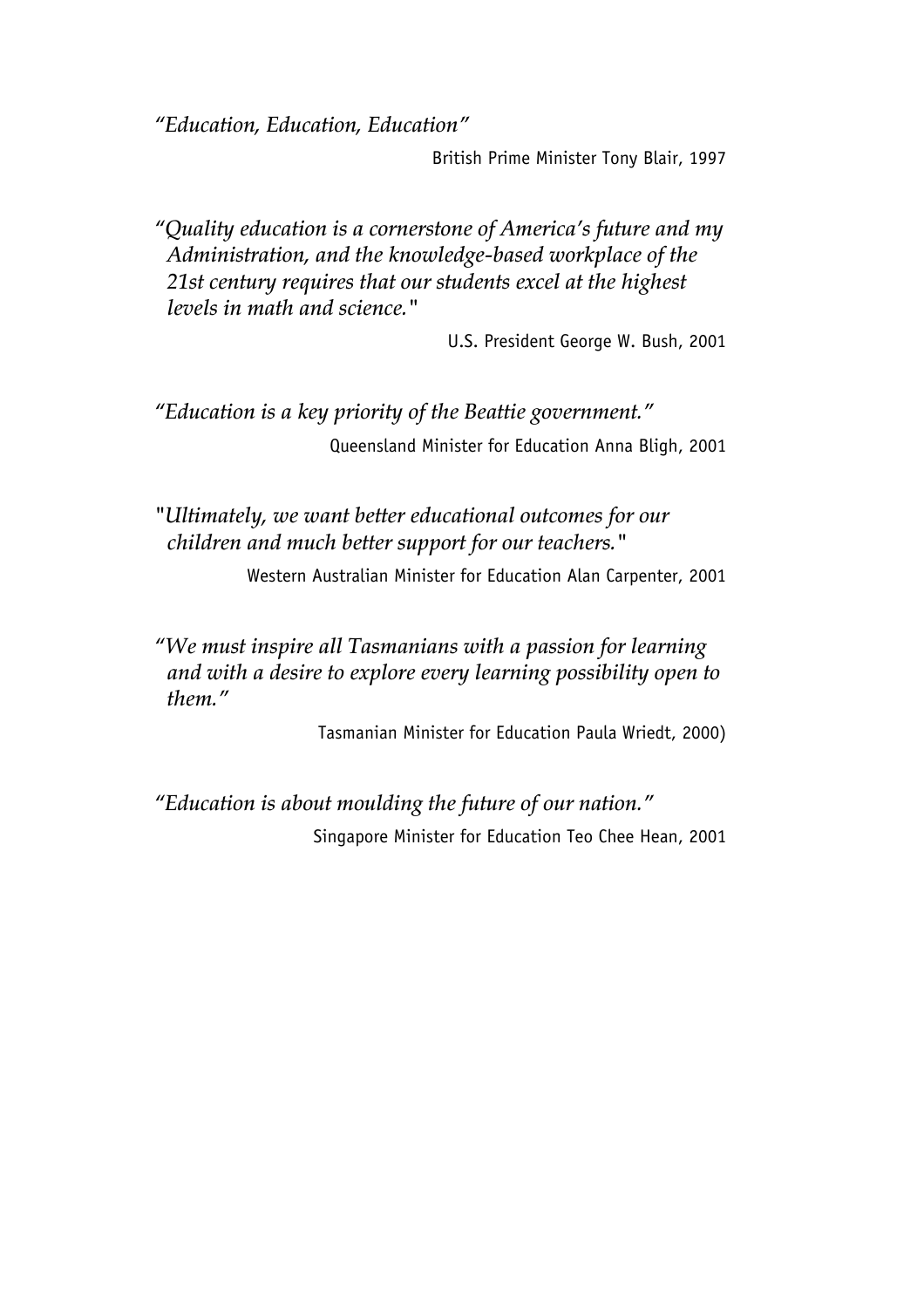# **... BUT ACTIONS SPEAK LOUDER THAN WORDS**

**Australian politicians seem to agree on the importance of education in the twenty-first century.** 

**They are not alone. Leaders around the world are talking up education, and many are also backing up their rhetoric by putting more public resources into education. Not only is education a direct benefit to individuals in the new, knowledge economy, they say. It is also the key to a nation's competitiveness in the global economy.** 

**So, there's no disagreement when it comes to political rhetoric, no lack of grand hopes for the future in the form of the 'new economy' and 'globalisation'. But in Australia for some time now, we have simply not been investing in education. Quite the reverse, governments have been stripping resources from education.** 

**In Australian education, the politicians' words still speak louder than their actions.** 

**The following pages provide a snapshot of Australian education in recent years, and make some comparisons with other countries. The numbers tell a sorry tale.**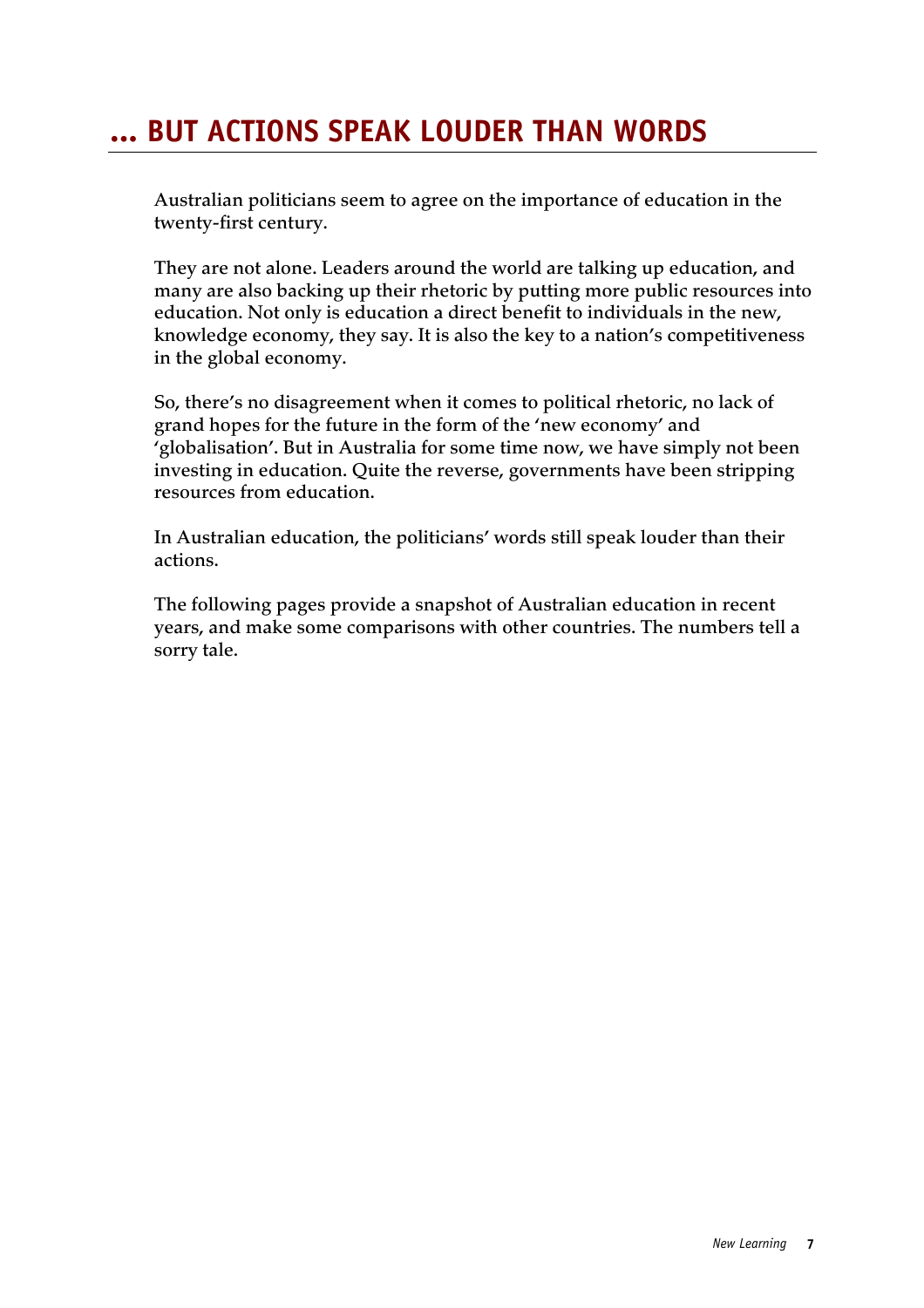

### **Australian Investment in Education, Overall**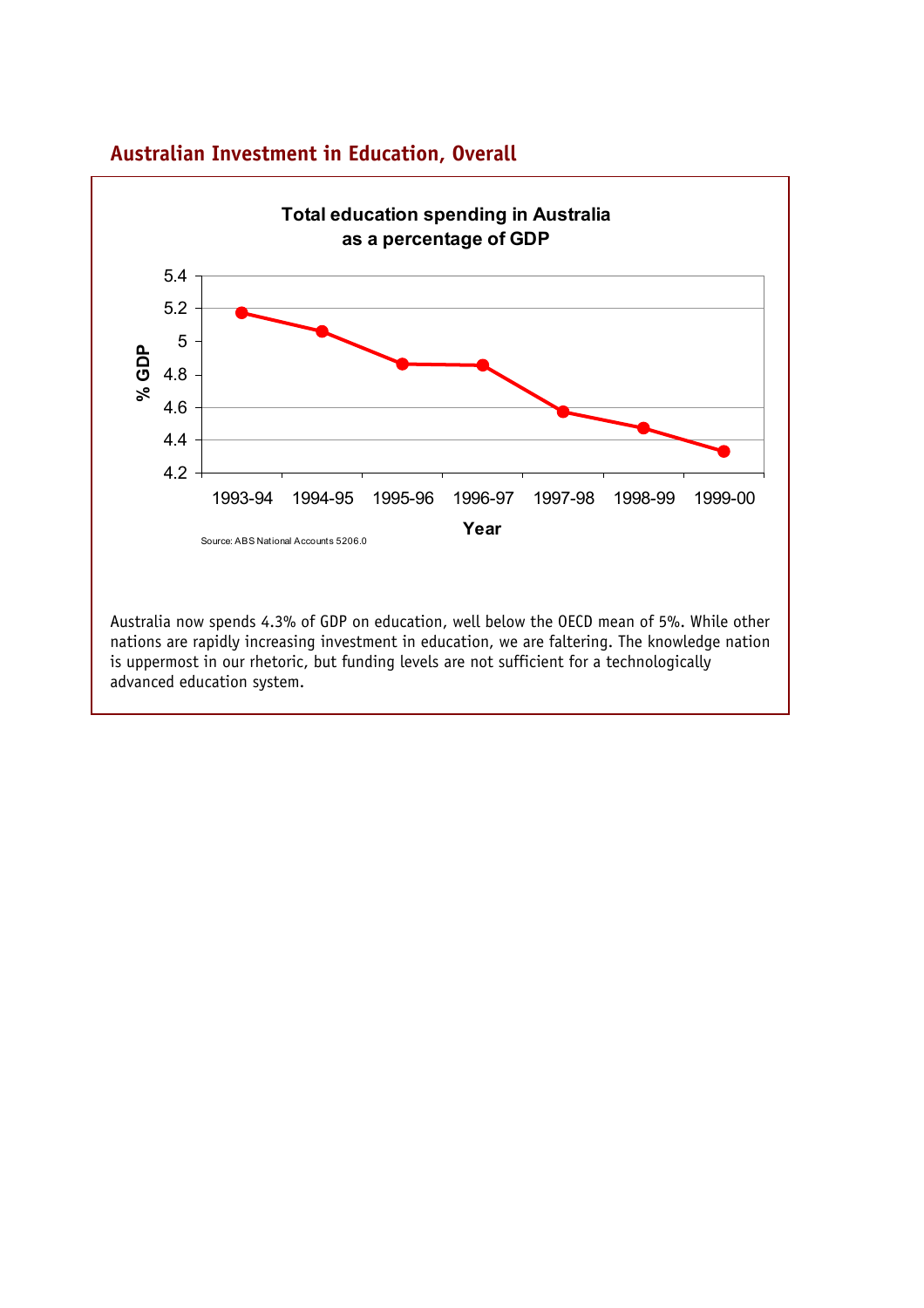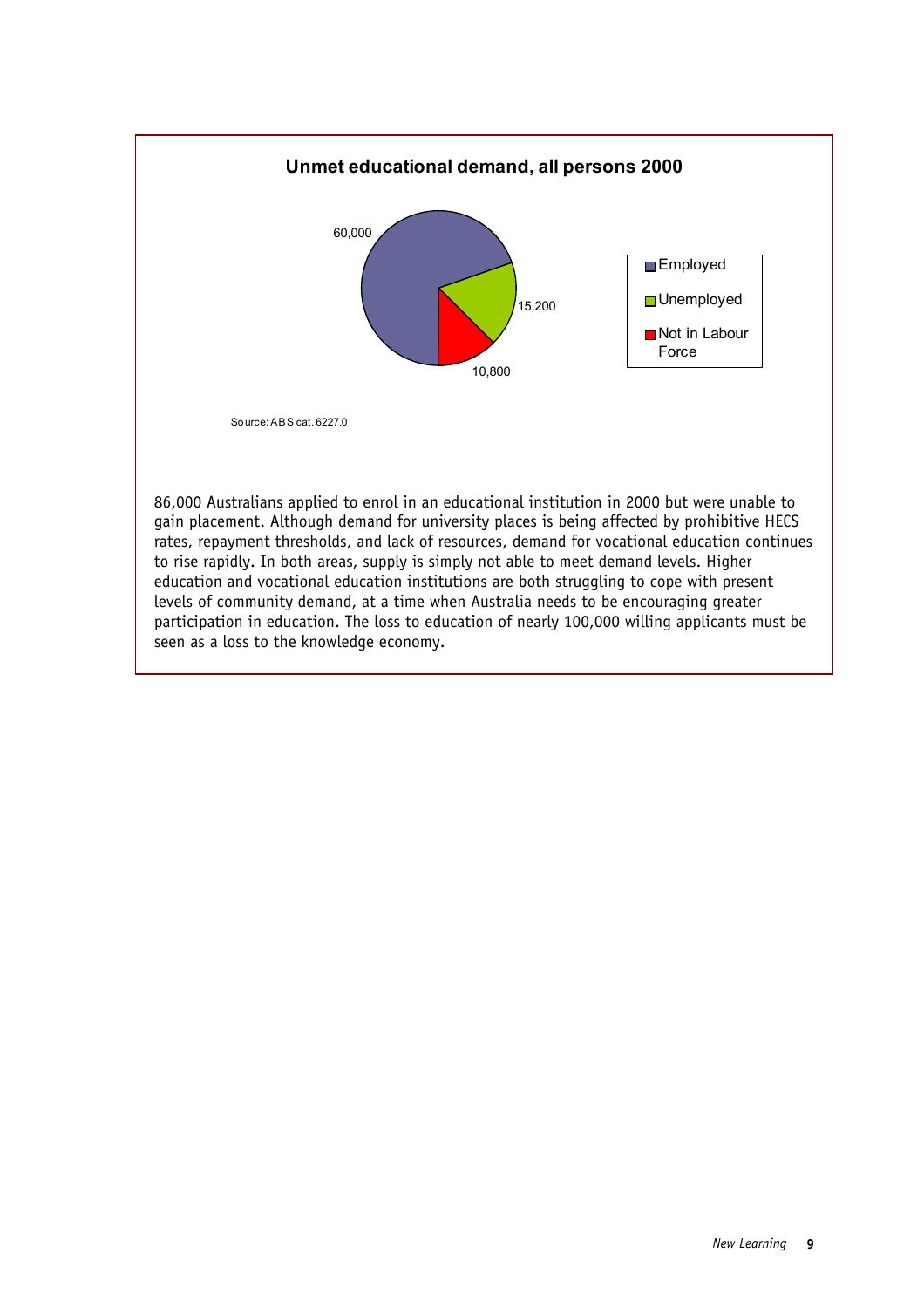# **Early Childhood**



**Source: CGC 2000 Update, ABS 1350.0** 

Investment in preschool education is falling. Australia is now near the bottom of the OECD league table, with only 25 per cent of 3-year-olds and 70 per cent of 4-year-olds attending preschool (Latham 2001: 39). The knowledge nation must be built from the ground up, and all children require adequate learning opportunities in their formative years.

US figures associated with the Headstart program indicate that every \$1 spent on preschool saves \$8 for adolescents.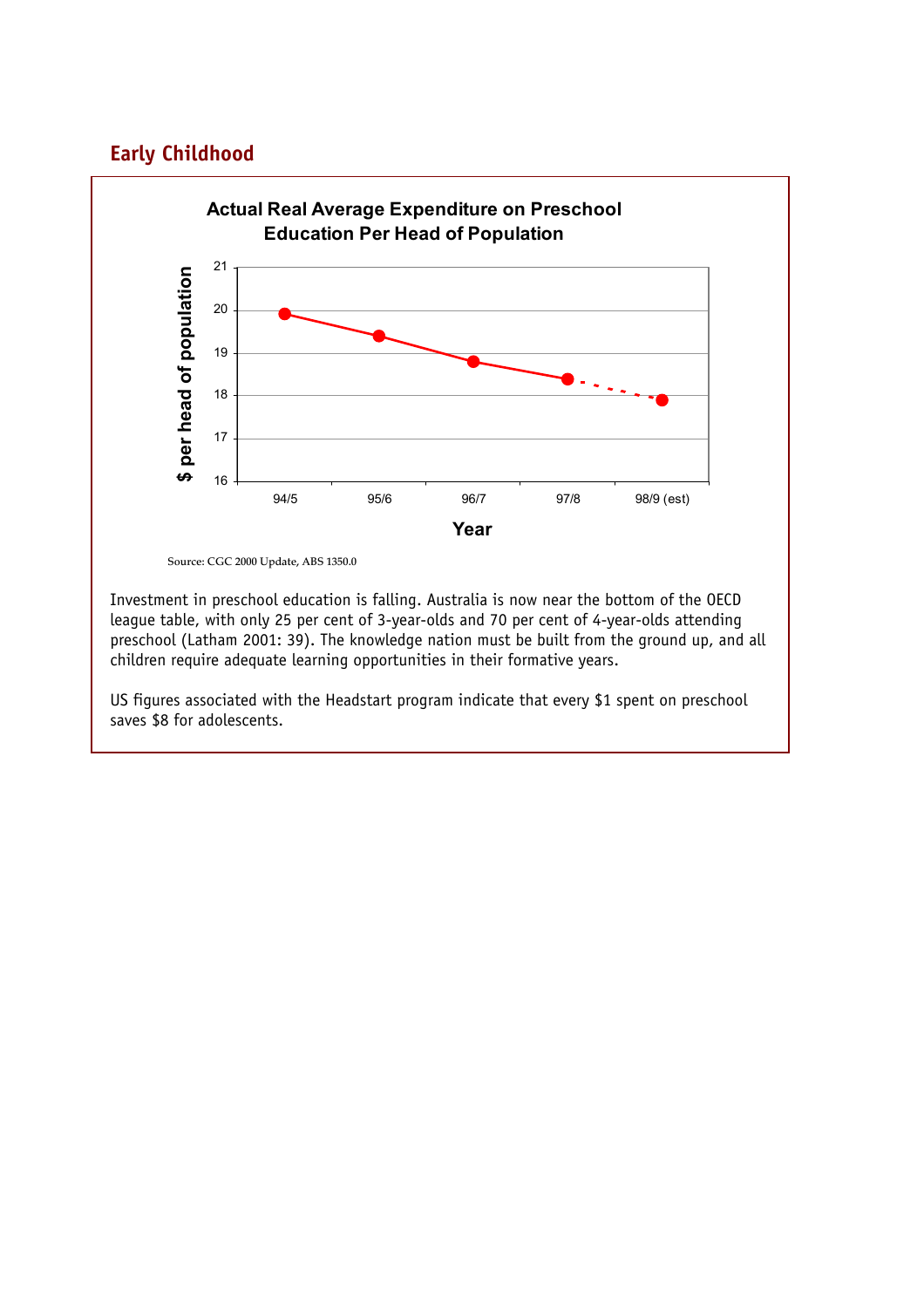# **Schools**

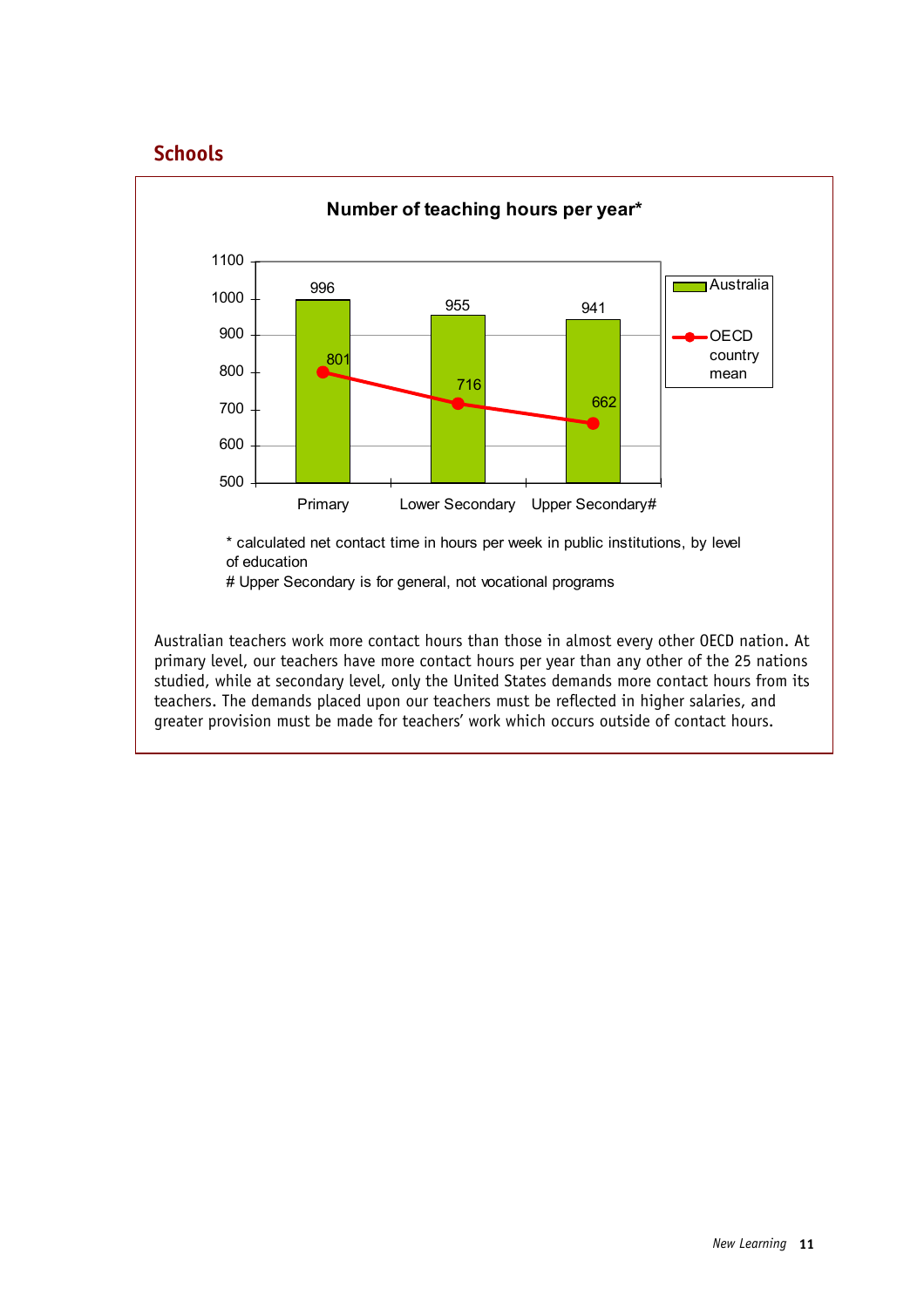# **Vocational Education and Training**



Source: NCVER Statistics, Financial Data, 2000 and 1999

Vocational Education and Training is in funding crisis. While the Commonwealth Government has provided only token support, TAFE enrolments are predicted to increase by 5.7% over the next three years (AEU 2000b). The result is even further pressure on a sector which enrolls more than twice the number of higher education students, many in rural and disadvantaged areas. 80% of wage and salary earners undertook some form of training in the past year, and VET is critical to the training and retraining required in the knowledge economy.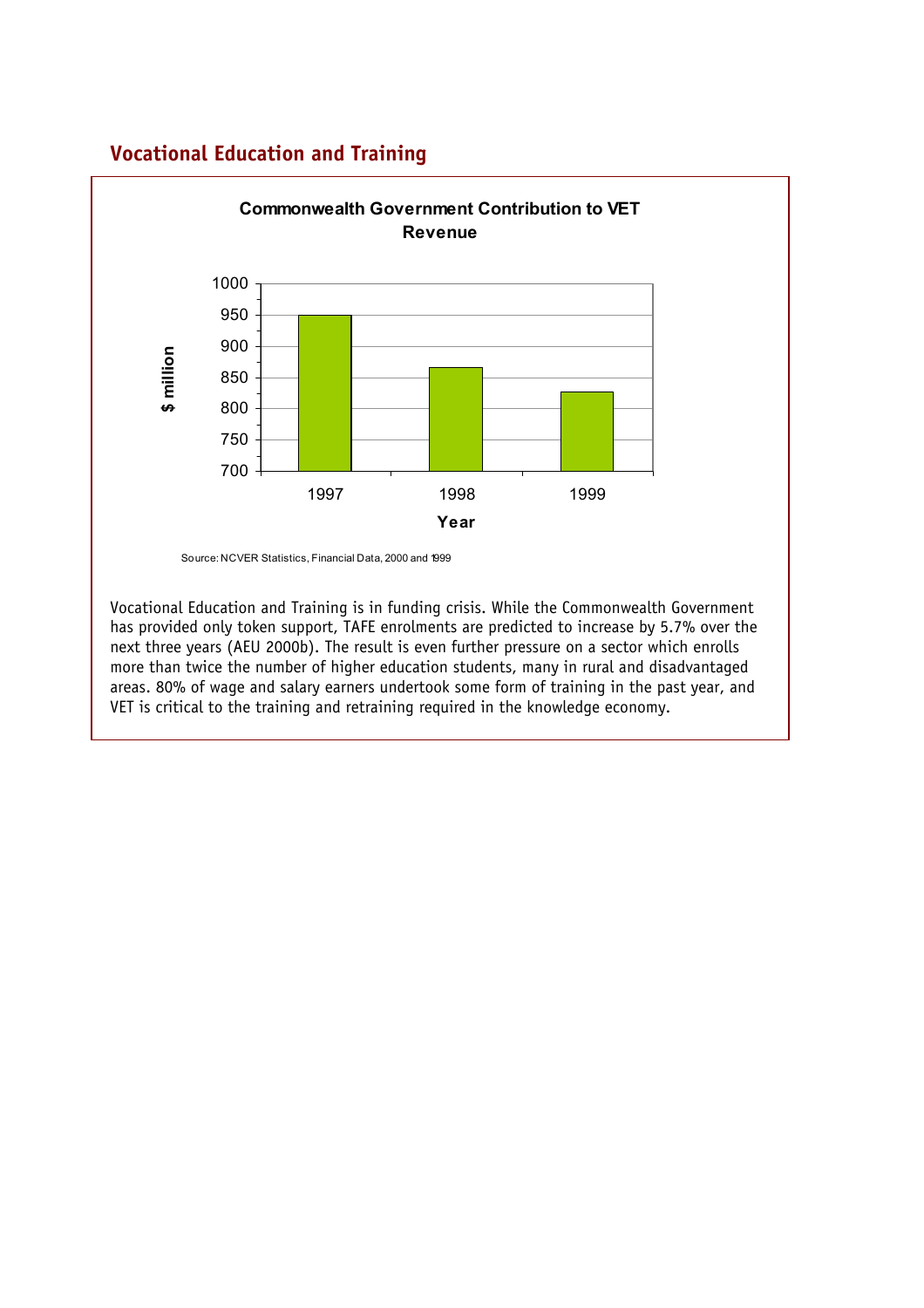

# **Adult and Community Education (ACE)**

ACE is a burgeoning sector of education. Figures from NSW suggest that demand for ACE is rising rapidly, with an increase of 7.5% in student numbers from 1998 to 1999 alone. More and more, ACE is being seen as a vehicle for creating social capital: "for creating assets in the form of more organised, better networked, better communicating individuals, with greater

know-how, greater self-confidence and greater capacity and energy" (Golding, Davies, Volkoff 2001: 11). Governments need to take the lead in supporting the expansion and funding of ACE. Above all, ACE needs to be coordinated nationally within a lifelong learning framework (Brown, T. 2000).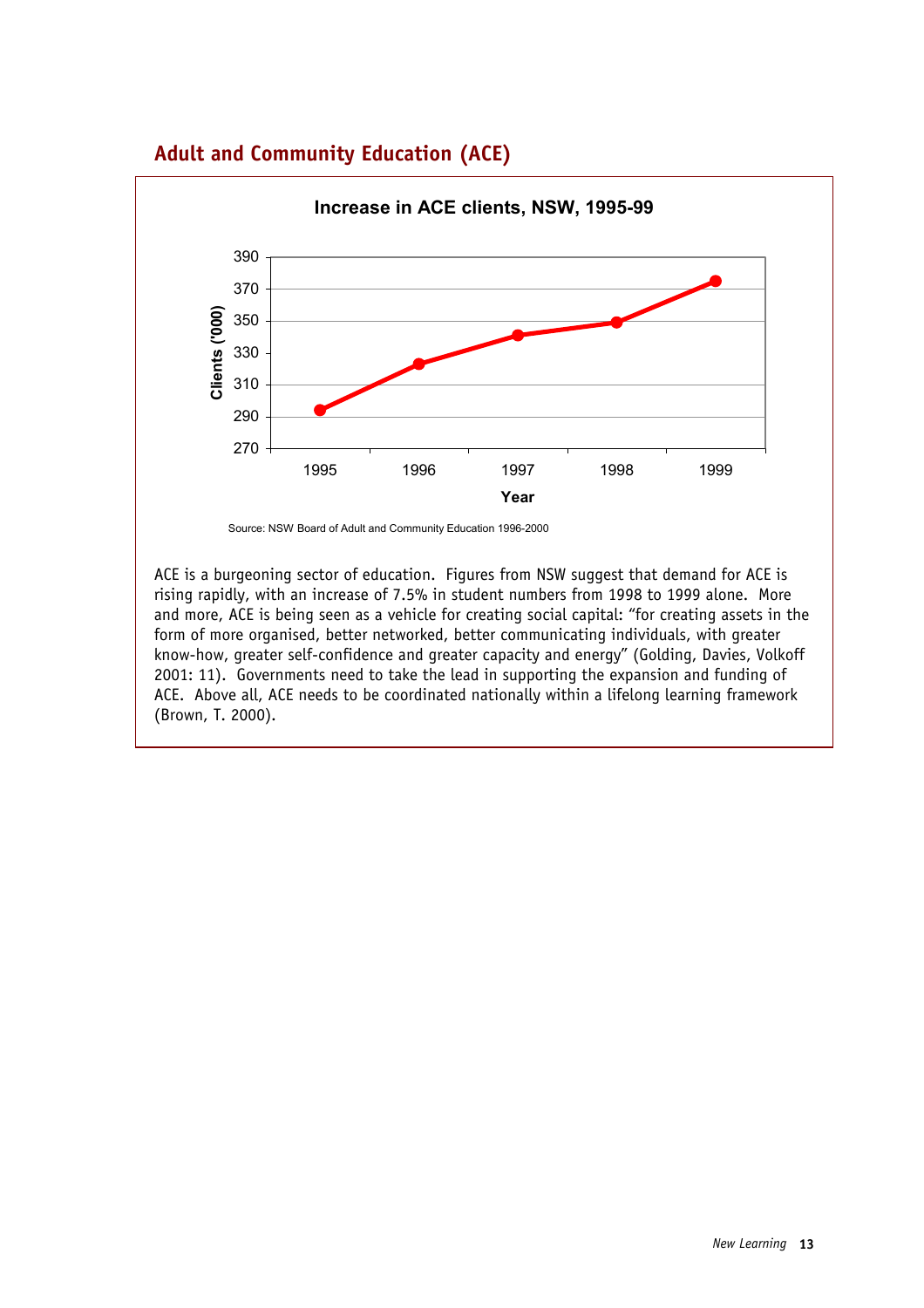### **Higher Education**



Commonwealth outlays on universities as a percentage of GDP have fallen steadily over the past 25 years. In fact, the Commonwealth now puts in only around half of the sum invested in 1974-75 as a percentage of GDP. This parsimony comes at the worst possible time. A knowledge nation can only be created with the assistance and commitment of governments, and higher education is in desperate need of greater Commonwealth support.

These figures are in fact worse than represented here because higher education funds are 'diverted' from teaching to overadministration. The ratio of administrative staff to academic is often 2:1 as a consequence of commercialization and new compliance regimes.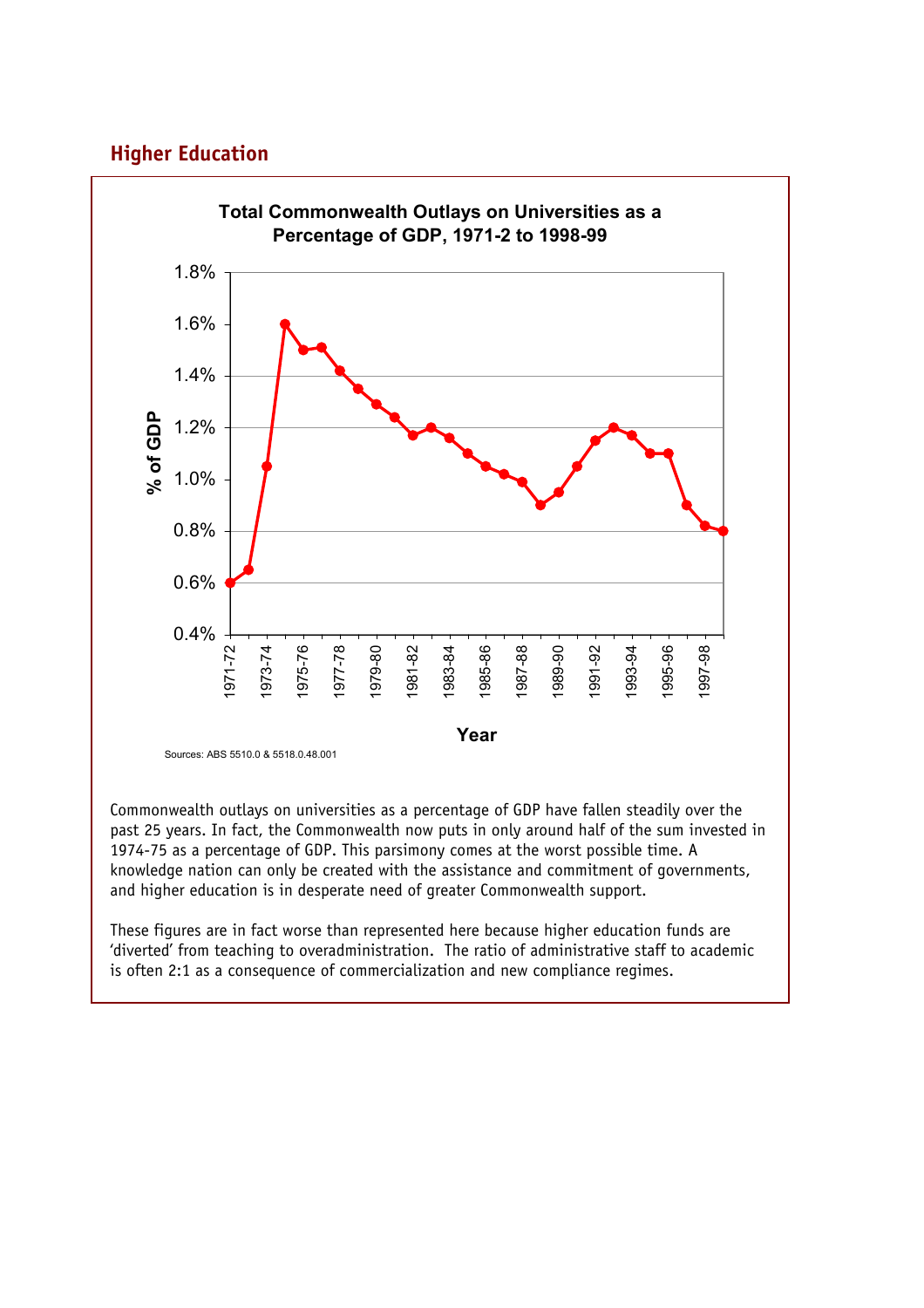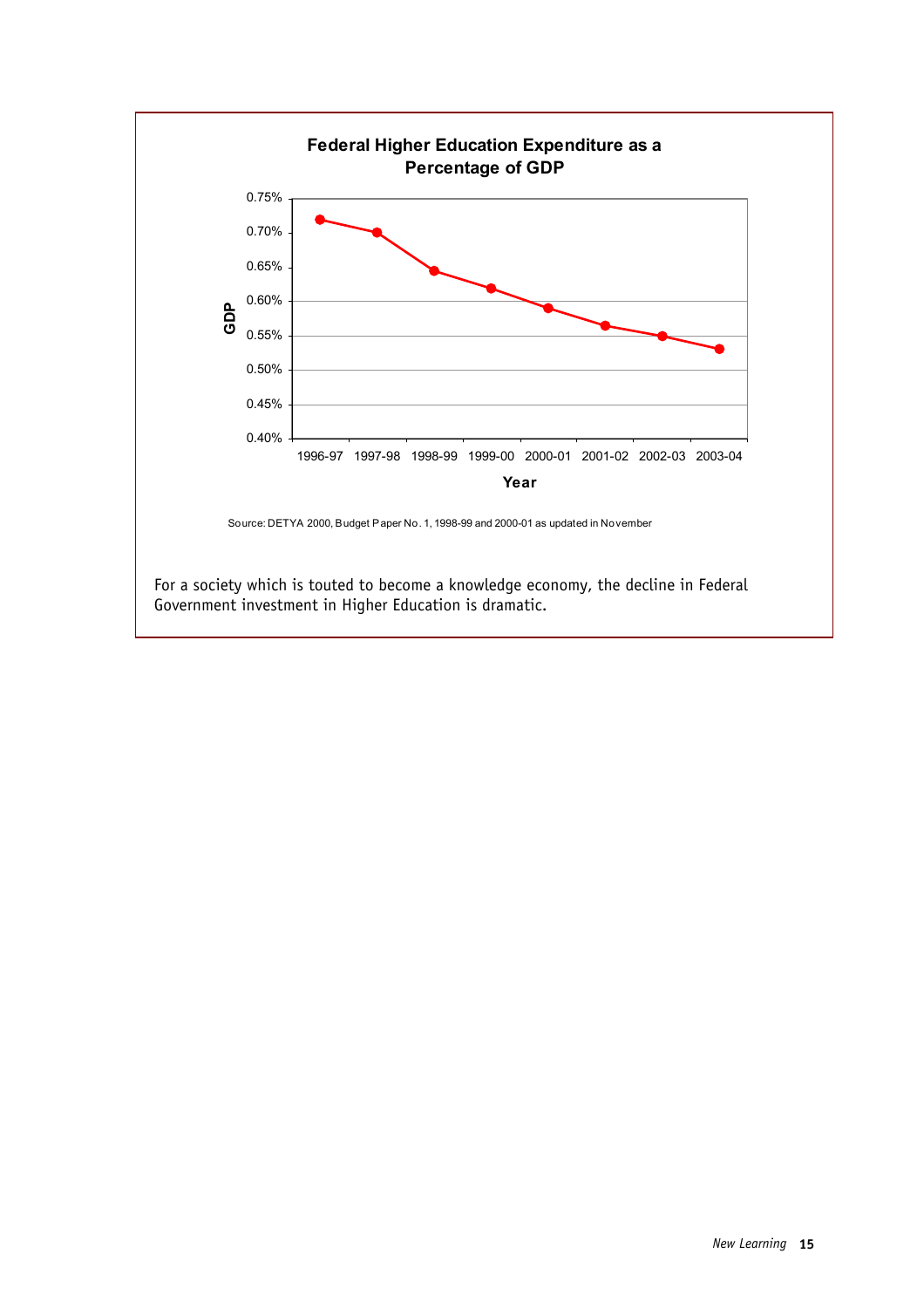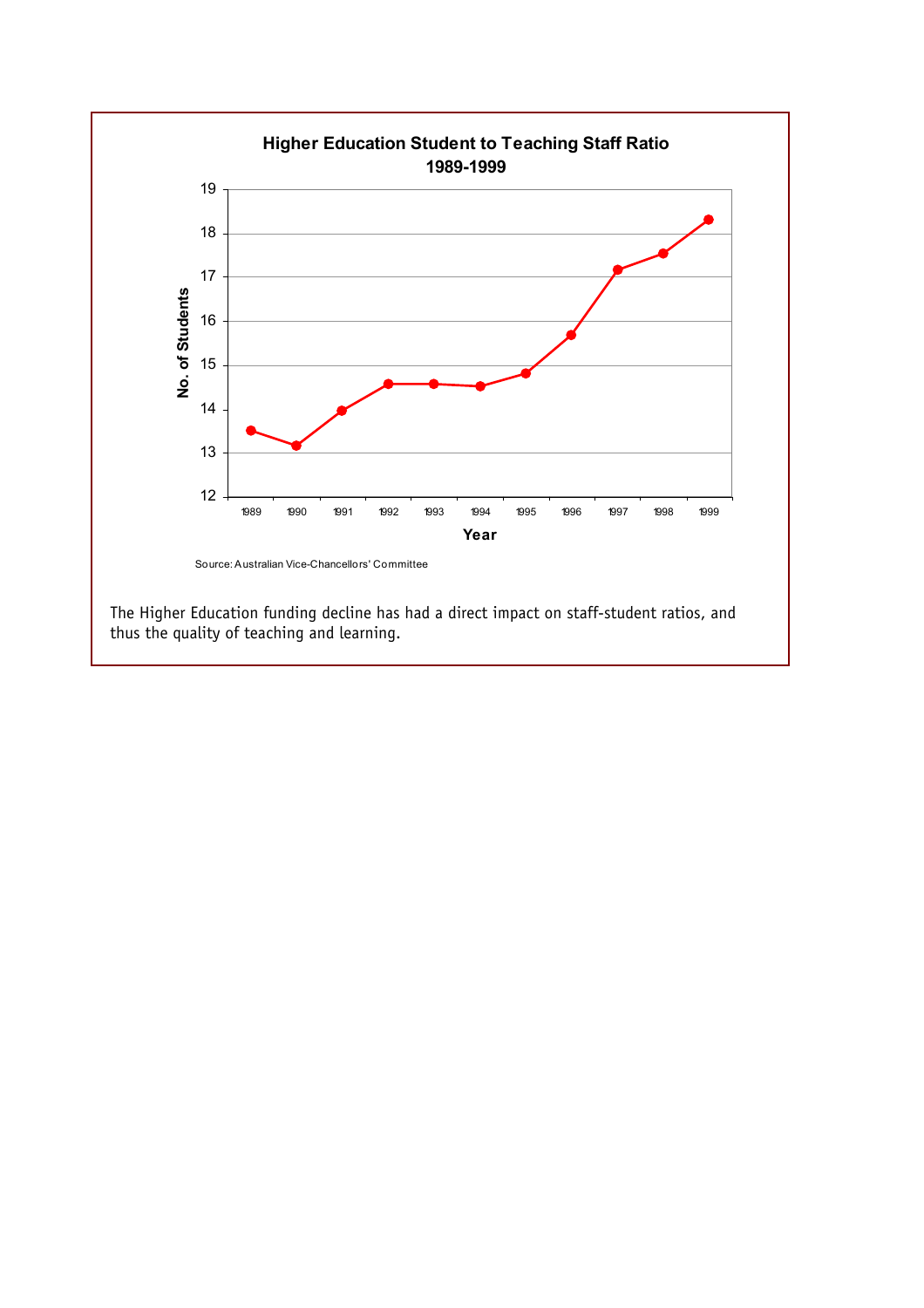

*to 2002 Triennium* . Figures for 1997 are based on data supplied by DETYA on projected load reductions, the *Higher Education Funding Report for the 97-99 Triennium* and *Selected Higher Education Student Statistics 1997.* Figures for 1996 are based on data supplied by DETYA on projected load reductions, the *Higher Education Funding Report for the 96-98 Triennium* and *Selected Higher Education Student Statistics 1996.*

Postgraduate coursework places have declined in recent years. Postgraduate courseworkfunded places have declined even more dramatically. Postgraduate education is becoming unaffordable to many, as upfront fees replace HECS. Further, even HECS courses are prohibitive to mature age and disadvantaged students, due largely to the lowering of the HECS repayment threshold. Working part-time and studying is no longer an option for many. In the teaching profession, the concept of life long learning is not accompanied by commensurate recognition in salary or promotion opportunities.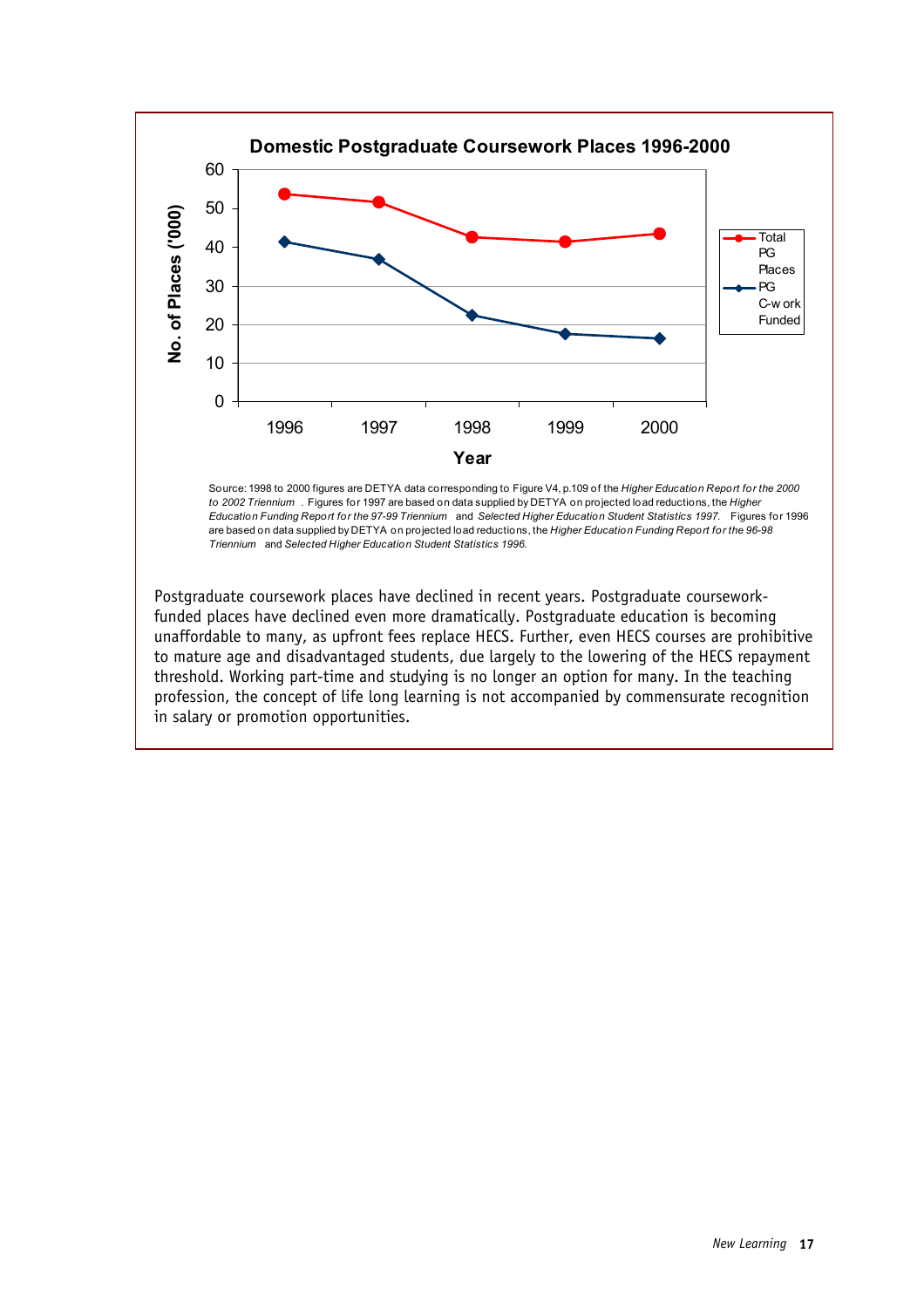#### **Research and Development**



A knowledge nation requires research and development at its core. For a nation with a proud scientific history, the present levels of public investment are deplorable. A leading research nation like Sweden invested around 3.8% of Gross National Product in Research and Development in 1997 (Swedish Ministry of Education and Science 2001). An average OECD research nation invests around 1.97% of GNP on gross expenditure on R & D (GERD). Australia, however, invested just 1.49% of GDP in GERD in 1998-99 (ABS 2000, cat. 8112.0). We are lagging well behind the average nations, and a long way behind the leading research nations. Additionally, the OECD now ranks Australia just 20th of 29 countries in terms of business investment in R & D (see Stott Despoja 2000).

Although the Commonwealth government has promised to increase investment in 'Backing Australia's Ability', many of these measures remain insufficient, while others need to be brought forward. Prime Minister Howard has, for example, pledged to increase ARC competitive grants by \$276 million per annum, but only 14% of this total will be available in 2002 (Howard 2001; NTEU 2001). Additionally, the present Research Infrastructure Block (RIB) Grants Scheme does not meet the infrastructure needs of many researchers and remains well below the levels recommended by the West Review of Higher Education Funding and Policy (see, for example, NTEU 2001). Restoring Australia's standing internationally requires a greater commitment to research and development, and immediate action.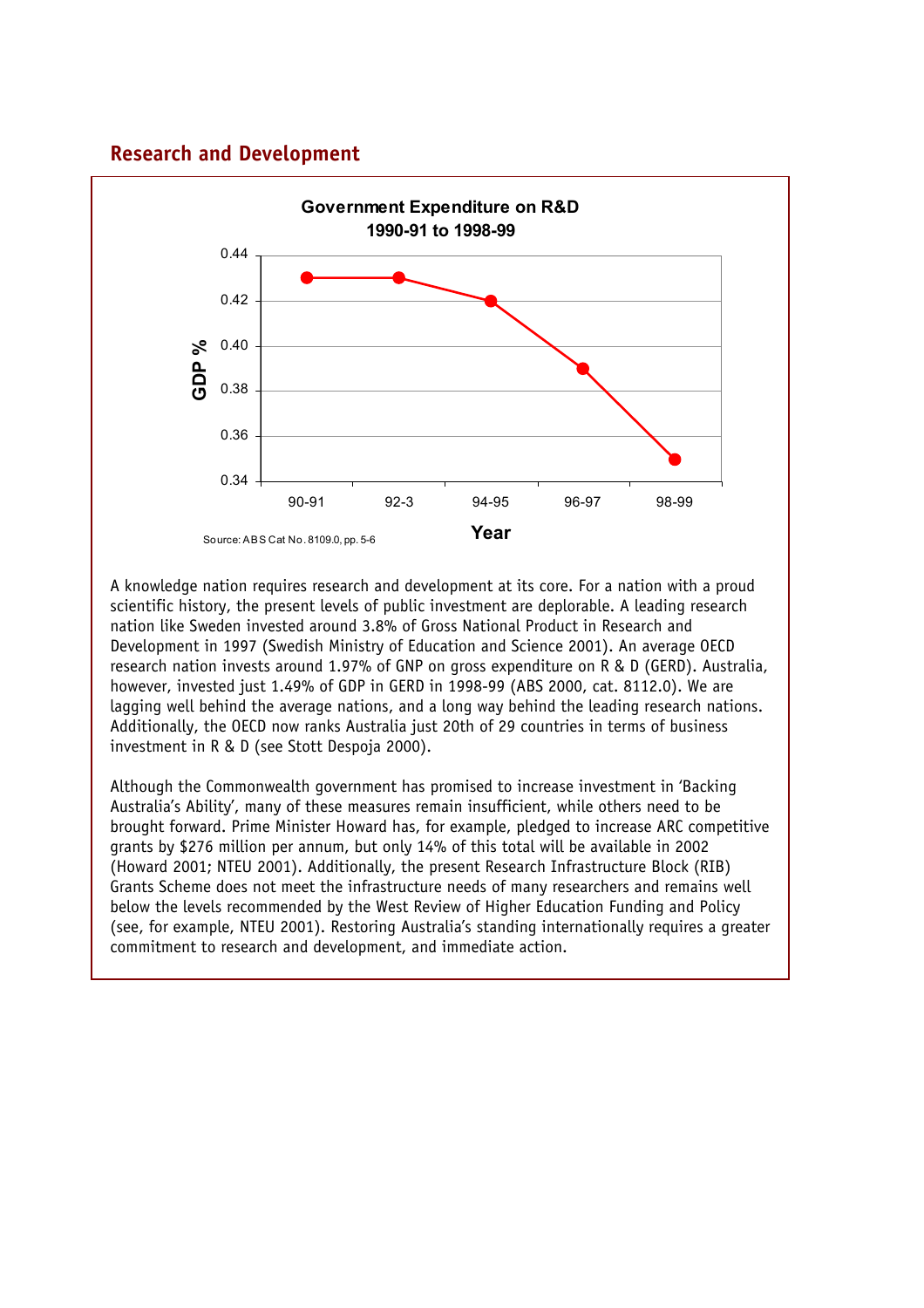# **GETTING SMARTER: RE-INVESTING IN EDUCATION**

**Political leaders around the world have acknowledged that a person's success in the 'new economy' is more dependent than ever upon education. The same applies to a nation's success in the 'global economy'. Competitive advantage today is built on the knowledge of a nation's workforce more than upon the old foundations of success—natural resources and fixed capital.** 

**And the resources have been following the rhetoric—in Singapore, in the United States, and in the United Kingdom. The turnaround is remarkable, and may be just the beginning of a larger trend. We are eagerly awaiting the same kind of turnaround in Australia.** 

**If it doesn't come, we risk slipping down the same slide as our currency. We could become a medium skill, medium labour cost economy, sitting at an uneasy halfway place between the first world and the third world. Whilst other countries in our region climb from third world to first world status, we may be one of the few countries which is dropping out of first world status. One certain sign of the comparative decline is this: now that we are trying to attract skilled migrants again (itself an indictment, in part, of the failure of our education system), we can't find enough people to come—not for the lifestyle, not for the safe streets, not for the natural environment. Australia is becoming a place that is good enough for a holiday, but not good enough to live in.**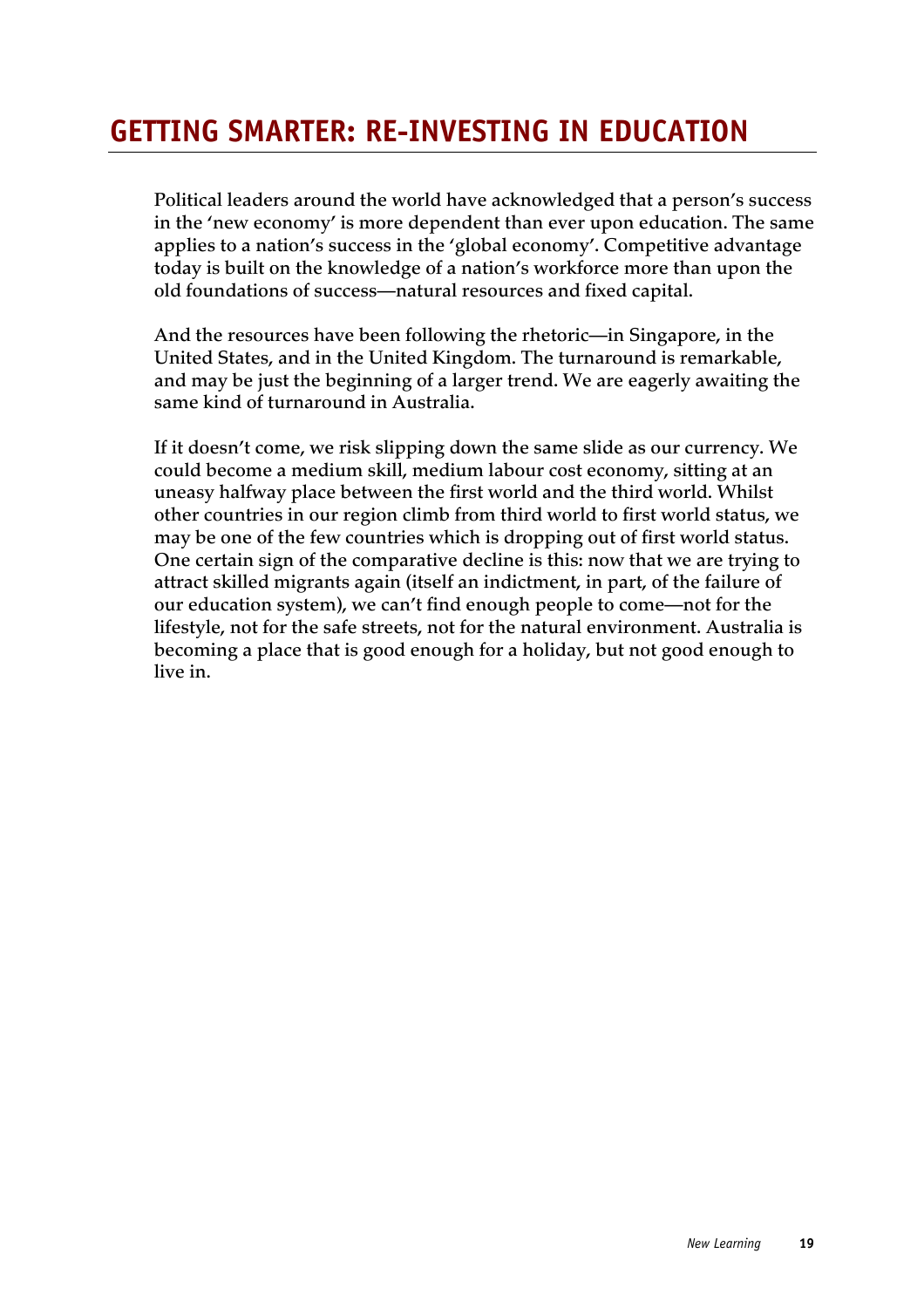

# **Education Funding: International Comparisons**

Australia spends less on education than other OECD nations. Our direct public investment in education is just 4.3% of GDP, while the OECD country mean is 5%. Even when private investment is taken into account, Australia's expenditure on education is lower than the OECD mean (OECD 2001: Table B2.1a). To be competitive, Australia must aim not just to be average, but to be among the leading developed nations of the world. This certainly requires improved efficiency and productivity, but mostly it requires an attitudinal change. Governments must view education as an investment rather than a cost.

As the president of the Australian Vice-Chancellors' Committee has argued, 'Enrolling an average number of students into universities of average quality, supported by government at average levels, would be an appalling outcome. Being in the middle of the OECD expenditure tables on education, on research and on development, on information and communications output, is simply to fail' (Chubb 2001).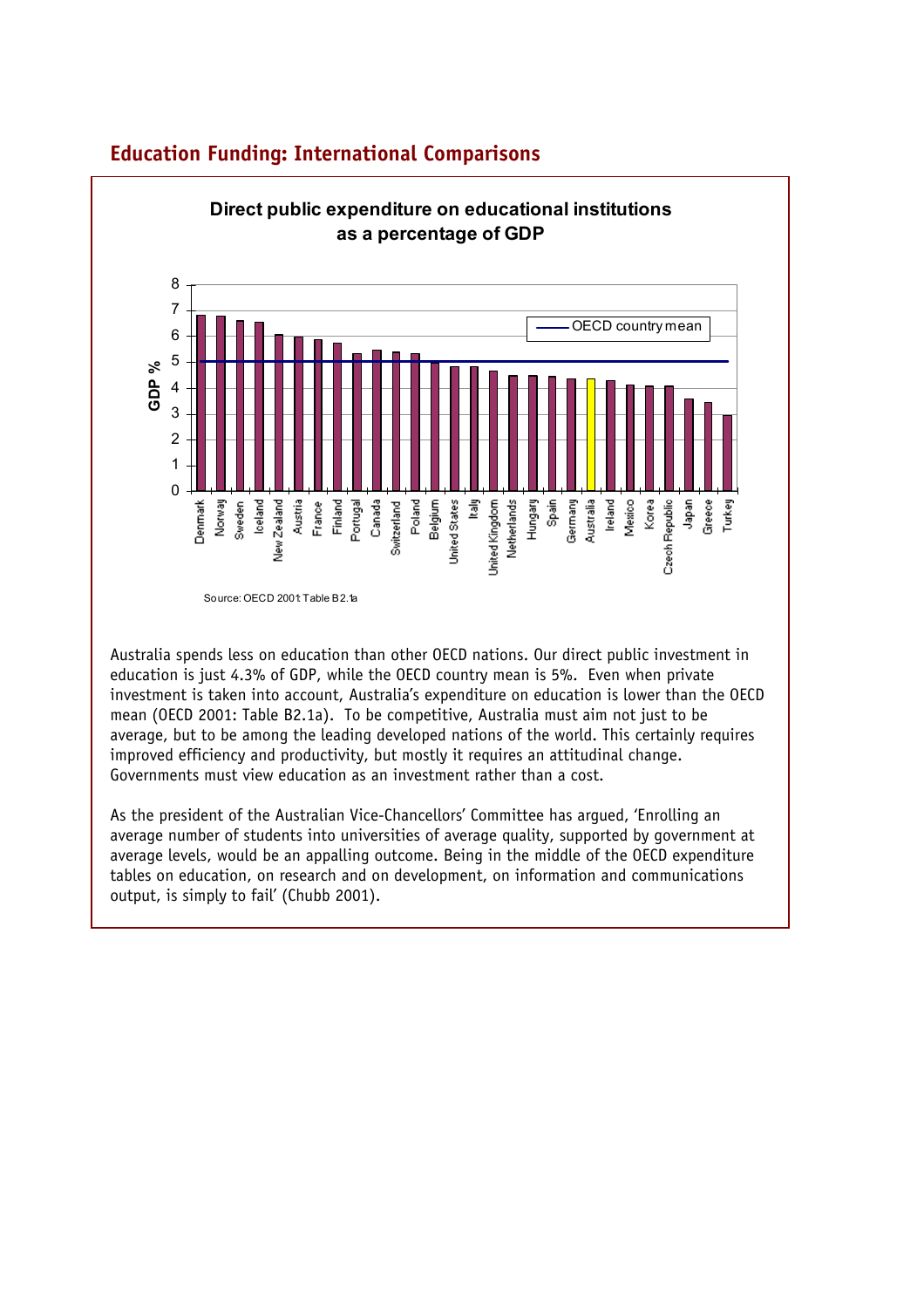

promoting the benefits of education, and we need much higher participation levels to catch the leading nations of Europe, Asia and North America.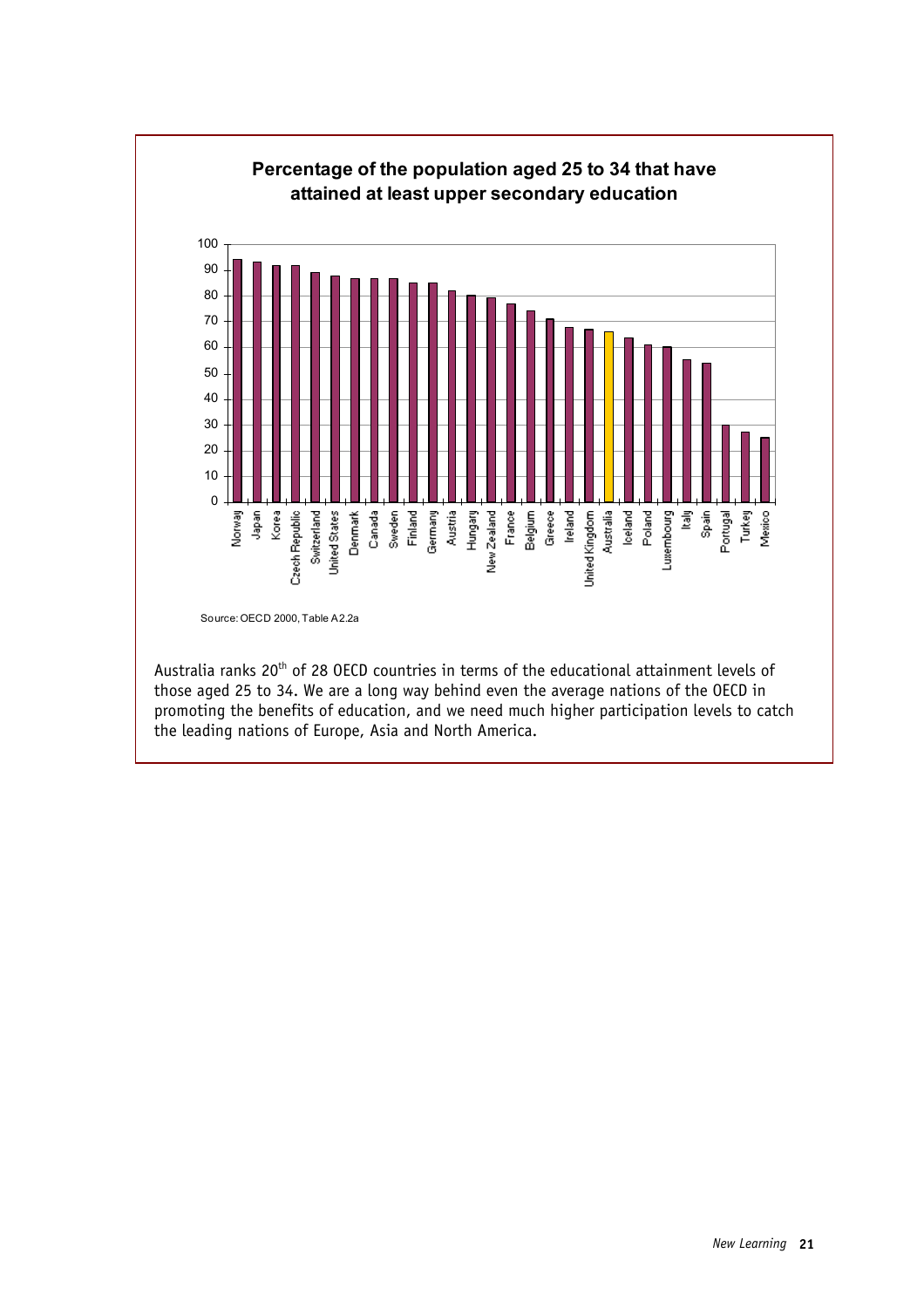

nations. Australia spends just 0.1% of GDP on pre-primary education, while the OECD average is 0.4% of GDP. Many nations in Europe spend close to 1% of GDP on pre-primary education, but Australia continues to lag behind despite the clear importance of pre-primary education to the knowledge nation. Our failure is further evidenced by participation rates. Pre-school participation in Australia actually declined between 1996 and 1998 (Considine, Marginson & Sheehan 2001: 14), and currently rests on 22.4%. Meanwhile, the OECD average pre-school participation rate is nearly 40%. Investment must be directed towards ensuring that education is available, and encouraged, to all from an early age.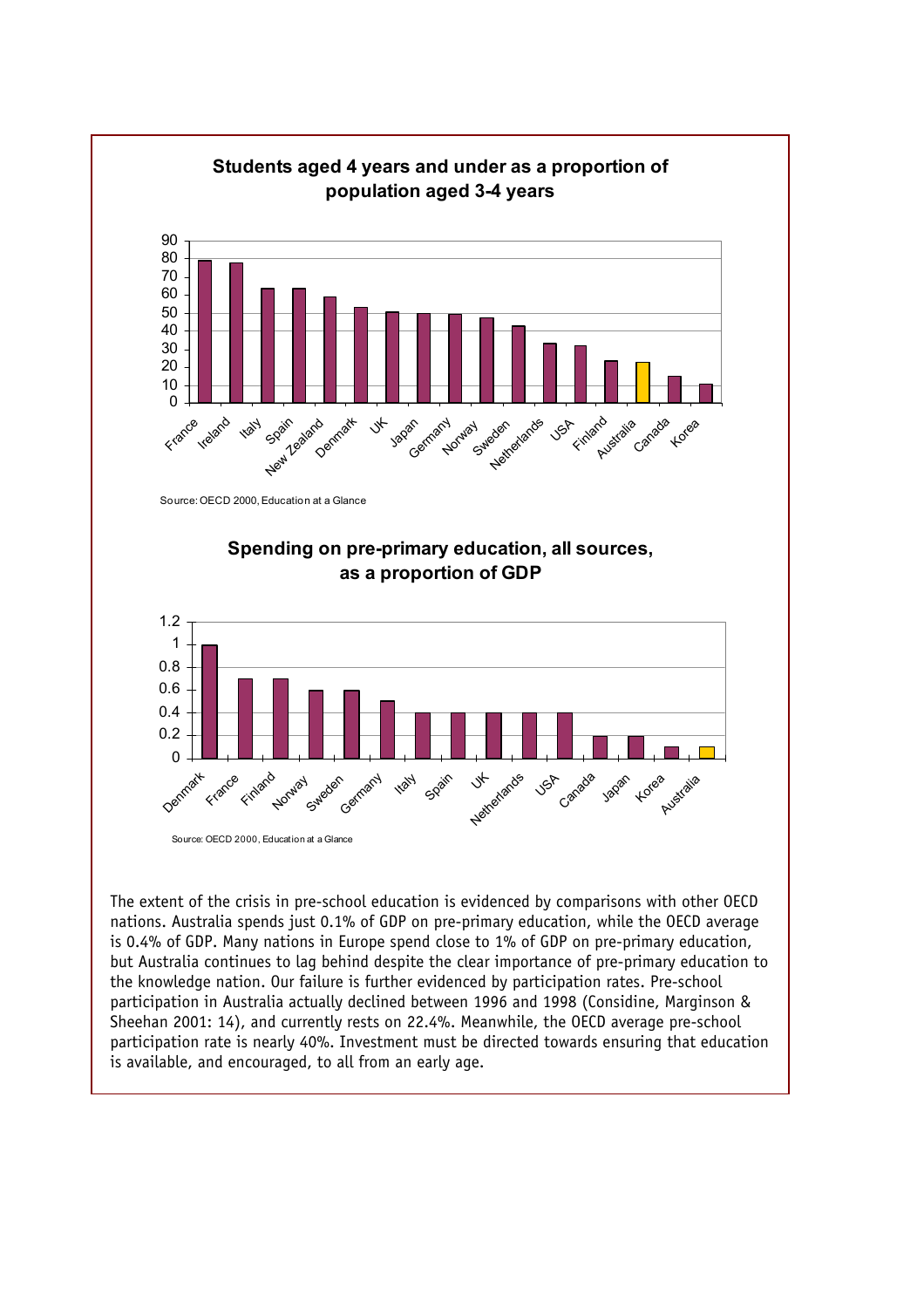

Research and Development spending is significantly less in Australia than in most OECD nations. While several OECD nations spend well over 2% of GDP on R & D, Australia spent just 1.49% of GDP on R & D in 1998. Although both major parties have promised to increase R & D spending if elected, Australia requires an investment both substantial and immediate. Longterm planning is important, but to become a leading knowledge nation requires firm financial commitment. Simply, a knowledge nation cannot be founded on the current low levels of R & D spending.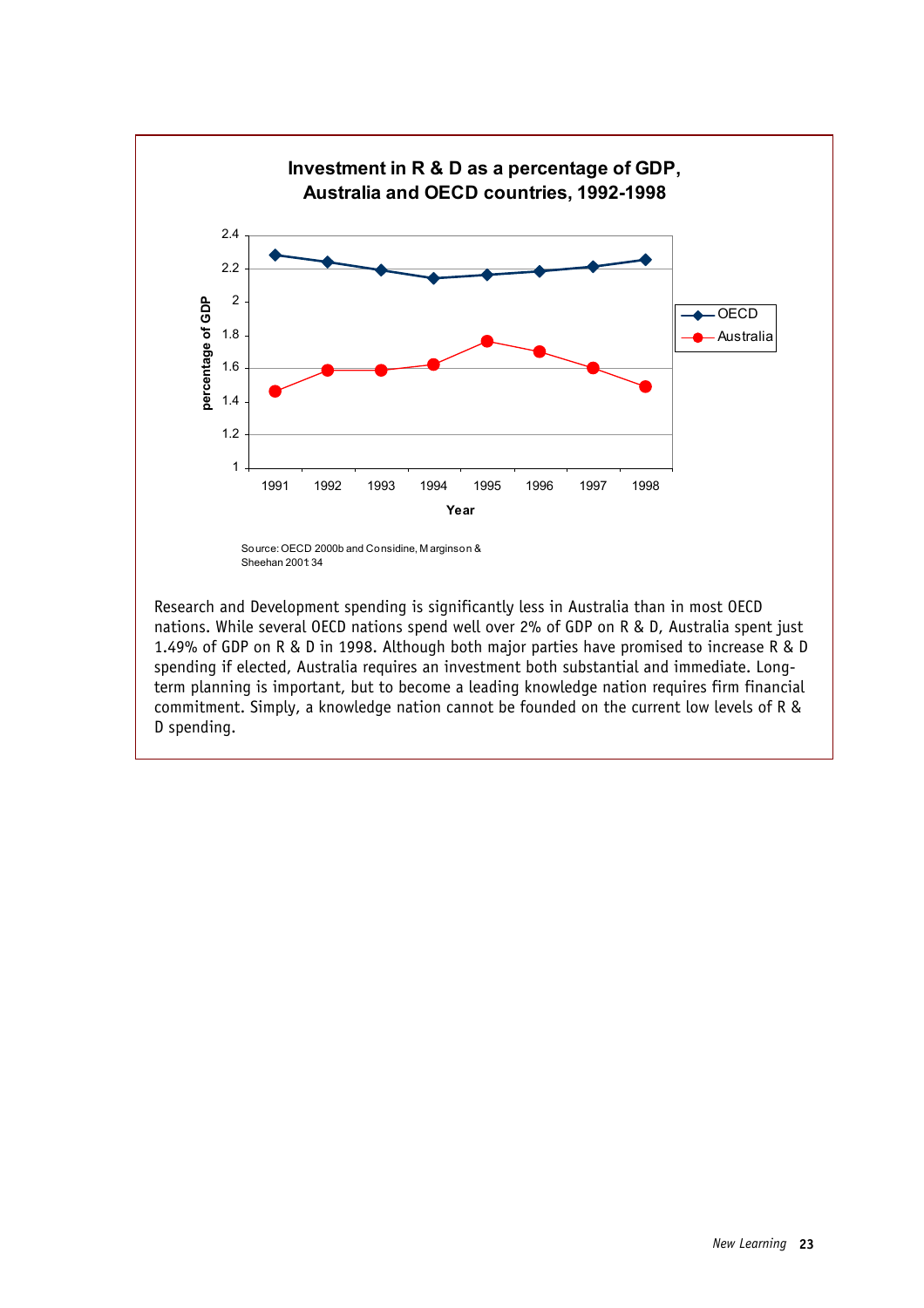



Singapore is not waiting for a knowledge nation to arrive. The government plans to increase education spending from 3.6% to 4.5% of GDP over the next few years. To this end, a \$4.5 billion Programme for Rebuilding and Improving Existing Schools (PRIME) is already in place, through which 46% of schools will have undergone redevelopment by the end of next year. Such measures are justified in seeking 'effective new combinations of people and technology to raise standards and extend learning opportunities' (Singapore Ministry of Education 2001). The education policies of nations in our region such as Singapore suggest that, despite our rhetoric, Australia is now swimming against the knowledge tide.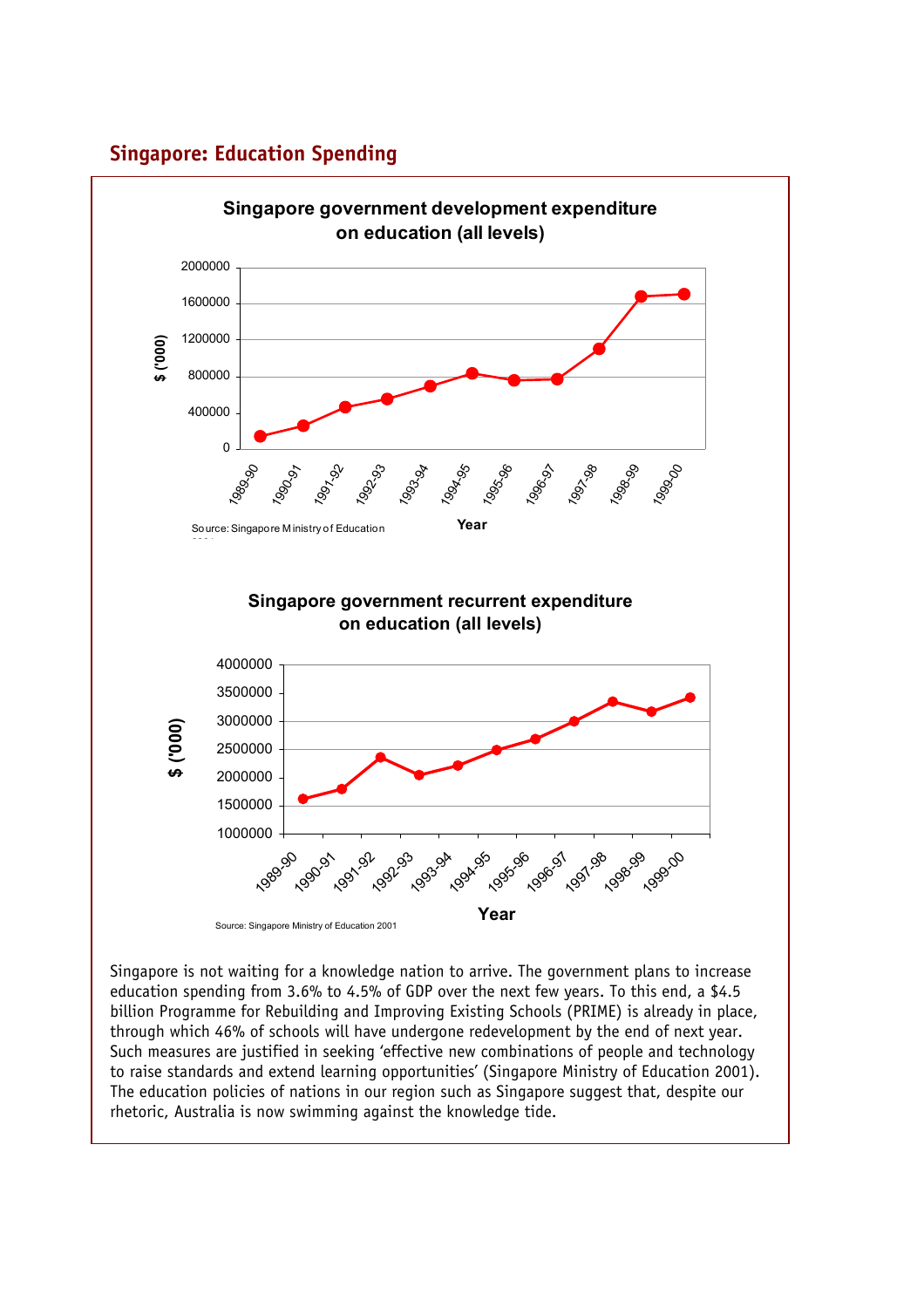

### **United States: New Education Spending**

Education has become the top domestic priority in the U.S. In a recent speech, President Bush claimed that "quality education is a cornerstone of America's future and my administration" (Bush 2001). This was no mere platitude. President Bush is requesting \$44.5 billion in discretionary appropriation for the Department of Education in fiscal year 2002. This is an 11.5% increase in budget authority and an increase of 5.9% over the 2001 program level. Indeed, the Department of Education received the largest percentage increase in Bush's 2002 budget of any Cabinet-level domestic agency. Despite promising massive tax cuts, then, Bush is investing heavily in education.

Bush's program involves allocating \$1 billion for Special Education Grants to States, and \$846 million on Community Learning Centres, designed to provide high quality learning opportunities for students after school and during the summer. He plans to spend a further \$375 million on improving teacher quality. All these measures recognise that the new economy will revolve around education, and that education will be increasingly diverse.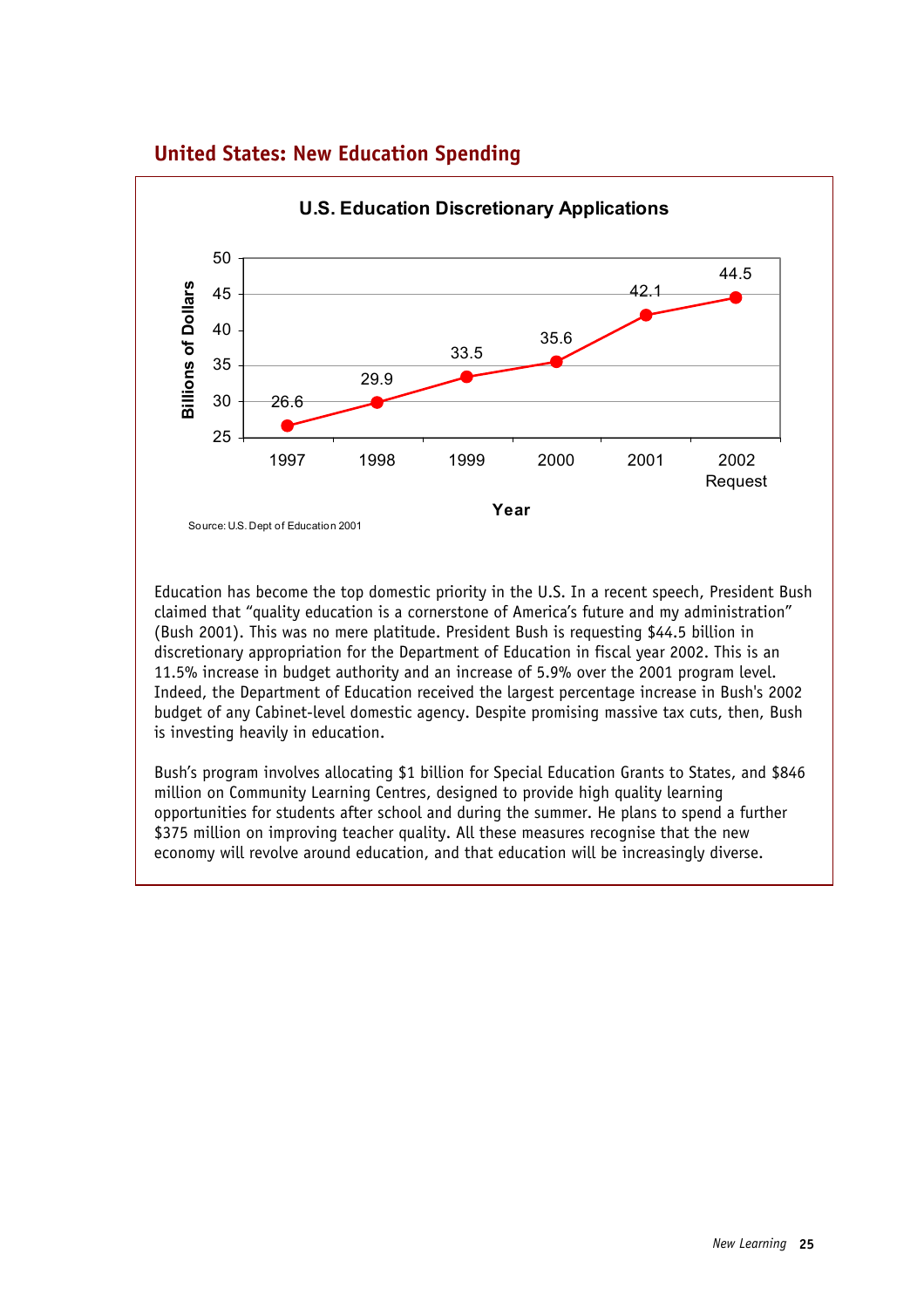

### **United Kingdom: New Spending on Education**

The United Kingdom is committed to investing in education. Prime Minister Blair emphatically declaimed 'Education, Education, Education' in 1997 and, as in the U.S., the promise has been reflected in policy. Education spending in the U.K. as a proportion of GDP will rise from its 1996-97 level of 4.7 per cent to a projected 5.3 per cent by 2003-04 (DFEE 2001). The U.K. is not aiming merely to be average, but to be a leading knowledge nation.

Blair's first priorities were pre-school and primary education. In 1995, more than half of 11 year-olds were failing to reach the expected standard for their age in English and maths. In 2001, three quarters are already there in English and 70 per cent in maths (Guardian 14 Feb. 2001). This turnaround is due to carefully tailored daily lessons, and more broadly to a government commitment to improve the level of formative education.

The Labour government is also investing heavily in higher education and training. Capital expenditure on education and training is now rising by an average of 18 per cent a year in real terms, and overall spending on education and training in England will rise by over 35 per cent in real terms between 1997-98 and 2003-04. But perhaps the most obvious sign of British intentions lies in spending levels per pupil. Education funding will have increased by over £500 per pupil in real terms between 1997-98 and 2001-02 (DFEE 2001).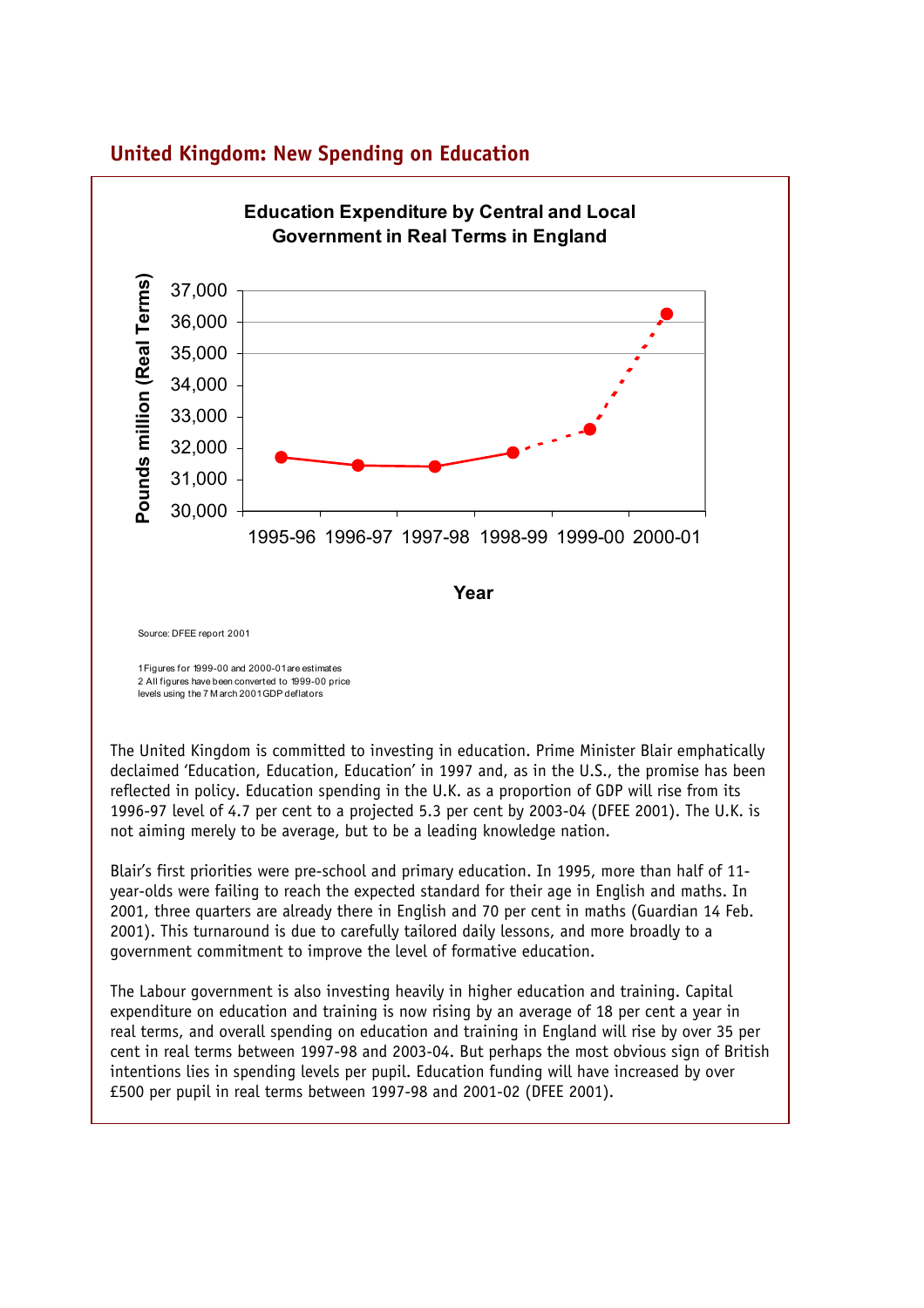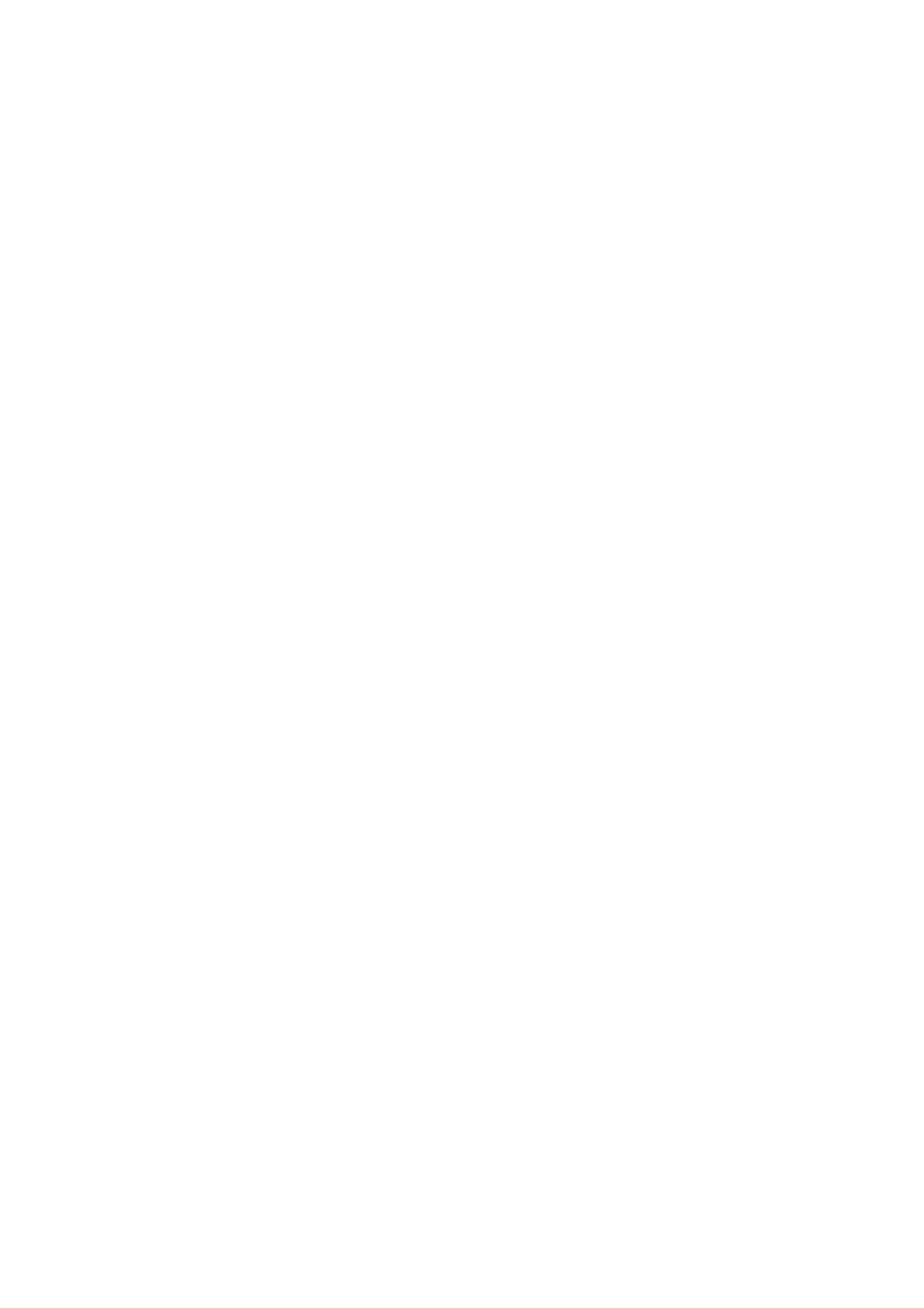# **NEW ECONOMY, NEW SOCIETY, NEW LEARNING — SO WHAT'S NEW?**

**It is one thing to talk up education, even to spend more money on it. Yet it is quite another to work out what this 'new economy' is, what the money should be spent on, and even whether an economic focus is sufficient for education. The only thing which is clear, is that spending money on old-style education or narrowly focused skills-for-work education is a mistake, perhaps even a waste of time and money.** 

**More broadly, the purpose of education is not just to serve the needs of the economy by creating useful workers. The economic rationale behind much of today's talk of educational change is itself too narrow. To speak in boldly simple terms, making useful workers is only one of the three fundamental roles of education. The other roles are to create fully participating citizens, and to shape persons at home in their identity. But one of the paradoxical things which is new about the new economy is that, increasingly, it needs people who are both of these other things. To be useful and successful in today's work, you need to be able to participate, to be a good 'corporate citizen'; and you need to be a certain kind of person, comfortable with who you are and able to give something of yourself in your work.** 

**Here, we will talk about the expectations of education today, or what we call 'the new learning', from three perspectives—first from the perspective of changes in the economy and work; second from the perspective of changing citizenship; and thirdly from the perspective of changing identities.** 

### **Old Economy, Past Work**

**'Now, what I want is, Facts. Teach these girls and boys nothing but Facts. Facts alone are wanted in life…Stick to Facts, Sir!' (Dickens,** *Hard Times* **1999 (1854): 1)** 

**The new economy and the requirements of new learning are best understood by way of historical contrast with the old economy, and the nature of old learning. And in analysing the changing shape of work, we will consider three fundamental 'conditions'—the conditions of technology, the conditions of commerce, and the conditions of culture. By 'conditions', we mean the things that pervasively surround us, the things that shape our lives.** 

*Technological Conditions of Work.* **The imagery of the old technology is clear the factories with smokestacks piercing the horizon which we used to see as signs of progress. Behind the factory walls was the heavy plant which added up to the fixed assets of industrial capitalism. Geared for long run mass production of manufactured things, human beings became mere appendages to the machine. Indeed, the logic of the**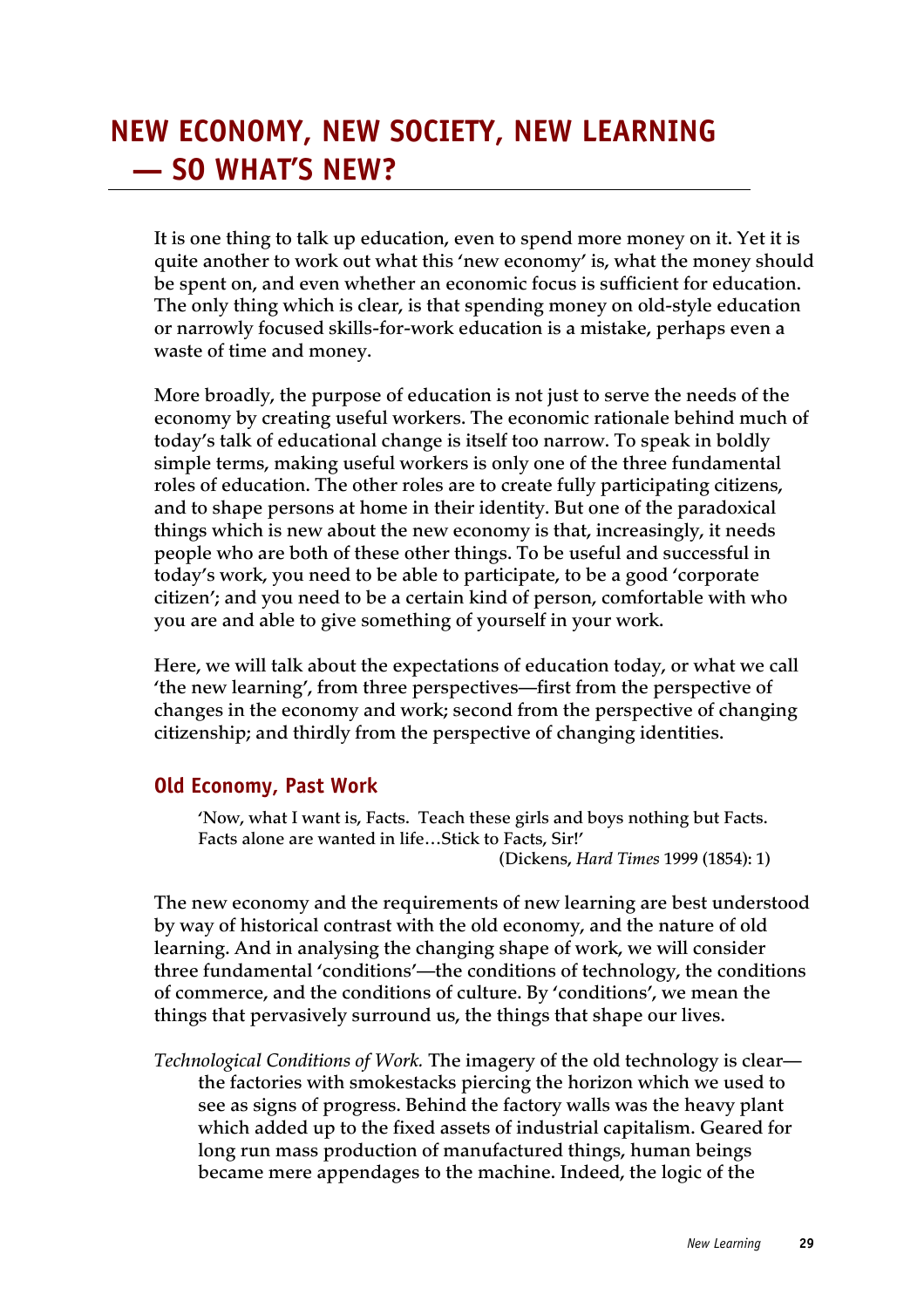**production line minimised human skill requirements, as tasks were divided into smaller and smaller functions—screwing this particular bolt onto the manufactured object as it went past on the conveyor belt. This was the human degradation of the modern factory. It was also its genius, to arrange technology in such as way as to be able to manufacture items of unprecedented technological sophistication (the radio set, or the motor car), using an unskilled workforce.** 

- *Commercial Conditions of Work.* **So how did this business in the old economy work? From a management point of view, it was strictly hierarchical. Lines of communication followed vertical chains of command—formal memos from top management to middle management, and the supervisor's spoken orders to people on the factory floor. But there was no communication across the organisation of any official importance. The business focus was on productivity and bottom lines at the expense of all else—environmental effects, or human effects.**
- *Cultural Conditions of Work.* **And where did culture fit into the old economy? The answer is that it didn't. Workplaces were driven by system and structure. 'Culture' was something that happened at home and at the weekend. Work was just a place where you earned an income. It wasn't important that you felt a part of the workplace, and if you didn't like the pay and you could find another job, you could always leave. But, if you were willing to stay, there was a stable job for you, and even perhaps a long and slow career based on seniority. Spend sufficient years on the production line, and show enough promise, and you might be lucky enough to end your career as a supervisor. As for what the workplace produced, 'any colour you like so long as it is black', said that cantankerous but very modern man, Henry Ford. Mass production, mass consumption, mass culture—all this added up to the idea of cultural uniformity, based on the convenient assumption that the interests and desires of human beings are all basically the same. Henry Ford and his like had an image of the generic customer, and they knew what was best for them.**

**The old education fitted very neatly into this old world of work. The state determined the syllabus, the textbooks followed the syllabus, the teachers followed the textbooks, and the students followed the textbooks, hopefully, in order to pass the tests. Henry Ford know what was best for his customers, and the state knew what was best for young children. And, in a way, teachers became a bit like production line workers, slaves to the syllabus, the textbooks and the examination system. The curriculum was packed with information in the form of quite definite facts—'facts' about the First Fleet and the peaceful settlement of Australia, facts about science, facts in the form of 'proper grammar'. Together, this was supposed to add up to usefulknowledge-for-life. Many of these facts have proven to be less durable than the curriculum of that time seemed to have been promising. Nevertheless, there was one important lesson which 'good' students took into the old**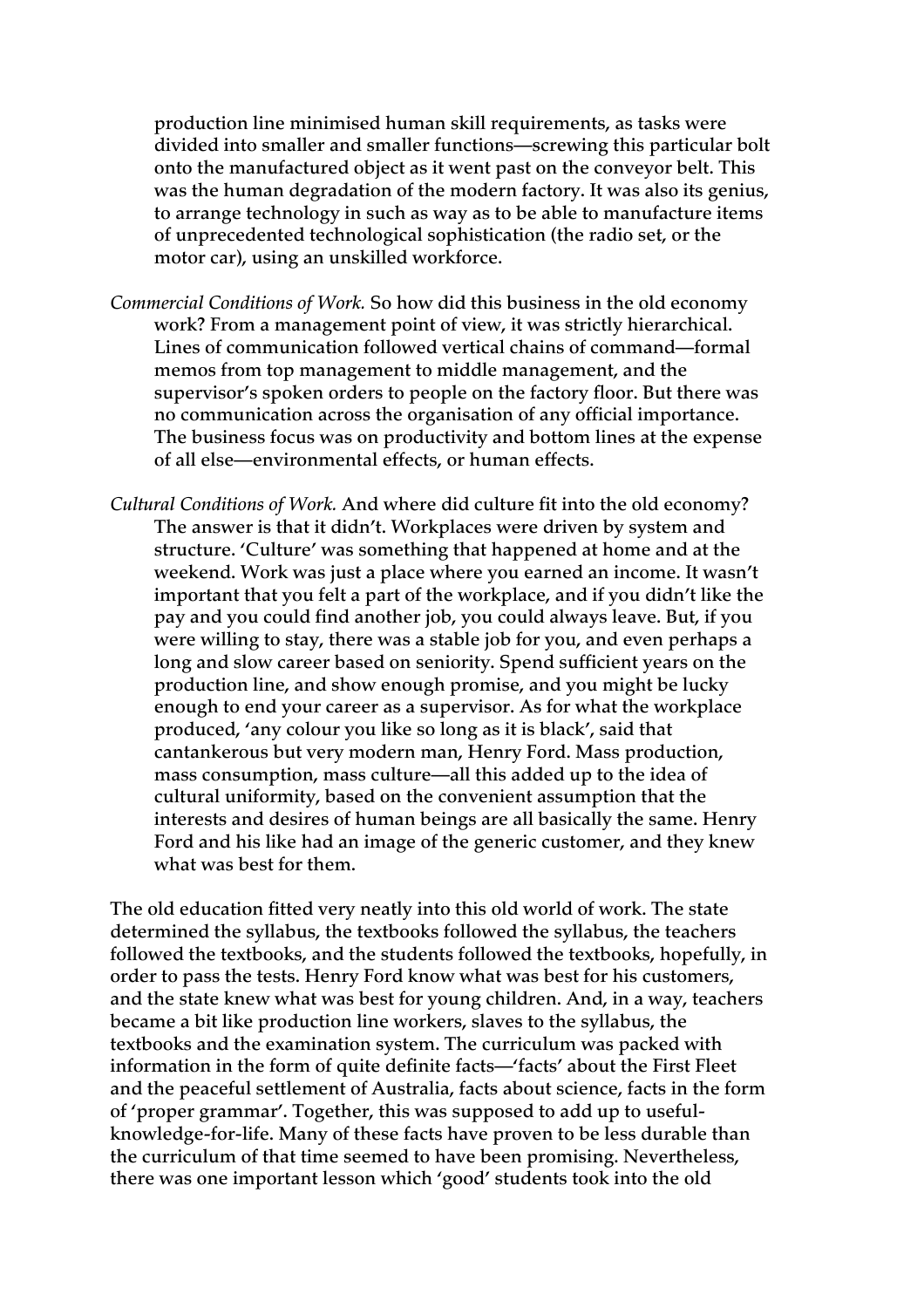**workplace. From all the sitting up straight and listening to the teacher, from all the rigid classroom discipline, from all the knowledge imparted to them and uncritically accepted, they learnt to accept received authority and to do exactly as they were told. This was a good thing for the old economy, to be sure.** 

## **New Economy, Future Work**

**Workers of the future will require skills and sensibilities that are significantly different from those of the past. This is because the conditions of technology, the conditions of commerce, and the conditions of culture in the new economy are all undergoing processes of radical transformation.** 

*Technological Conditions of Work.* **If the predominant image of the old economy was the factory and the smokestack, the image of the new economy is the worker sitting in front of a computer screen. Information and communications technologies dominate the so-called 'knowledge economy'. Actually, despite the hype, we don't just live on knowledge, as if the economy has suddenly abandoned making things for trading in information and symbols. We cannot live on symbols alone. But symbols are nevertheless everywhere. They are at the heart of new technologies, and especially the technologies of digital convergence communications, automated manufacturing, e-commerce, the media. Even in the manufacturing sector where people still energetically make things, people now make them using screen-based technologies, and these are linguistically, visually and symbolically driven. The production line is still there, but now robots are screwing on the bolts. These technologies, moreover, are constantly shifting.** 

**The new technologies are software rather than hardware intensive, as well as flexible and open to multiple uses. Software replacements are made far more frequently than was the case for plant replacement in the old economy. This means that technical knowledge has a shorter and shorter shelflife. Up-skilling needs to occur continuously. Indeed, contrary to the old economy process of de-skilling, you need to be multiskilled, to be more flexible, more able to undertake a range of tasks, and able to shift from one task to another as needs be. The key competitive advantage for an organisation, even the value of that organisation, is no longer grounded in the value of its fixed assets and plant, or at least not in that alone, but in the skills and knowledge of its workforce. Indeed, technology is now very much a relationship between tools and the knowledge of these tools in people's heads. Wealth increasingly has a human-skills, rather than a fixed-capital basis.** 

*Commercial Conditions of Work.* **And how do companies in the new economy work? How do they go about their business? The hierarchy has been flattened somewhat and there is less middle management. People work in teams and increasingly workers are expected to participate in the**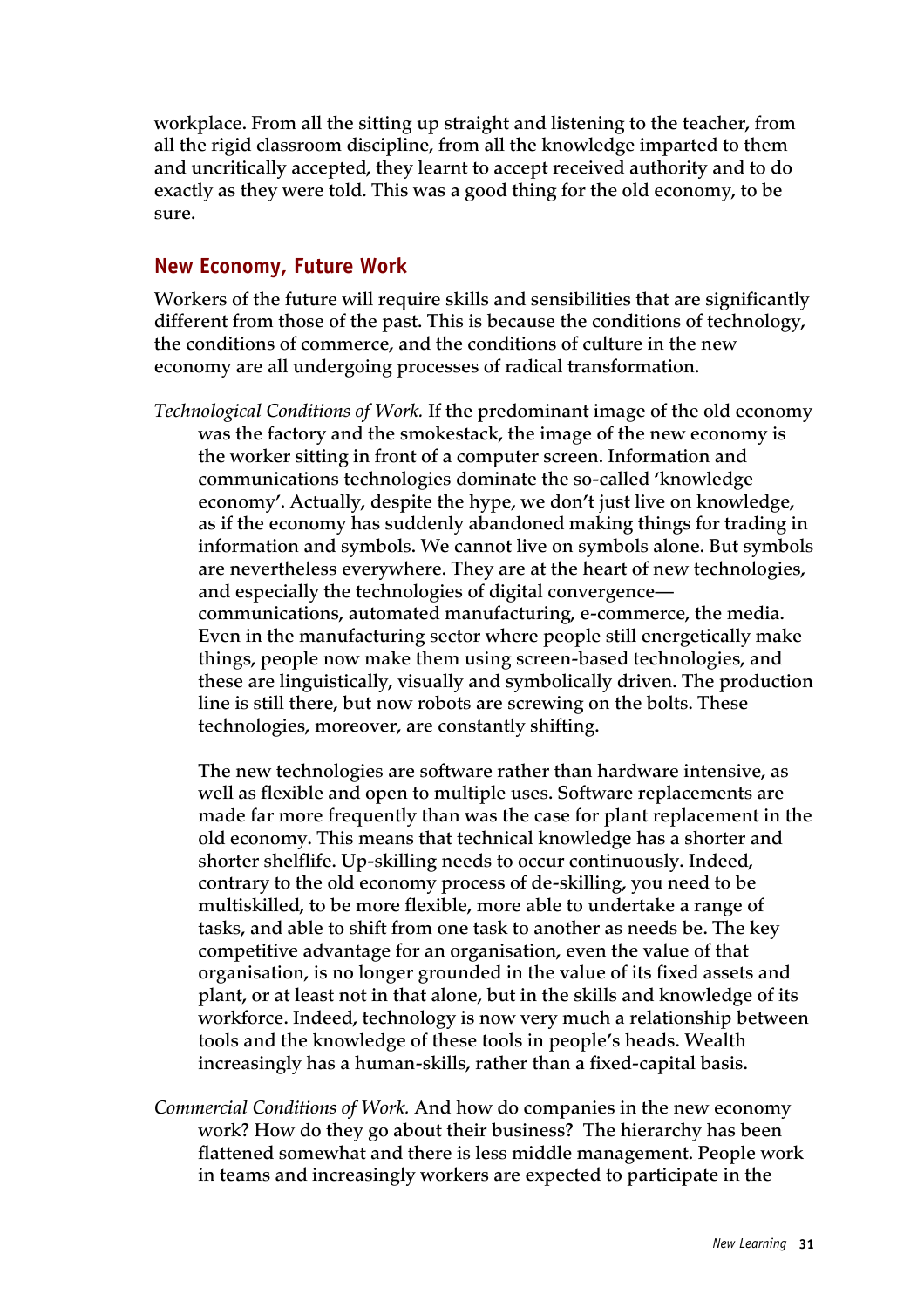**process of management. Self-managing teams, these structures are often called, in which the 'team leader' is no more than the first amongst equals. 'Responsibility', 'empowerment', 'commitment' and 'motivation' are the qualities of a good team member. And, to achieve this, the vertical lines of communication that characterised the old command management are replaced by horizontal communication with peers—in team meetings, maintaining quality standards, problem-solving, and generally performing the function of self-management as well as doing the actual task. Meanwhile, the business focus for the organisation also broadens beyond the old bottom line. One version of this broadening is the 'triple bottom line' where, as well as concentrating on money, the organisation also focuses on people and the environment.** 

*Cultural Conditions of Work.* **Now workplaces have cultures. Workers are supposed to buy into the vision and mission of the organisation, to take on corporate culture, to be the corporate person. Culture, in fact, has become a powerful new management technique, the glue that holds the new organisation together, replacing the glue of highly structured system and order which held together the old workplace. It's all about winning employee commitment by setting up systems of belonging, and a framework of corporate believability in which the organisation hopes to win the faith of the employees. At the same time the nature of 'the job' changes. Gone is the stable career path, based on seniority. Jobs don't last so long; people swap employer, or even industry more regularly. Careers will head off on unheard-of tangents, and one's credentials made up of accumulations of experience which might previously have been regarded as bizarre. What a worker takes with them from one job to the next is a 'portfolio' of experiences, and the more varied and broadly focused this portfolio, the more rounded and valuable they will appear to a new employer.** 

**Meanwhile, diversity is everywhere in the new economy organisation, and working with culture in fact means working with diversity. Instead of Henry Ford's assertion about customers, organisations now want to be close to them, to find out what they really want, and to service their needs in a way which works for them. Taking customer service seriously inevitably means discovering that people are different, according to various combinations of age, ethnic background, geographical location, sexual orientation, interest, fashion, fad or fetish. Serving niche markets this is called, and systems of 'mass customisation' are created at the point where 'high tech' meets 'soft touch'—the e-commerce systems or hotel registration procedures which build up the profile of a customer, and their precise needs and interests. Then, there's diversity within the organisation.** 

**Teams work with high levels of interpersonal contact, and work best, not when the members are forced to share the same values, but when differences—of interest, association, network, knowledge, experience,**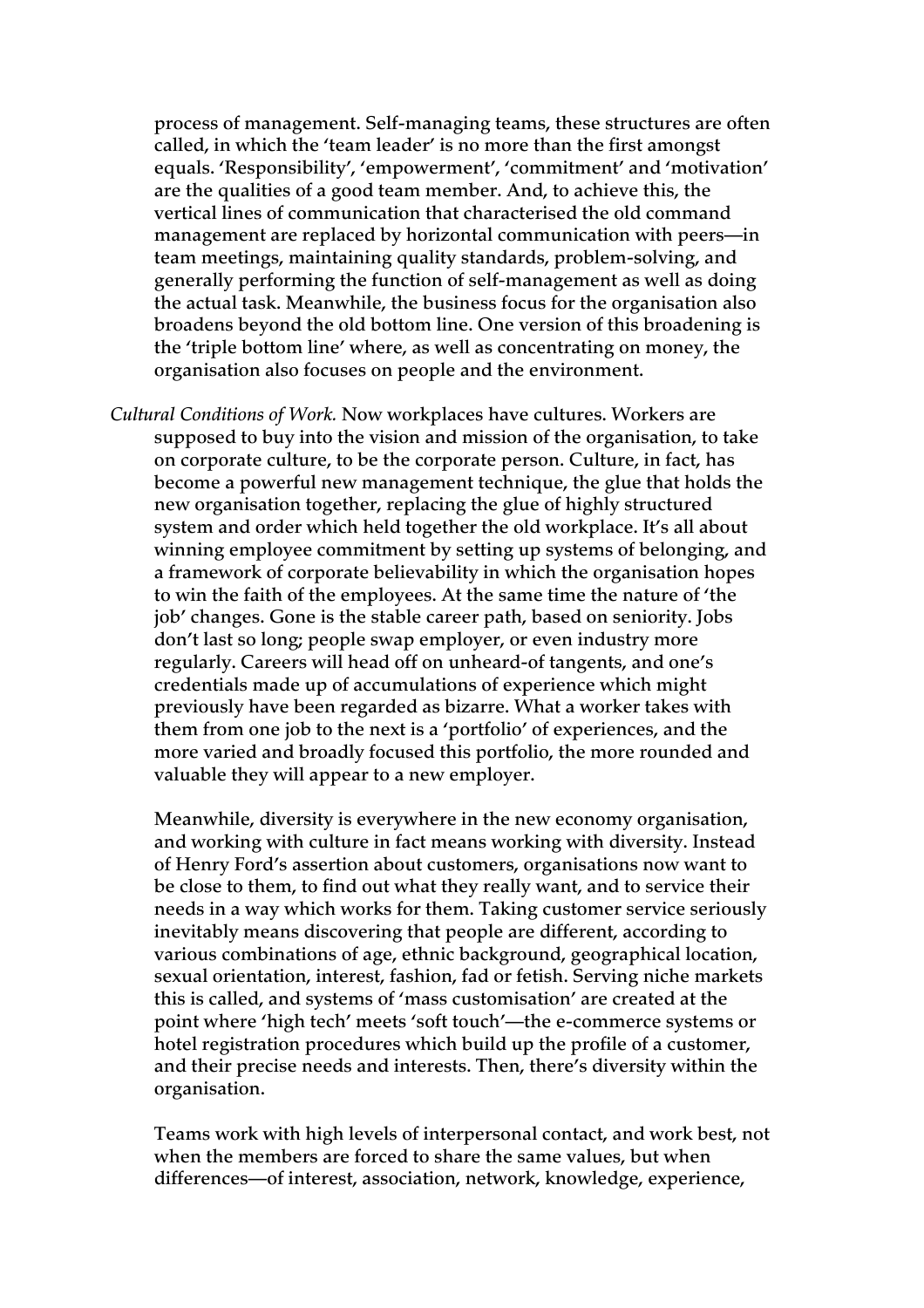**lifestyle—are respected and used as a source of creativity, or as a link into the myriad of niches in the world in which the organisation has to operate. This world of diversity exists both at the local level of increasingly multicultural societies, and at the global level where distant and different markets, products and organisations become, in a practical sense, closer and closer.** 

**These three shifts, in the conditions of technology, the conditions of commerce and the conditions of culture, are large indeed. In fact, they are signs of a quite fundamental systemic shift. Even the value of an organisation is no longer based on fixed capital. Indeed, the market capitalisation of today's organisations built on a mix of these three things: technology (e.g. as direct means of production, as an internal systems filter and communications medium, as an information conduit to markets etc.); commercial processes (e.g. business systems, winning employee buy-in at the level of work teams and corporate culture, customer relationship management etc.); and culture (e.g. branding, customer relationships, commodity-aesthetics, the integrity of the product and the ability to tailor or customise products to meet the needs of diverse niche markets etc.).** 

**These are all knowledge things, relationship things, things of human rather than fixed capital. Most importantly, they are all things that are made by learning. Learning has become pivotal to the whole economy.** 

**And, for the learning which is now required, the old education simply won't do. The new economy requires new persons: persons who can work flexibly with changing technologies; persons who can work effectively in the new relationship-focused commercial environment; and people who are able to work within an open organisational culture and across diverse cultural settings.** 

**Our description of the trends which bear the name 'new economy' may appear to be painting an overly rosy picture of the shift from the old to the new. Or the shift as complete and uncomplicated. The shift also produces dire human difficulties, and the new learning will need to focus as much on these as it does on creating the kind of person who will be able to accommodate the changes. For all the talk of commitment and workplace culture, there's less job security than ever. Portfolio workers have to be ready to leave at any time. They are expendable. And for all the talk of belonging to a corporate culture, there is still a lot of fear in the system—fear of losing one's job, fear of stepping out of line. In fact, it also creates powerful and sometimes intolerable pressures to conformity, as well as glass ceilings where certain kinds of people just don't seem to fit into the corporate ideal. And the old explicit, authoritarian hierarchies are replaced by implicit hierarchies pretending things are equal and inclusive, when often not-so-subtle practice they are not.**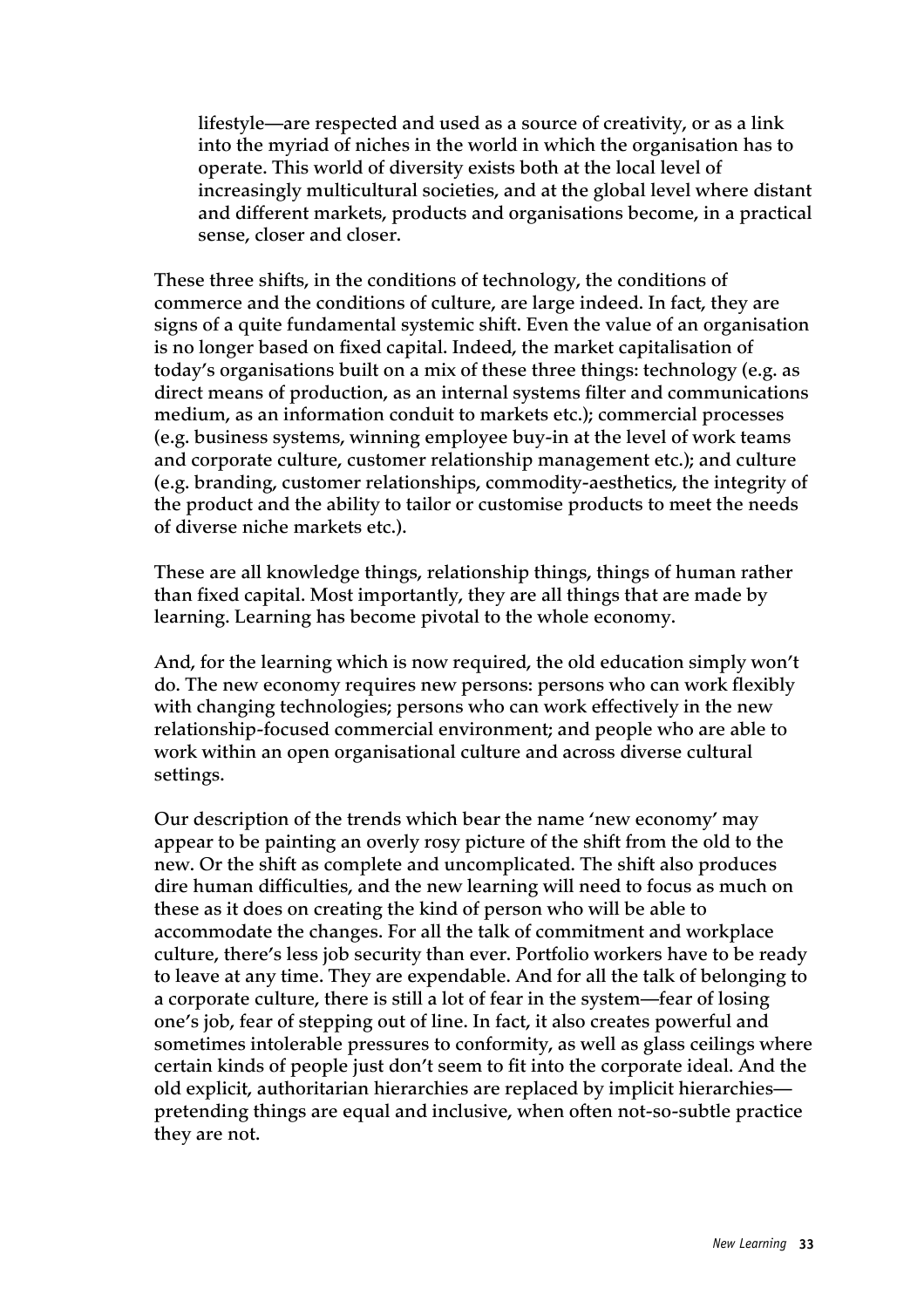**At the same time, there is ever-increasing pressure to perform. More responsible and committed workers will do more for less, and they do—they stay back at work late; they take work home on their laptops at night; they log-in from home. And none of this is for extra pay. There are none of the overtime payments of the old economy. The result of making work a matter of 'culture' is that you never get away from it. You are driven to overwork at the expense of having a social life or a full family life. Finally, there's the illusion that the new economy has replaced the old economy, when, in fact, the logic of the old economy kicks back in whenever and wherever it's convenient—in the third world, in older industry sectors, and even within certain areas and work practices within even the fanciest of the 'new economy' organisations. Indeed the old and the new coexist. And despite the tendencies and pressures to change the old organisations do not break down easily and the new ones are not always created in their place, despite the 'new economy' rhetoric. This makes flexible learning and discernment skills all the more critical.**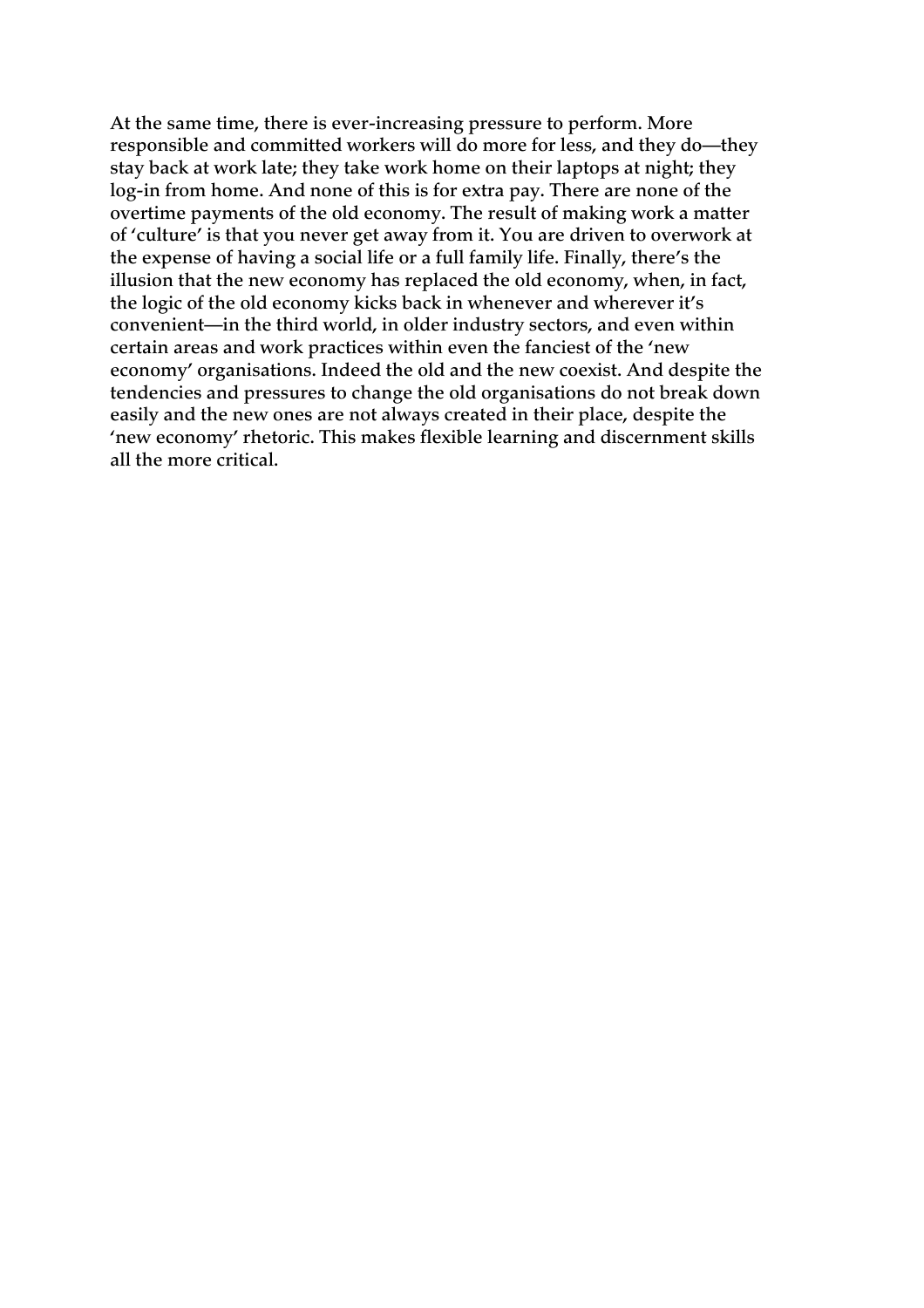

*Employment Growth in Australia: Towards a 'New Economy'* 

and a highly educated workforce is vital for success in these areas.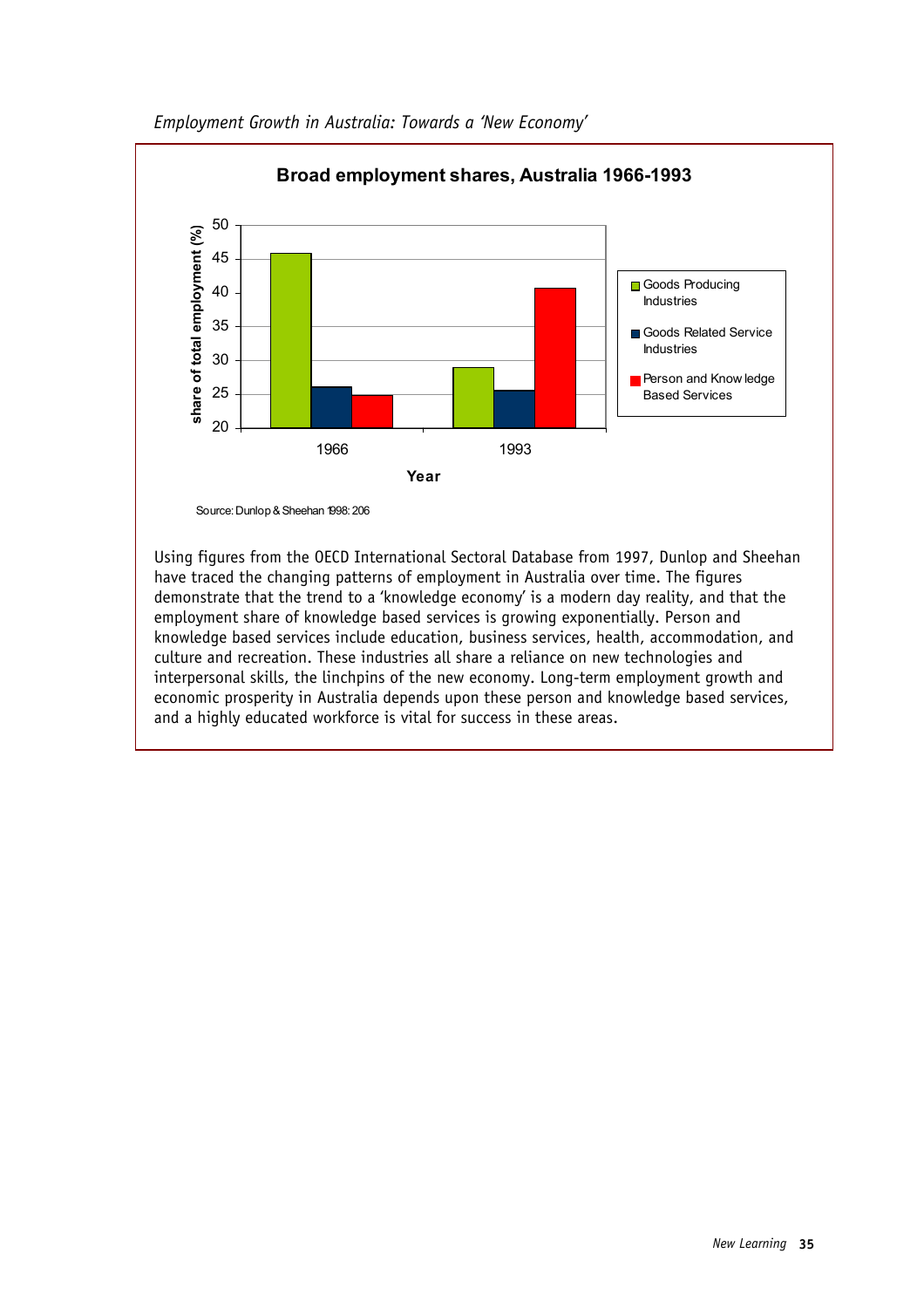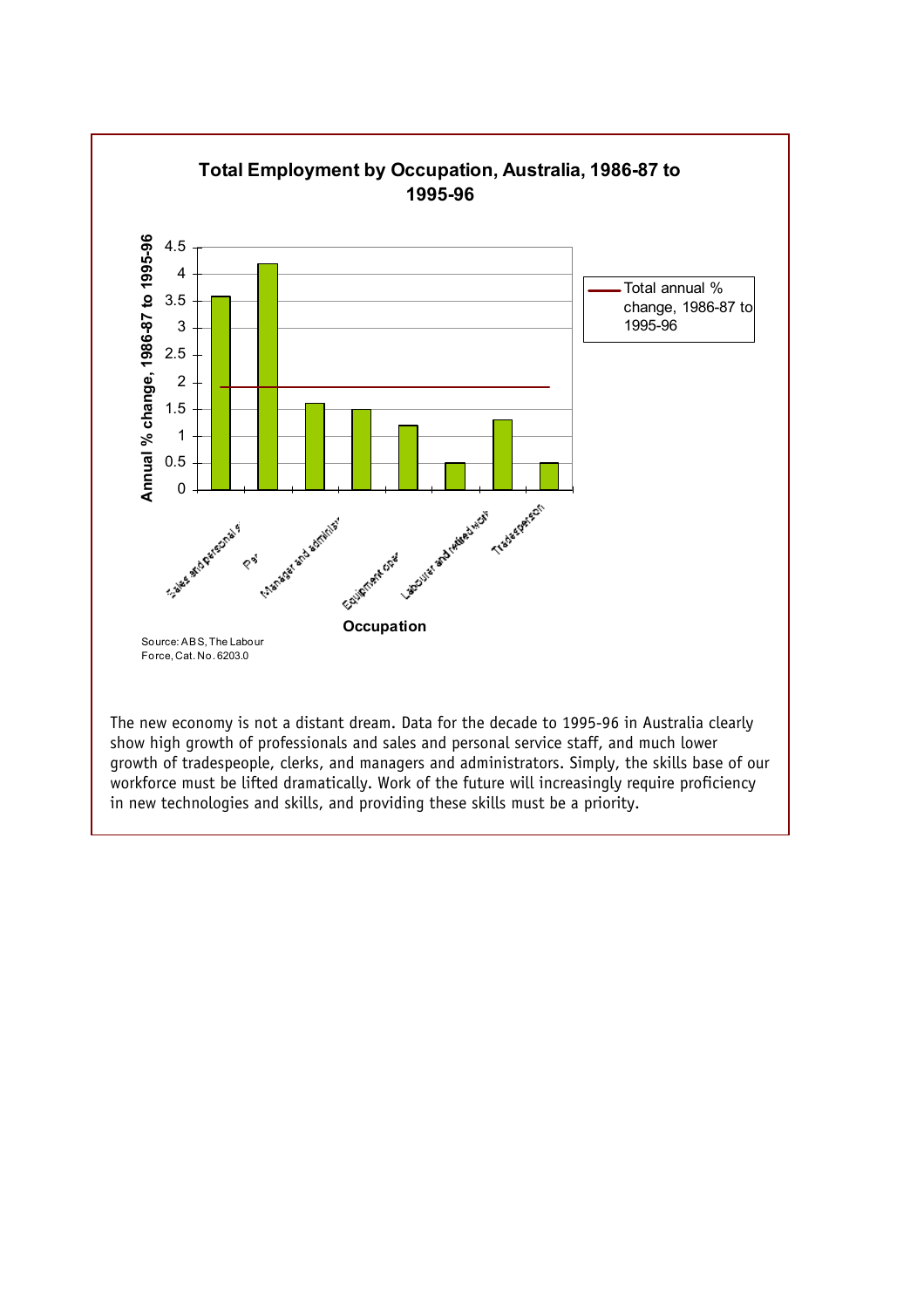## **Old Society, Past Citizenship**

**Creating a productively useful worker is only one of the important things that education does. Another is shaping citizens. But, here again, the old world of citizenship is rapidly changing.** 

- *Technological Conditions of Participation.* **For the old society, literacy—reading and writing—was the primary technology of public participation, the capacity to read newspapers and books, and to make a mark on the ballot paper on the basis of an informed decision. Voting was the main means of participation.**
- *Economic Conditions of Participation.* **The old nation-state guaranteed the economic conditions of participation, through highly regulated markets—particularly the labour market. And, when the market failed, the old citizenship provided an increasingly elaborate, and expensive, social security safety net.**
- *Cultural Conditions of Participation.* **The cultural terms of participation were on the basis of becoming loyal members of the nation, so loyal in fact that (if you were a man at least) you would be willing to lay down your life in war. These terms were also based on the idea that nations where strongest when all their citizens shared a more or less identical set of racial and cultural characteristics. One nation meant one folk. The state was defined by neatly delineated borders, and within these borders there was supposed to be just one people with a singular history. The benefits provided by that state for its citizens were designed for the universal, always-identical individual. If you were not part of the 'mainstream' culture, you were either to be excluded or simply forgotten by default. And if you were different but lucky—an eager immigrant, for instance—you might be able to assimilate, to join the people of the nation by making yourself the same.**

**Schools were the most significant of all places in the making of these old citizens. Children saluted the flag and sang the national anthem every morning, they read and passed tests about the national history, they learnt the official or standard form of the national language, and they learnt to obey and to respect authority.** 

## **New Society, Future Citizenship**

**In almost every respect, citizenship—the conditions of civic participation are in a state of profound flux.** 

*Technological Conditions of Participation.* **To be a citizen today, you need to be able to do a lot more than to read and to write. To be informed and to participate, we need to be capable in many of the new information and**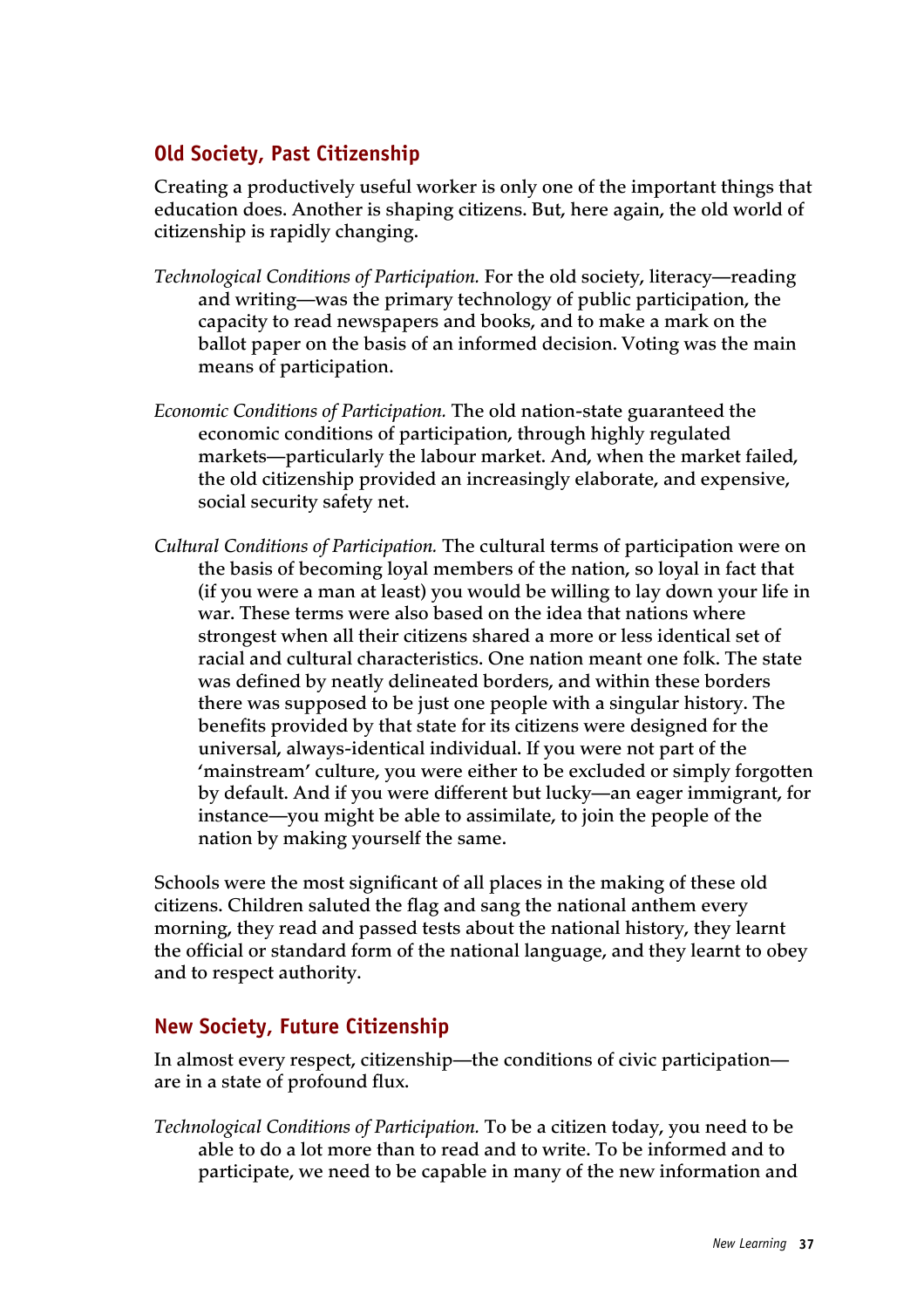**communication technologies. Also, citizenship can no longer be interpreted as the act of voting, of choosing government. As the old nation-state declines in strength and relevance, there are many more realms of participation, of self-governing citizenship in a much broader sense: in local communities, in workplaces, in cultural groups.** 

- *Economic Conditions of Participation.* **Meanwhile, the relevance and power of the nation-state has progressively been shrinking. With economic globalisation and deregulation, the state is less able to influence economic conditions. In fact, the state is itself getting smaller and smaller—with the privatisation of traditional publicly-owned industries (airlines, telecommunications, banks), as well as with large cutbacks to the welfare state's safety net. Aggressive philosophies of the market shift the burden of responsibility for poverty and inequality from society to individuals. The user should pay, so the argument goes, whether it is for superior education, or private health cover. In the world of the unregulated market and heightened competition, it is the fittest who survive and the unsuccessful are only able to blame themselves for their fate. The rich become much richer, and the poor, comparatively, become poorer, and the state is less willing and less able to do anything about it.**
- *Cultural Conditions of Participation.* **With this decline of the old civic, power and cultural influence are also in some respects being spread around more—to locally diverse communities, as well as to transnational forms of government such as the European Union, and to global webs of global influence (business, trade, the media). People increasingly find that they are multiple citizens, sharing the responsibilities of governance in many different ways in different parts of their lives. This process occurs in self-regulating professions, or sporting associations, or in ethnic diasporas in which you can vote in elections for places where you do not live as well as the place where you do live, or in Indigenous groups which will sooner or later enjoy a unique kind of sovereignty in their native lands. As a consequence, nations are arguably becoming less relevant as a focal point for cultural identity.**

**As citizens, we now simultaneously belong to many more kinds community at the local, the regional and the global level. Singular citizenship in which a person is exclusively a citizen of the nation state, and the electoral process is the sum total of their participation, is being replaced by multiple citizenship, in which there are many, overlapping forms of self government, many levels of self-government in a larger sense, and many places where you belong. In each case, participation is much more than a matter of voting. Indeed, the way you participate in each of these places, and the way you belong, is distinctively different, special to that place. This is the likely shape of a truly multicultural future, a kind of 'civic pluralism' in which, quite contrary to the logic of sameness which drove the old citizenship, the key to civic harmony is respecting and valuing diversity. In fact, the most fundamental right of**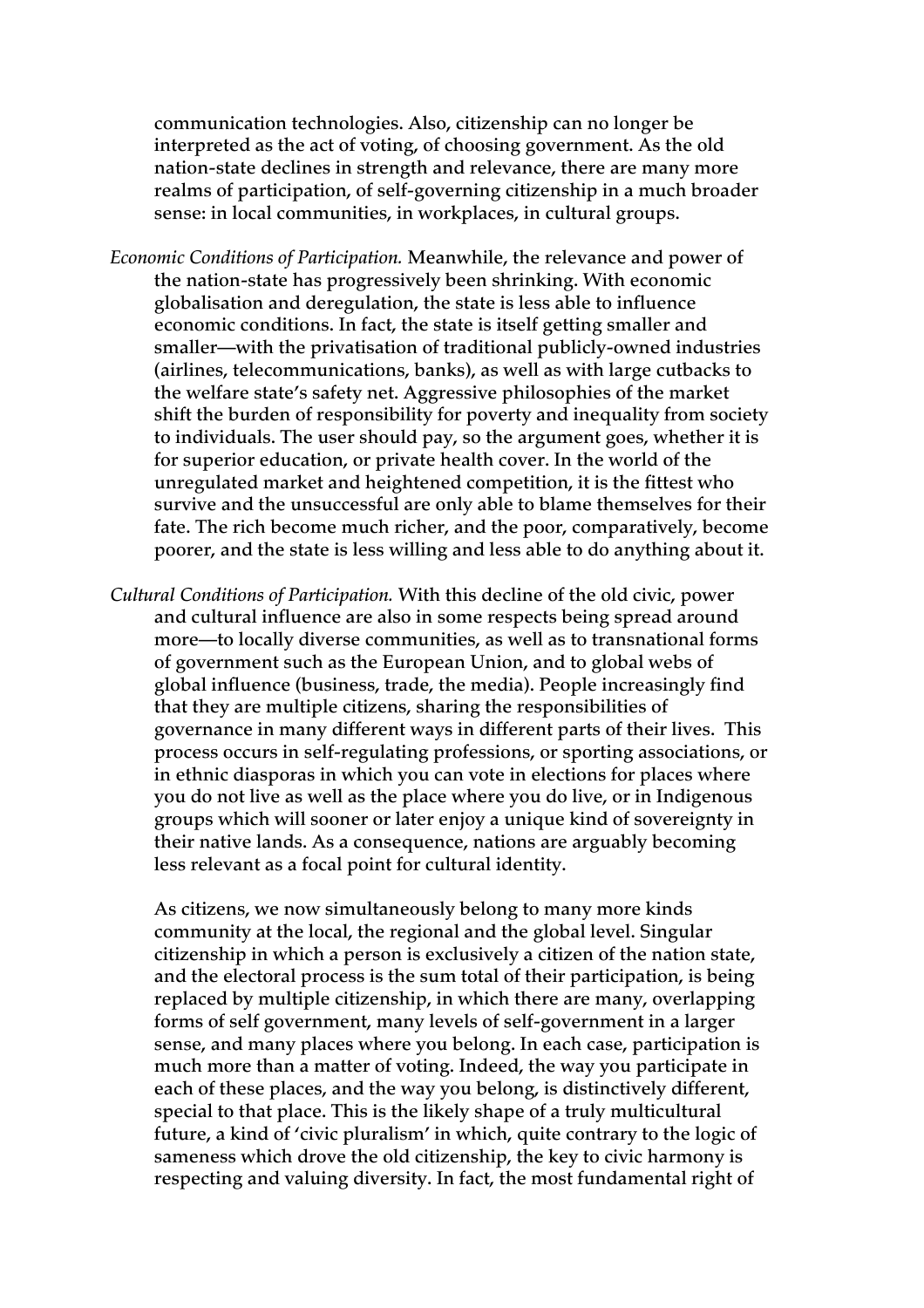**all is the right to be different, the right to be true to yourself. Even the meaning of entitlement and fairness changes—to have equivalent access does not mean you will be provided with the same services; and you don't have to be the same to be equal. Government supports groups providing services for themselves, in which they are given a considerable degree of autonomy in creating what works best for them—be that schools, or aged care, or the arts, or media.** 

**If the educational basics of the old citizenship were literacy and teaching which set out to forge national strength by creating cultural homogeneity, the new learning is going to have to shape a new person, with a very different set of skills of participation, as well as a very different values orientation. It will, in short, be a very different kind of learning.**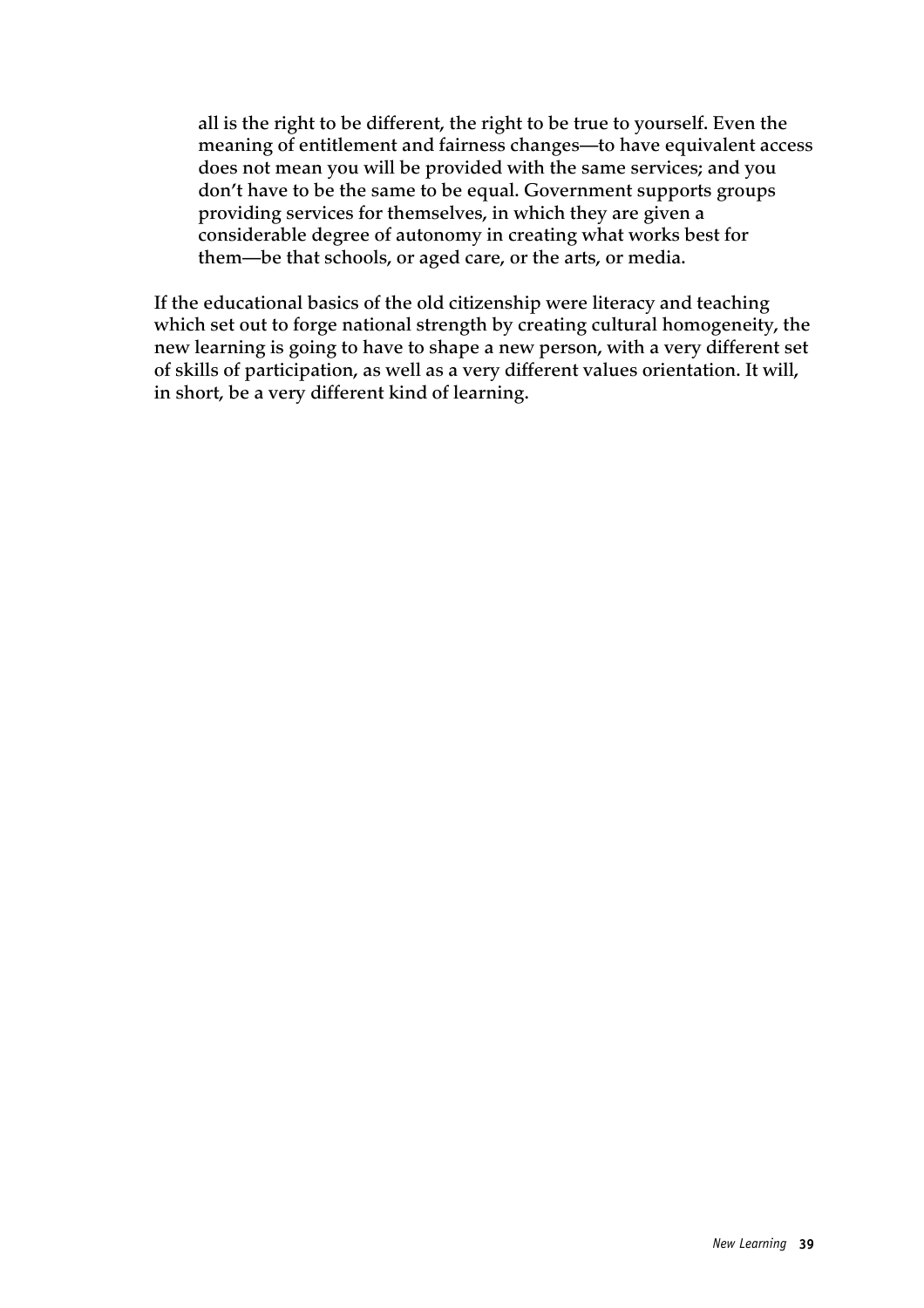*The Poverty Gap* 



The poverty gap in Australian society has increased over the past thirty years. These ABS figures show that the lowest decile (the poorest 10% of the population) in 1999-00 accounted for just 1.8 per cent of the total national wealth, down from 2.2 per cent in 1968-69. Meanwhile, the most affluent decile enjoyed 26.3 per cent of total wealth, up from 24.8 per cent in 1968-69. The data also shows that income and wealth levels are directly related to levels of educational attainment. Education is the best chance of social and income mobility for people who have not inherited wealth. Redressing this growing inequality is integral to Australia's success as a knowledge nation, and addressing structural inequality in education is paramount. Necessary measures include reinvesting in the public schools system, ensuring that all students have adequate access to ICTs, and creating institutions at primary, secondary and tertiary levels which are affordable to all.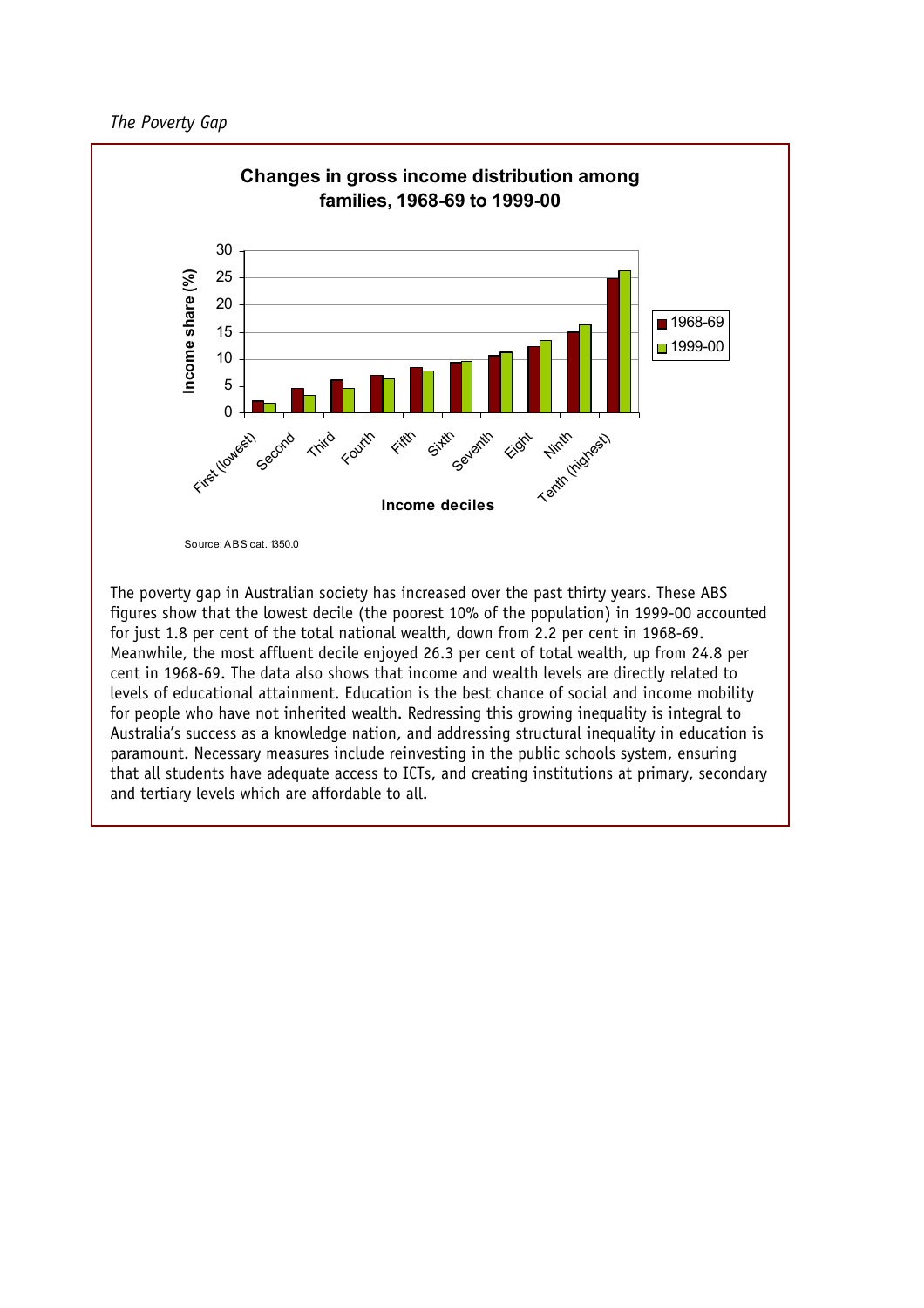

(nearly 90%) of Victorian prisoners had not completed secondary education. Those with little formal education are at much higher risk of being unemployed and even incarcerated than those with higher levels of education. Simply, education increases opportunities and improves outcomes.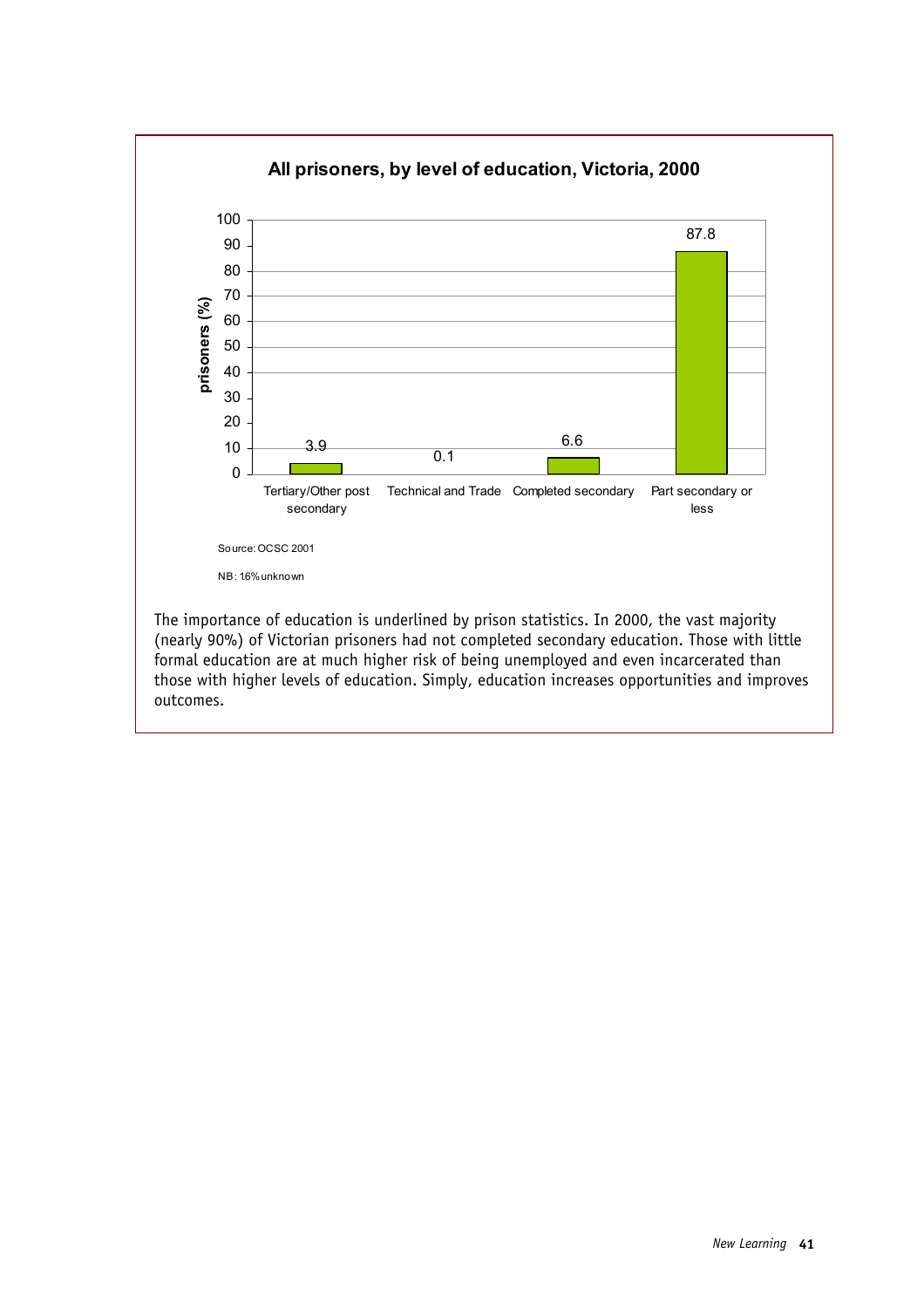## **Old Identities, Past Persons**

**Taking now the third main role of education —shaping persons—even our personal identities are changing. And, once again, our persons are changing under the influence of the changing conditions of technology, of domestic economy, and of culture.** 

**In the past, roughly speaking, this is the way we were:** 

- *Conditions of Personal Technology.* **Older modern technologies shaped our identities in a quite particular way. Mass produced consumer items progressively filled our lives and, from one household to the next, made our lives broadly similar: listening to the radio, watching the television, using the same household gadgets. Most importantly, the media technologies (radio, television, printed newspapers and books) tended to be mass produced, for a mass market. The electronic media also immediately became the stuff of broadcasting—the half a dozen radio stations and the several major television networks. These created a large collective audience and, to a large degree, a shared, common culture. These technologies shaped our persons in the direction of sameness. They were also technologies of transmission, technologies which reinforced the habit of being spoken to more by cultural authority than the habit of speaking.**
- *Conditions of Domestic Economy.* **In the realm of the domestic economy, there was one accepted model: the nuclear family. It was a time when men were destined to be husbands and women wives, with all the clear role demarcations this involved. Most men worked in the outside world of formal, paid employment, while many women worked at home unpaid looking after families. And, although the realms of the public (paid work) and the private (domestic work) were clearly demarcated, the domestic relationship was nevertheless an essential part of the larger economy. Indeed, private (domestic) work was of enormous value, and integral to the larger economy no less than the work which happened to be assigned monetary value.**
- *Conditions of Identity and Recognition.* **With this framework of personhood came a singular idea of normality, and the image of a kind of person generally recognised to be the ideal. Against these standards the otherthan-normal was measured to be a kind of deviant—homosexuals, or unassimilated migrants, or still-'primitive' native peoples who had not yet managed to raise themselves to the normal standard of living, or the 'handicapped' person.**

**Education played an important role in creating this old kind of identity. The curriculum led students inexorably in the direction of a common national**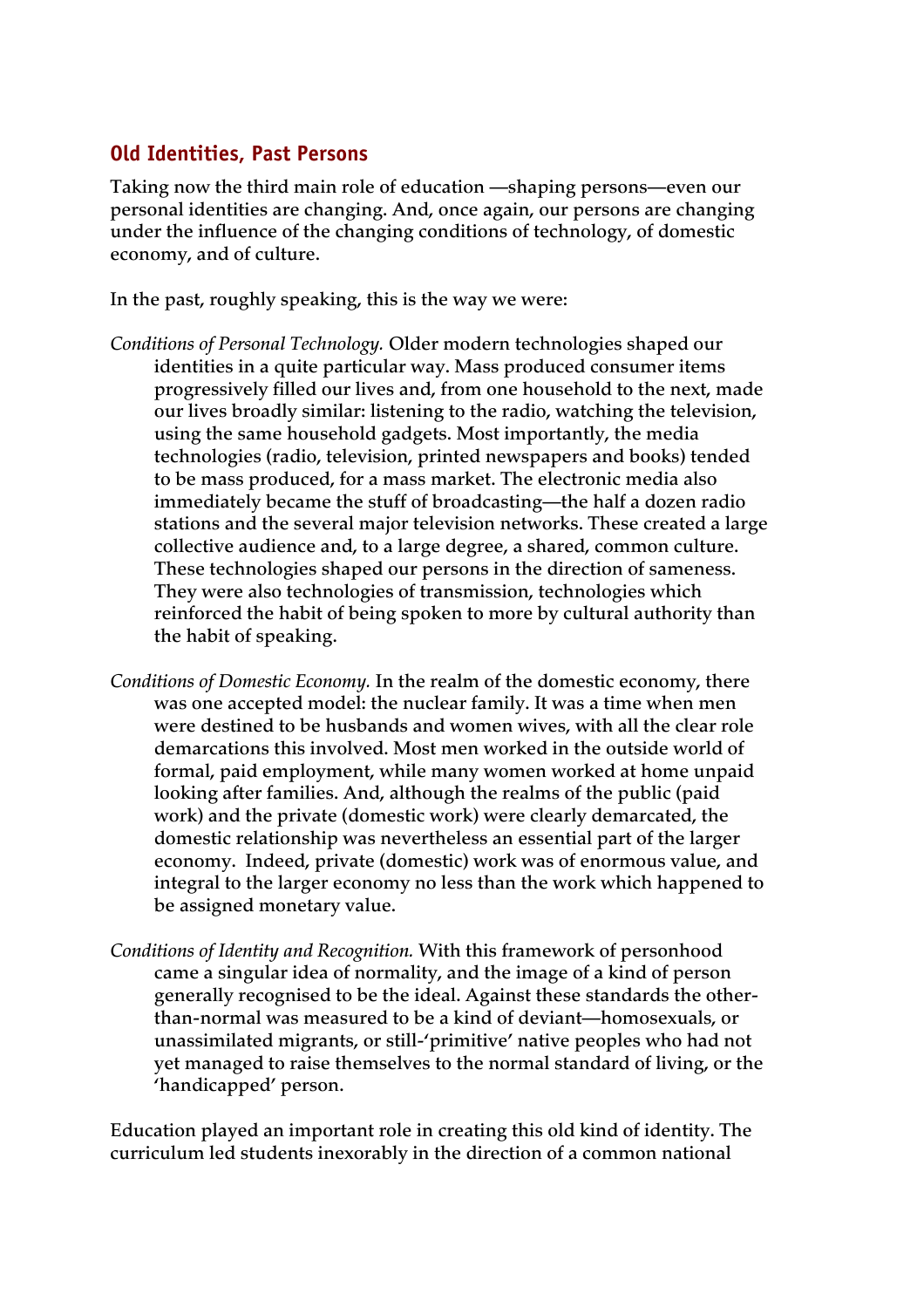**culture. Boys did woodwork while girls did domestic science. And the whole enterprise was geared to the normal child, from the normal family.** 

## **New Identities, Future Persons**

**Just as remarkable as the changes in work and the changes in civics, are the changes which are occurring in the very nature of our persons—changes influenced once again by the shifting conditions of technology, commerce and culture.** 

*Conditions of Personal Technology.* **We are in the midst of a technology revolution, which not only changes the way we work and the way we participate as citizens. It even changes our persons. From the old world of broadcasting to the new world of 'narrowcasting', consider what has happened to one of the media, television. Instead of the pressures to conformity, pressures to shape your person in the image of the mass media when everybody watched the old 'national networks', we now have cable television—fifty channels at first and hundreds to come. The channels cater, not to the 'general public', but to ever-more finely defined communities: the services in different languages, the particular sporting interests, the genres of movie. Not to mention video and DVD extending choice by genre and by language to tens of thousands of titles.** 

**Soon there will be on-demand TV streamed though the internet. And to take the internet of today, the millions of sites reflect any interest or style you want to name, nurturing a myriad of ever-more finely differentiated communities. Then there's the phenomenon of 'pointcasting', where the user customises the information feed they want—requesting information to be streamed to them only about a particular sporting team, a particular business sector, a particular country of origin. As a part of this process, the viewer becomes a user; transmission is replaced by user-selectivity; and instead of being passive receptors of mass culture we become active creators of information and sensibilities which precisely suit the nuances of who we are and the image in which we want to fashion ourselves.** 

**In fact, digital convergence turns the whole media relationship around the other way—the digital image of a baby which can be broadcast to the world through the internet, or the digital movie which you can edit on your computer, burn on a CD or broadcast from your home page. There is simply more scope to be yourself in this technology environment, and to be yourself in a way which is different. The technology convergence comes with cultural divergence, and who knows which is the greater influence in the development of the other? The only thing which is clear is that technology is one of the keys to these new kinds of self expression and community building. It is part of a process of creating new persons—persons of self-made identity instead of received identity, and diverse identities rather than a singular**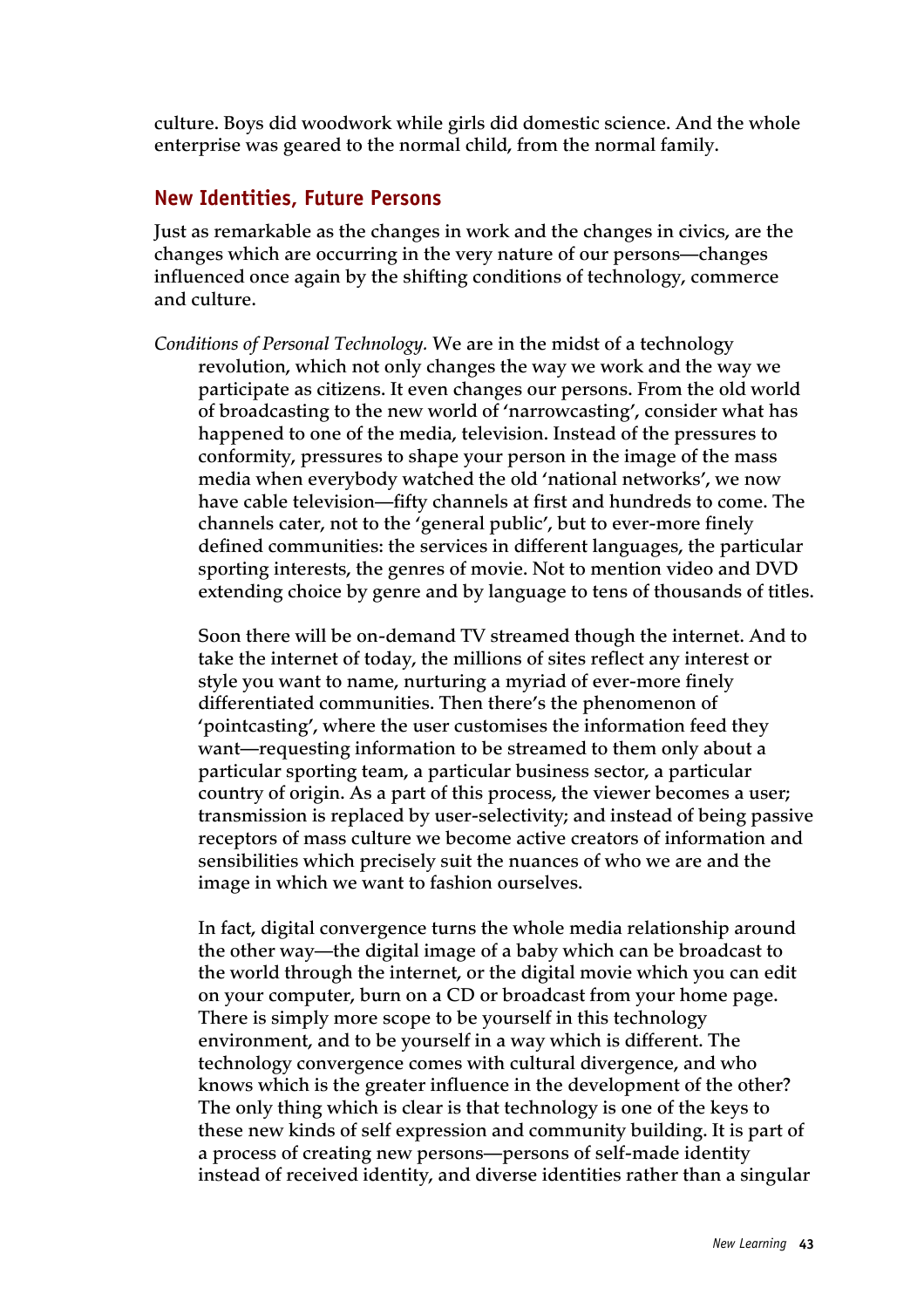**national identity. In this context, senses of belonging will arise from a common commitment to openness and inclusivity.** 

*Conditions of Domestic Economy.* **In the area of domestic life, family forms and gender identities are in the middle of a long and sometimes painful process of transformation. Women are increasingly found in the public workforce, and the traditional domestic division of labour, as well as the identity-frameworks supporting it, have fallen into a state of uneasy uncertainty. For emerging adult identities, if we are to take suicide and certain areas of education performance as just two measures amongst many, the changes in nature of masculine identity and roles have thrown up as many difficulties as the changes in feminine. At the same time, a plethora of family alternatives is emerging, each based on their own domestic economy, their own mixes of unpaid homework and paid external work—extended 'ethnic' families, nuclear families, single parent families, indigenous groups in which family coincides with community, singles, gay couples.** 

**Not only do these present different practical life alternatives; they also present different identity alternatives, lifestyles whose designs are such that they can only be lived by radically different 'kinds of person'. At the same time, the neat separation between the two economies, domestic and public, becomes blurred, not just in terms of the gender locations as men and women now have to perform in both places, but also in terms of the old institutional separations—the 'family friendly' working conditions which encourage the lifestyle choices of 'new men' and 'new women', and the possibility of working at home or telecommuting in which family and work are not physically separated.** 

*Conditions of Identity and Recognition.* **These changes suggest social chaos, fragmentation and uncertainty. They feel like an emotional rollercoaster in which we are often ill-prepared to deal with the changes going in our lives, the diversity so close to us, the personal choices now available to us, and a world of identity and lifestyle alternatives in which, it seems, there are no clear models of normality. Yet how can these changes enhance rather than undermine our sense of ourselves, our humanity? In fact, despite the seeming descent into social fragmentation, we end up more connected than ever. Today we live in more and more narrowly defined communities, but also in many more of them—workplace, ethnic, sporting, sexual-preference, religious, hobby-interest—and the sum-total extent of these many communities for any one person is often enormous. In each of these communities, you are a different kind of person, interacting in a different kind of way. Your own identity becomes multilayered; your personality multiple.** 

**And how can our new persons be better persons, rather than debilitated by these changes? The answers lie in shifting the focus from the personal to the interpersonal. The personal is about shaping oneself in**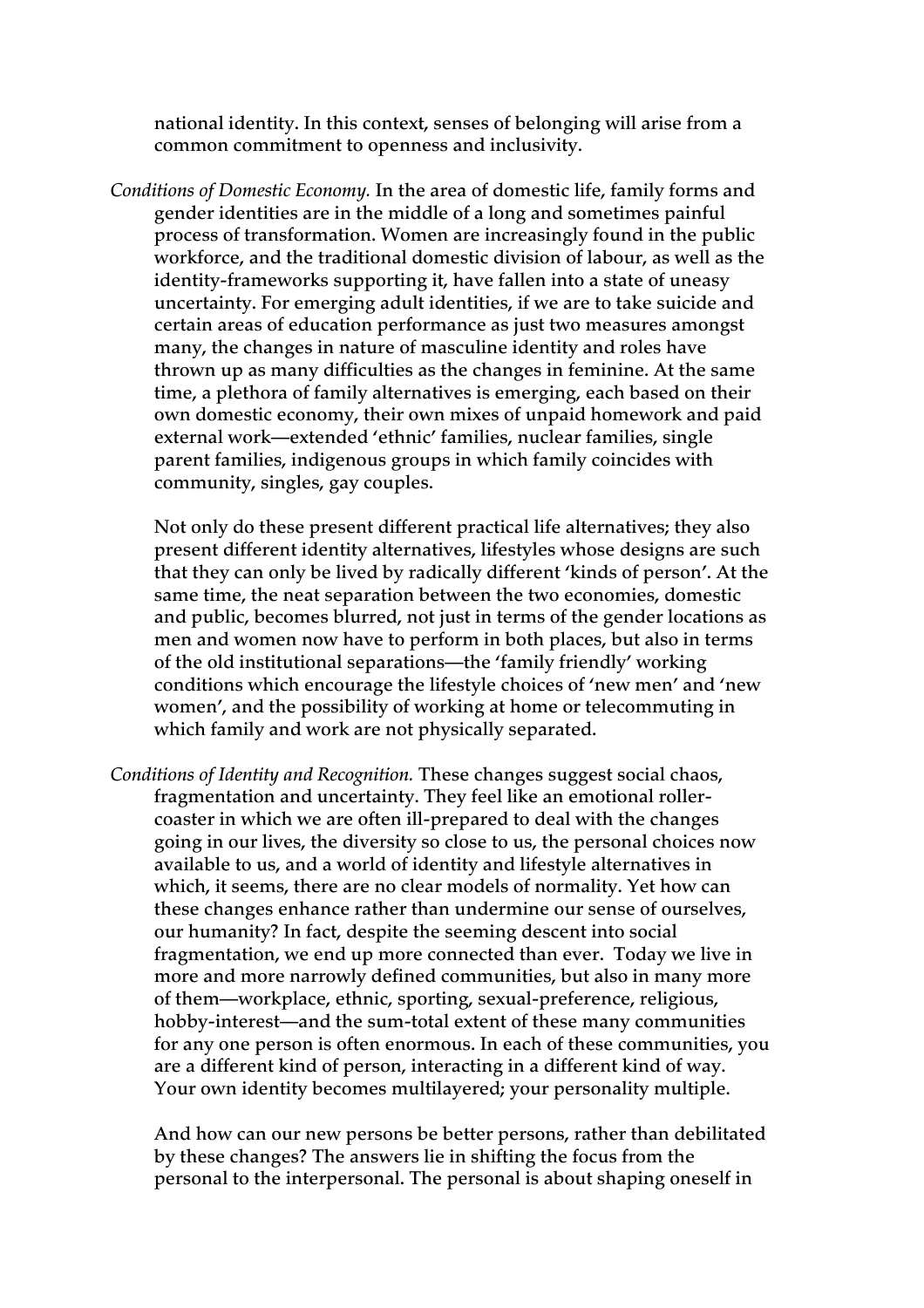**the image of others, recognising oneself in one's similarity with other models of gender or national identity, and making oneself into one person. The interpersonal is about negotiating differences, and in a world of growing difference this is about strategies for finding common ground, collaborating with strangers and the morality of compromise. You don't have to agree with a person, or even like them, to get on with them as co-workers or customers, or in neigbourhoods. In fact, who they are, what they can do and who they know may even be useful. Diversity may well be highly productive. Prejudice, arrogant self-certainty and intolerance are now socially destructive parts of the old personality, confident in their own normality. With new freedoms, in which the freedom to be yourself is central, come new social responsibilities—to respect and if possible work productively with people whose personal choices and aspirations are different.** 

**These changes have thrown down an enormous challenge to education. One response is to try to do everything but to succeed at nothing—the crowded curriculum or the shopping mall curriculum. Another is the 'anything goes' approach, in which inequality ends up being rationalised as diversity. And still another response is to butt out—education can't deal with issues of identity and personality because they've simply become too big and too hard; it should just stick to its core business.** 

**None of these responses is adequate. So, what is to be done?**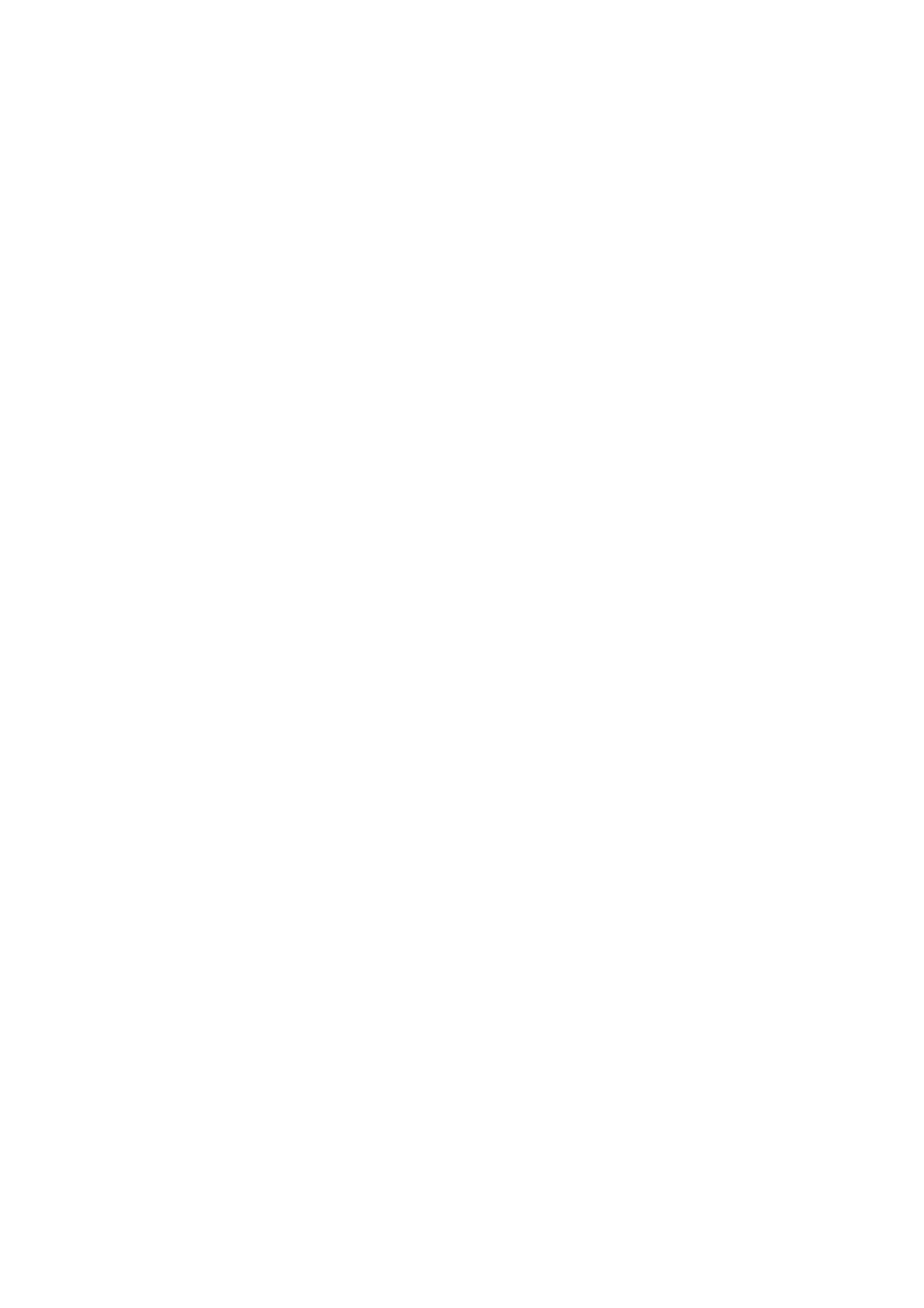## **NEW LEARNING: EIGHT PROPOSITIONS**

### *Proposition Number 1*

# *EDUCATION HAS A MUCH LARGER ROLE TO PLAY IN CREATING SOCIALLY PRODUCTIVE PERSONS*

## **Old Learning**

**In the past, education was mostly of, at best, indirect value to the economy. Education of direct productive value was limited to narrowly focused areas of vocational and professional teaching.** 

## **New Learning**

**Education today has a bigger role than ever to play in the economy. For the moment, we will just consider the emerging economic fundamentals of this role.** 

- **First, in leading economies around the world,** *the education sector* **is quite simply getting bigger. It is itself a 'lead industry' in the new economy. Because it is more important today and more needed, there is simply more demand for education. The education sector's relatively small, and in recent years declining slice of gross domestic product in Australia is an ominous sign.**
- **Second, the** *sectors of most significant economic growth* **are knowledge heavy—heavily dependent, in other words, on human skills in the areas of technology, commerce and culture. Once Australia was a country which was lucky enough (to apply Donald Horne's ironical use of the word 'lucky') to have become rich by shipping boatloads of dirt north to Asia, or bales of unprocessed wool to the world. Our resource base meant that, as a country, we did not have to be technologically smart, or commercially astute, or culturally sensitive. In the new and rapidly growing export sectors, Australia now has to be all of these things: in tourism, finance, international education, information technology, health and business services. These are all industry sectors built on human-skills advantages, not the easy natural resource advantages of the past.**
- **Third,** *the old economy***—the economy of manufactured things—is being transformed. Even here, economic futures, right down to the success of an individual enterprise, no longer rest on the accumulation of fixed assets as was the case in the era of industrial capitalism. Rather, the**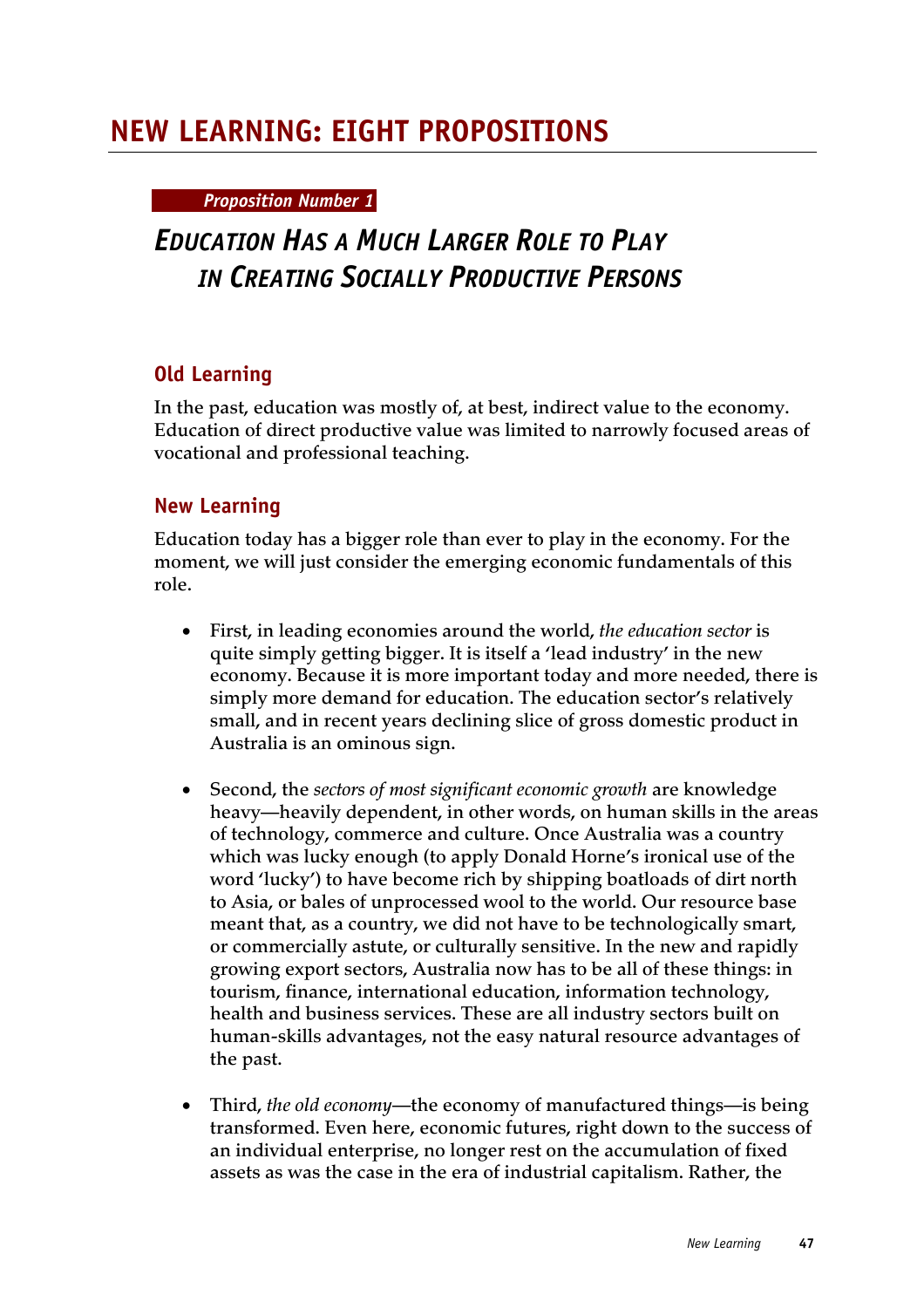**value and even the market price of today's capital is built on a mix of three key capacities: technological (e.g. as direct means of production, as an internal systems filter and communications medium, as an information conduit to markets etc.); commercial (e.g. systemic processes, winning employee buy-in at the level of work teams and corporate culture, customer relationship management etc.); and cultural (e.g. branding, customer relationships, commodity-aesthetics, the integrity of the product and the ability to tailor or customise products to meet the needs of diverse niche markets etc.). These, in fact, are the three biggest 'products' that education can offer the 'knowledge economy'. In this new capitalism, the processes of knowledge creation in the collective sense (research, corporate memory), and knowledge creation in the individual sense (student learning), have become pivotal even to what might be characterised as old economy sectors.** 

**Holistic approaches to education are required, and the individual sense of knowledge creation (student learning) must be fostered from an early age. In fact, preschool education, despite receiving little attention, must surely be at the forefront of new learning. If we want to get ahead as a nation in the new economy, and if we want to capitalise on the increasing importance of the education sector, we cannot continue to neglect the preschool sector.** 

#### *Pre-school education*

**Surprisingly, pre-school education is probably the sector most in need of help in Australia. While declines in the school and university sectors are frequently remarked (though less frequently acted) upon, the pre-school sector remains seriously underfunded. Australia spends just 0.1% of GDP on pre-school education compared with the OECD country average of 0.4%, and our pre-school participation rate is around half that of the OECD average, and falling.** 

**Why do these figures matter, and why should we be concerned? The importance of pre-school education needs restating, and its centrality to the new economy needs to be understood.** 

**That quality pre-school learning is critical to social and economic success in later life is borne out by numerous international and longitudinal studies. Australian studies by the Council of Education Systems Chief Executive Officers (CESCEO) in 2000, and by Hill and Russell (1994); the Canadian study, Reversing the Real Brain Drain (McCain & Mustard 1999); the British study by Pascal and Bertram (2000); the Swedish longitudinal study by Andersson (1992); and countless US studies all point to the advantages of early childhood learning. They have all been drawn upon by the 1996 Inquiry into Early Childhood Education by the Senate Employment, Education and**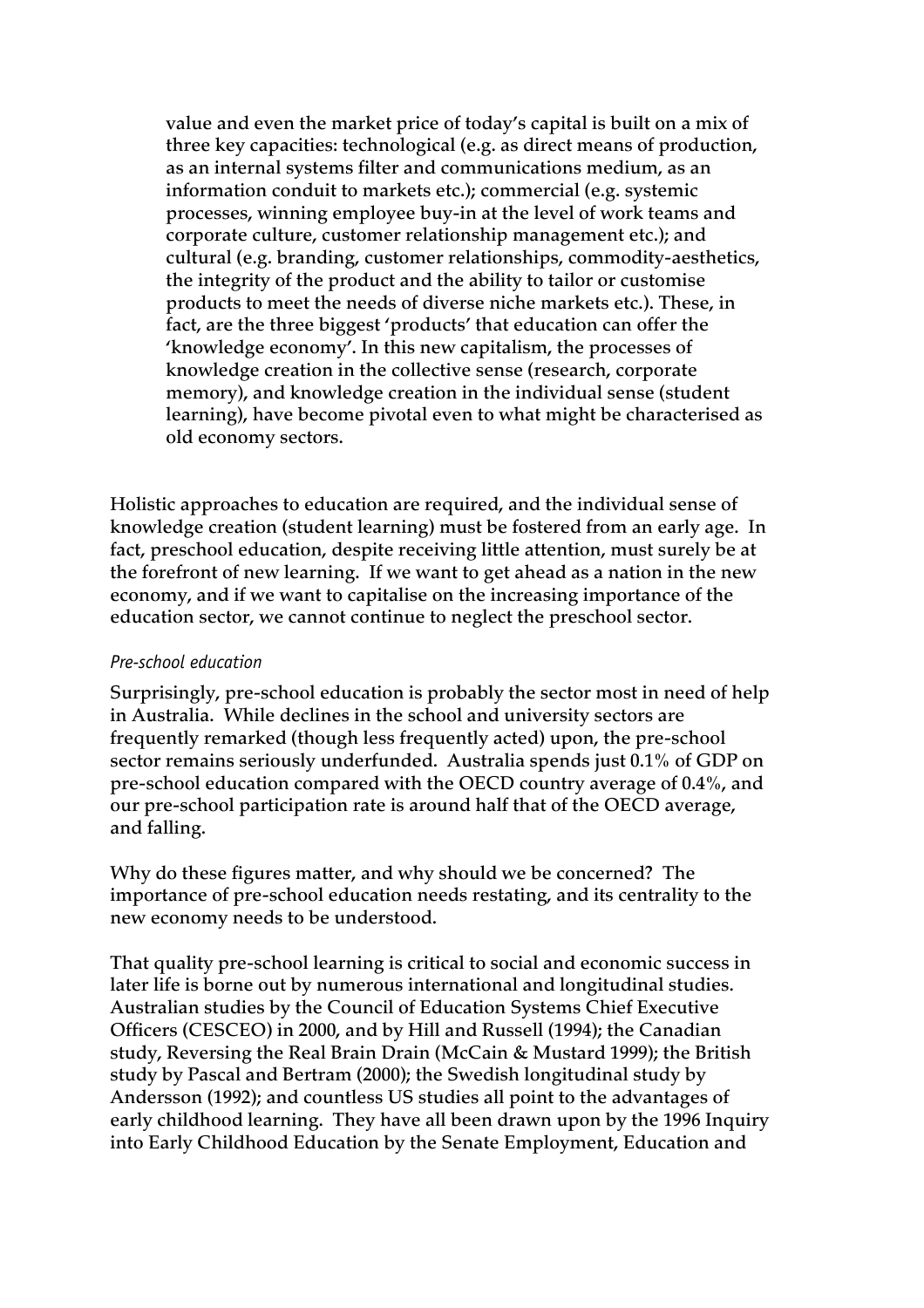**Training Reference Committee (1996) and by the more recent Kirby report into preschool education in Victoria (2001).** 

**These studies have found that early learning is a key determinant of educational achievement (Hill and Russell 1994), that children who attend any form of organised group preschool program when three or four years old have superior cognitive development to those who do not (Osburn and Mibank 1987), and that participation in preschool programs has a marked impact on later school achievements and on individual economic success (CESCEO 2000; Kirby 2001).** 

**Many of these studies have even attempted to quantify the importance of pre-school education. The CESCEO report (2000) highlights one finding that for every \$US 1,000 invested in education, a return of \$US 7,160 was posted, while a similar analysis in the UK found that for every £1 spent on early childhood development, around £8 was saved in later life (Pascal and Bertram 2000, cited in Kirby 2001). Similar studies suggest that for every dollar invested in preschool programs for disadvantaged children, society receives a return of \$7.16 by the time those children are 27 years old (cited in Senate Employment, Education and Training Reference Committee 1996: 137). Clear advantages in academic and employment outcomes, and clear savings in terms of special education, income support and crime, all follow from investing wisely in preschool education.** 

**Above all, the figures confirm that spending on pre-school education can, and indeed must, be seen as an investment. A more long-term view must replace the more narrow concern with market forces if Australia is truly to become a knowledge nation.** 

## **ACTION AGENDA**

#### *Growing the Education Sector in Australia*

**By 2003, the size of the education sector in Australia as a proportion of the whole economy should be equal to the OECD average.** 

*Action:* **Simply to reach the OECD country mean, Australia would have to increase education outlays by 0.7 per cent of GDP. This would amount to nearly \$5 billion.** 

**By 2008, the size of the education sector in Australia as a proportion of the whole economy should reach the bottom of the top quarter of OECD countries.** 

#### *Universal Access to Early Childhood Education*

**The changing structures of the workforce and family life require full and easy access to early childhood education. For parents earning below the average**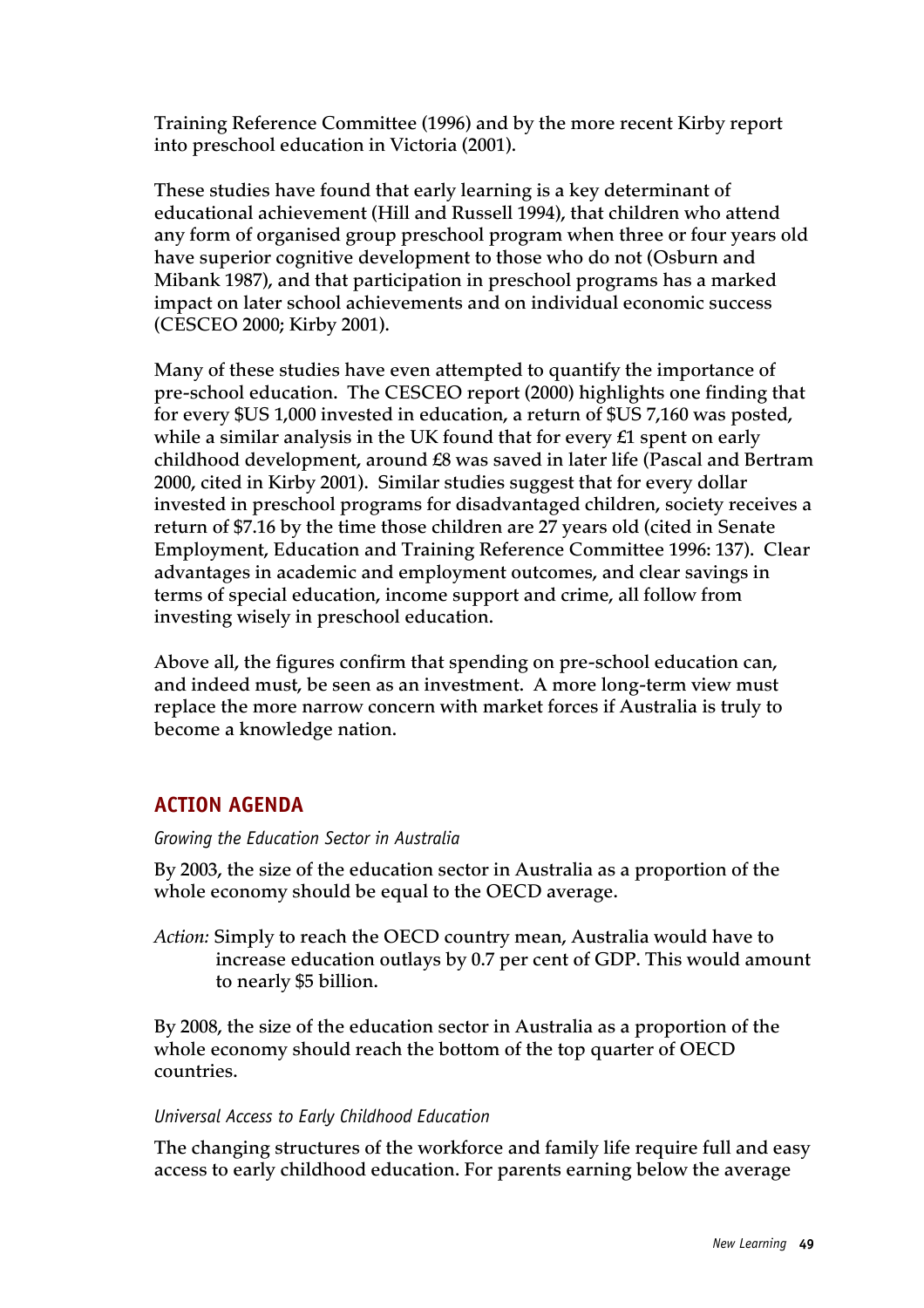**weekly earnings, early childhood education should be fully supported by government. A sliding scale of fees should be charged to a point of full cost recovery for parents earning twice the average weekly earnings.** 

- *Action:* **Increase funding for pre-school education from 0.1% of GDP to 0.4% of GDP. This would see Australia reach the OECD average, and help our declining pre-school participation rate, which is well behind the advanced OECD nations.**
- *Action:* **Governments commit to funding the salaries of pre-school teachers and assistants.**

**Pre-school education is complicated by the fact that responsibility for preschool funding has rested entirely with the states since 1983, and each state varies in terms of its funding levels. In Victoria, for example, pre-school funding suffered with the introduction of per capita funding under the Kennett government, and significant costs were shifted from government to parents. As a consequence, pre-school centres are often required to be frugal, and simply cannot afford to employ some highly qualified teachers. In the Northern Territory meanwhile, children from remote and rural areas are under-represented.** 

**The AEU has argued that Australia suffers from a blurring of the distinctions between education and childcare, a lack of consistency amongst the states and territories about whether responsibility for preschool education resides with Departments of Education or Community Services, and a lack of coherent national policy on preschool education (2000c).** 

**This charter concurs that preschool education requires some level of national coordination and the financial involvement of the Commonwealth government. In addition, a commitment by all state governments to the funding of preschool centres and the salaries of their educators is essential.** 

*Action:* **Increase wages and salaries of preschool educators and assistants.** 

 **This increase is only possible if governments are unified in their commitment to funding preschool education (see previous action point). The increase is needed for several reasons. First, the sheer importance of early childhood education has been demonstrated at length, and has been codified in the previous section here. Pre-school educators have perhaps the most influence on our children of any formal teachers, and their work significantly affects the future prospects of our nation's children.** 

**There is not only an ethical argument, but a practical case as to why preschool educators should be paid more. The financial inequality between primary school and preschool educators is a clear disincentive to studying and teaching in preschools, reflected in a high attrition rate (Kirby 2001). Australia must encourage its brightest potential educators into the preschool**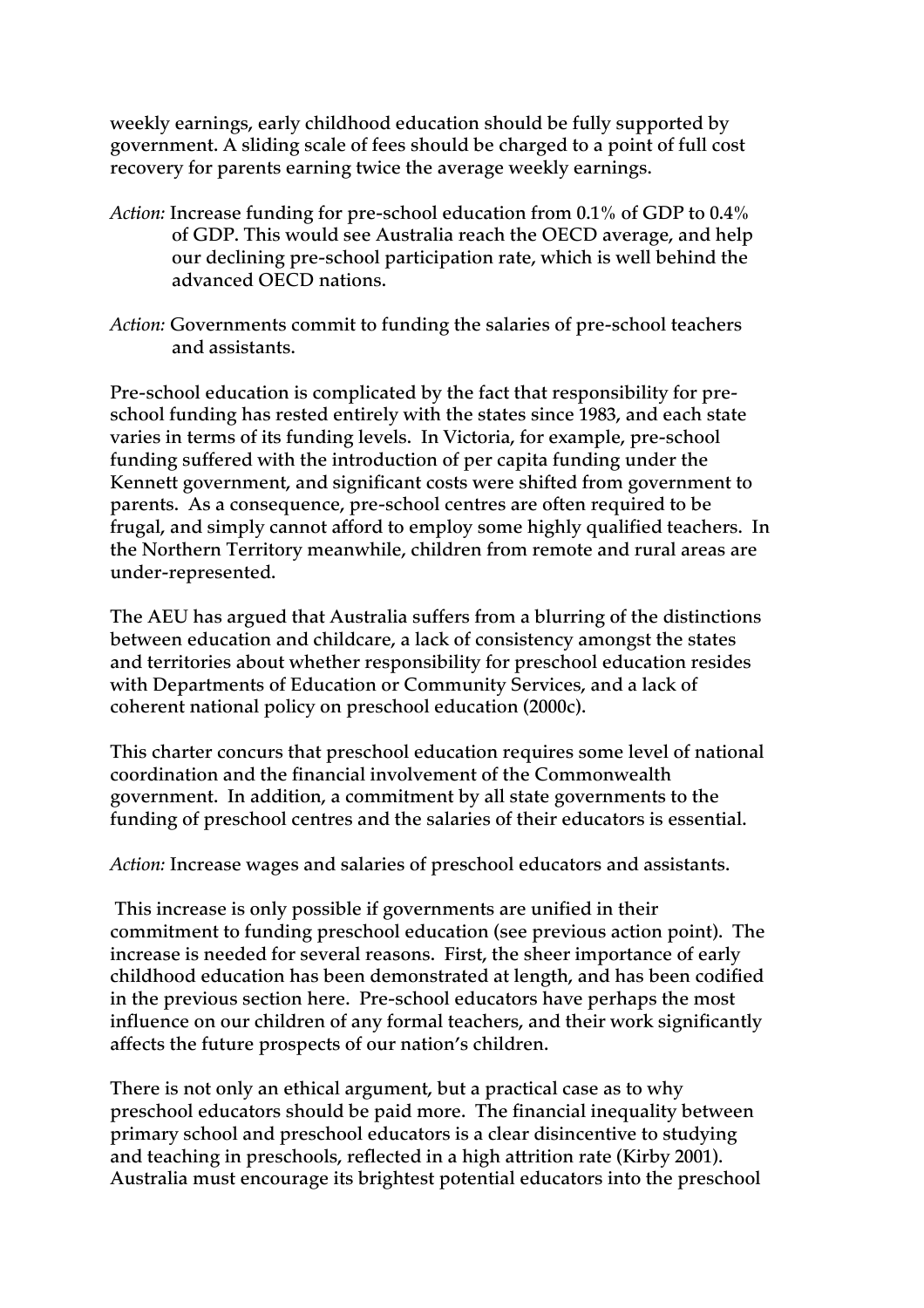**sector, and this can only be done by making wages and salaries more attractive.** 

**Increased salaries would also better reflect the work of preschool educators. A submission to the Kirby report (2001) stressed that "In kindergartens, the teacher must often act as the first aid trained teacher, the special education/integration teacher, the English as a second language teacher, the parent educator, the child/parent counsellor, the staff/volunteer/maintenance supervisor to name a few roles." The role of preschool educators is becoming increasingly complex and demanding, and pay structures need to better reflect this reality.** 

**In Western Australia, for example, recent changes have involved full time teachers of kindergarten and/or pre-primary receiving DOTT (release for duties other than teaching) of 320 minutes per week, compared with 180 minutes for primary teachers of years 1-7 (Kronemann 2001).** 

**This allowance acknowledges that preschool educators have a wide range of non-teaching duties, including liaising with parents, assistants and agencies. However, this remains an exception rather than a rule. A nationally coordinated approach would ensure that successful reforms in individual states could be reproduced at a national level, and that preschool education policy was both consistent and visionary.** 

*Action:* **Attract more children into pre-school education.** 

**There are still around 30,000 eligible children missing out on pre-school education every year. Particularly, though not exclusively, attention should be focussed on attracting NESB students, Indigenous students, and students with a disability into early childhood education. In some states, over 20 per cent of families speak a language other than English at home, and these children are least likely to have attended kindergarten in the year before school (Greenblat, E. & Ochiltree, G. 1993).** 

**In the case of Indigenous students, Aboriginal organisations have made clear their desire to prioritise early childhood education, and attention should be focussed on attracting greater numbers of students, but also on attracting greater numbers of highly qualified Indigenous educators. Research further indicates that students with disabilities are distinctly advantaged if they are able to attend high quality preschool education centres.** 

*Action:* **Reduce class sizes.** 

**The Tasmanian Department of Education recently conducted a review of preschool education which drew on a wide variety of literature and research. One of the report's key findings was that small classes have a positive short and long term effect on the development of young children, especially in the area of academic development. Children were more responsive in smaller**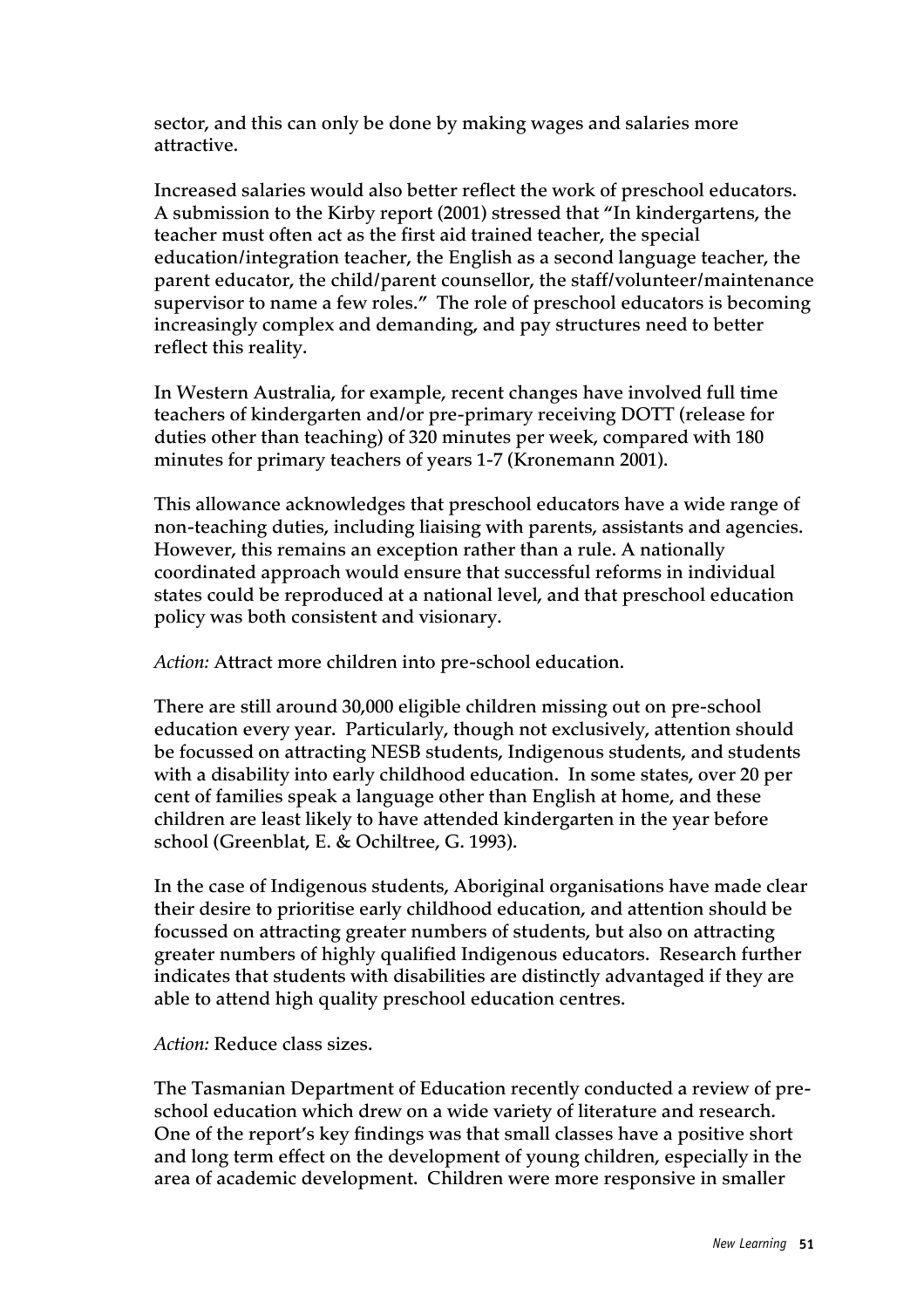**classes and, most importantly, the report argued that "children identified as 'at-risk'or disadvantaged or from an ethnic minority consistently showed strong short and long-term benefits from participating in smaller classes" (Davis, K. & MacNaughton, G. 1999).** 

**These findings illustrate the need for reduced student/staff ratios nationwide, and for greater numbers of teaching assistants and aides to support preschool teachers.** 

*Action:* **Increase long day care centres and further integrate preschool education into childcare centres. Address changes to the new economy.** 

**In the new economy, the role of pre-school education needs to be reconceptualised in light of contemporary lifestyle changes. Mothers with children under four years of age are now highly likely to be in paid employment (at present nearly 50% are), and women are likely to account for around two thirds of the growth in the labour force in the coming years (Kirby 2001). These changes require new thinking about pre-school education, and new ways of accommodating the social and educational needs of children before the onset of school life.** 

**An increase in long day care centres, which are open longer hours than traditional day care centres, is one sign of adjusting to these changes. However, these centres are driven by the private sector (currently around 70 per cent of these centres across Australia are private- Kirby 2001), and there is often poor integration of preschool teaching within the centres. Governments here need to take the lead in not only supporting long day care centres, but in integrating preschool education programs into child care facilities.** 

**Additionally, almost 70 per cent of preschool teachers now work part-time (Kirby 2001). This again reduces the financial attractiveness of preschool education for some, but it also reflects a high labour mobility, as many teachers work in multiple centres. The fluidity of the workforce needs to be addressed through measures which make working in a number of centres easier, and which codify employment conditions across centres and even across states.** 

**Further, greater emphasis needs to be placed on professional development. The new economy demands high and multiple skill levels, and preschool educators face this reality more than many. Teachers in preschools often need help in dealing with children with medical or learning problems, but they also need advice and consultation with their peers about new teaching methods and practices. Governments must ensure that preschool educators are allocated greater time for professional development, to encourage and enhance skills, to keep abreast of contemporary educational changes, and to improve collegiate networks.**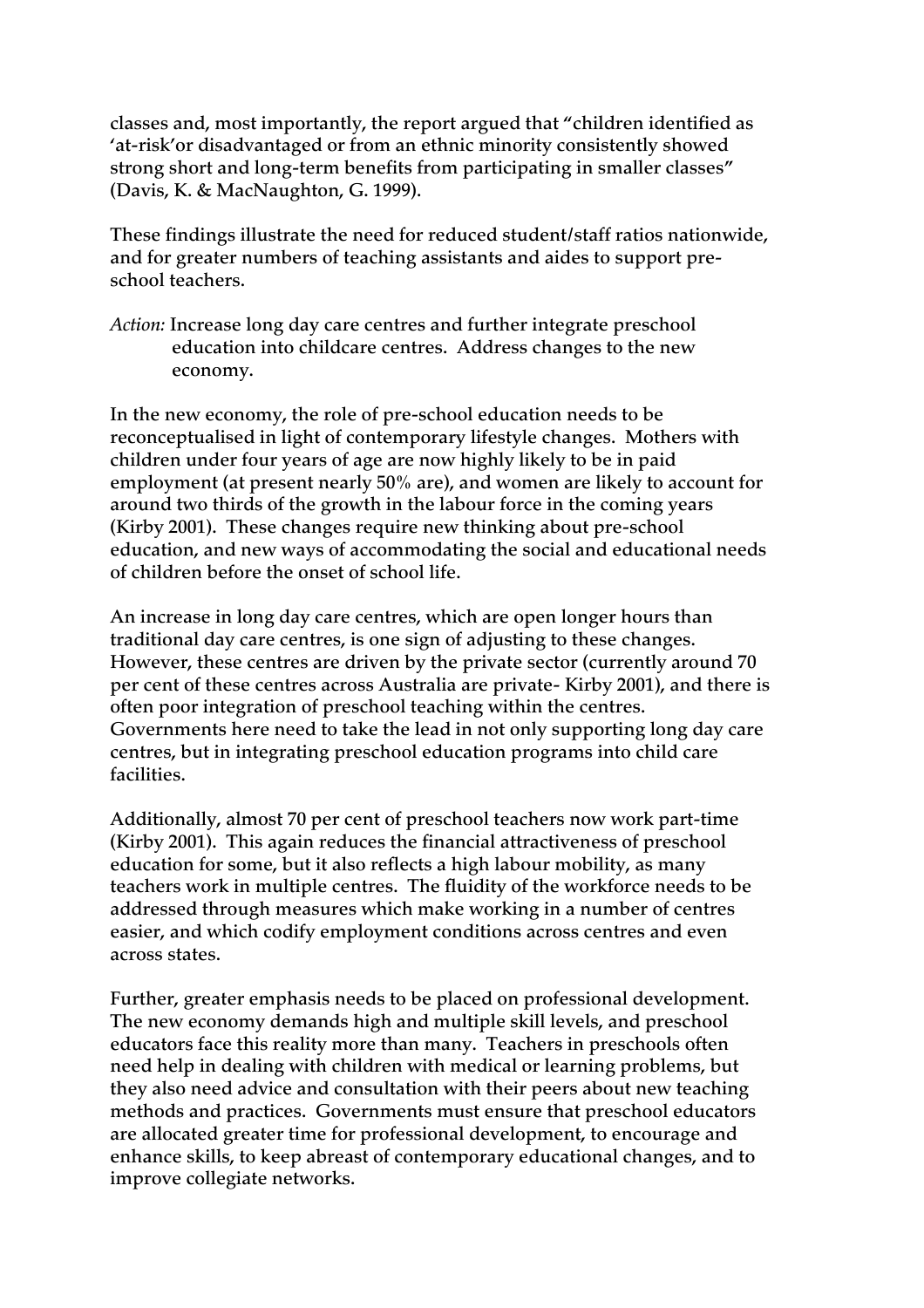#### *Schools*

**Schools desperately need new support if they are to fulfill their mission in the emerging knowledge society.** 

- *Action:* **Increase government spending on schools to approximately \$30 billion by 2008. This represents a serious increase on the \$16 billion or so presently invested, but is needed if we are to reach the top quartile of OECD nations. To reach this quartile, Australia would need to increase its total public expenditure to approximately 5.2% of GDP on education. Assuming schools continue to receive around two thirds of this expenditure, and assuming Australia's GDP increase is around 4% per annum, this would mean increasing schools funding to approximately 3.5% of GDP (c. \$30 billion). This funding increase is the joint responsibility of State and Federal Governments.**
- *Action:* **Improve retention rates to the point where at least 90 per cent of students stay at school to the end of Year 12.**

**The school retention rate is presently too low, and of great concern is the disparity between public and private school retention rates, and Indigenous and non-Indigenous retention rates. This question of equity is addressed further under propositions 3 and 7.** 



Across Australia, the apparent retention rate to year 12 actually declined from 1994 to 2000. Given the importance of education to success in the knowledge economy, far too few students are completing year 12. To create a truly outstanding education system, Australia must aim to increase this retention rate to 90 per cent, as recommended by the Finn, Mayer and Carmichael reports of the early 1990s (see AEU 1999).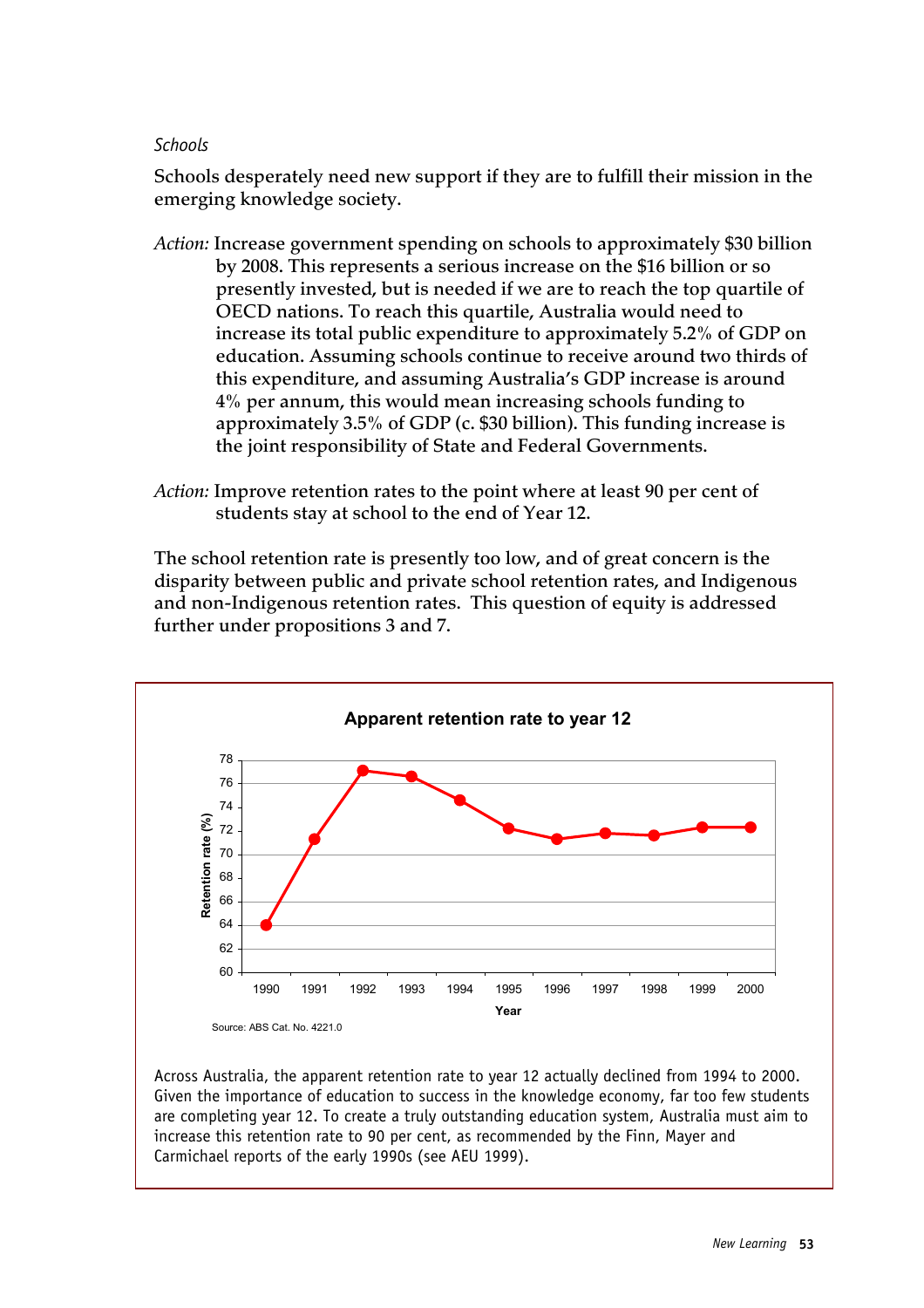#### *Vocational Education and Training*

**The Commonwealth government had frozen TAFE funding to the states for three years before recently striking a new deal for the triennium from 2001-3. After originally offering the states a mere \$20m per annum extra for growth funding, Education Minister David Kemp finally increased the offer to \$50m, a figure reluctantly accepted by state and territory ministers.** 

**The states themselves estimate that at least \$150m per annum is required to match enrolment growth in TAFE, while the AEU estimates that an additional minimum \$310m per annum is needed to address unmet student demand, provide for professional development, and restore quality to some teaching and learning programs (Hewett 2001).** 

**The Commonwealth government is simply not committed to the growth of TAFE. 86,000 students missed out on places in educational institutions in 2000, and nearly half of them sought a place in the TAFE sector (ABS cat. 6227.0; Hewett 2001). TAFE serves around twice as many students as the university sector, and its success is essential to building the skills of the nation.** 

*Action:* **Increase Commonwealth funding by \$310m per annum to cater for unmet educational demand, encourage further growth, enable greater professional development, and ensure that every TAFE student receives quality vocational education.** 

#### *Higher Education*

**Levels of Government support for Higher Education need to be restored, and increased as a percentage of GDP by 2008.** 

*Action:* **Overall funding to Higher Education in Australia should be increased. To re-establish our position within even OECD terms, we would now need an injection of around \$13-14 billion for research funding alone. However, according to the AVCC, re-investing in the base of our universities is also critical, and around a 20% increase in base grant funding over six years is both necessary and sustainable (Chubb 2001).** 

**Government spending on research and development has fallen dramatically over the past five years. Funding needs to be restored, to its former levels, and then extended. For a small country like Australia, being average is not good enough. We must be exceptional in funding research and development and in funding education at all levels if we are to become a thriving knowledge nation. We must not only catch up, but overtake our competitors in this critical field.**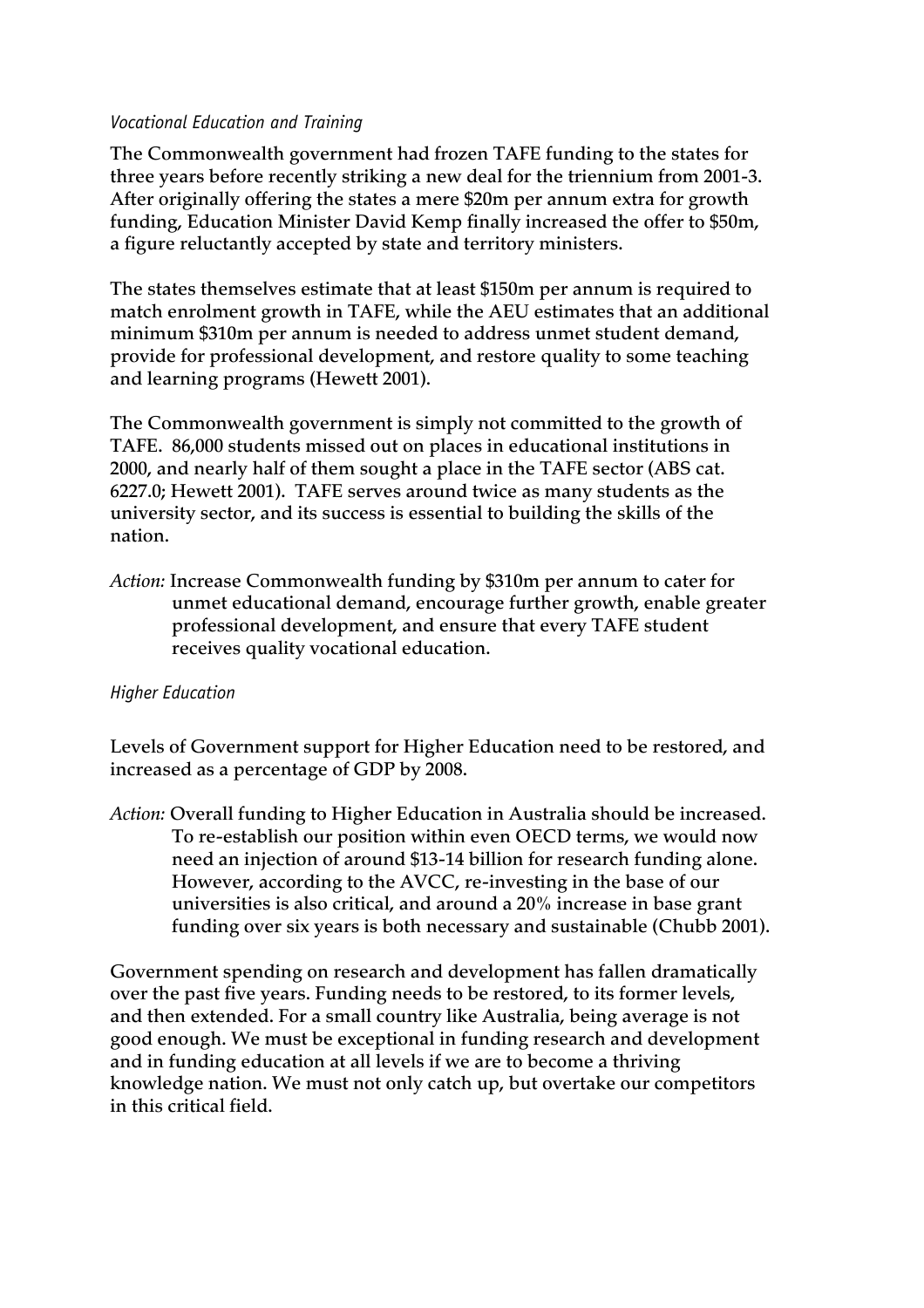*Proposition Number 2* 

## *LEARNING WILL BE LIFELONG AND LIFEWIDE*

## **Old Learning**

**Learning was something which happened primarily in school and formal institutional settings. And the lessons learnt as a young person in these settings were sufficient to prepare you for life.** 

## **New Learning**

**Learning today must be both lifelong and lifewide.** 

**Lifelong learning means that education is no longer located at a discrete time on your life, your one chance to learn, a time when you learn things that are sufficient for life. Specific skills and knowledge learnt today may be obsolete in twenty years time or even five years time, and we will increasingly need to retrain and relearn throughout life.** 

#### *Adult and Community Learning*

**The Adult and Community Education (ACE) sector is the hardest education sector to define, but also one of the most important. ACE is distinguished by breadth: it is the sector best able to combine vocational learning with the learning of broader life skills and learning for enjoyment and personal enrichment. ACE is also distinguished by its community focus. The sector is committed to, and owned by the community, and it "connects people to each other and to communities in ways that no other sector does" (Golding, Davies & Volkoff 2001: 56).** 

**The number of people participating in ACE is difficult to define, but NCVER estimates suggest that over 3 per cent of Australians (600,000) participate in ACE, while NSW and Victorian sources suggest the figure is probably well over a million (Golding, Davies & Volkoff 2001: 8; NSW Board of Adult and Continuing Education 2000; ACFEB 1999). A significant proportion of ACE clients is involved in VET courses, and accredited VET in ACE is growing rapidly (Golding, Davies & Volkoff 2001: 12). However, ACE also involves broad courses which are designed primarily to improve quality of life rather than being explicitly vocational. In this focus, ACE is unique among the educational sectors.** 

**Indeed, it is this distinctive strength of ACE which needs to be harnessed. The Victorian Adult, Community and Further Education Board (ACFEB) notes that ACE is learner-centred; promotes and values diversity; is community-owned and driven; and has education at its core (ACFEB 1998-**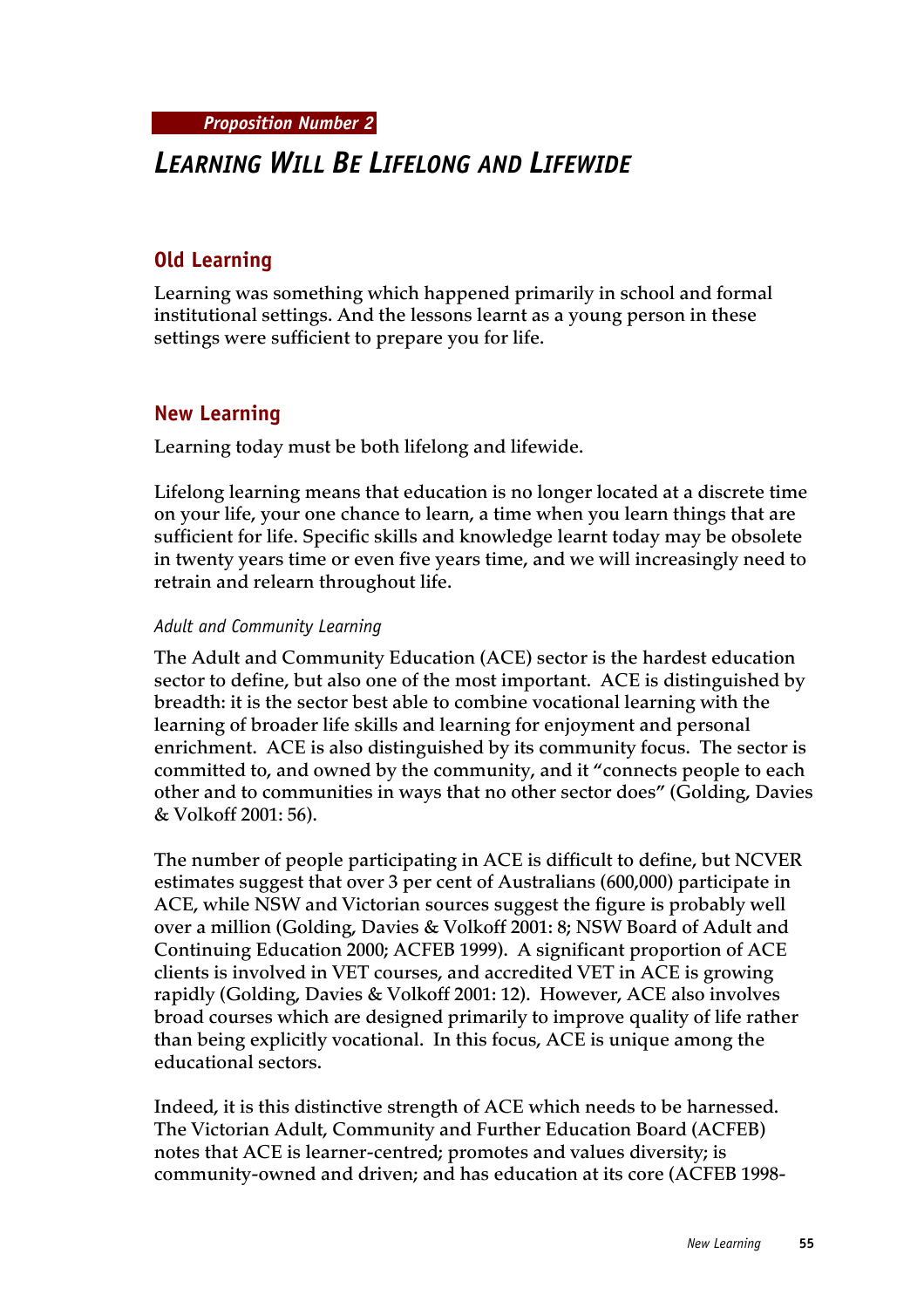**99). The fact that ACE is less concerned than other sectors with graded, formal systems and progressions means that it is focussed upon the learner. Some have even claimed that ACE "has been the only sector which has consistently embraced an educational philosophy focussed on the longer term needs and interests of the individual" (Watson 1999: 14).** 

**The need to focus on, and invest in, ACE is greater than ever before. Numerous authors have stressed the role of ACE in building social capital, and in creating a more inclusive and participatory society (Candy, P. 2000; Golding, Davies & Volkoff 2001). International studies have also stressed the positive impact of learning on self-confidence and individual well-being (Hillage, J. et al 2000). Adult education can provide personal confidence and enrichment, and its benefits to society are both direct and indirect.** 

**Adult education provides individuals with a sense of confidence and coherence which better prepares them for a world of globalisation and rapid change. These individuals, networked, organised, and with high interpersonal skills, then form an important collective asset to society. As Golding, Davies and Volkoff argue, recent ACE research has merely "confirmed what participants have experienced long before social capital theory: that ACE builds communities as well as individuals" (2001: 26).** 

**The informal approach of ACE also places it in a good position to reach disaffected learners. The evidence, however, suggests that specific work needs to be done to attract marginalised groups to the sector (Hillage, J. et al 2000). Despite its potential, ACE is arguably still not performing a significant equity role, and the sector remains marginal to policy (McIntyre 1998).** 

#### *Learning Communities*

**The idea of Learning Communities is to transform cities and towns into places of integrated learning. By focussing on learning, specific cities and towns aim to ensure that different levels, kinds, and sectors of education are all complementary, and are all working towards the same goals for their citizens.** 

**The City of Wodonga declared itself Australia's first Learning City in 1998, and was joined five months later by Albury. The Victorian government has since sponsored nine Victorian communities to become Learning Towns, and all are designed to 'link ACE organisations, TAFE and other educational institutions, industry and local government in the common purpose of economic and social development' (Victorian government, cited in Adult Learning Australia 2000).** 

**The Albury-Wodonga Learning Town has an overarching committee which comprises the Wodonga and Albury Secondary and Primary Schools Cluster; Charles Sturt and La Trobe Universities; Wodonga and Riverina Institutes of TAFE; the local councils of both Albury and Wodonga; the Continuing**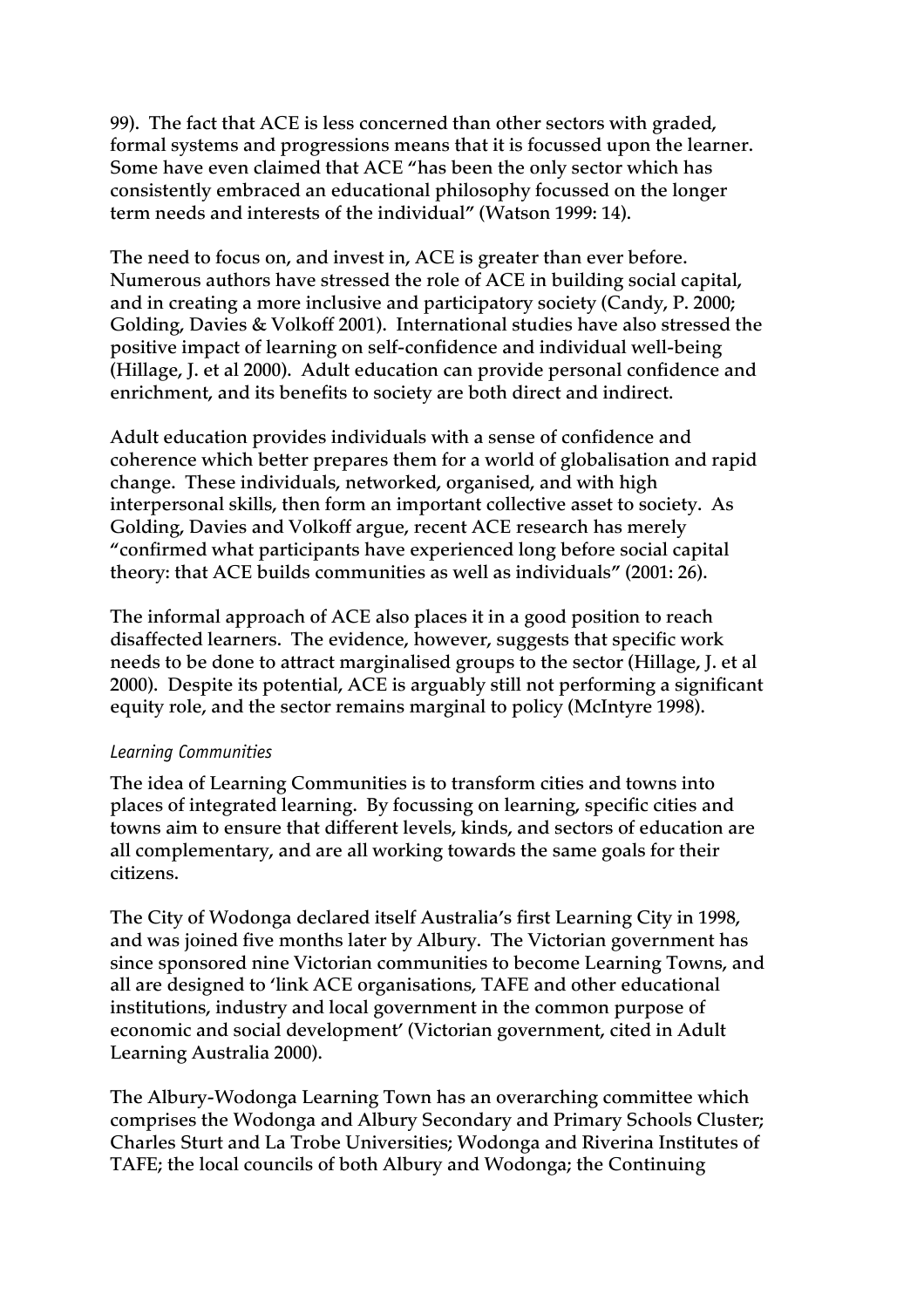**Education Centre; and, importantly, Investment Albury Wodonga (IAW), which is responsible for attracting major events and economic development to the area (Adult Learning Australia 2000).** 

**The involvement of IAW means that learning is now a key issue in terms of economic development, tourism and decisions on major events in the area (Adult Learning Australia 2000). This idea of focussing communities around learning has been tried to a limited extent, then, across some Australian regions, but the concept needs to be further developed and supported by all state, territory and Commonwealth governments.** 

#### *Broadening the learning environment*

**Education must also be de-institutionalised. ACE is perhaps the sector best placed to explore new learning forums, and to refocus education on the learner. The Further Education Funding Council (FEFC) of the UK released a report on widening participation in 1997. One of its fundamental tenets was to bring 'learning to learners wherever they are' (FEFC 1997: 8), and this is an idea equally relevant to Australia.** 

**Two principles underpin the need to diversify learning environments. First, broader kinds of learning must be seen as valuable – numerous reports have in fact argued that all learning is valuable (FEFC 1997; Golding, Davies & Volkoff 2001). This argument suggests that ACE needs much greater recognition as a sector, and that courses which may seem marginal to formal educational progression should still be encouraged. Broadening access and participation means recognising that pool halls, libraries, shopping malls and parks are all viable educational forums.** 

**This is connected with a second principle, namely that perceptions of education need to change. The distinction between 'knowing' and 'doing' needs to be broken down. The idea that education is something you learn in institutions, which then prepares you for life, is no longer relevant. The division between vocational and non-vocational learning is fading. Instead must come a recognition that learning occurs throughout life in all kinds of contexts, and that vocational advantages can be found in the most informal and unlikely of educational forms.** 

#### *Addressing equity*

**Although ACE is well-placed to provide for disaffected and marginalised learners, it is currently not fulfilling the equity role of which it is capable (McIntyre 1998). In particular, many ACE providers have inadequate provision for people with a disability because of financial restrictions (Golding, Davies & Volkoff 2001: 71). ACE has the potential to provide a valuable service for NESB students, but its current capacity to do so remains limited (Golding, Davies & Volkoff 2001: 70). Indigenous community organisations which are community-owned and operated have often been very successful, but research suggests that these community-controlled**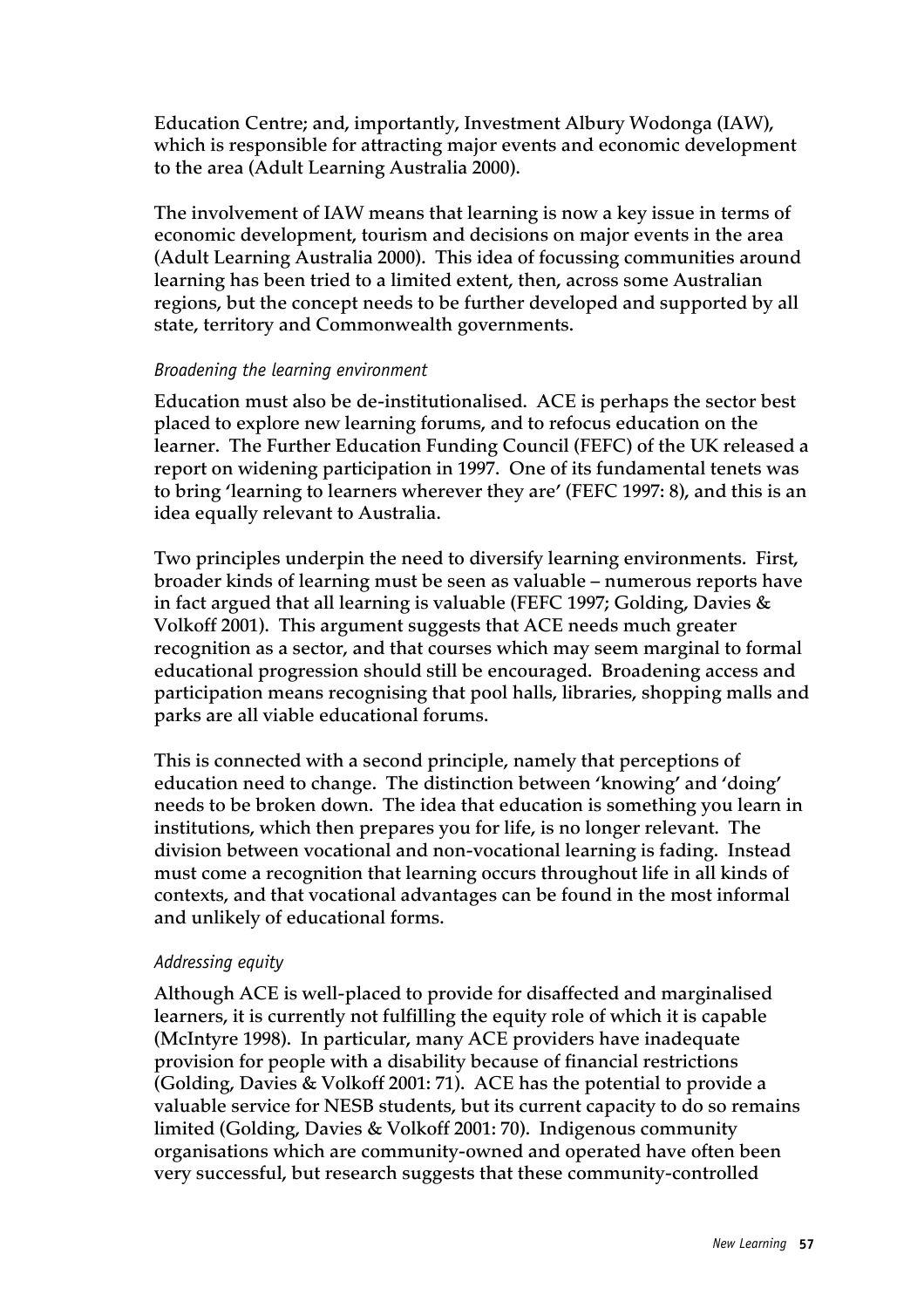**Indigenous ACE programs need expansion and greater support (see Golding, Davies & Volkoff, 2001: 72-5).** 

#### *Individual Learning Accounts*

**Individual Learning Accounts (ILAs) have now been taken up by around 500,000 people in the UK (target: 1 million by 2002). They are government backed, and supported by colleges, other learning providers and trade unions (DfES 2001). By contributing £25 to their account, many learners qualify for a contribution of £150 to their account from their local Training and Enterprise Councils (TECs) or Chambers of Commerce, Training and Enterprise (CCTEs).** 

**ILAs are available to anyone aged 19 or over. The contribution of at least £25 then entitles learners to 80% off the fees of courses such as computer literacy skills and introductory maths, up to a maximum discount of £200 in any one year (DfES 2001). Learners are further entitled to 20% off other courses such as continual Professional Development, book-keeping and business admin. skills, and so on, up to a maximum discount of £100 in any one year (DfES 2001).** 

**ILAs are designed primarily for those in full or part-time work, and employees are generally not subject to tax or National Insurance contributions on an employer's contribution to a learning account. Employers are encouraged to contribute to the accounts, and their contributions to learning accounts are tax deductible.** 

**The UK has also experimented with a Small Firms Training Loans Scheme, which acknowledges that small firms may be unwilling to contribute to Individual Learning Accounts (Hillage et al 2000). For small firms in particular, tangible employer benefits are important, and many prefer to invest in employee skills which are more job specific. Recognising this, the British government has embarked on this scheme to provide low-interest loans to firms to cover the costs of a major upskilling (Hillage et al 2000).** 

**In addition, the UK has developed a University for Industry (UFI) scheme. This program operates chiefly through Learndirect, which was established as an e-learning network (National Training Organisation (UK) 2001). One aspect of this program is the provision of flexibly delivered learning to employees. Several British universities now offer qualifications through online learning with Learndirect, and each university is responsible for helping with the design, approval, and quality assurance of individually tailored learning programs (Learndirect 2001). Online guidance, university tutors and employers all provide support for the undertaking of courses, but the essence of these programs is self-managed learning.**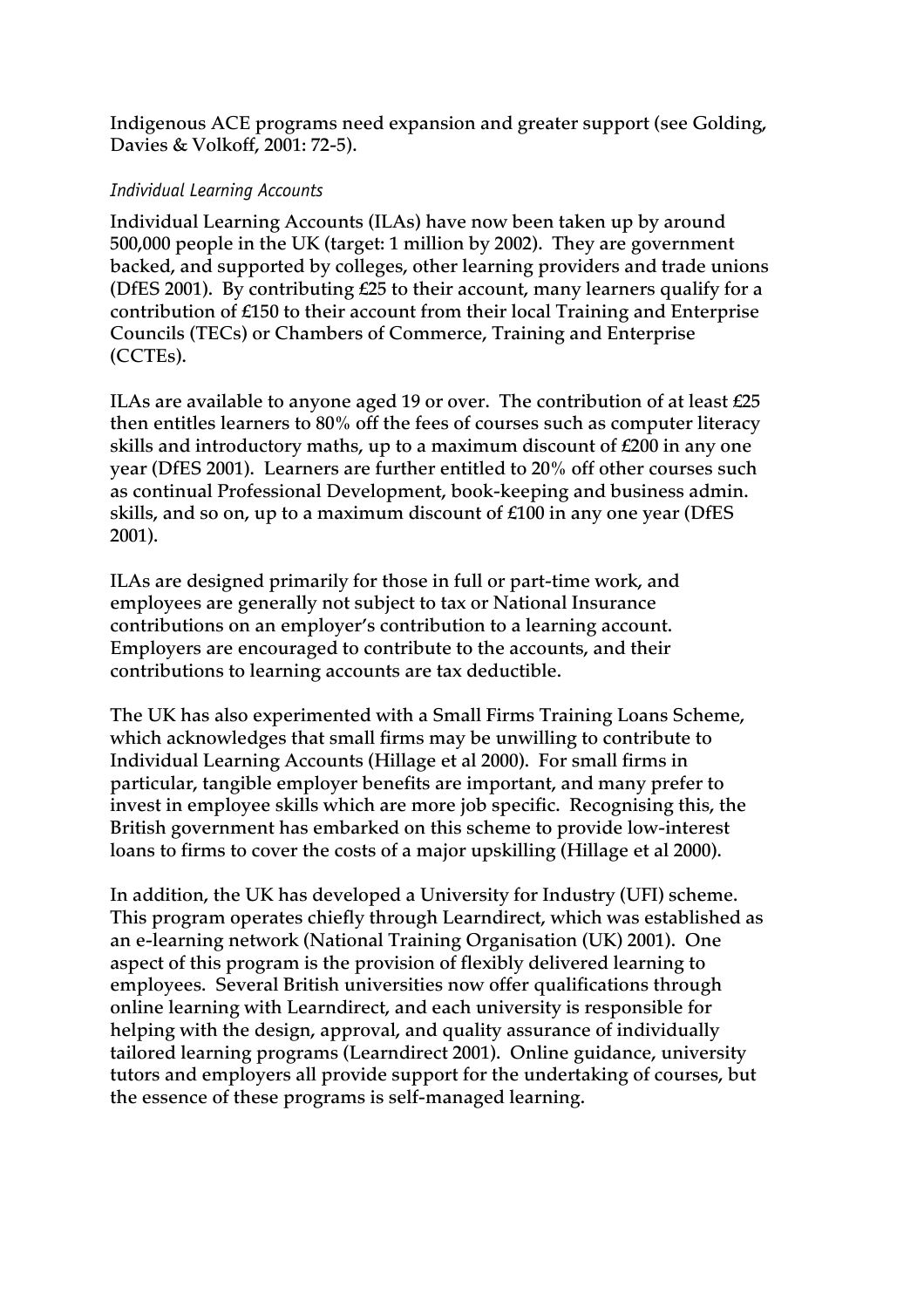**Learndirect has been regarded as very successful, particularly in attracting non-traditional learners, such as those from lower socio-economic backgrounds (Hillage et al 2000; DFEE 2001b).** 

#### *Portfolios*

**It is important to recognise that adult learning includes a plethora of formally accredited and semiformal and informal programs and activities, such as:** 

- **Workplace training.**
- **Short courses.**
- **General knowledge, arts and community building courses.**
- **Educational tourism.**
- **Conferences.**
- **Degrees-by-project.**
- **Learning through help menus, instruction manuals and task-enabling and task-located instructional frameworks.**

**Instead of the old, 'equipped for life' models in which formal educational institutions provided the sum total of learning which was generally recognised as 'education', the new learning is 'out there' and everywhere. In the society of constant change, it needs to be just-in-time and just enough. The challenge is to document those learnings into a 'portfolio of lifewide learning'. Some of that portfolio may involve formal recognition of accreditation of learning which has occurred informally, turning learning experiences into qualifications. Other parts of it might involve less formal documentation.** 

### *Blurring the Institutional Boundaries*

**Formal educational institutions will not become less important in this new learning environment, but their role will change dramatically. No longer will they be so self-contained, so neatly separated as an institution.** 

**Educational institutions, for instance, must become more open and more closely connected with wider communities.** 

• *12 by 7.* **Educational institutions, including schools, should themselves offer learnings outside the formal curriculum, and outside their narrowly confined hours. They might be open 12 hours a day, from 7.00am to 7.00pm, and seven days a week, offering 'edutainment' activities which go well beyond the confines of the conventional curriculum—theatre programs, computer games, internet access, music, excursions, video production, sports. Increasingly, children are learning 'out of school', and this is most strikingly illustrated in their capacities to use the new technologies, for which their 'education' begins with Nintendo. It would also provide working parents with options for their children which were more structured and more educationally purposeful than 'child minding'.**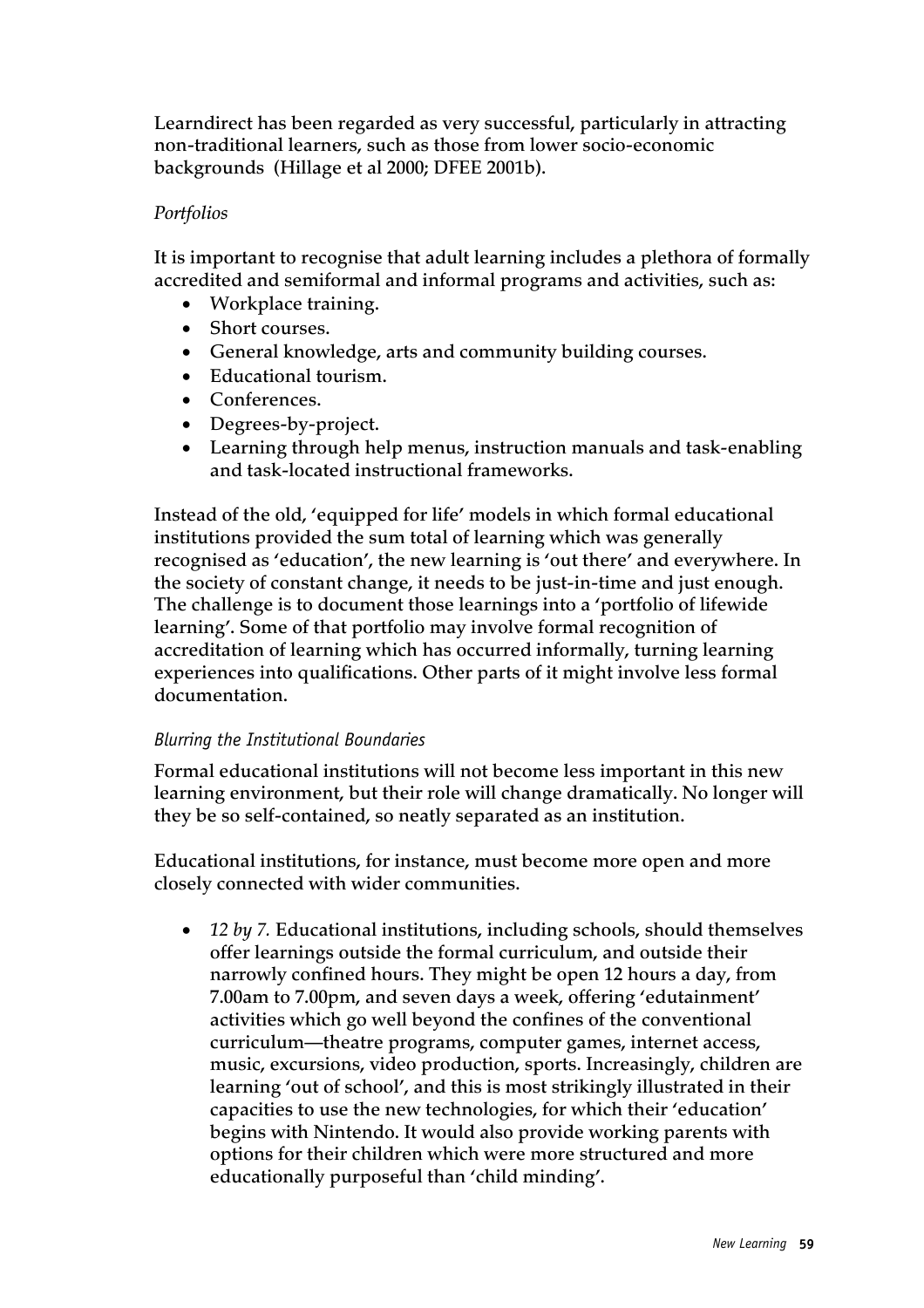- *Home Learning.* **Schools should also recognise the value of learning at home, and just how much is now learnt at home. Some of this may be a matter of formally helping parents with their children's learning, and providing structured support for the development of parenting skills. This help may even go so far as providing support for the growing numbers of families who opt for home schooling. Home schooling is a currently small but growing phenomenon, and these parents need assistance with their children's learning. This support may even involve part-time schooling plus part-time home schooling options.**
- *Socially Responsible Work.* **Childhood is a time of dependence which has been radically extended in recent decades by increased retention rates in post-compulsory schooling. For adolescents, this has produced many problems of identity and behaviour, particularly for those for whom the school curriculum does not seem to have meaning and relevance and who, outside of conventional school hours, have a lot of time on their hands. Part of the blurring of institutional boundaries needs to involve breaking down the institutional and life separations of education from responsible, socially useful work. Why not place a twelve year old for several hours every other day as a helper in. a preschool or a nursing home? For a sixteen year old, why not create accredited community or work options, supervised by a mentor, and leave regular school subjects to be picked up in the evening or at the weekend? Some of this may be a matter of filling spare time. But in another respect, it could create a sense of contribution, responsibility and belonging denied young people by the now painfully attenuated dependencies of childhood. These strategies need not detract from the notion of the teacher as a professional with deep knowledge and broad skills.**
- *Cross-Institutional Links.* **Schools should increasingly make links with other educational institutions. Students might also take subjects offered by universities, TAFEs, workplace trainers and adult education providers. Some of this is already occurring, particularly through the VET-in Schools program, and through Learning Communities such as Albury-Wodonga, but these programs need much greater expansion and exploration.**
- *Transitions.* **Schools should also manage what are sometimes difficult and traumatic learning transitions: from home to school; from early to middle to later years of schooling; and from school to vocational and higher education. These learning transitions need to be recognised and planned for in a more collaborative way.**
- *Involving Retired People.* **Retired people should get more involved in schooling. Perhaps this might be voluntary. Or perhaps it might involve nominal payment, blurring another of the old distinctions**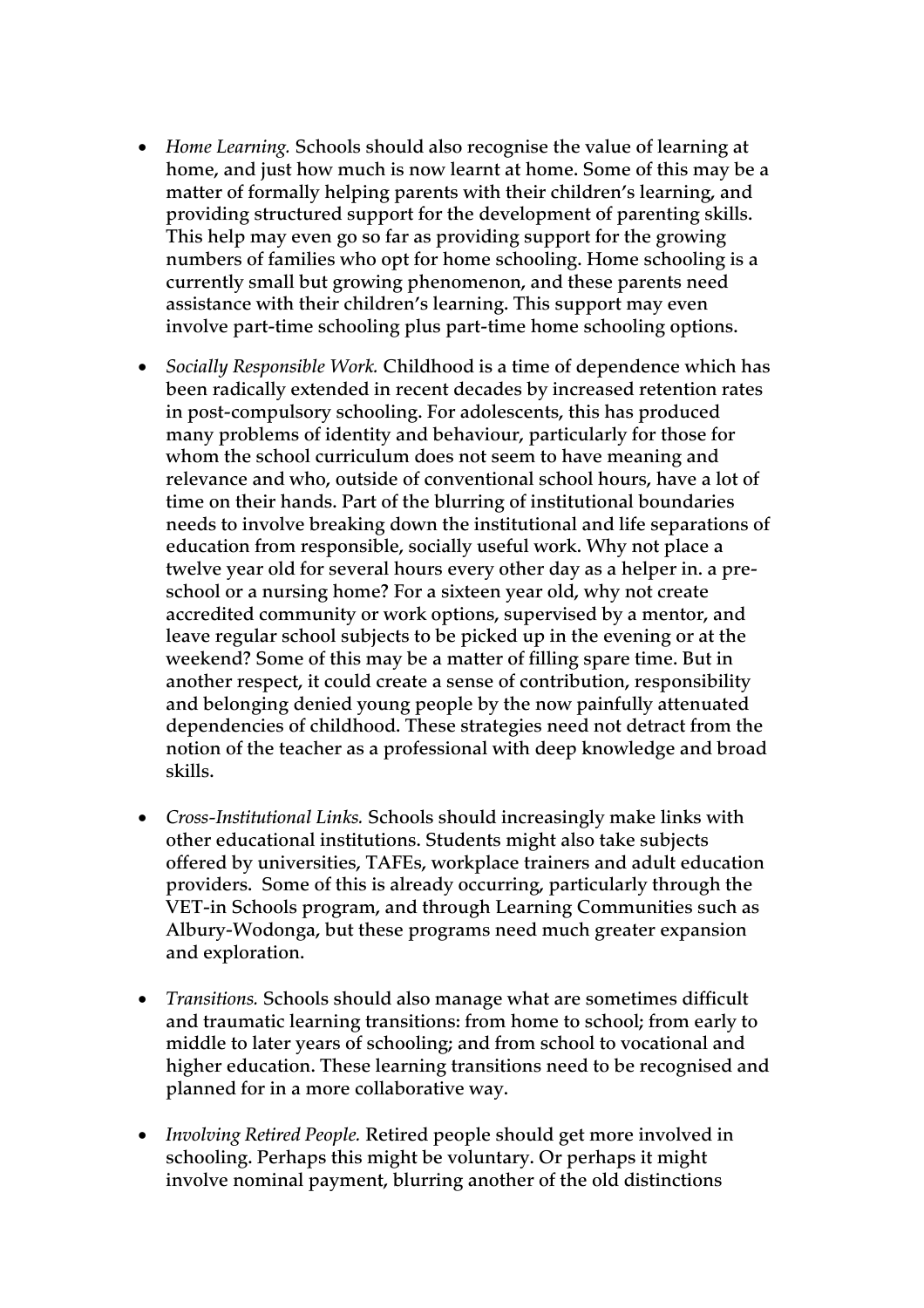**between working and non-working life. Not only would this relieve the stresses and strains of a sector which is rapidly growing in significance and social responsibility. It would also make schools a site of learning for retired people, learning collaboratively with young people many of the things they themselves will need to know for the last thirty, perhaps forty years of their lives. Involving retired people in schools would very much be a matter of establishing a two-way learning relationship.** 

- *Schools as Focal Points for Social Action.* **Instead of being a relatively closed, institutionally isolated system, schools should assume a fluid and more broadly encompassing role of social responsibility. For instance, substance abuse is best tackled through a series of intertwining relationships involving schools, police, health providers, community organisations and families.**
- *Deinstitutionalisation.* **Schools need to be deinstitutionalised. This does not mean deinstitutionalisation in the sense of privatisation—losing your school in the same way that you have lost your post office and your bank. It means that, instead of being institutions with rigid and formal boundaries, they need to be re-energised as centres of community. Instead of being places which mainly impart knowledge and set tests, schools will be centres at the heart of powerful networks of community service, which take on community problem solving, and which are safe havens, meeting places for diverse groups, and places of community trust. In an organisational sense, this will involve establishing close and lasting relationships with other service providers and community groups.**

**Future schooling will involve new locations, new relationships and new accountability measures. Work must be done not only on improving the 'basics'—reducing staff/student ratios and improving school infrastructure. It must also extend to reconceptualising the school as a place of community building and sociability.** 

#### *New Kinds of Knowledge*

**The new frame of reference for learning—lifelong and lifewide—also changes what formal educational institutions should be teaching.** 

**The old learning focused on fixed content knowledge: undeniable facts and theories-to-be-applied, vocational skills and technical information, and these were supposed to last for life. Applied today, this kind of education becomes instantly redundant. In fact, it fosters a rigid way of thinking which will be counterproductive for the workers, citizens and persons of the near future.** 

**The new learning is less about imparting defined knowledge and skills and more about shaping a kind of person: somebody who knows what they don't know; knows how to learn what they need to know; knows how to create**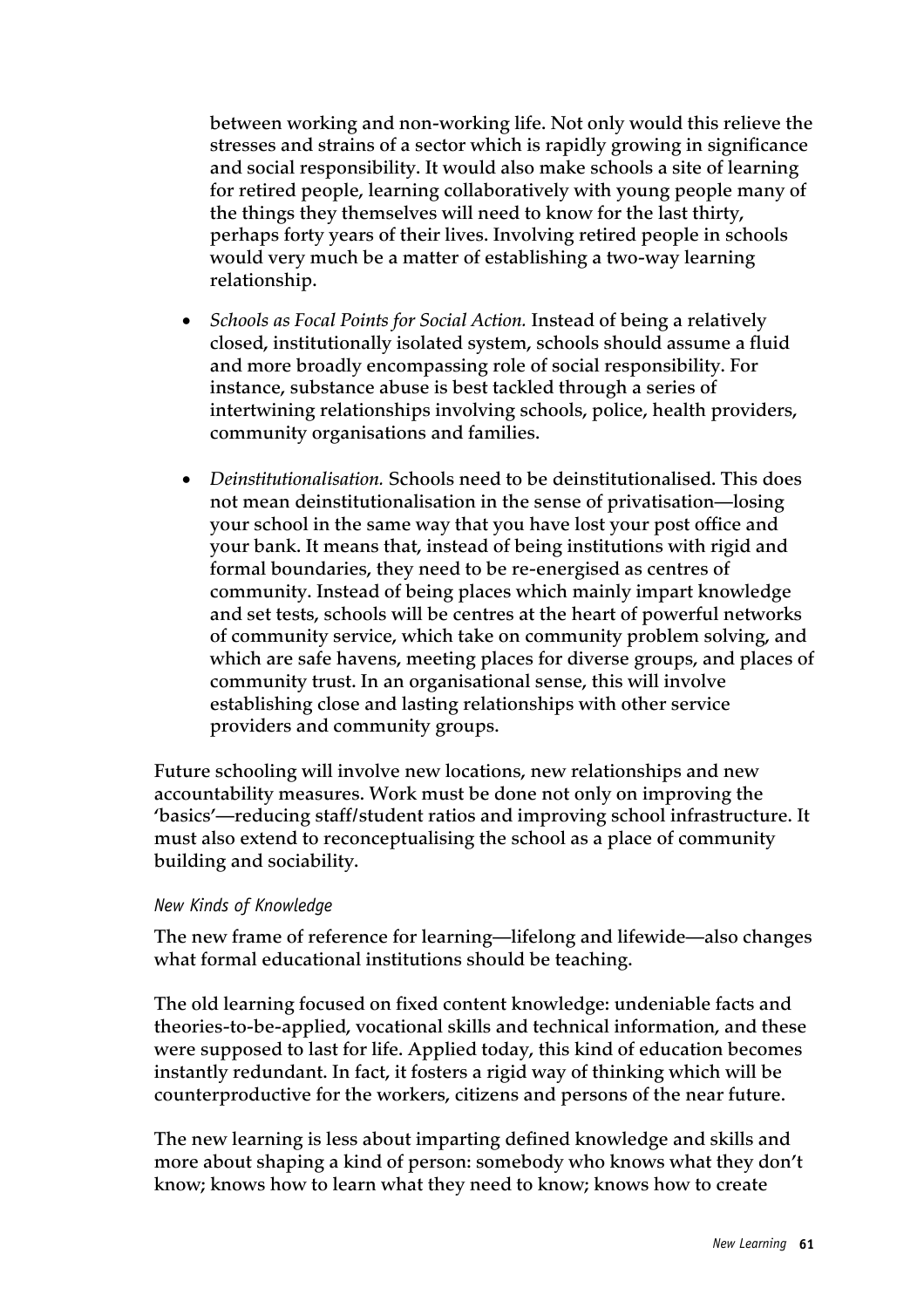**knowledge through problem solving; knows how to create knowledge by drawing on informational and human resources around them; knows how to make knowledge collaboratively; knows how to nurture, mentor, and teach others; and knows how to document and pass on personal knowledge. In sum, this kind of person is open to autonomous, assisted and collaborative learning.** 

**These kinds of capacities are at a much higher level than what was measurable by old-style tests of fact and theory. And, despite the increasing pressure to specialise, the focus of all education should be on underlying and transferable capacities, not only the specifics of an area of specialisation. In fact, in formal education settings there is an increasing need to move towards more general and more comprehensive education, around technology (science, mathematics, applied sciences), commerce (working together sociably), and the humanities (cultural understandings, capacities for intercultural interaction and boundary-crossing).** 

**When it comes to lifelong and lifewide learning, it's not enough to be learning in new settings, such as work- integrated learning, nor to be blurring the boundaries which once separated formal institutionalised education from the rest of life. The transformation also needs to be in the very way knowledge itself is constructed, the content of curriculum, even the purposes of learning. Even within the old institutions of learning, the focus must be on preparing students for lifewide learning, and developing the capacity to learn in other settings.**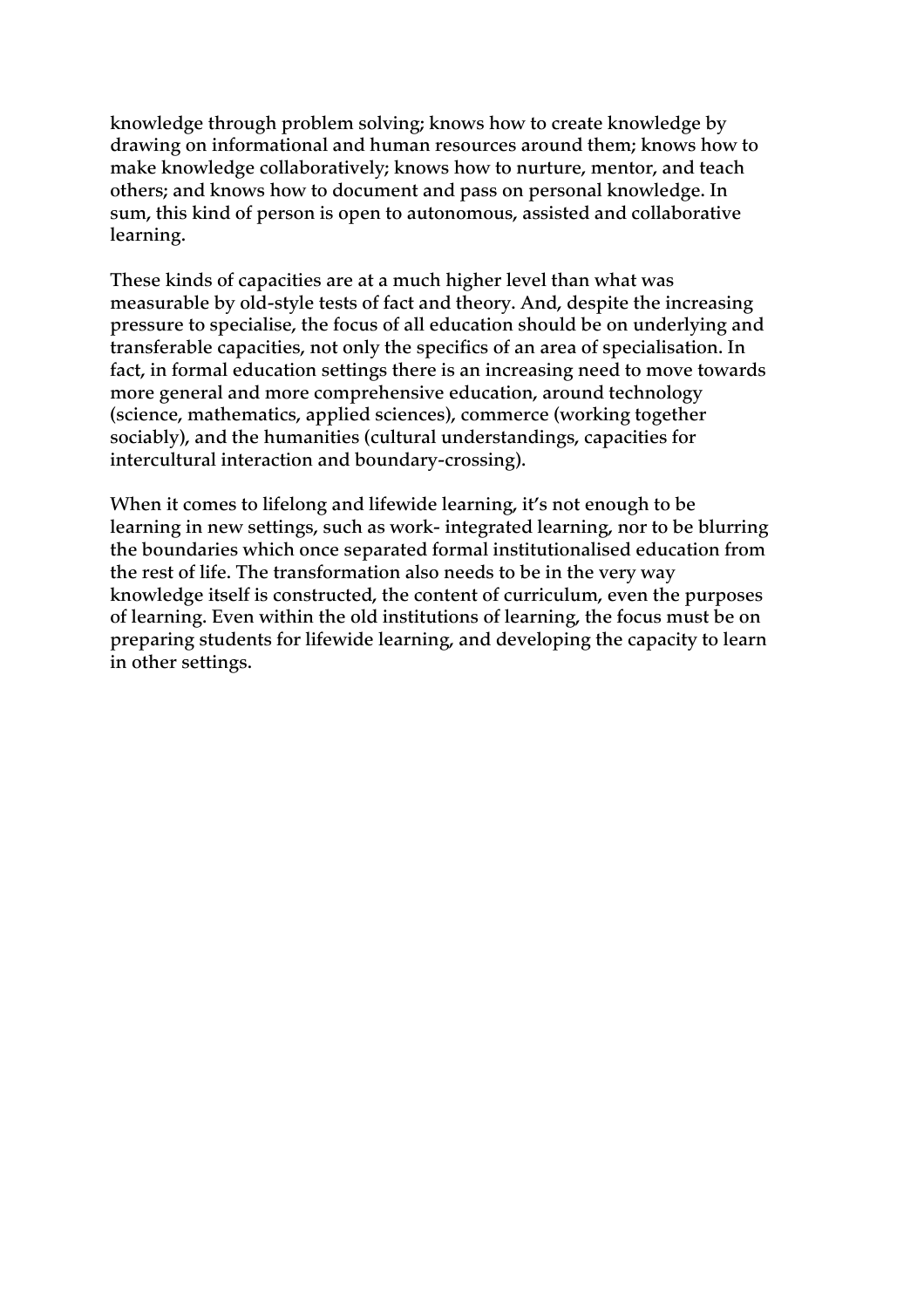#### *An Ageing Population*



The median age of the Australian population, currently at 34 years, will increase to around 45 years by 2051. Given the ageing of our population, new skills will increasingly need to be developed amongst older people and those already employed. The boundaries of work and retirement may need to be blurred. Older people, for instance, may work part time in the new schools of blurred institutional boundaries, and school students may perform community service work involving older people. The greying of the population also will produce a return to high immigration levels, after the slowdown of the nineties. Immigrants will be of diverse origins, and multicultural education programs will need to be revived to support these demographic changes and to temper the 'one nation' backlash.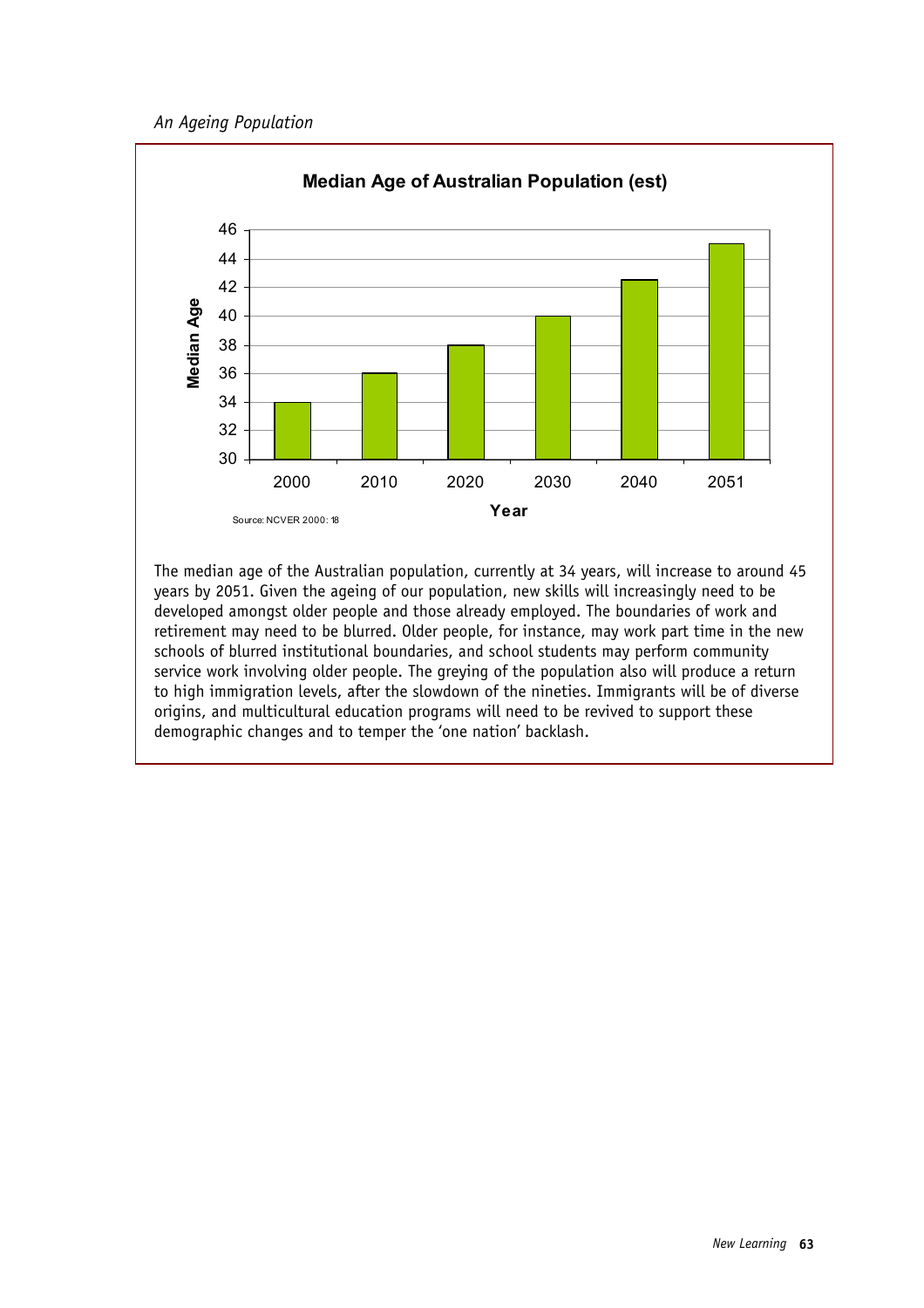

<sup>\*</sup> Language other than English background

The vast majority of ACE clients are women – despite constituting 49 per cent of the Victorian population, for example, men constitute just 25 per cent of ACE clients in the state. This numerical dominance of women in ACE is typical across Australia (NSW Board of Adult and Community Education 2000; Watson et al 2000), but does not suggest that efforts should focus solely on attracting men into ACE. Indeed, many women are themselves prevented from learning through financial and time constraints, and uppermost here is the provision of childcare.

International evidence shows that lack of good and affordable childcare is still one of the most common reasons cited by women for not participating in ACE (Hillage et al 2000: 58). Improving childcare, and particularly integrating preschool education better into long day care centres, is important not only for the children but for their parents. Both male and female sole parents remain under-represented in ACE (Golding, Davies, Volkoff 2001: 9). The need for better coordination across educational sectors, and for a national policy on lifelong learning, is manifest.

The question of equity is also particularly apposite to ACE. Despite constituting 21 per cent of the Victorian population, those with a language-other-than-English background comprise just 6 per cent of ACE clients in the state. At a national level, research also indicates that those with limited schooling, the unemployed, older-age adults, and those in rural and regional areas are under-represented in ACE (NSW Board of Adult and Community Education 2000; Golding, Davies, Volkoff 2001: 9). This is despite the fact that ACE is often regarded as best serving the educational needs of these groups (Golding, Davies, Volkoff 2001: 9). A knowledge nation must develop the expansion of ACE and seek to broaden participation in the sector.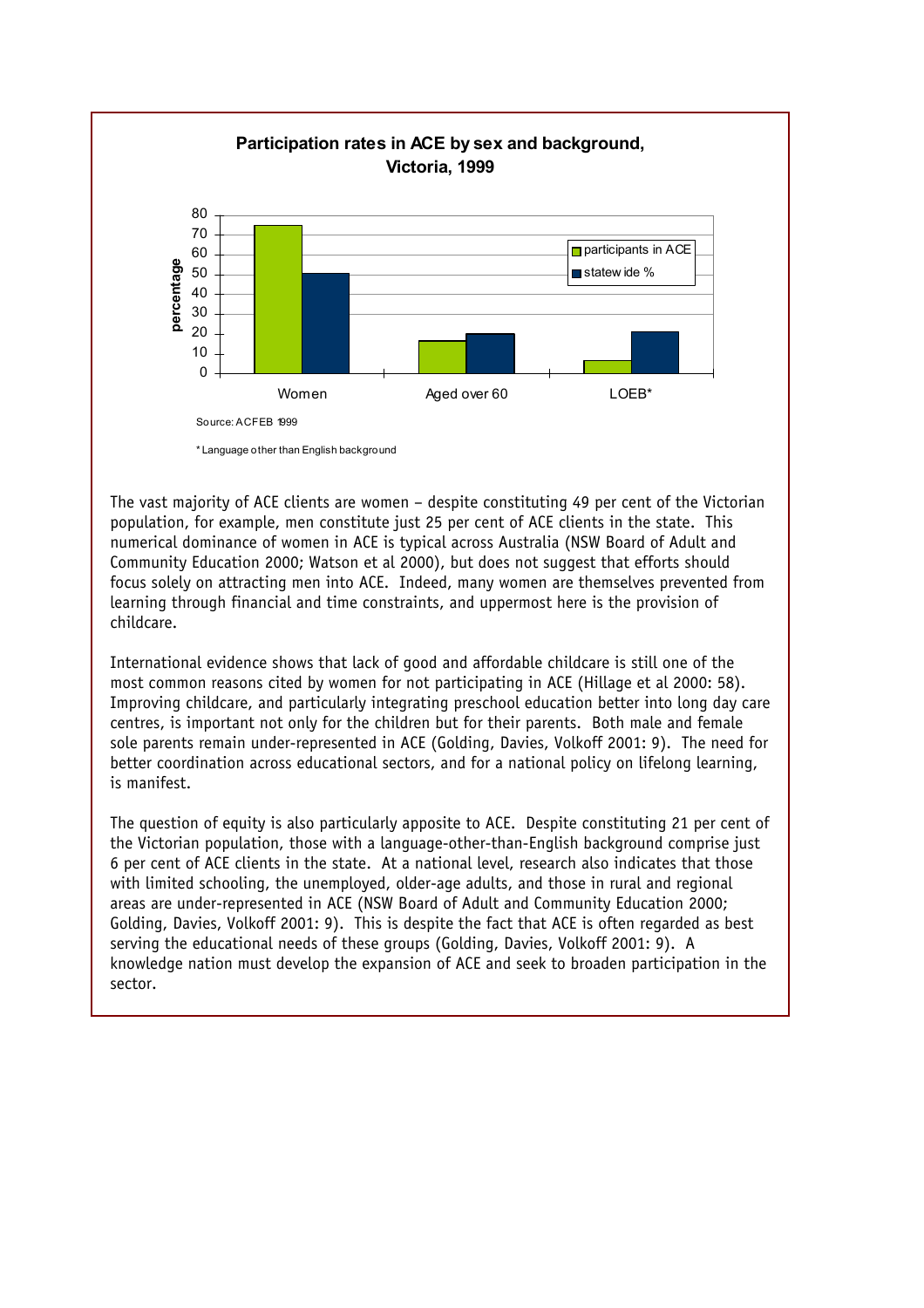

Adult and Community Education (ACE) is burgeoning, and it is the education sector perhaps most geared to a greying population. In 1997, 379 700 clients or 3.1 per cent of the 15-64 year old population undertook personal enrichment programs, and this is arguably a conservative figure (Watson et al 2000). Although data are notoriously difficult to collect in the ACE sector, some evidence is certainly clear. Participation in personal enrichment programs (aka ACE) is high for those between the ages of 30 and 50 years, and the average ACE client is older than the average VET client. In fact, people over 45 years represent almost 40 per cent of the total enrolled in ACE courses (Andy Smith 1999). The adult education sector represents a prime opportunity to address inequality and to educate older Australians, but these possibilities need to be actively grasped and encouraged by governments. ACE is still perceived as an outpost dominated by educated, urban women, and the sector needs greater government commitment to foster diversity and to provide educational options for those from disadvantaged backgrounds.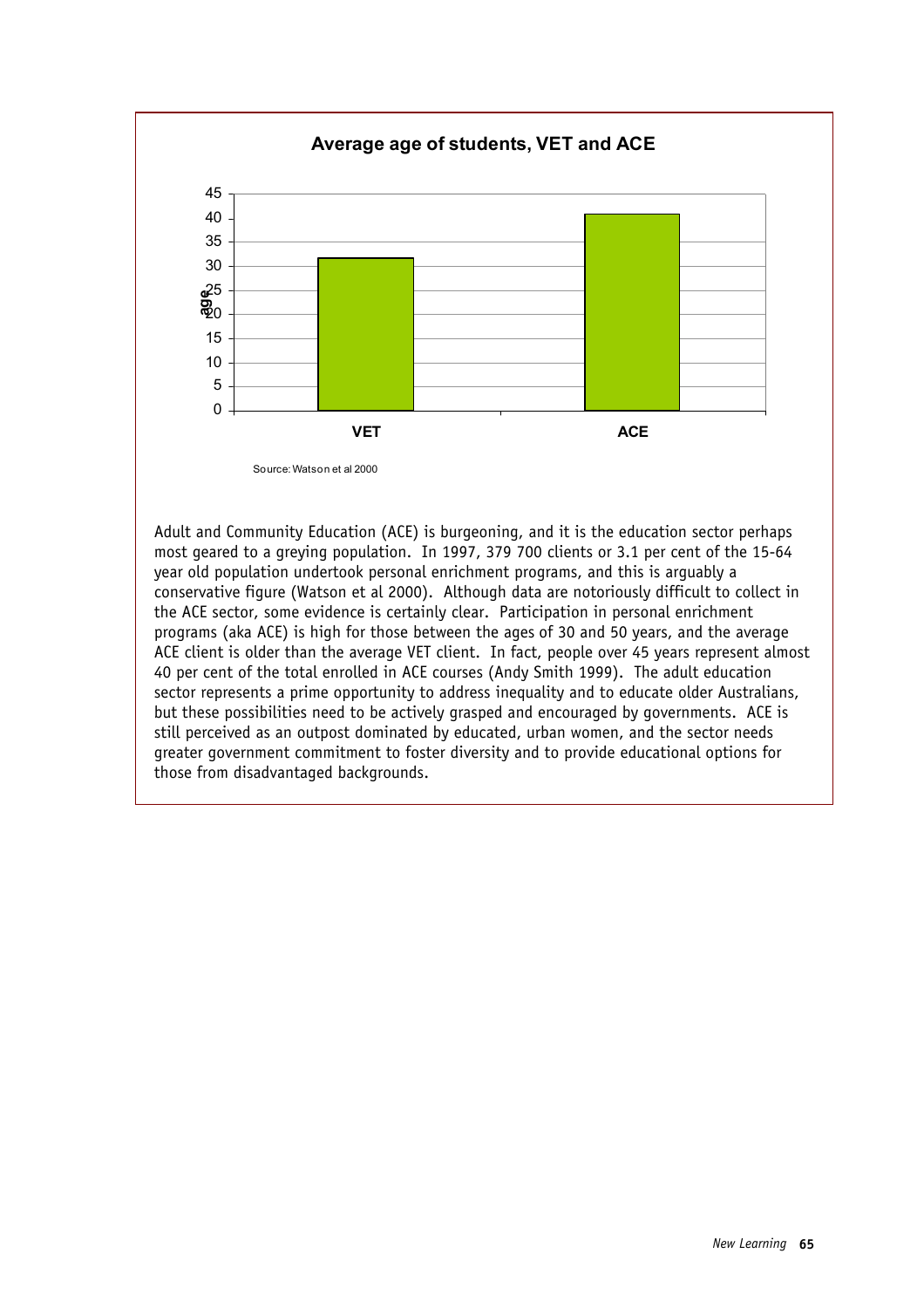## **ACTION AGENDA**

## *Lifelong Learning, Adult Education and Training*

**Adult education and training is the most rapidly growing part of the education sector. They are essential components of lifelong learning and the knowledge economy. However, the responsibility for funding these areas of learning to a large degree devolves to employers and individual learners. This produces uneven-ness of access, and patterns of access which do not always meet the needs of individual learners or the economy as a whole.** 

*Action:* **The Commonwealth government to convene a national lifelong learning summit that brings together relevant industry, education, government agencies and community organisations.** 

> *From this summit, generate a national policy framework, to be overseen by a Minister for Lifelong Learning.*

**Australian education is still typified by a fragmentation of responsibility (Candy 2000). State and Commonwealth governments still quarrel over VET growth funding and over the funding of private schools. Perhaps even more critically, the Commonwealth government has no coherent national policy in either preschool or ACE. This means that states and territories follow qualitatively different paths in these areas- ACE, for example, is statesupported and co-ordinated in Victoria and NSW, but essentially unrecognised in the Northern Territory (Golding, Davies & Volkoff 2001: 39- 40). Quite simply, to be a knowledge nation requires the development of national policies and frameworks. This also involves creating a cabinet post for a Minister of Lifelong Learning, as already exists in nations such as the UK.** 

**Australia also needs to develop more learning communities, where education institutions which are geographically proximate work together with councils and business. Education can then become integral to major investment decisions of the community, and education pathways can be developed.** 

#### *Action:* **Develop Learning Communities**

**We need to diversify and broaden learning environments. Given that all learning is valuable (FEFC 1997; Golding, Davies & Volkoff 2001), ACE needs much greater recognition as a sector, and courses which may seem marginal to formal educational progression should still be encouraged. Governments need to broaden access and participation, and this means acknowledging that that pool halls, libraries, shopping malls and parks are all viable educational forums.** 

*Action:* **Diversify and broaden learning environments**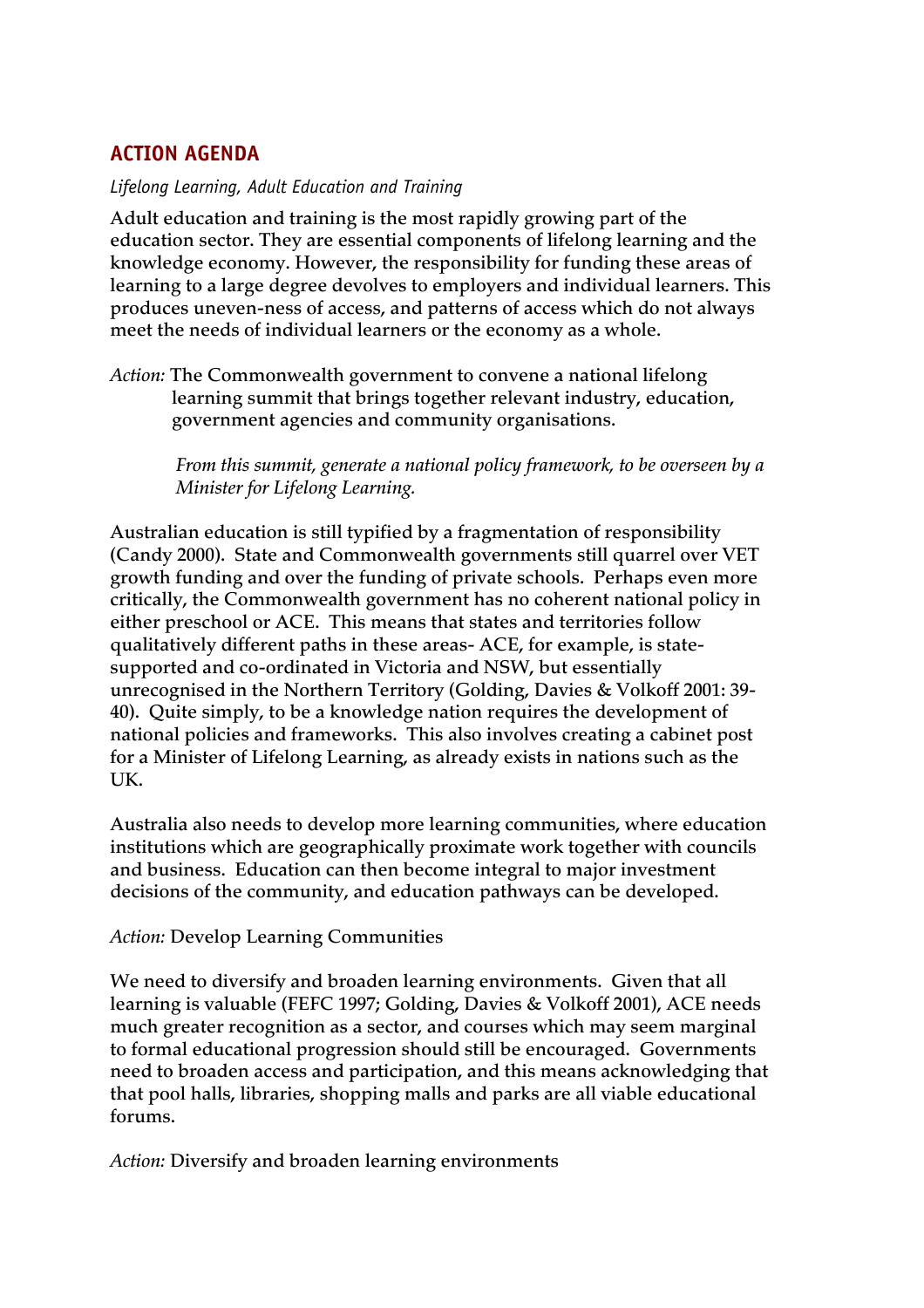**As with VET, Indigenous ACE programs have been highly successful when they have been community-controlled, and governments need to encourage the expansion and development of these programs.** 

*Action:* **Expand community-controlled Indigenous ACE programs** 

**The experience of the UK, in particular, shows a number of possibilities for boosting training schemes and for broadening educational participation.** 

*Action:* **Explore the possibilities of Individual Learning Accounts and Training assistance schemes.** 

**Informal, life-located learning is becoming an important part of a person's profile. To have public credibility and credibility to employers requires processes which recognise prior learning and 'portfolio' documentation.** 

*Action:* **Make recognition or prior learning and portfolio documentation a service available to all, at no charge for people with lower income levels and on a cost recovery basis for people with higher income levels.** 

### *TAFE*

**Estimates suggest a likely 5.7% increase in TAFE enrolments over the next three years. Despite an increase in state funding to VET, federal funding has declined substantially over the past three years (AEU 2000b).** 

**This is important because all levels of education need to be accessible across the age barriers. TAFE was originally established as 'second chance' education, but the reality is that more than two chances are needed. Workers in future will change their job up to eight times on average, which requires our education system to promote much greater flexibility.** 

**The public education system must be accessible and open: it must be open to a retrenched adult wishing to return to school and complete a new unit; it must be open to a university student who wishes to transfer to a TAFE course; and it must be open to regional and disadvantaged students. In short, we must reflect and foster lifelong, lifewide learning in our education system.** 

*Action:* **Provide a comprehensive review of arrangements for the public funding of VET by all governments. This will help achieve consistent and coherent funding arrangements across the two levels of government.** 

#### *Blurring the Institutional Boundaries*

**To develop the new school, serious effort needs to be put into experimenting with alternative structures and learning arrangements. For each of the following areas of experimentation, five pilot schools should be funded,**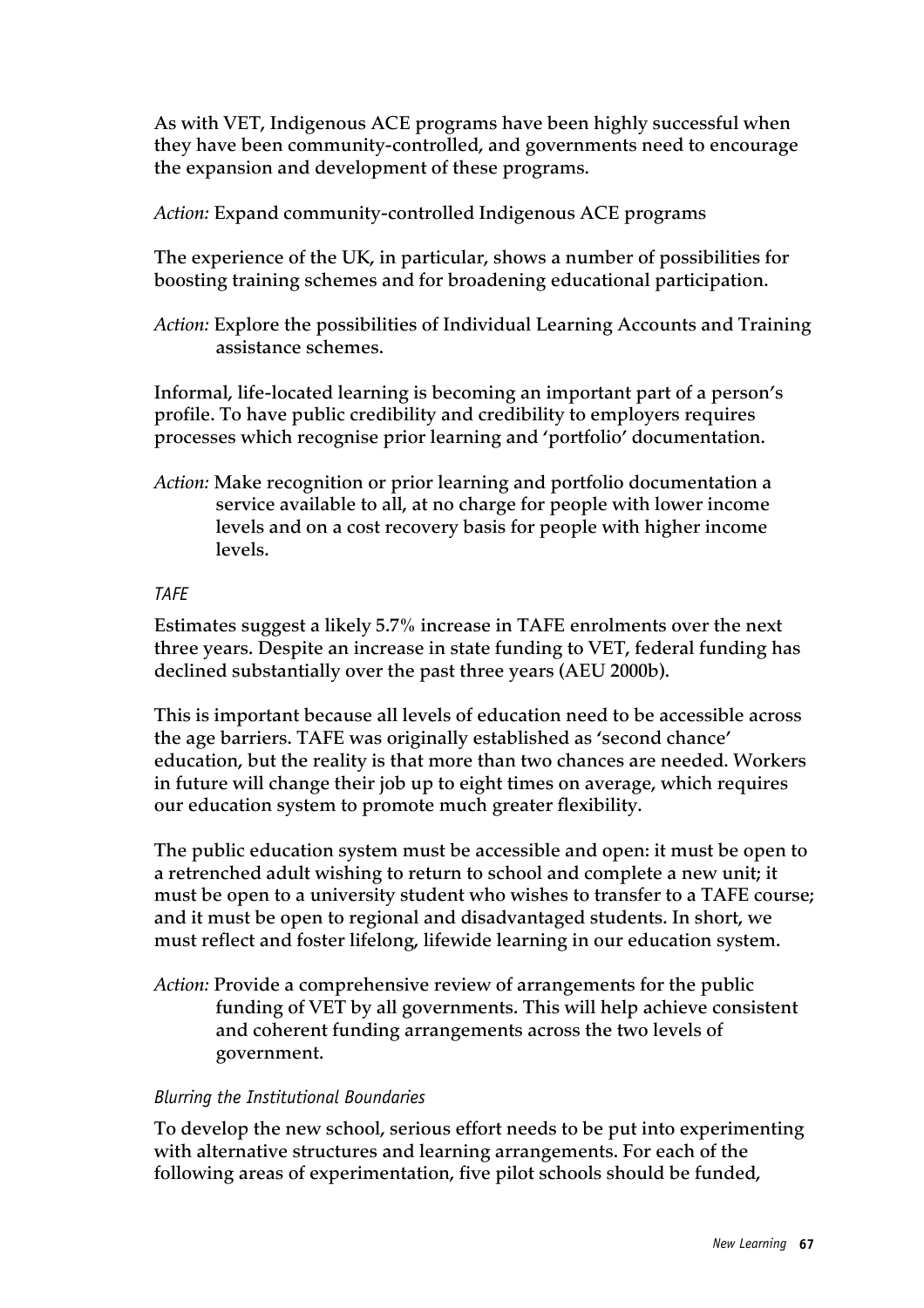**representing different locations and community demographics. Each of these pilot projects should have two components: a planning, action and implementation component; and a research and reflection component which draws conclusions about the generalisability of the models and approaches developed in the pilot.** 

*Action:* **Five pilot schools develop experimental approaches in each of the** 

**following areas (a total of forty schools):** 

- **1. The 12 by 7 School.**
- **2. Home Learning and Parenting Skills.**
- **3. Socially Responsible Work.**
- **4. Developing Cross-Institutional Links.**
- **5. Transitions: Bridging the Gaps Between Levels of Learning.**
- **6. Involving Retired People.**
- **7. The School as a Focal Point for Social Action.**
- **8. De-institutionalising the School.**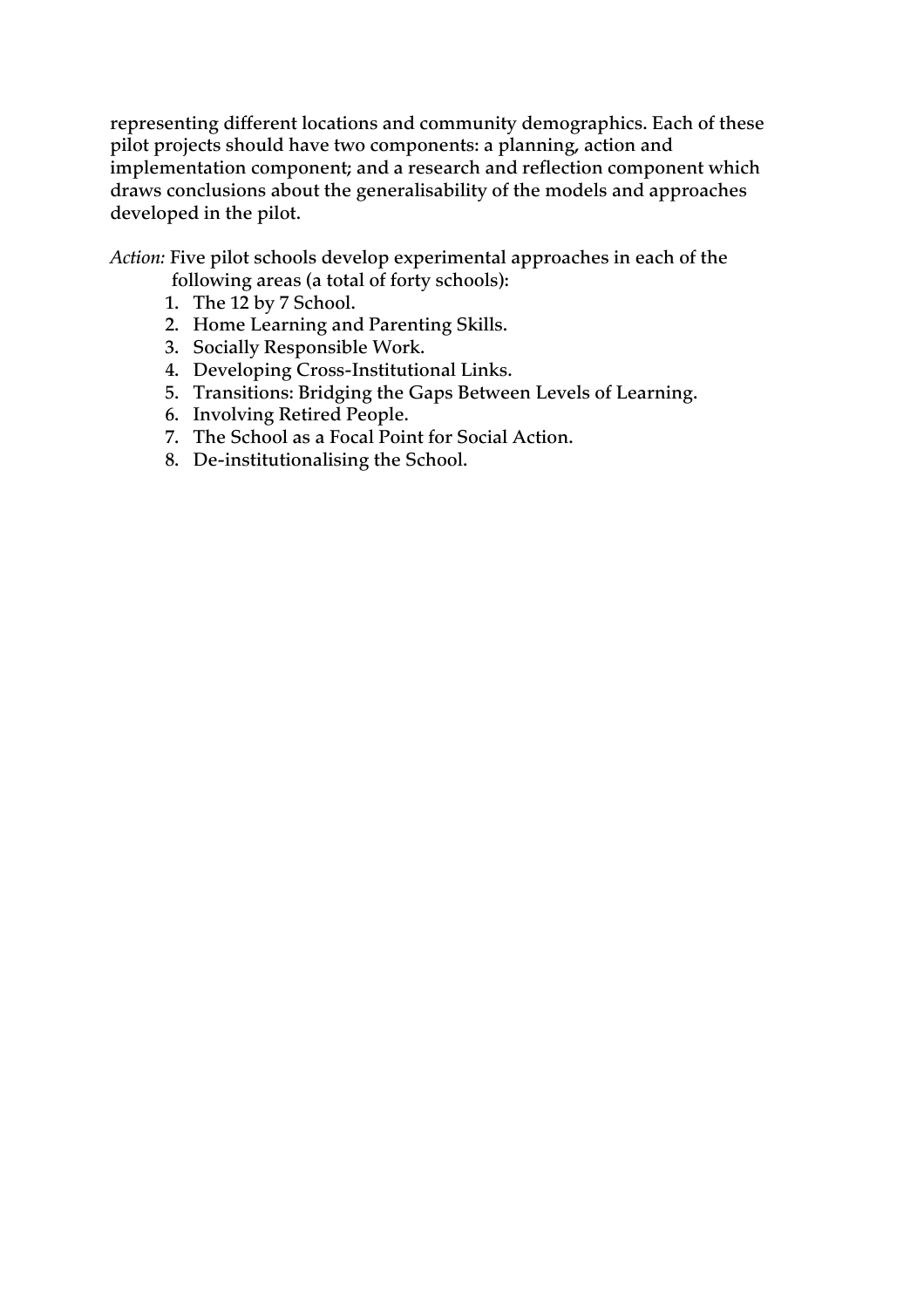# *OPPORTUNITY AND DIVERSITY: EDUCATION IS ONE OF THE MAIN WAYS TO DELIVER ON THE PROMISE OF DEMOCRACY*

# **Old Learning**

**The old learning rationalised inequality—if you didn't do so well in life, this had in part been determined by your school test results, and for these you only had yourself to blame. An education of radically unequal outcomes seemed to work well for a society which required a mostly unskilled workforce for its factories, farms and mines. If education could inculcate respect for authority and if this could be mixed with a measure of personal responsibility for one's lot in life, the system was doing its job well—for this kind of society, at least.** 

## **New Learning**

**In three important respects, the old, radically unequal education is now counter-productive, even dysfunctional: it does not meet today's most basic social and economic objectives; it does not satisfy contemporary democratic definitions of opportunity; and it does not work effectively with diversity. New learning must do all of these things.** 

#### *Today's Social and Economic Objectives*

**To be a productive worker, a participating citizen and a full person these days requires a much broader set of skills and capacities than in an earlier era. Quite simply, you won't get a job even at lower levels today if you can't demonstrate that you have the social skills to be a good team player, that you have some facility with the tools of a digital world (cash registers, computers, menu-driven gadgets), and that you have some understanding of how business works and how to play your role responsibly. And, beyond entry level jobs, there is an increasing expectation of mobility—with additional experience and the availability of training, there will be a better job available for you. These are the relatively straightforward requirements—and promises—of the 'new economy'.** 

**In several important ways, however, the new economy fails to deliver. The first way is** *in material terms.* **The gap between the rich and the poor is growing. The new economy delivers its promise unevenly, to the already well-endowed and successful before those groups who have been historically at the bottom end of an unequal society. Even from the most conservative of points of view, this trend is unsustainable and eventually counterproductive.**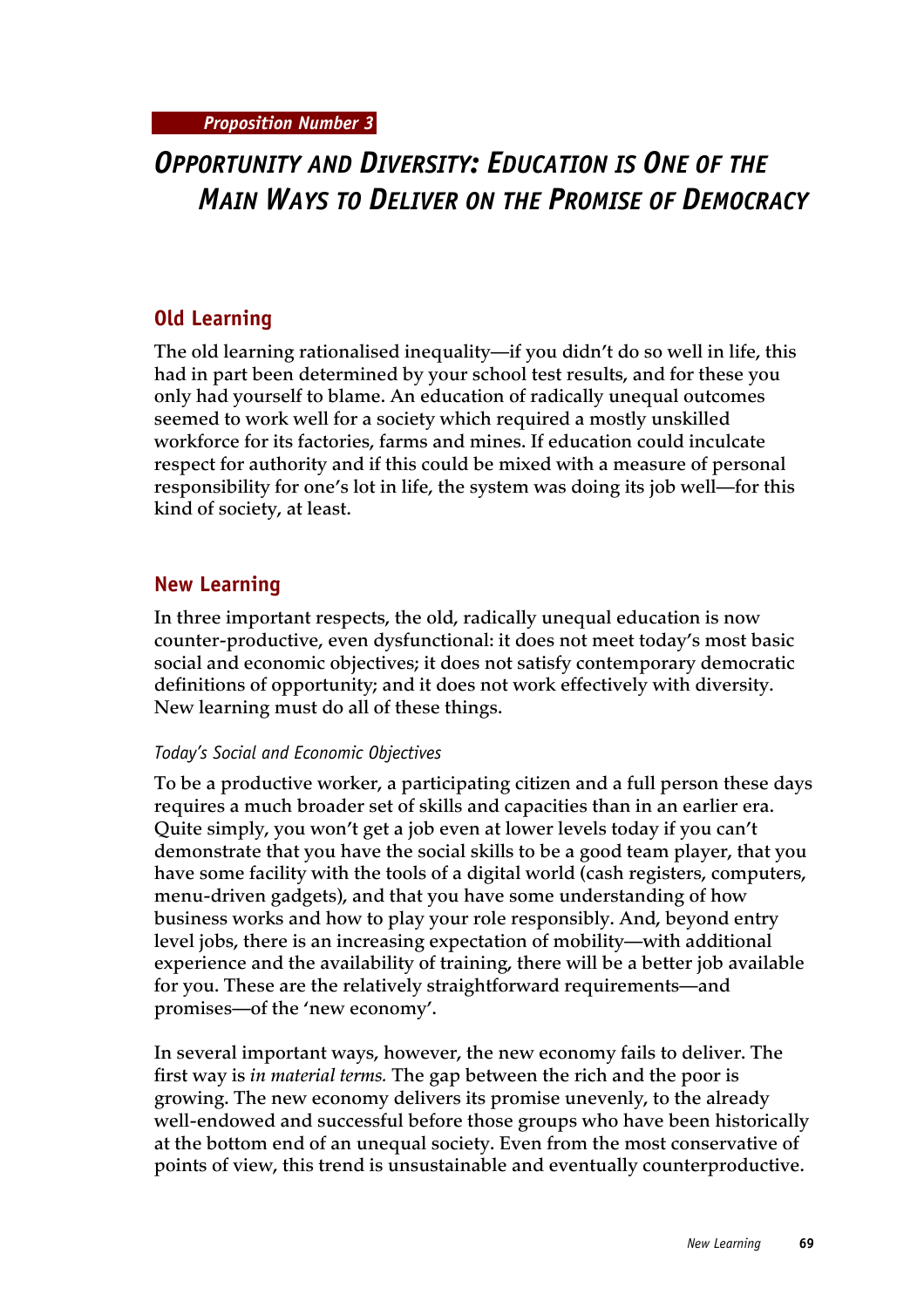**Whether it is the cost of imprisonment, or the cost of crime, or the cost of a sense of public safety when homelessness is growing, or the financial and moral cost of gated communities and the security industry, there will come a time when the gap between the well-off and the poor will become intolerable. It may be difficult to predict when this breaking-point will occur, but the current trend cannot continue indefinitely. And any program of social reinclusion, any reversal which will impact on social indicators such as homelessness and crime, must include at its heart programs which provide everybody with the social opportunities for productive and well paid participation in employment. These require a more broadly based education than the past, even when the initial point of re-inclusion is an entry level job.** 

**The second way in which the new economy fails to deliver, even where there is material improvement, is in the area of** *cultural meanings.* **For all its focus on the market and bottom lines and for all its promise of personal material wellbeing for the virtuously hardworking, many young people still experience a profound sense of cultural anomie. This may be the case for young people in Indigenous communities, or the children of migrants who don't connect with the values of their parents, or children from successful middle class families, or children who have been through family breakdown. The result is increasing rates of suicide, anorexia, depression, drug taking. Whatever the future promised by education today and employment tomorrow, it doesn't seem to resonate with these young people. The driving social ethic of our times, economic rationalism—in which competition, consumerism and choice are considered to be the fundamental human motivators—does not supply cultural meanings sufficient to sustain people. Many parents are concerned and fearful for the lives of their teenage children, not for material reasons, but for reasons of cultural meaning. At root are issues of identity and belonging, and education must be renewed as a focal point for personal development and community wellbeing.** 

#### *The Promise of Opportunity Today*

**For all the talk of democracy and equality, opportunity is inherited—in the form of the wealth you are born into, the place you are born, or the colour of your skin or ethnic background. Education, however, is the main thing which differentiates democracy from the world of kings and subjects, lords and serfs, masters and slaves, men and women. If you are born into poverty, or on the wrong side of town, or of the wrong racial or ethnic group, you still have a chance and this chance comes from doing well at school. Education is at the heart of the promise of democracy. This is what right-wing commentators choose to call equality, or more precisely, equality of educational opportunity. In fact, when you look at the results of the educational institution you attend and compare them with results at the ends of the educational scale, you may discover that the opportunity is not equal at all.** 

**Yet education does promise individuals a chance in the game of social mobility: more access to material resources through better paid employment;**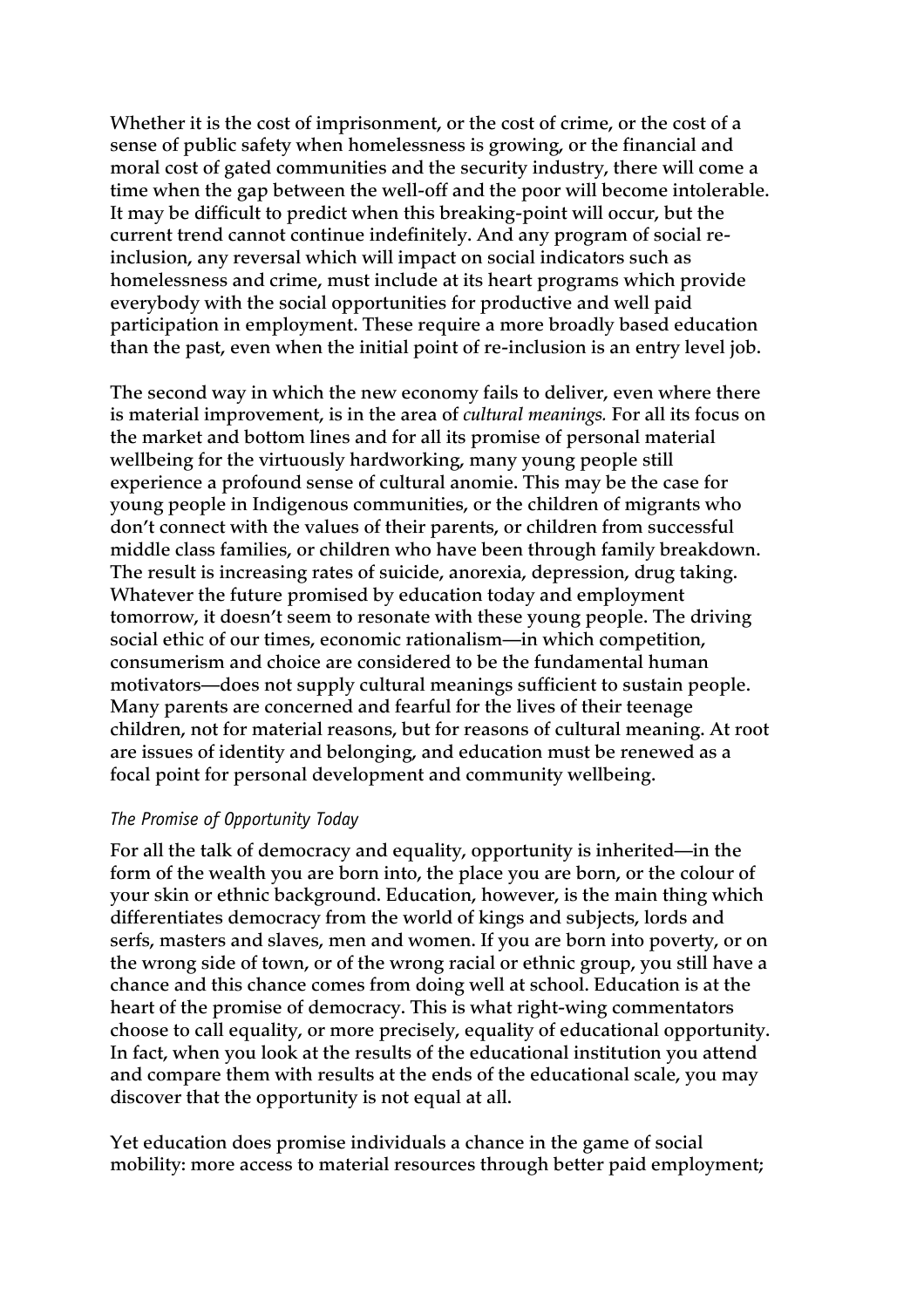**a greater capacity to participate actively in the processes of government; and the personal dexterity that comes with knowing the world. It promises communities improved employment prospects, increased self-determination and extended access to the wider world. The key question is how to make sure education fulfills its democratic mission.** 

**As learning plays an increasing role in social enablement (work, citizenship, identity), so it might also play a greater role in returning credibility to the promise of democracy. What do we make of a society which provides least learning resources to children most at risk of failure? How do we genuinely provide opportunities for all? The answer has to be in dedicated programs addressing inequality, not on the basis of moral arguments alone, but also on the basis of the economic and social dangers of allowing individuals and groups to be excluded.** 

#### *Diversity Today*

**Much of the time, the problem for education in realising the democratic promise of opportunity, is that students bring with them to school different life experiences. What they know, who they feel themselves to be, and how they orient themselves to education varies because the communities in which they live and the shape of their life experiences vary. Different people experience education differently, and as a consequence their learning as well as social outcomes are different.** 

**As students with different life experiences engage with education, one thing is certain: the process is one of more or less intended transformation. This process of transformation is either narrowly conceived as 'to learn to...', or a more broadly conceived as 'improving my prospects' or 'giving my child the best chance.' The problem is that the transformation by and large works better for some groups of people than it does for others. Undeniably, you get a better education if you are wealthier; if you speak the national language as your mother tongue; if you belong to the most powerful ethnic group; or if you live in the right neighbourhood. There is something deep in the structures and culture of institutionalised education which means that it generally works better for some groups of people than for others. As an idea and as a life project, education seems to 'gel' better for some groups than for others.** 

**We know that some groups of students clearly and habitually do better in their education than other groups. Acknowledging that opportunities are not evenly distributed, we discover combinations of the following group and location-related factors influencing outcomes:** 

- **Aboriginal and Torres Strait Islander students.**
- **Students from non-English speaking backgrounds.**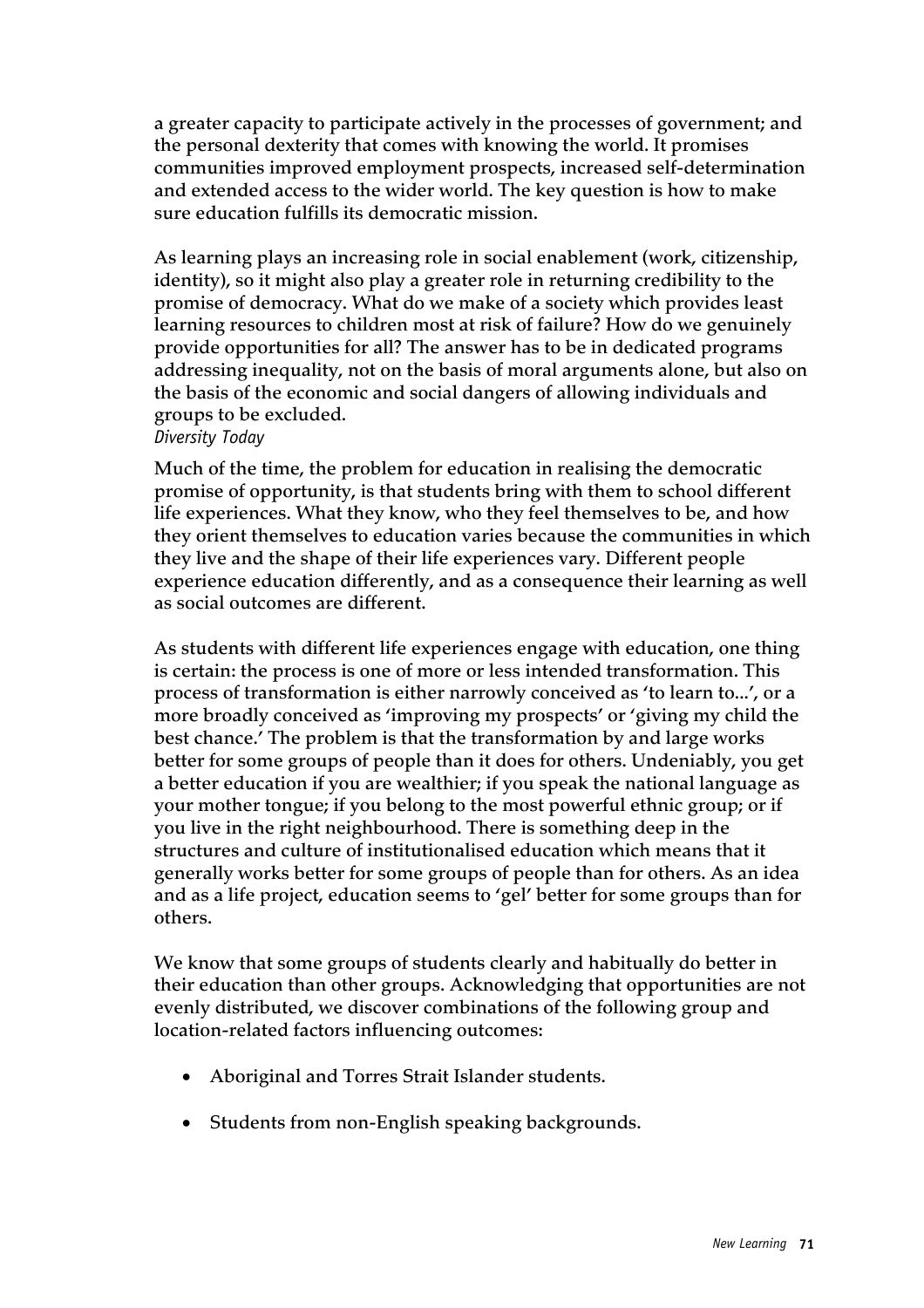- **Students in poverty, or from low socio-economic status families and localities.**
- **Girls, and sometimes also on some measures, boys.**
- **Students with disabilities.**
- **Students in rural and/or isolated communities.**

**These patterns give lie to any claim that opportunities are equal. The problem much of the time is the distance between these worlds of community experience and the world of institutionalised education and valued knowledge.** 

**To use the concept more broadly than usual, diversity requires a pervasive multicultural education, and here we use this idea to mean something as broad and as simple as the idea that a one-size curriculum cannot be expected to fit all. Rather, a curriculum of many sizes would perform the following functions:** 

- **Learning would be designed in such a way that it gels with the needs and interests of particular students or group of students. It would be customised in order to engage every student and every group of students.**
- **Learning would actively affirm diversity, recognising and honouring different life experiences. This requires classroom and curriculum flexibility which builds on the cultural capital of communities and individual students.**
- **Education would aim at measurable outcomes. These outcomes must be similar or comparable (each as rewarding as any other, as fulfilling, as socially engaged and as useful) but not necessarily the same. Education does not promise a single cultural and life destination, but it does promise expanding horizons of opportunity.**

**Future education will be the key to equality of opportunity, the recognition and celebration of diversity, the building of communities, and the combating of social exclusion.** 

**Two specific areas of diversity also need to be mentioned: Indigenous education and education for a society of immigrant and ethnic diversity.** 

*Indigenous education* **in Australia is characterised by serious shortcomings measured both in terms of educational outcomes, as well as in terms of the social indicators of wellbeing of young people in Indigenous communities. Instead of honouring diversity and community, in recent**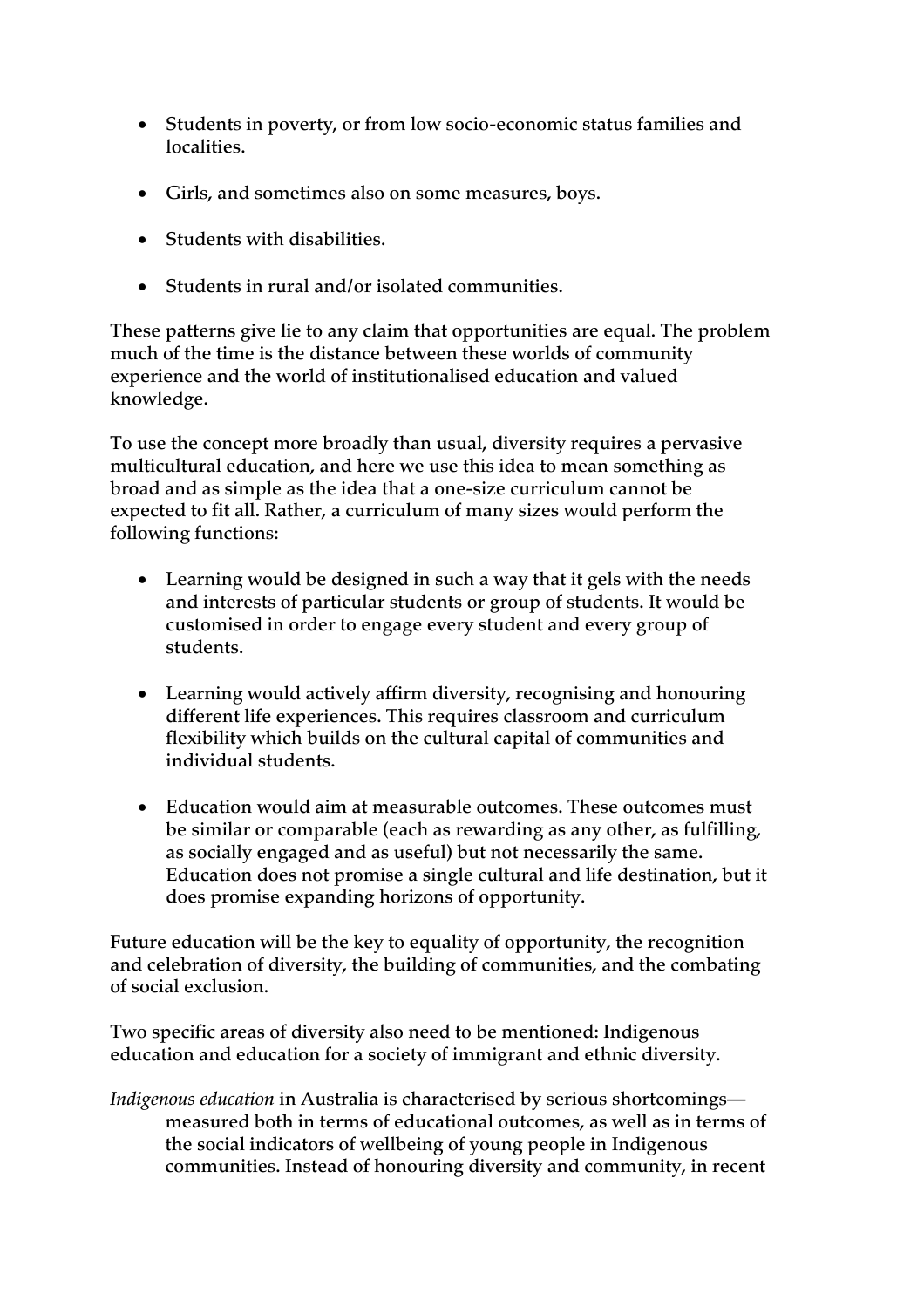**years, we have seen measures such as the abolition of bilingual education in Indigenous Schools in the Northern Territory. Not only does this involve the denial of a quite fundamental human right—the right to be educated in your own language when it is the language of the land of your birth. It also involves a return to old racist and assimilationist assumptions that mainstream English-only education is best in terms of students' futures. Finally, the path to reconciliation between Indigenous peoples and settlers in Australia is a thorough understanding of Indigenous cultures and the history of interaction with settlers. Aboriginal studies should be a core aspect of all learning in Australia.** 

*Multicultural and Multilingual Education* **has also languished in recent years, as ethnic groups have become less politically vocal. For a world in which globalisation proceeds apace, we have failed to maintain the imported language resources of immigrant communities, or even to extend the study of languages in schools. We might feel we can rest on our laurels as speakers of English, the global language. Ironically, our apparent advantage may mean we are swamped by competition in a world of one billion English speakers—the IT specialists in India, the higher education providers in Canada, the call centres in Ireland, the US culture industry. Our real advantage may lie with immigrants from Asia and learning thoroughly the languages of our region.** 

**Education needs to recognise and harness cultural and linguistic diversity in the interests of all. Equal outcomes cannot be achieved without taking into account gender, culture, languages and life experience differences that students bring with them to the learning experience.** 

**More than ever, education needs to juggle multiple identities and to cater for Indigenous, immigrant, regional, national and global identities. Culture, language, religion and socio-economic differences should not be barriers to access and full participation in education.** 

**Indeed, these social factors are dynamics which need to be negotiated in the classroom. Many classrooms will inevitably be themselves microcosms of the world of global differences which is now so critical our future. To be relevant to this future, learning processes need to recruit, rather than attempt to ignore and erase, the different identities students bring to learning. Curriculum now needs to mesh with different identities, and use these as a resource for learning.** 

**Opportunity and diversity are closely linked. Diversity is not simply an equity issue, but rather lies at the heart of Australia's cultural capital. The multilingual, multicultural heritage of our children must be seen as one of our most important resources, and educational institutions must stress the importance of learning diverse languages and cultures for all students.**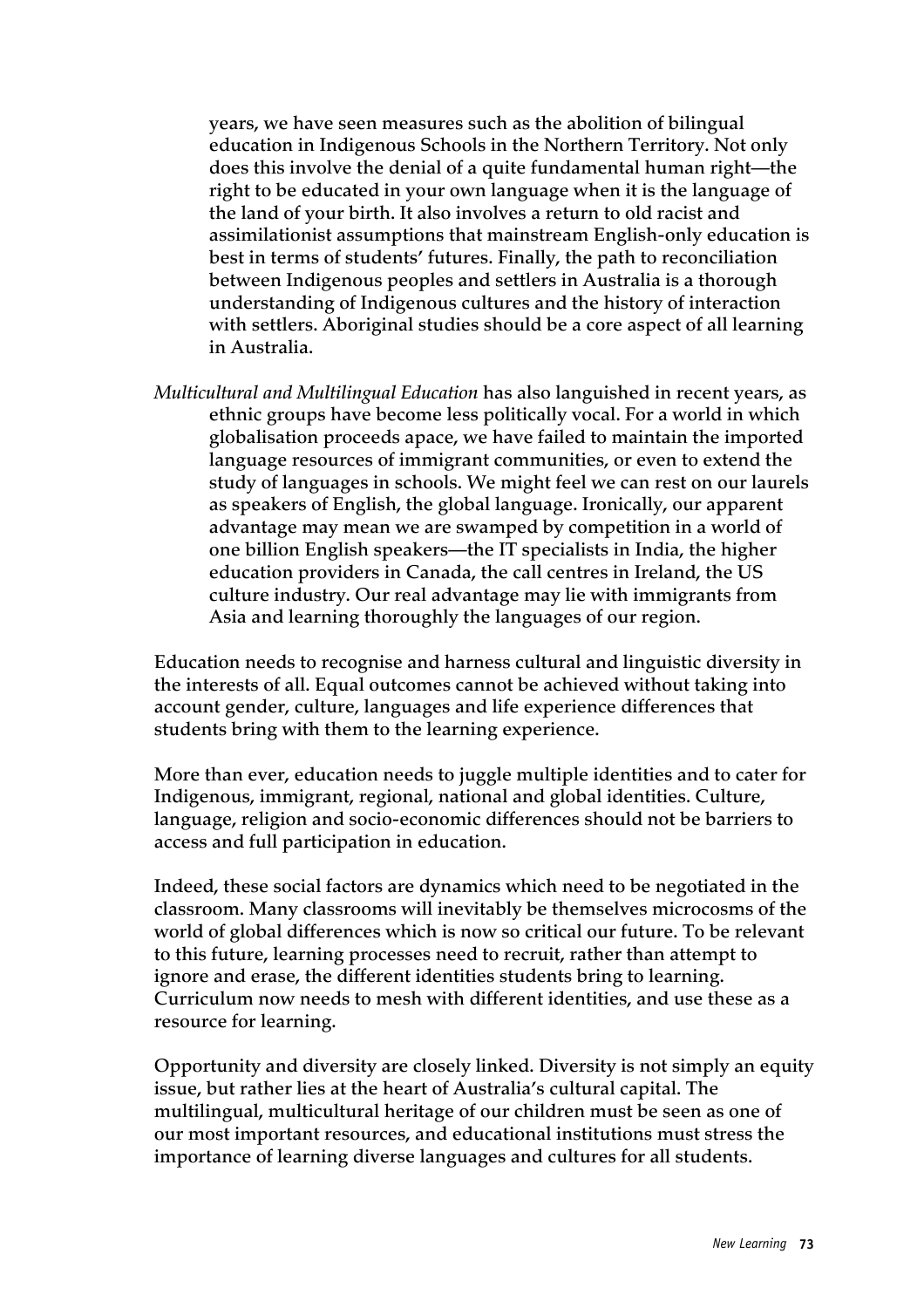*Retention and Non-Completion:* **Within schools themselves, the low retention rate needs to be addressed. The effects of non-completion in terms of employment and financial outcomes are deleterious and manifest (see charts). The Dusseldorp Skills Forum (1999) estimated that the aggregate cost to the nation of a year of early school leavers is \$2.6 billion. This figure is based on the direct monetary cost to each individual early school leaver, and the social costs associated with provision of health care, crime prevention resources, welfare provision, and decline in social cohesion.** 

**One way of addressing stagnant retention rates is to prepare students better for their final school years. This involves broadening the curriculum to take account of, and develop, alternative individual learning styles. Similar changes are required through teacher support and professional development to ensure that students at risk of dropping out are encouraged and motivated to stay on at school. Some of these changes can be addressed within schools themselves, while others, such as the narrow curriculum emphasis on university entrance, require changes across a number of educational sectors.** 

**The Dusseldorp Forum acknowledged that schools must broaden and diversify, and that the present division between centres of knowledge and action must be broken down:** 

**Services like municipal libraries, TAFE institutes, apprenticeship centres, Job Network providers, skill centres and neighbourhood houses [should] be either physically co-located or virtually networked into the community learning hub (Dusseldorp Skills Forum 1999).** 

**Equally important is targeting those groups least likely to complete. Recent surveys suggest that the profile of non-completers did not change significantly from the early 1980s to the mid-1990s. According to ACER (2000a), non-completers remain over-represented by young people from lower socioeconomic status backgrounds, rural areas, government schools, and males (viii). Additionally, Indigenous noncompletion rates remain unacceptably high (see chart). Perhaps most alarmingly, non-completers were more likely to come from rural areas by the mid-1990s than in the early 1980s (ACER 2000a: viii). Numerous actions are required to lift retention rates in rural areas, such as addressing the digital divide (see chart), and making rural education more attractive to potential high quality teachers.** 

**This latter point is particularly important given the increasing dissatisfaction of non-completers with school. Although most noncompleters still leave school primarily to obtain work, apprenticeships, or greater income, an increasing proportion of non-completers cite dissatisfaction with school as their reason for leaving (ACER 2000a: ix). This alarming trend means that efforts to improve pedagogical**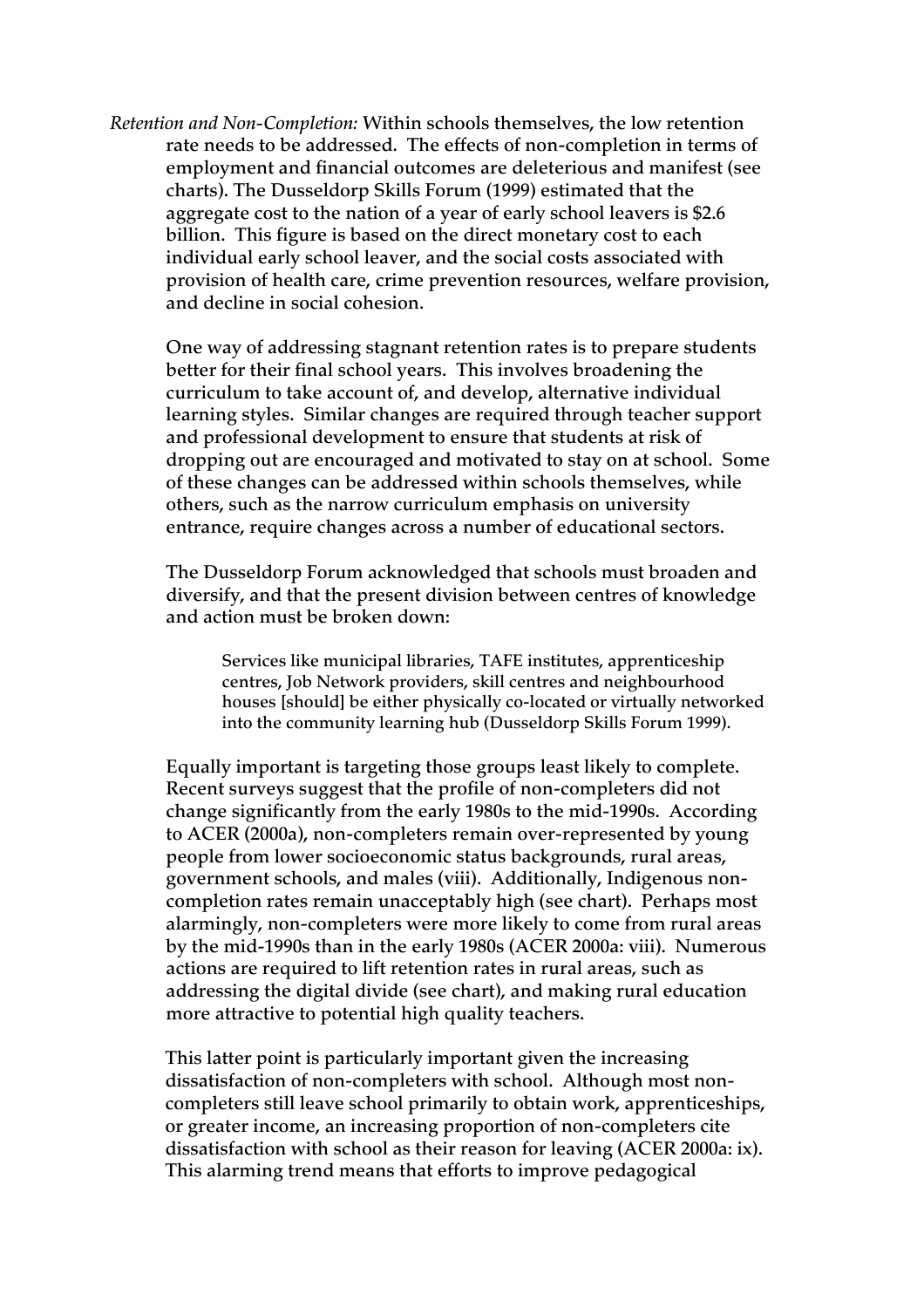**practices in schools need to be redoubled, and new approaches need to be trialled.**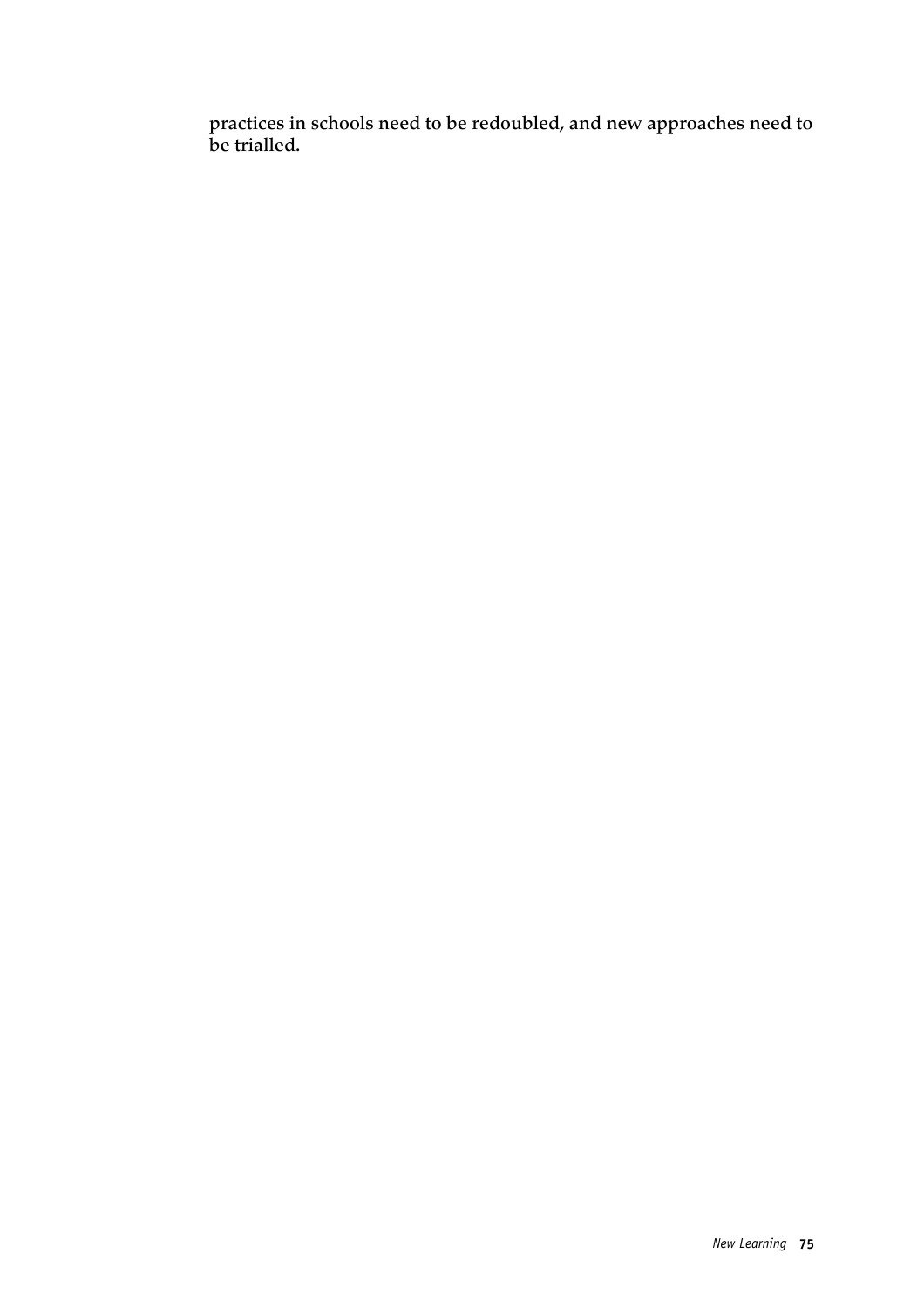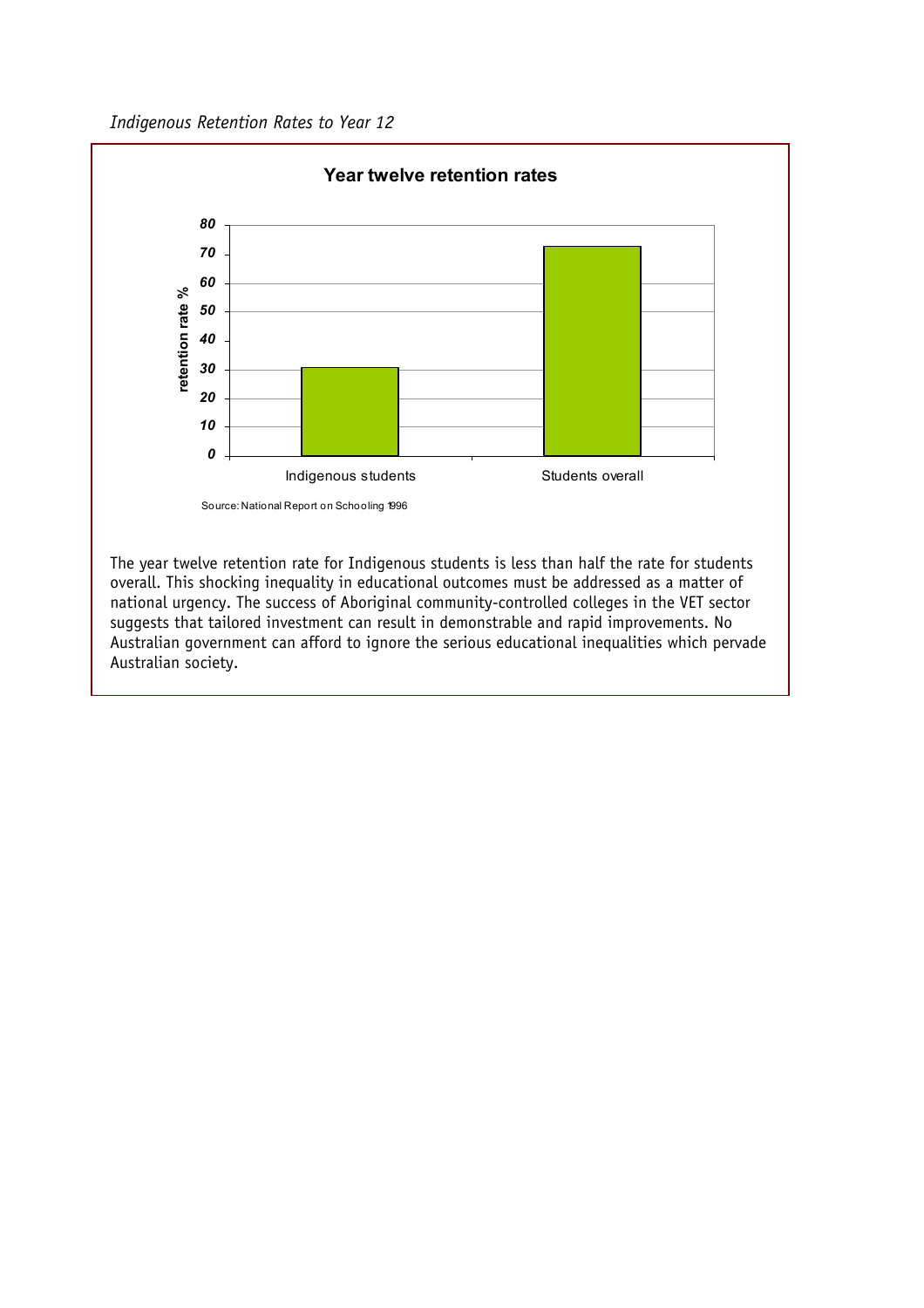

restore funding levels, but also to promote the establishment of an Indigenous University on a distributed model.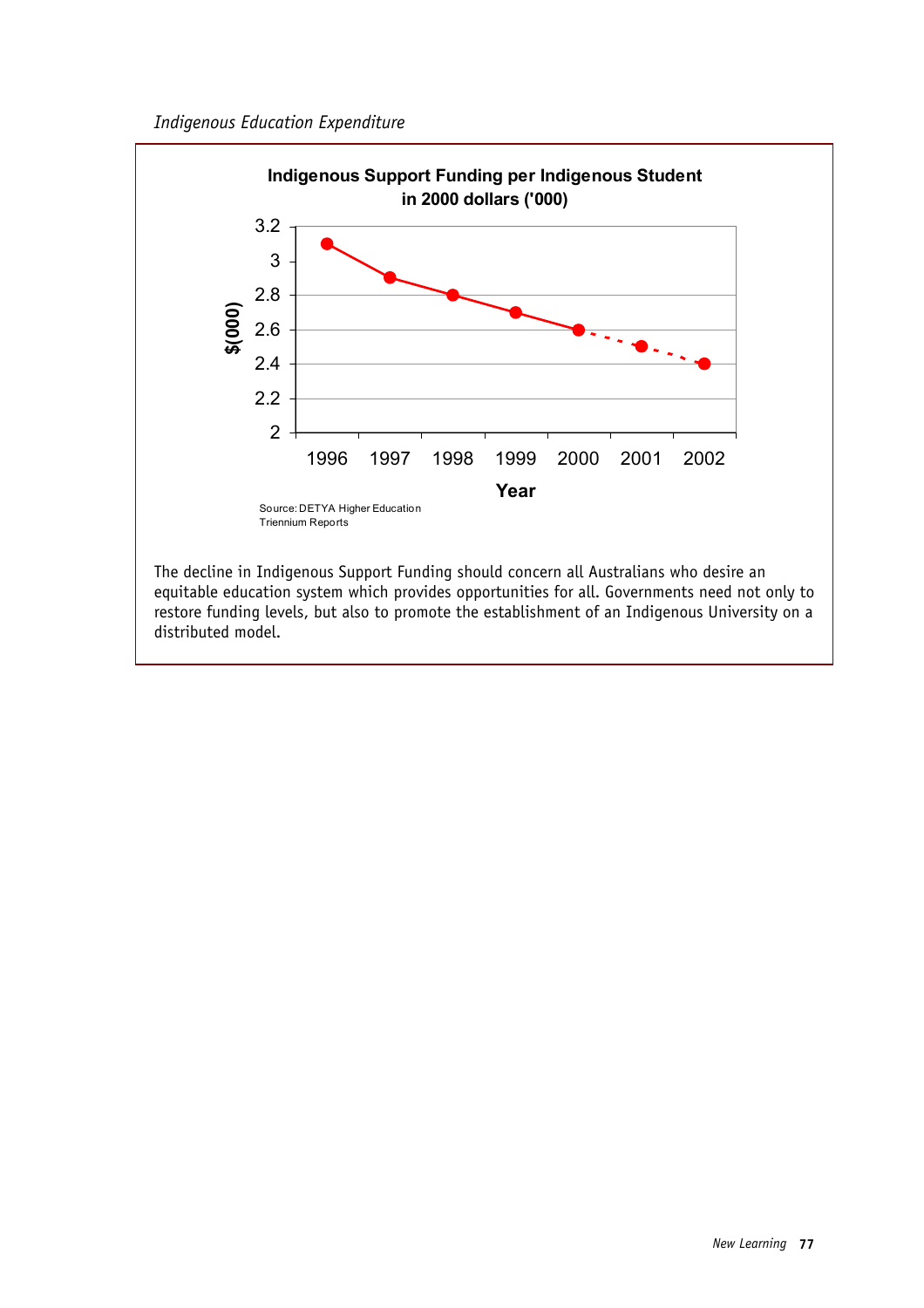

The pass rate achieved for Aboriginal community-controlled adult education colleges (ACC) is significantly higher than the pass rate for Indigenous students in VET. However, the figures also reveal that ACC's achieve a pass rate 2 per cent higher than the pass rates for all students / trainees in VET nationally. The importance of these figures cannot be underestimated. Indigenous students at the ACC's generally come from communities with high levels of unemployment and ill-health, and 46 per cent of those examined in the NCVER report (Durnan & Boughton 1999) had not completed year 10 schooling. Yet, despite these obstacles, Aboriginal community-controlled colleges achieved superior pass rates, largely because of the "additional support and more accommodating environment" provided for by these educational organisations (Durnan & Boughton 1999). These figures underline the relationship between educational outcomes and levels of investment. The establishment of an Indigenous University would represent a similarly bold step in the education of Indigenous Australians.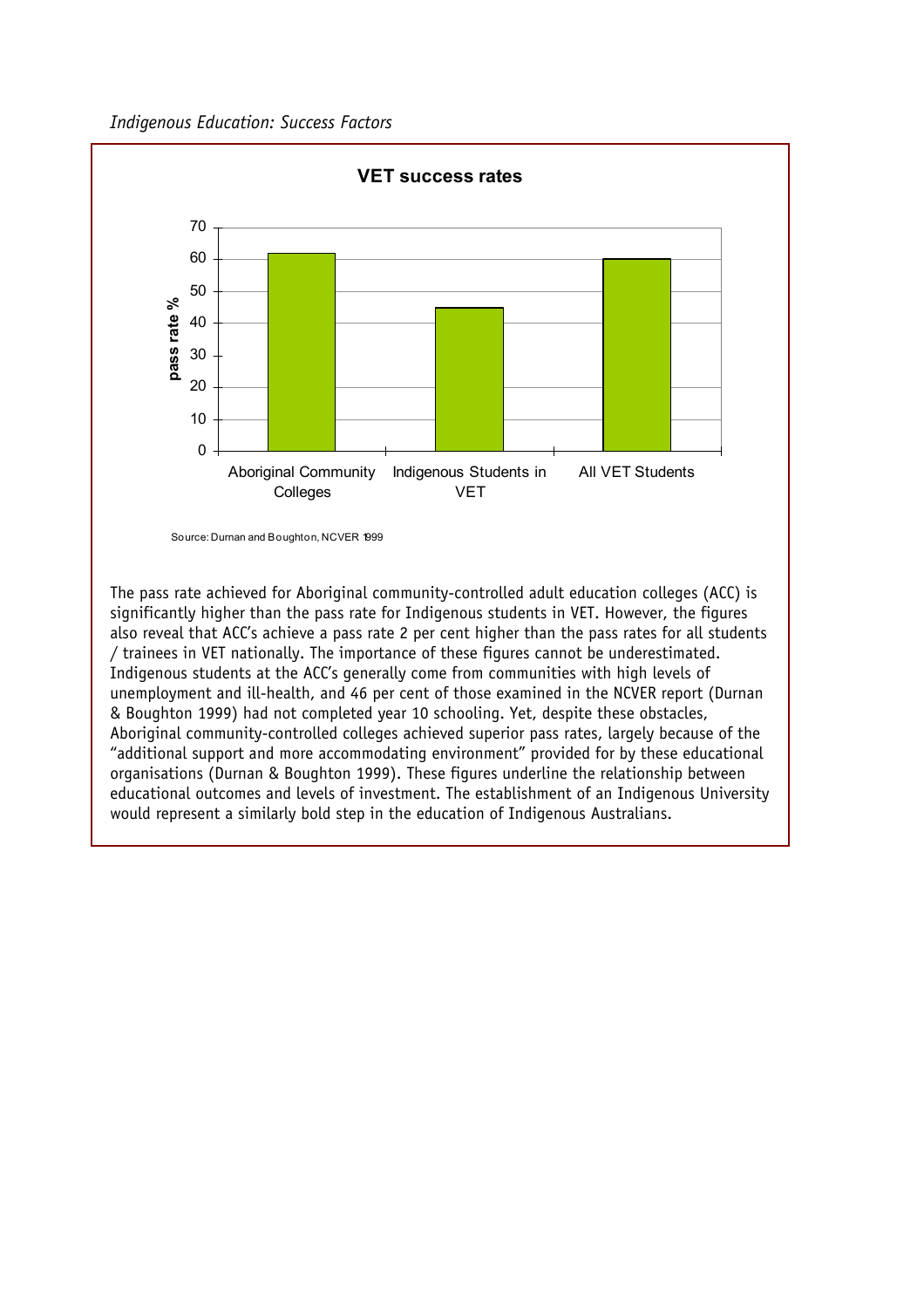

Source: National Report on Schooling 1996

Educational and economic outcomes for rural and remote Australians must be improved. Retention rates decline as the degree of isolation increases, and completion rates are similarly disproportionate between urban and rural students. Year twelve males in isolated settings have a completion rate of only 44 per cent, compared with a 73 per cent success rate of females undertaking year twelve in urban areas. Social indicators follow this pattern, such as significantly higher rates of suicide amongst males, and particularly males in regional Australia. Research suggests that the overall cost to Australia of one year's early school leavers is estimated at \$2.6 billion per year (Dusseldorp Skills Forum 1999). Education, then, must be seen as both an economic and a social investment. To counter social dislocation, and to succeed in the new economy, education must be accessible to all, and retention and completion rates must reach high levels across the board. Improving education in regional Australia is vital to creating a fairer and more prosperous nation.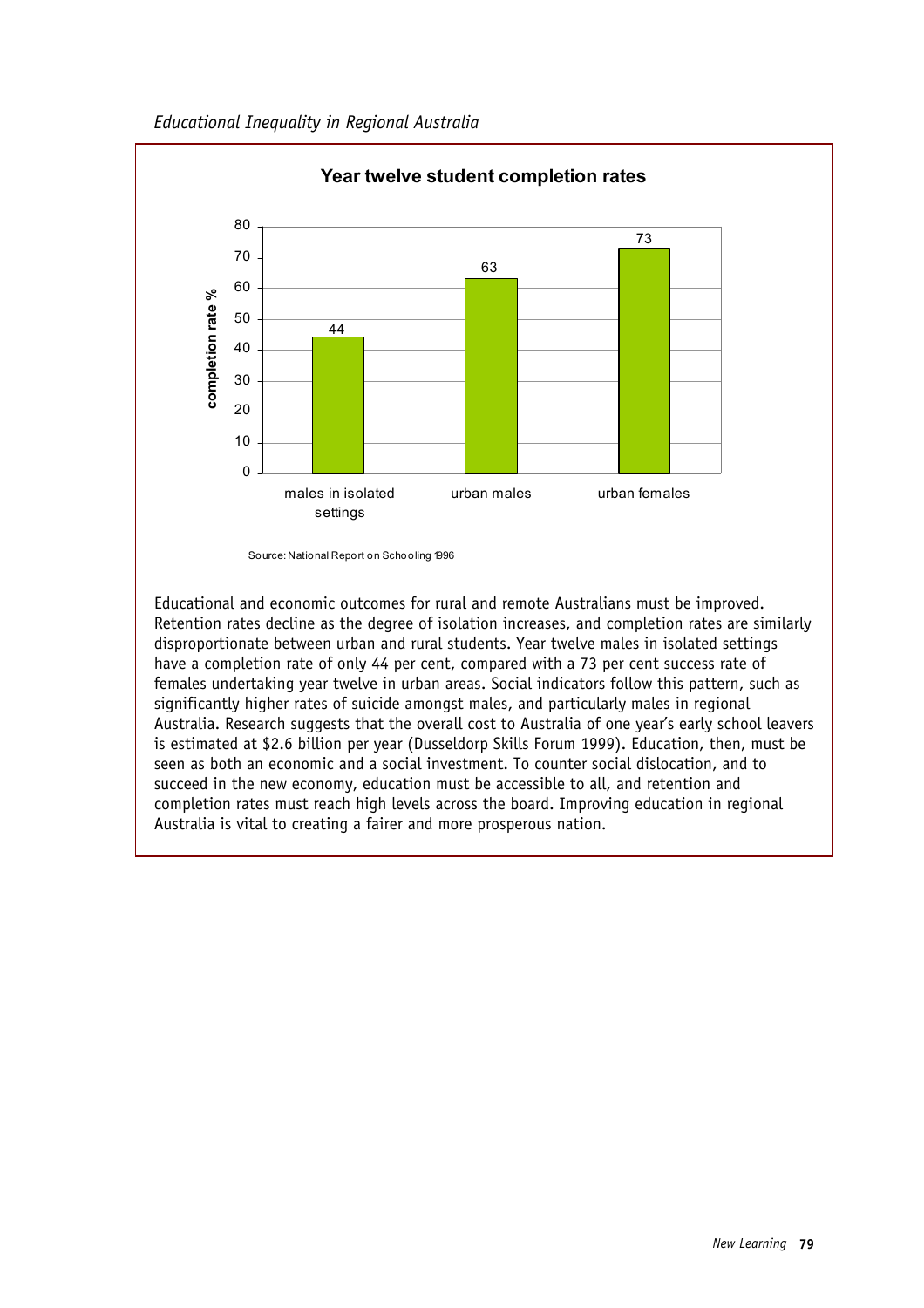

involves significantly improving educational and ICT services to these areas.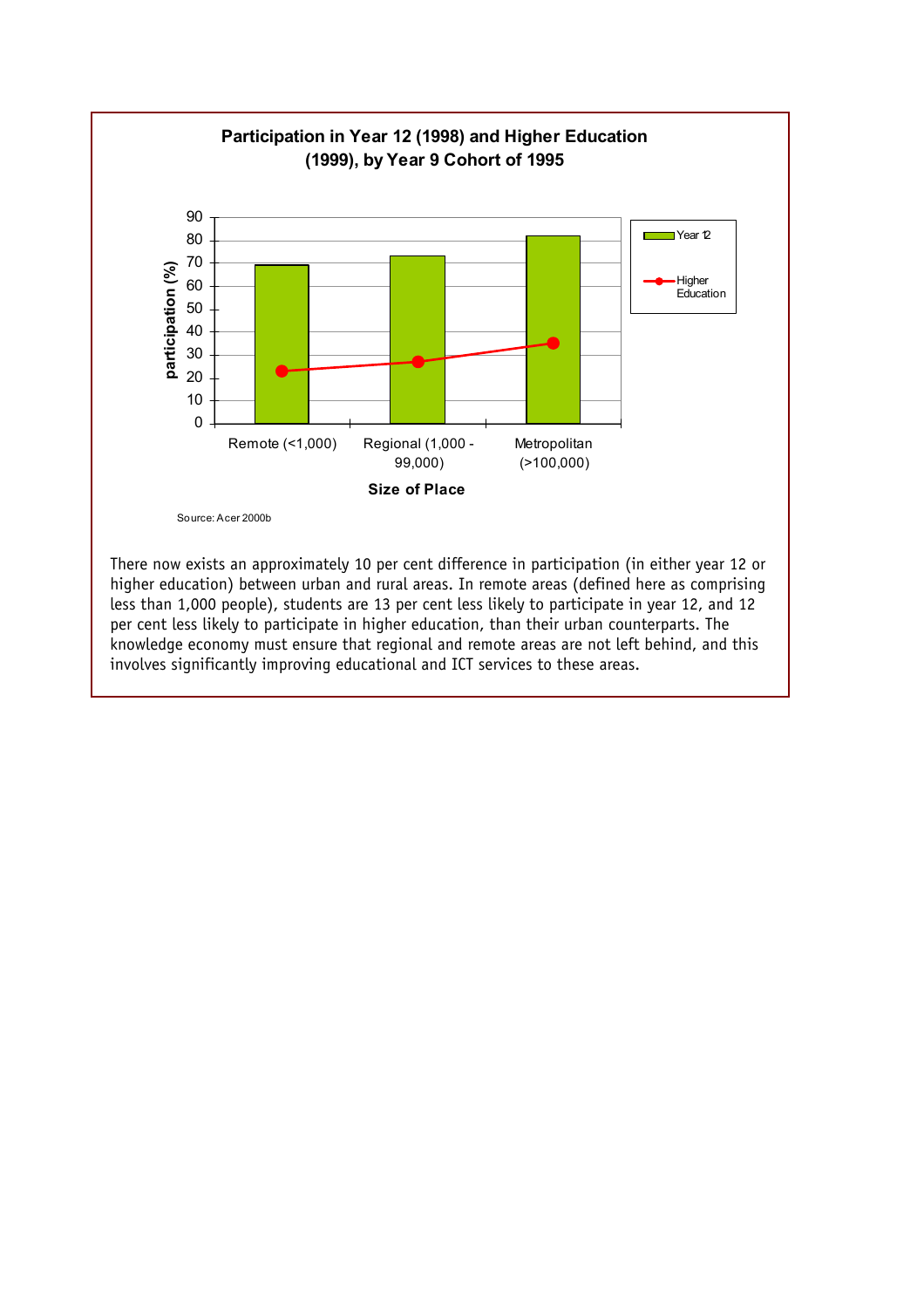

This chart illustrates inequity in vocational education, by breaking down recent TAFE graduates into social groups. Of the Aboriginal and Torres Strait Island graduates (ATSI), only 48 per cent were employed, compared with 73.1 per cent of non-ATSI graduates. ATSI graduates were also nearly twice as likely to be unemployed or not in the labour force as non-ATSI graduates.

The results for graduates from a non-English speaking background (NESB) are also poor. NESB graduates are much more likely to be unemployed or not in the labour force than graduates from an English-speaking background (ESB). Only 62 per cent of NESB graduates were employed either part-time or full-time, compared with 78 per cent of ESB graduates.

Graduates with a disability face employment prospects similar to ATSI graduates. In May 1998, only 51 per cent of TAFE graduates with a disability were employed, while those without a disability enjoyed an employment rate of 74 per cent. Graduates with a disability were nearly twice as likely to be unemployed or out of the labour force than those without a disability.

What these figures show is that serious inequality of outcomes characterises Australian vocational education. TAFE graduates with a disability, or from ATSI or NESB backgrounds, are nearly twice as likely to be unemployed or not even in the labour force. Lifelong learning must be developed for all Australians, and the knowledge nation must address not only equality of participation, but equality of outcomes also.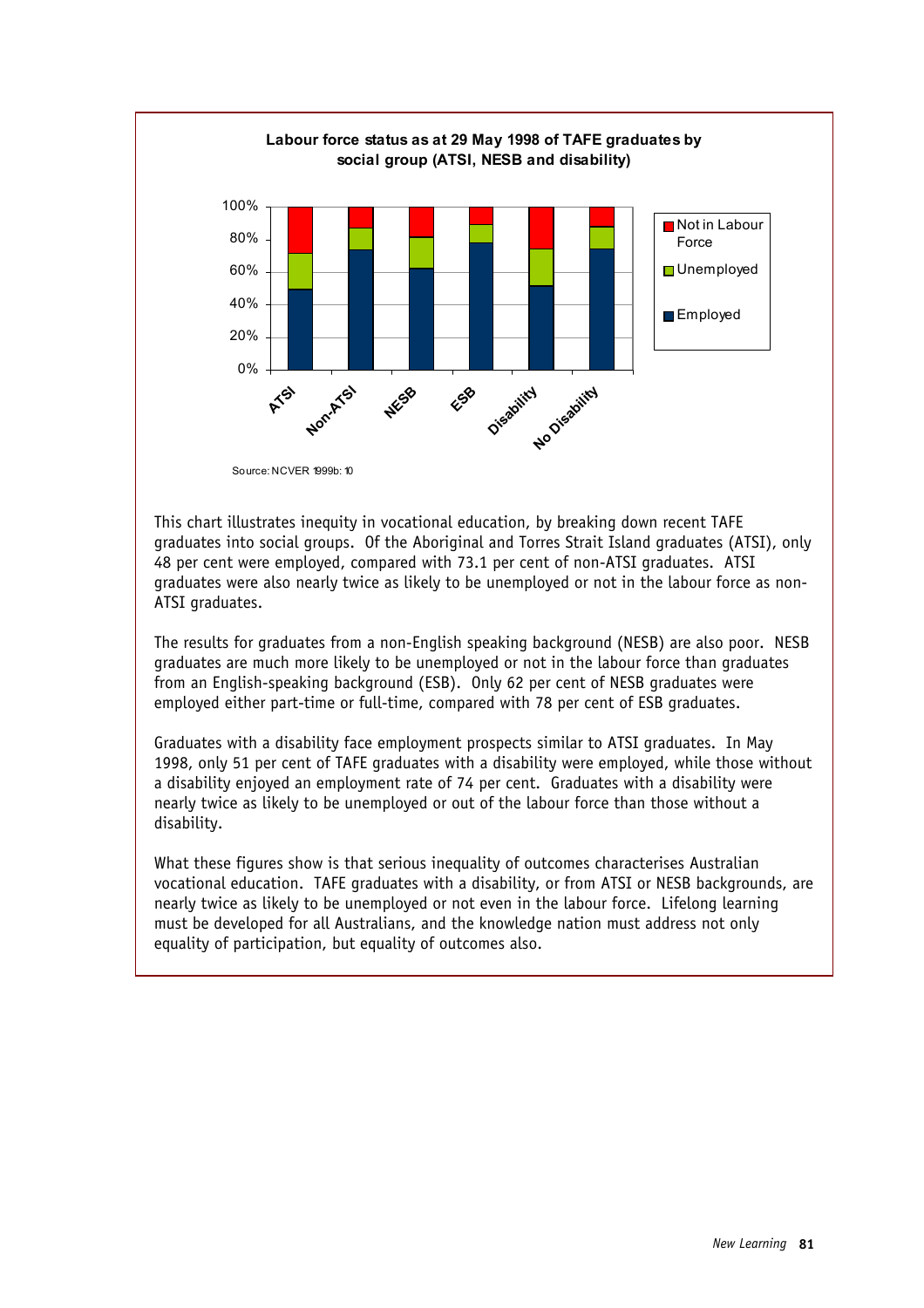## **ACTION AGENDA**

### *Benchmarking Educational Opportunity*

**A democratic society cannot afford to make empty promises about equality of opportunity without risking its own credibility. It must demonstrate its seriousness about making real the main path to opportunity: education. This is especially the case at a moment when so much turns on education, for the individual as well as the society as a whole.** 

**Genuine opportunity is created by investment inputs. And the results of improvements in opportunity are incremental reductions in the disparities in educational outcomes between different social groups.** 

**Benchmarking educational inputs and outputs is a means of making governments accountable in terms of the most fundamental objective of a democracy—equity or equality of opportunity. At the school level, benchmarks which mirror the national benchmarking framework should be initiated, so that investment and outcome levels can be set in a national context. Every parent and every community has a right to this information.** 

- *Action:* **Create an annual benchmarking report card on educational investment, comparing inputs by: 1) location, defined both by region but also down to the level of individual schools; 2) type of school: private, public or community; 3) Indigenous/non-Indigenous status; 4) socio-economic and ethnicity demographics.**
- *Action:* **Create an annual benchmarking report card on educational outcomes, measured in terms of length and level of education, employment destinations, tertiary enter and other test scores, indicators of social wellbeing etc. The educational outputs report card would aim to measure any improvements or deterioration in outcomes for different groups of learners, depending on their 1) location; 2) Indigenous/non-Indigenous status; 3) socio-economic context; 4) ethnic background and recency of immigration; 5) gender; 6) type of school.**

#### *Equity and Diversity Programs*

**Educational inequities require dedicated programs, as well as system-wide approaches.** 

*Actions:* **Indigenous Education.** 

- **1. Restore and extend bilingual and language revival programs.**
- **2. Develop dedicated and specialised programs and curricula for Indigenous communities.**
- **3. Make Indigenous Studies compulsory for all Australian students.**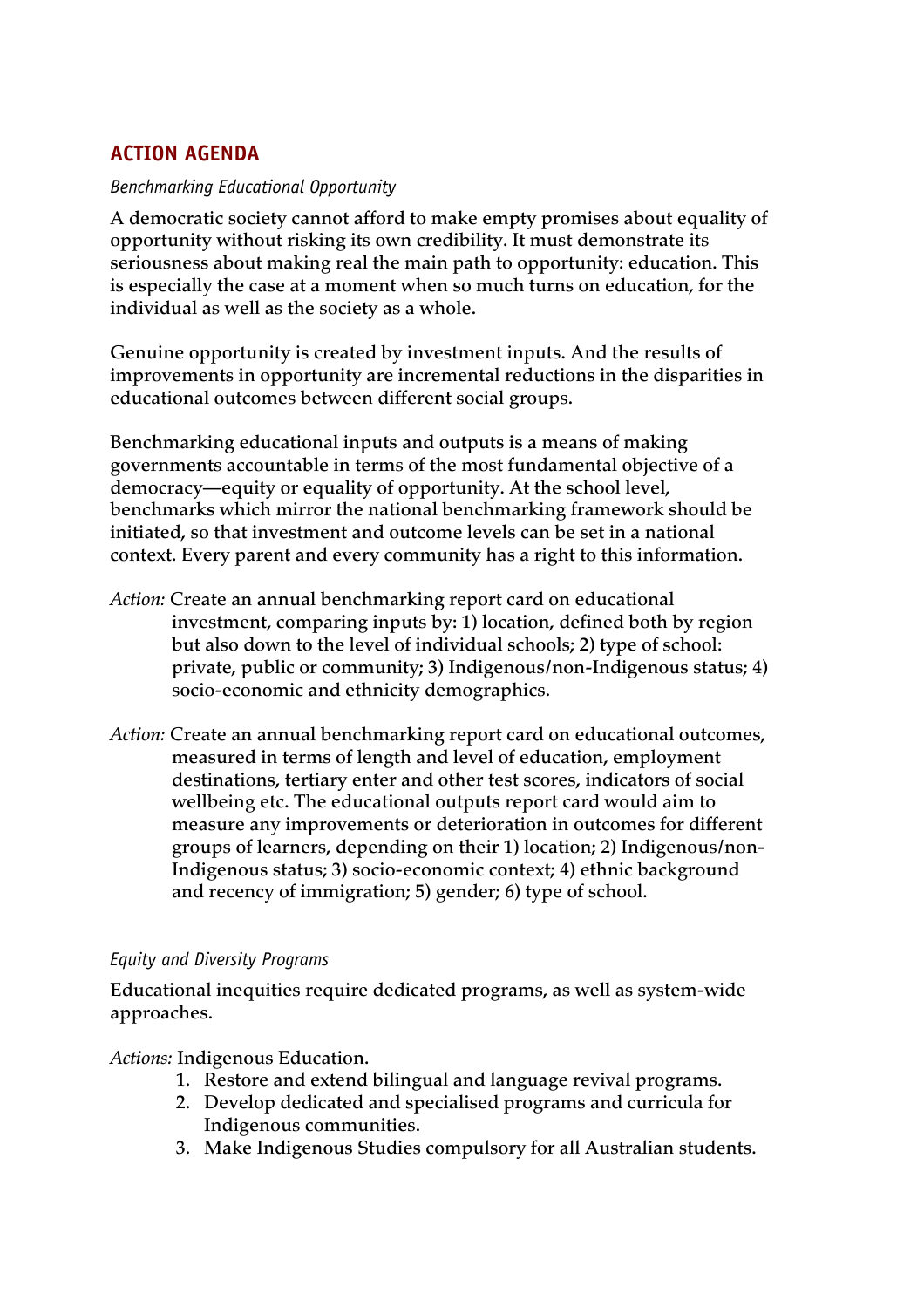- **4. Restore support program funding for Indigenous higher education students.**
- **5. Establish an Indigenous university on a distributed model.**

*Actions:* **Languages and Multicultural Education** 

- **1. Establish language teaching and learning targets.**
- **2. Establish a 'global communities' curriculum for all students, addressing globalisation, cross-cultural communication and issues of diversity.**
- **3. In addition, the Charter recommends the adoption of the following five recommendations by the Australian Alliance for Language Policy (Lo Bianco 2001):**

**-Restore funding to the National Languages and Literacy Institute of Australia so that it may re-establish a national network of collaborative research centres to work in all areas of language and literacy research and support services with Indigenous, immigrant and professional communities;** 

**-Institute a national enquiry into the teaching of English as a Second Language to immigrant children. One key aim of such an inquiry will be to examine the effects on ESL children of the push for English literacy standards since the adoption of the Commonwealth Literacy Policy in 1997;** 

**-Replace the National Asian Languages and Studies in Schools Strategy with a comprehensive national languages funding mechanism which extends funding presently available to Asian languages to incorporate all languages, including Asian languages beyond the presently designated four priority languages;** 

*-***Commission a national training initiative for professional interpreting and translating with the express aim of ensuring that professional language services can be instituted in all areas of need. This is to make special provision for Auslan and Indigenous languages as well as other community languages;**

**-Consider ways of increasing access to community languages in Australia by creating public access television devoted to community language broadcasting.** 

*Action:* **Regional Australia—Ensuring access to quality education by Indigenous and non-Indigenous people in rural and remote locations must become a priority, as must increasing the telecommunications infrastructure to ensure all parts of the country have adequate access to education.**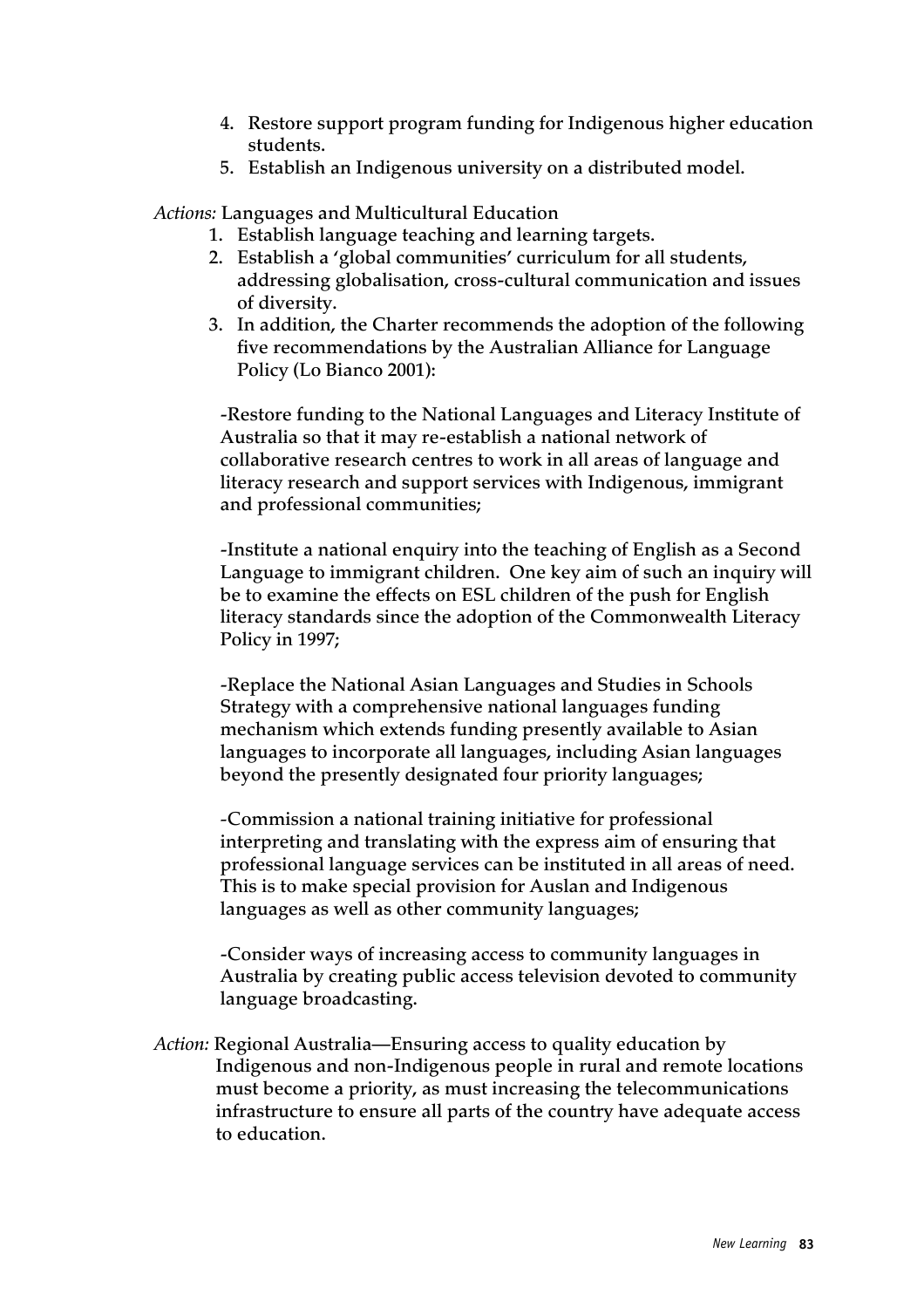*Action:* **Tertiary entry is one of the key 'sorting points' at which structures of inequality are created. Two ways of blunting the inequitable edge of this sorting process are to increase 'portfolio' rather than score-based entry; and to allocate tertiary places to disadvantaged schools and regions.**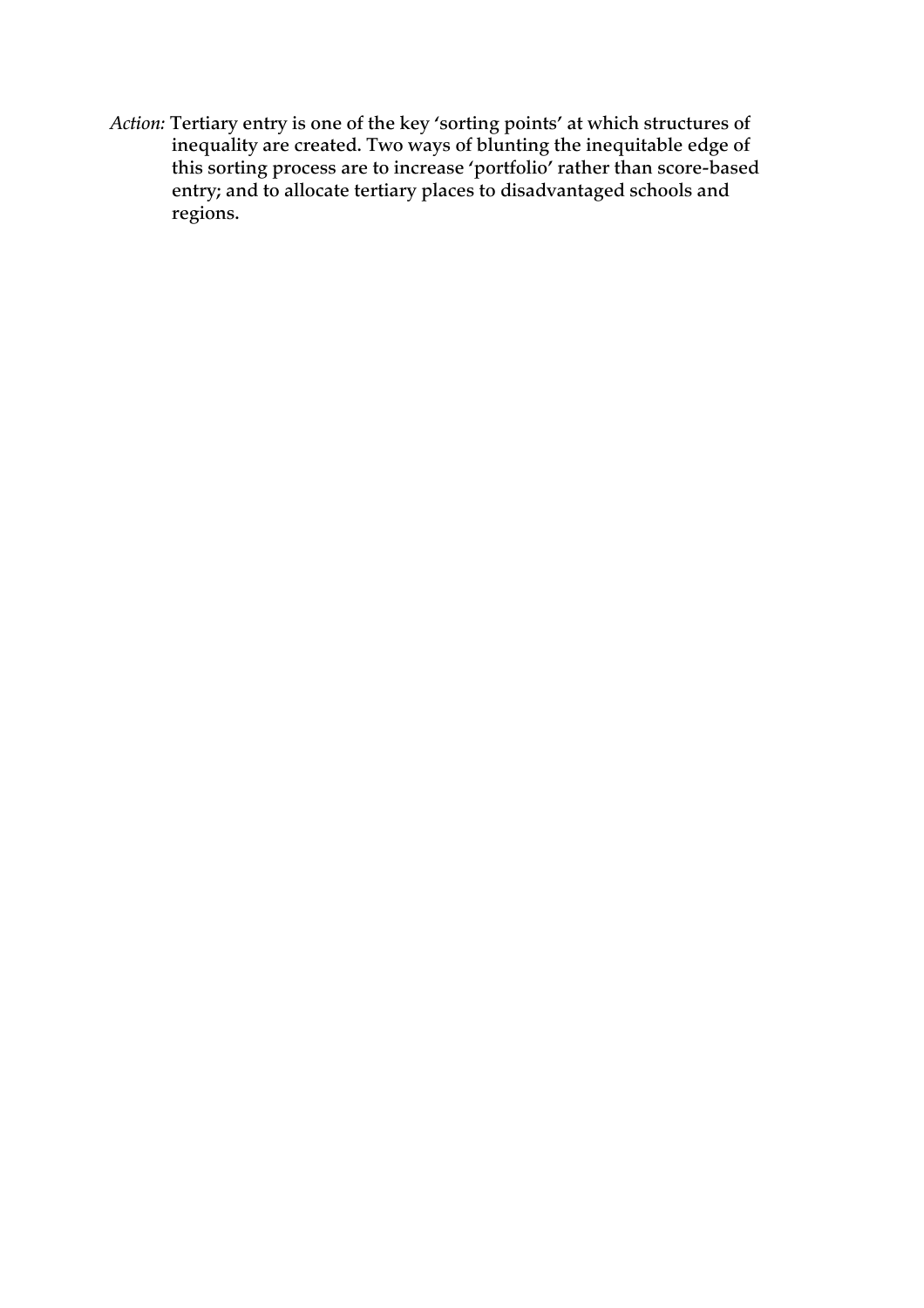#### *Proposition Number 4*

# *A 'NEW BASICS' IS EMERGING*

# **Old Learning**

**The 'basics' of old learning were encapsulated in the 'three Rs'—reading, writing and arithmetic. The process was learning by rote and knowing the 'correct answers'. 'Discipline' was demonstrated in tests as the successful acquisition of received facts and the regurgitation of rigidly defined truths.** 

**This kind of education certainly produced people who had learnt things, but things which were too often narrow, decontextualised, abstract and fragmented into subject areas artificially created by the education system. More than anything, it produced compliant learners, people who would accept what was presented to them as correct, and who passively learnt off by heart knowledge which could not easily be applied in different and new contexts. They may have been superficially knowledgeable (Latin declensions, or the grammar of adverbial clauses, or the rivers of national geography, or the dates of European history), but they did not have knowledge of sufficient depth for a life of change and diversity. It was a knowledge that was appropriate for a time that imagined itself as ordered and controllable.** 

## **New Learning**

**Discipline in the senses inculcated by the old learning may well have been adequate, even appropriate, to its times. But it is certainly not adequate to today's economic, civic and cultural circumstances. Knowledge today is:** 

- *Highly situated,* **or very specifically linked into an area of specialist professional knowledge, or a particular technology, or a particular subcultural interest, or a particular community group. These areas of life experience are becoming more peculiar to themselves—based on ever more elaborate knowledge bases and distinctive ways of seeing and speaking about the world. There is no way that a curriculum based on factual content or straightforwardly right and wrong answers can anticipate the range of life alternatives any one student is likely to encounter across a lifetime and across the lifewide range of settings they are likely to encounter.**
- *Rapidly changing,* **and changing at such a rapid rate that any facts or truths learnt in school today (in the fashion of the old learning) are likely to be redundant or contested tomorrow, no matter how immediately relevant they may seem to be. The key question for today is what kinds**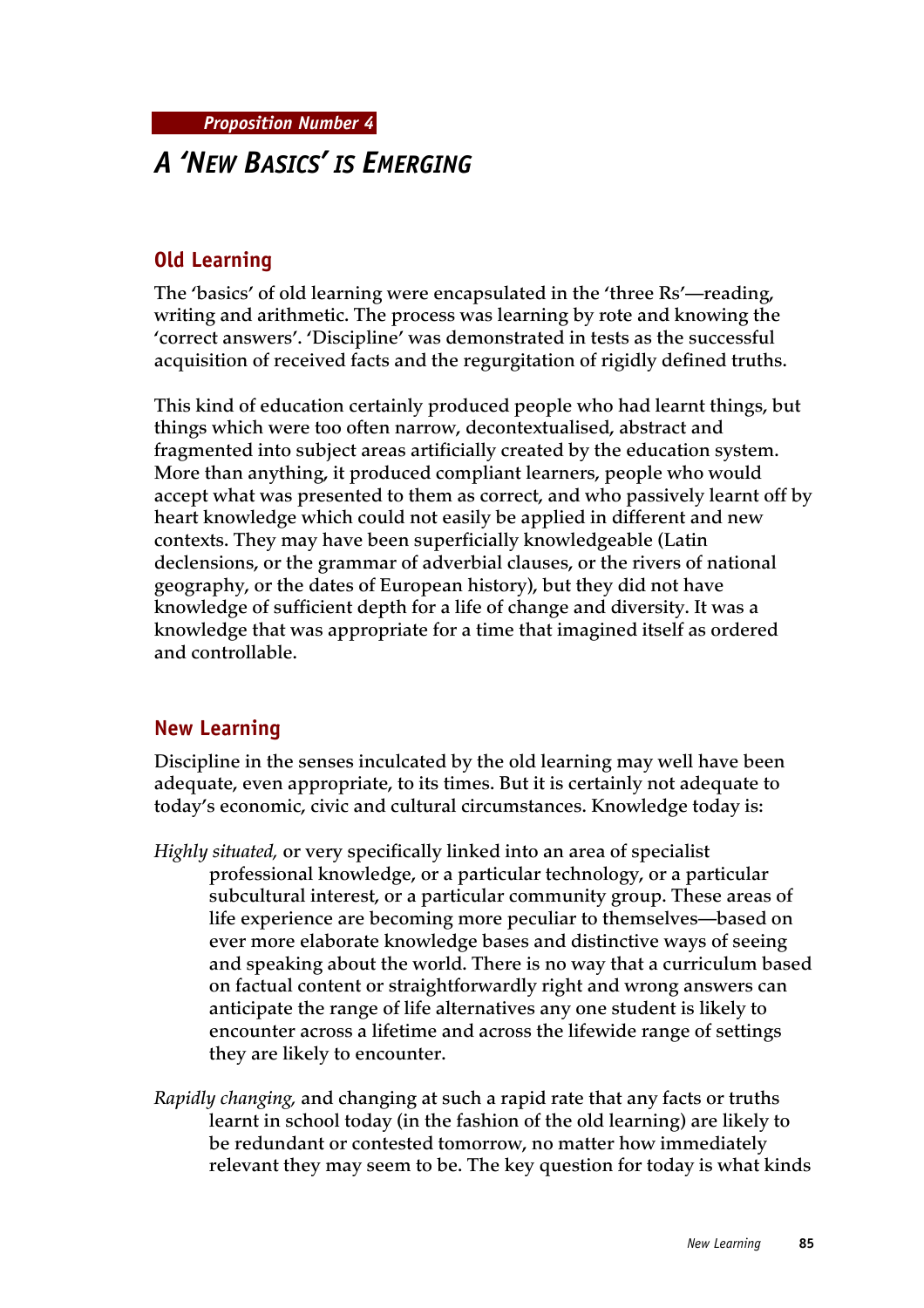**of learning will be durable?** 

- *Diverse,* **and very much determined by the peculiarities of a particular social and cultural context. Specific knowledge which works in one context will not necessarily work in another. Communicating in one way in one context (the doctor's professional development session, or amongst a gang in the street, or between same-gender members of a sports team) will not work in another (speaking to a patient, or going for a job interview, or doing a sports report for a newsletter). The key to learning today is not doing something the one right way, but doing things in different ways for different contexts—in ways which work not because they are rigidly and universally right, but because they are right for a particular context.**
- **So, the focus of learning needs to expand:**
- *Knowledge Sets and Capability Sets.* **It's not just the things you know which matter but also the things you can do. Insofar as knowledge is one element of capability, it has to be relevant to the doing, rather than knowing for its own sake. Capability is also a matter of selecting relevant knowledge. The condition of 'data smog', which highlights the sheer proliferation of information now available, means that selectivity or relevance to purpose, is as important as the knowledge itself.**
- *Located Learnings and Transferable Learnings.* **Learning is not just about the way in which knowledge works in a particular setting. It is also about theways more general understandings acquired in one setting can be transferred to another setting—from the classroom to the workplace, from one workplace to another, from one cultural or country setting to another.**
- *Disciplined Learning and Reflexive Learning.* **Learning is not only about 'disciplines'—received bodies of knowledge and fixed skill sets. It is also about self-awareness, problem solving and intercultural skills strategies, in other words, for dealing with diverse settings and rapid change.**

#### *Good Learners, Excellent Learning Outcomes*

**Good learners in the new educational environment will be:** 

*Assisted and Self-directed.* **Good students will have learnt to move from assisted learning to autonomous and self-directed learning. In any new life context, they will be able to work out what they need to learn and how best to learn it. They will then learn it and apply what they have learnt effectively. The key to self directed learning is not to create learners who have already learnt things (and who come into a new situation over-confidently thinking they 'know'), but to foster learners who will**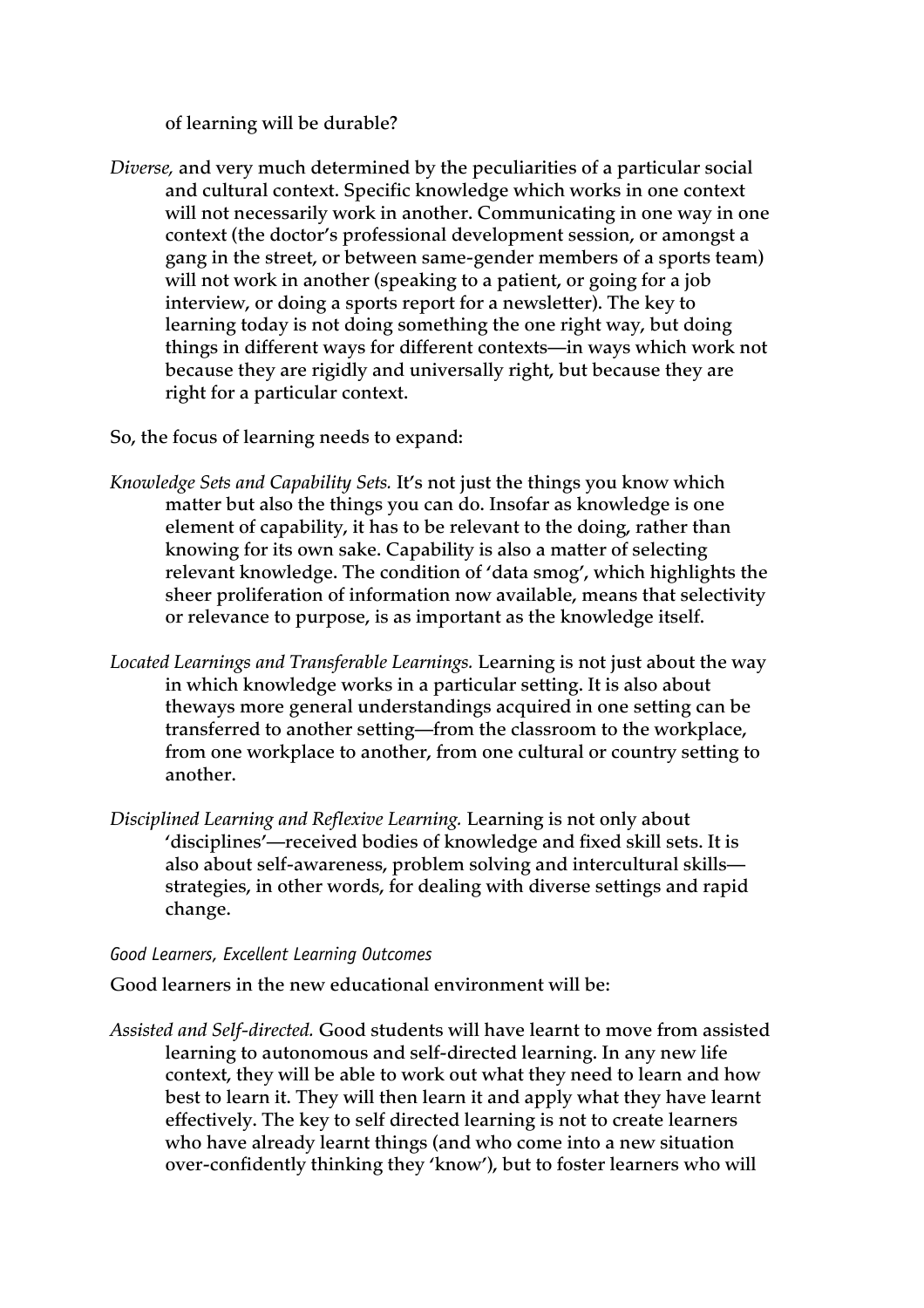**be designers of their own learning experiences, in collaboration with others as well as by themselves.** 

- *Flexible.* **Good learners will not come to any situation with pre-ordained, known answers. Rather, they will come equipped with problem solving skills, multiple strategies for tackling a task, and a flexible solutionsorientation to knowledge. They will be active and sceptical inquirers, capable of analysing the system and structure behind everyday experience, as well as being aware of the alternative perspectives and approaches (cultural, technical) which may apply in a particular context.**
- *Collaborative.* **Knowledge is not individual—something which was very much the case in the old learning, where knowledge was considered to be the sum of what was in a person's head (and that's what the examinations which measured the old learning outcomes exclusively tested). Rather, knowledge is acquired through social activity, and itself represents a person's relationship to the world which surrounds them and accumulated human experience. In fact, in the so-called knowledge economy more than at any time in the past, knowledge is created collaboratively—in work teams, in scientific research laboratories, through community development. Knowledge is located in organisations and communities; it is a thing of corporate and cultural memory. As a consequence, an individual's learning capability is very much located in their capacity to collaborate. Learners are not people who can demonstrate what they, as individuals, know (what tests have traditionally measured); rather, good learners can demonstrate that they can work knowledgeably in groups. Drawing on the resources of knowledge around them, good learners are able to find knowledge which is actually more powerful than anything they could think through, or simply know, 'in their heads'.**
- *Good teachers.* **Good learners do not only learn for themselves—they are able to teach others—as team leaders, as mentors, as community workers, as officials in voluntary organisations. For a society in which more and more will be learnt outside of formal educational settings, one of the most important roles of formal education will be to create people who are more educators than educated.**
- *Good communicators.* **They will also be good communicators, and this means much more than correct grammar and spelling. Rather, every communication is soaked with peculiarity to its setting, in which the specifics of the medium are markers which indicate the location and purpose of message, and the nature of the relationships created by the message—a doctor compared with a patient, a wife compared with a husband, Aboriginal English compared with bureaucratic English.**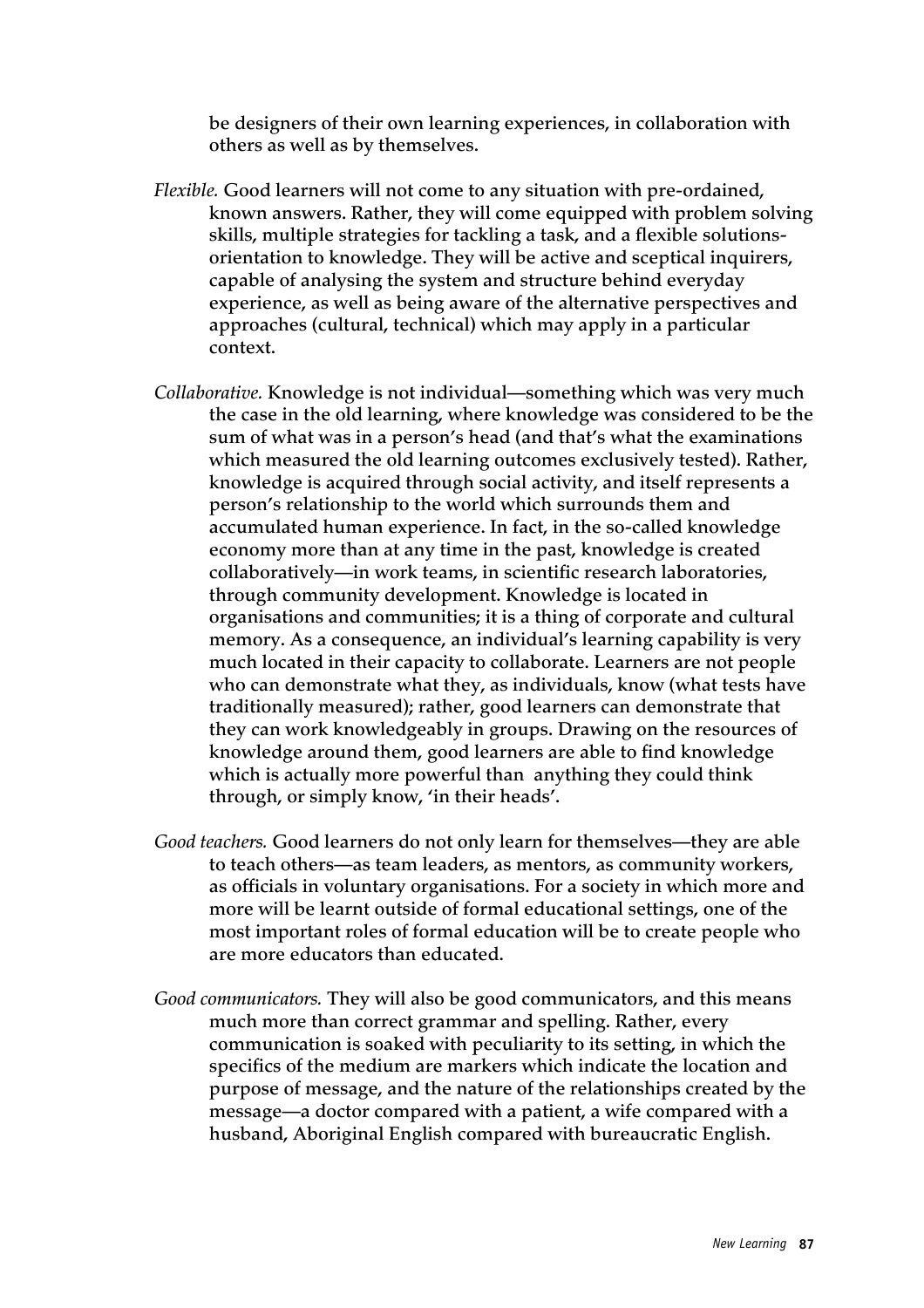- *Of open sensibility.* **Learning is as much about shaping dispositions as it is about creating specific capacities. Good learners are open to diversity, and open to change. They are able to work productively with the cultural and linguistic diversity around them in work teams or in neighbourhoods. They are good at communicating with, thinking together with, learning from, and doing things together with, people whose life experiences and sensibilities are very different from their own. And their sensibilities are such that they are able to use the differences around them to best effect, by creating synergies, by using networks and by forming alliances. They are able to negotiate and compromise. And they are able to be different people in different contexts, whilst still being true to themselves.**
- *Intelligent in more than one way.* **Good learners are able to learn in more than one way, to think in more than one way, to be intelligent in more than one way. Their intelligence may, in turn, be communicative, numerate, technical or process-oriented. It may be factual, or theoretical, or applied. Or it may be emotional, analytical, creative or critical. Good learners will also be able to live and work productively alongside, as well as learn from and with, people whose ways of thinking, being and learning are different from their own.**
- *Broadly knowledgeable.* **Good learners are able to take the many different kinds of raw material in the world (culturally and location-specific information), and to work out the different interpretative frameworks within which that information sits (different worldviews, theories, belief systems—professional, cultural, technical). They are then able to use these understandings to do something that works in the world (transfer of understandings, transformation of their immediate world, being a change agent, crossing a cultural boundary). Integral to this broad and operational kind of knowledge are, of course, many of the things which the education systems of the 'old learning' do in fact (though often inadequately) teach: working with bodies of factual knowledge; working with discipline or interpretative frameworks; and applying knowledge in the real world. But the old learning focused on only a narrow slice of learning, and shaped a narrow orientation to knowledge and the world.**

#### *New Basics*

**The essence of old basics was encapsulated simply in the subject areas of the 'three Rs': reading, writing and arithmetic. Actually, the very idea of the basics indicated something about the nature of knowledge: it was a kind of shopping list of things-to-be-known—through drilling the 'times tables', memorising spelling lists, learning the parts of speech and correct grammar. This is not to say that multiplication or understanding the processes of written communication are without educational worth. The real problem was with the orientation to knowledge: first, the assumption that this kind of**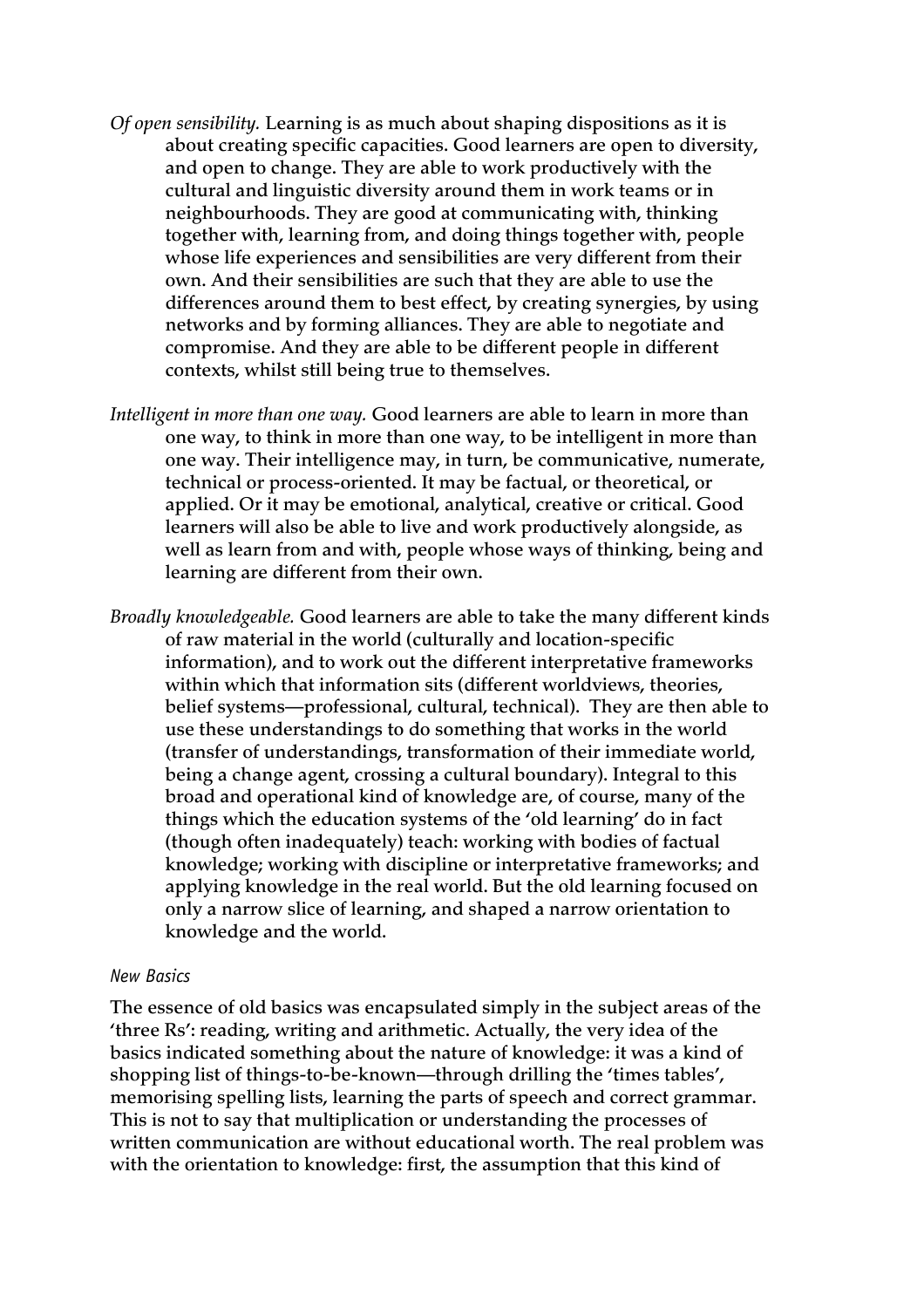**knowledge was a sufficient foundation; second, that knowledge involved clearly right and wrong answers (and if you were in any doubt about this, the test results would set you straight); and third, that knowledge was about being told by authority and passively accepting that authority as correct. If the underlying lesson of the old basics was about the nature of knowledge, then it is a lesson which is now less appropriate in a world which puts a premium on creativity, problem solving and the active contribution of every person in a workplace or community setting.** 

**The fancier contemporary words for these old 'basics' are literacy and numeracy. And of course, mathematics, reading and writing are today as important as ever, perhaps even more important. However, literacy and numeracy can either stand as substitute words for the old basics, or they can mean something new, something appropriate to the new learning. When they are merely substitute words for the old basics, they are mostly no more than statements of nostalgic regret for a world which is disappearing, or else they reflect our incapacity as adults to imagine anything different from, or better than, our own experiences as children at school. 'Let's get back to the basics', people say, and the operative words are 'get back'.** 

**When we use the term 'new basics' we are indicating a very different approach to knowledge. Mathematics is not a set of correct answers but a method of reasoning, a way of figuring out a certain kind of system and structure in the world. Nor is literacy a matter of correct useage (the word and sentence-bound rules of spelling and grammar). Rather, it is a way of communicating. Indeed, the new communications environment is one in which the old rules of literacy need to be supplemented. Although spelling remains important, it is now something for spell-checking programs, and email messages do not have to be grammatical in a formal sense (although they have new and quirky conventions where we have learn-as-we-go abbreviations, friendly informalities and cryptic 'in' expressions). And many texts involve complex relationships between visuals, space and text: the tens of thousands of words in a supermarket; the written text around the screen on the news, sports or business program on the television; the text of an ATM; websites built on visual icons and active hypertext links; the subtle relationships of images and text in glossy magazines. Texts are now designed in a highly visual sense, and meaning is carried as much visually as it is by words and sentences. This means that the old basics which teach adverbial clauses of time or the cases around the verb 'to be', need to be supplemented by learning about the visual design of texts (such as fonts and point sizes concepts which only typesetters knew in the past). It also means that the old subject division between language and art is not as relevant as it once was. Nor is literacy any longer only about learning so called 'proper useage'. Rather, it is also about the myriad of different uses in different contexts: this particular email (personal, to a friend), as against that (applying for a job); this particular kind of desktop publishing presentation (a newsletter for your sports group), as against that (a page of advertising); and different uses of English as a global language (in different English speaking countries, by non-**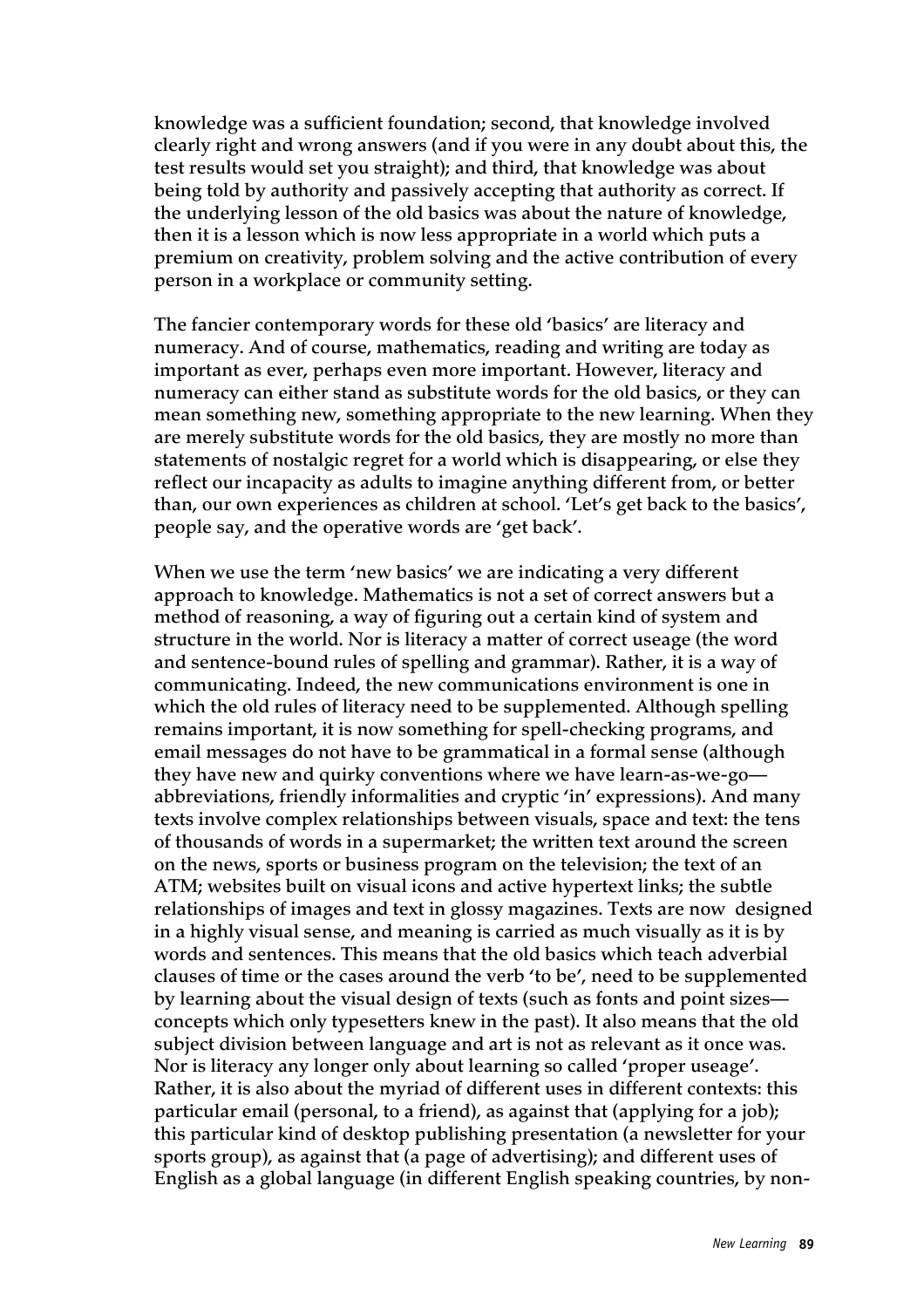**native speakers, by different subcultural groups). The capabilities of literacy involve not only knowledge of grammatical conventions but also effective communication in diverse settings, and using tools of text design which may include word processing, desktop publishing and image manipulation.** 

**More than new contents like these, however, the new basics are also about new kinds of learning. Literacy, for instance, is not only about rules and their correct application. It is about being faced with an unfamiliar kind of text and search for clues about its meaning without immediately feeling alienated and excluded from it. It is also about understanding how this text works in order to participate in its meanings (its own particular 'rules'), and about working out the particular context and purposes of the text (for herein you will find more clues to its meaning to the communicator and to you). Finally, literacy is about actively communicating in an unfamiliar context and learning from your successes and mistakes.** 

**Education always creates 'kinds of persons'. The old basics were about that: people who learnt rules and obeyed them; people who would take answers to the world rather than regard the world as many problems-to-be-solved; and people who carried correct things in their heads rather than flexible and collaborative learners. The new basics are clearly things which set out to shape new 'kinds of persons', persons better adapted to the kind of world we live in now and the world of the near future.** 

**The new learning will be:** 

*General in its focus,* **rather than specialised on the particular needs-of-the-day. Today's relevance is tomorrow's anachronism. Besides, to be truly relevant in an immediate sense, there are simply too many areas to cover. This produces the phenomenon of the 'crowded curriculum' in which formal education institutions are now simply expected to cover too much ground. Or, it produces the 'shopping mall curriculum' in which students are provided too much choice and each choice is too particular. The paradox of this moment of particularity, change and diversity in all areas of knowledge and human experience is that formal education needs to become more centred, and more focused on a few core areas of learning. Each of these core areas must be studied at a higher level of generality than the traditional subject areas, must be relevant to a broad range of students with quite different life destinations, and must be applicable in very different contexts. The specifics are more likely to be learnt in professional training programs, from help menus, from whatever experiences life turns up—in informal learning settings, in other words. Even professional courses (in vocational education and higher education) are going to need to increase the level of generality at which they operate to stay relevant to a more rapidly changing technological, business and community context.**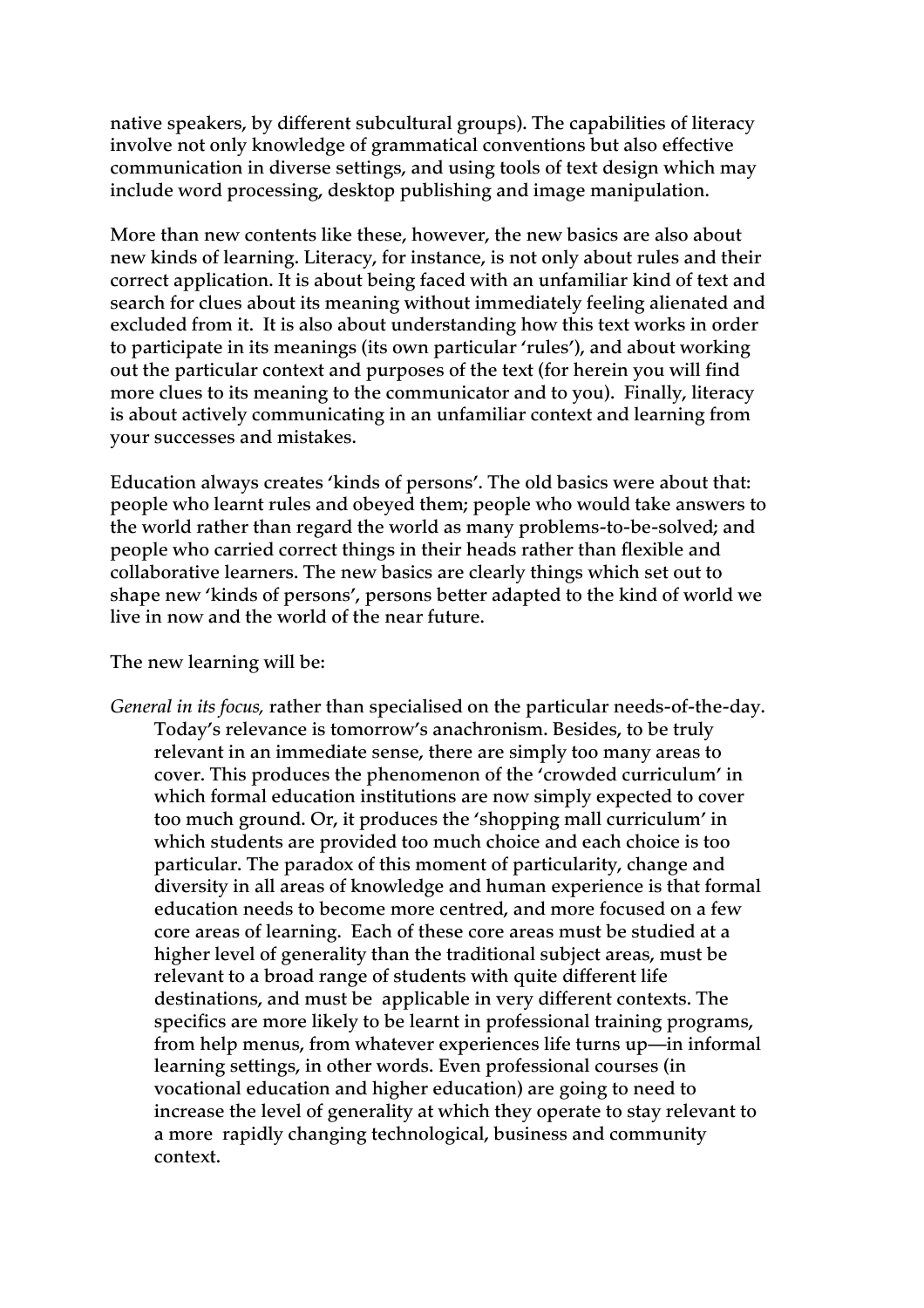- *About creating a kind of person,* **with kinds of dispositions and orientations to the world, and not just persons who are in command of a body of knowledge. These persons will be able to navigate change and diversity, learn-as-they-go, solve problems, collaborate and be flexible and creative.**
- *Interdisciplinary in its nature,* **breaking down the old subject or academic discipline boundaries. In fact, the number of subjects or core learning areas may be reducible to as few as five or even three. These will involve deeper engagement with knowledge in all its complexity and ambiguity.**

**The following table is one possible map of the new learning. Down the left hand column are three possible learning areas. The terms techne, oeconomia and humanitas are used to mean something broader more than the English equivalents 'technology', 'commerce' and 'culture'. Traditionally, techne would have been what was taught in a range of areas from science and mathematics to vocational and technical subjects; oeconomia would have been taught in business, economics and domestic science; and humanitas in the humanities—English, languages, history.** 

**Across the top are three domains of social action which define the new person, the worlds of work, citizenship and their personal identities. And the very general words in the table indicate some relevant capacities required in the application of areas of learning to the world of everyday social activity.**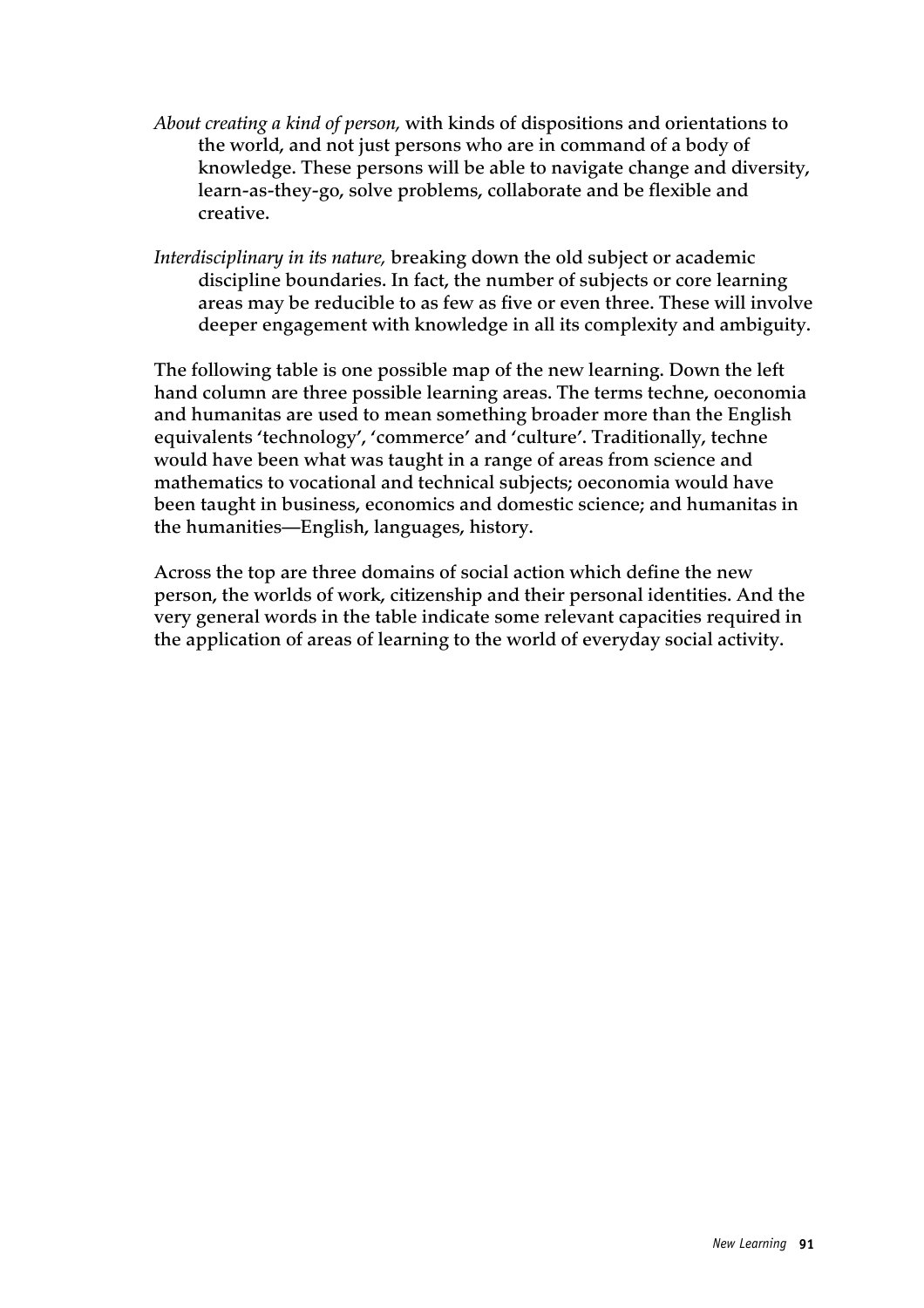# **New Basics**

## **New Worker, New Citizen, New Person**

|                                                                                                                                                                                                                 | <b>Work</b>      | <b>Civics</b> | <b>Identity</b> |
|-----------------------------------------------------------------------------------------------------------------------------------------------------------------------------------------------------------------|------------------|---------------|-----------------|
| <b>Techne</b>                                                                                                                                                                                                   | Scanning         | Agency        | Navigation      |
|                                                                                                                                                                                                                 | Discovery        | Selection     | Discernment     |
| Technology, and more—the capacity to use<br>various tools and instruments to get things done,<br>technique, method, practical reasoning, science,<br>human impacts on the environment.                          | Innovation       | Advocacy      | Appropriation   |
| <b>Oeconomia</b>                                                                                                                                                                                                | Calculation      | Complexity    | Negotiation     |
|                                                                                                                                                                                                                 | Entrepreneurship | Motivation    | Reflexivity     |
| Commerce, business, economics, and more-<br>frameworks for getting things done in the social<br>world, for being productive and effective,<br>including work in the home and community as<br>well as paid work. | Innovation       | Mediation     | Application     |
| <b>Humanitas</b>                                                                                                                                                                                                | Investigation    | Communication | Multiplicity    |
|                                                                                                                                                                                                                 | Co-operation     | Ambiguity     | Recognition     |
| Understanding one's own culture and the cultures<br>of others, acting sociably, boundary crossing and<br>working with diversity.                                                                                | Reflection       | Compromise    | Transformation  |

# **New Basics, Old Subjects**

| <b>New Basics</b> | <b>Old Subjects</b>             |  |
|-------------------|---------------------------------|--|
| <b>Techne</b>     | Science                         |  |
|                   | Mathematics                     |  |
|                   | Technology                      |  |
|                   | Media Studies                   |  |
|                   | <b>Environmental Studies</b>    |  |
| <b>Oeconomia</b>  | <b>Business Studies</b>         |  |
|                   | Economics                       |  |
|                   | Accounting                      |  |
|                   | Domestic Science/Family Studies |  |
|                   | <b>Gender Studies</b>           |  |
| <b>Humanitas</b>  | Philosophy                      |  |
|                   | History                         |  |
|                   | English                         |  |
|                   | Cultural/Multicultural Studies  |  |
|                   | Aboriginal Studies              |  |
|                   | Health and Sport                |  |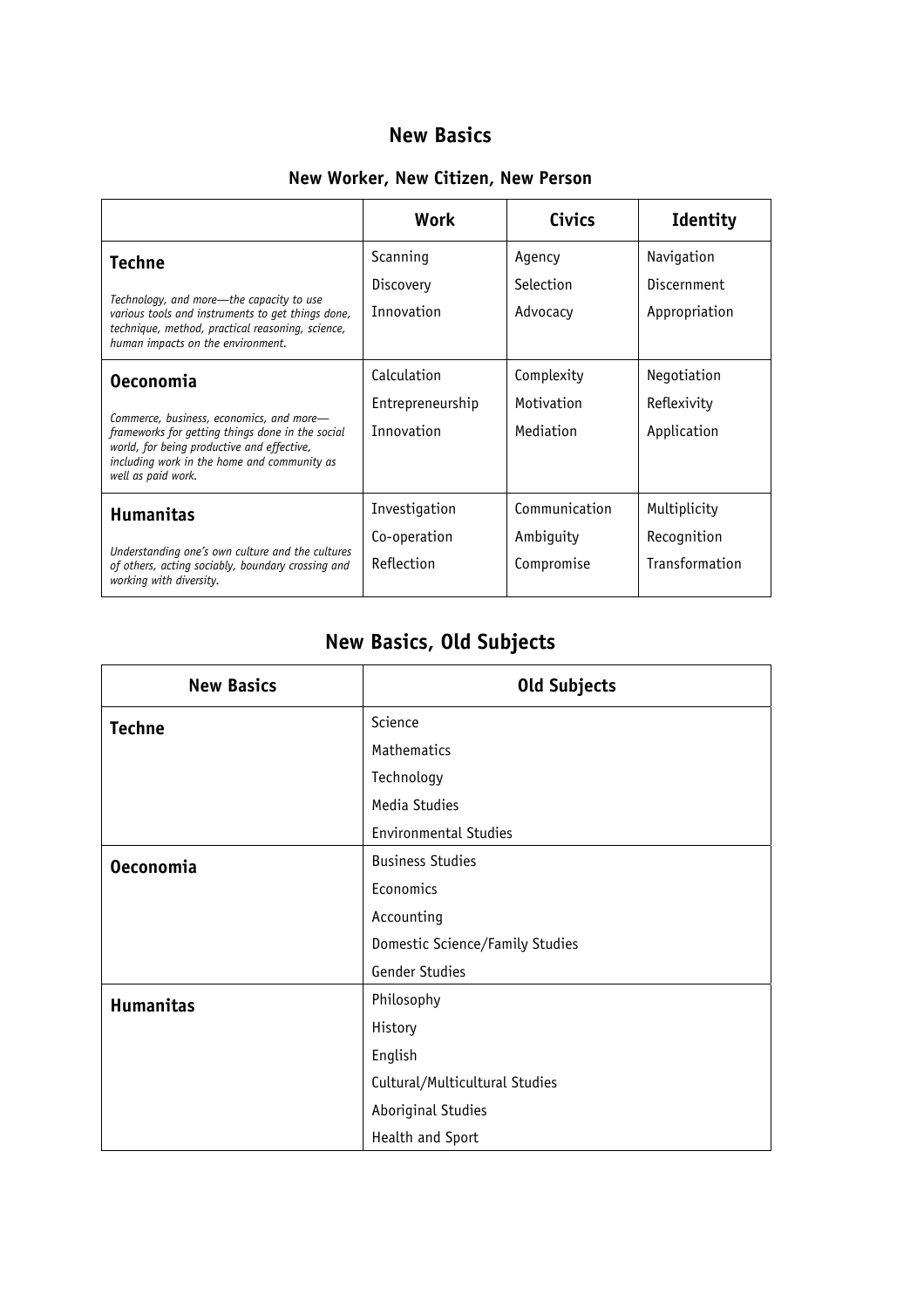#### *New Assessment*

**Old assessment was the end point of the knowledge production line which characterised the old learning. The government authorities listed the contents-to-be-covered in the syllabus; the text books followed the syllabus; the teachers in the classroom did their chalk and talk in a way which was faithful to the syllabus and the textbook; and finally the students did the tests, and demonstrated (with their right or wrong answers to a content-focused questions) what they had learnt or not. More than just the end point of the learning process, however, the tests drove the system, for all value was measured by tests in the old learning—the value of individual students, the value of their teachers and the valuable knowledge which the tests judged to be known or not known.** 

**The back-to-basics people have for some time wanted us to return to old style testing, and their political pressure has substantially succeeded. Regular, universal, standardised testing puts accountability back into the system, they say. It gives parents and learners clear information about how the learner is going. It makes teachers and educational institutions perform.** 

**Actually, the new-old tests measure exactly the wrong things for the kind of society and knowledge economy we are moving into. They take education back to the days when it was a test-driven sausage machine, where the whole effort is focused on exam technique and the kinds of 'correct' answers which (after spending a lot of mental energy divining the intentions of the examiners) seem to produce the 'best' results. They are individualised (measuring what's in a single person's head) when real-world learning is increasingly collaborative and knowledge is seen to be possessed by groups and organisations (relying on the information and recording systems which constitute corporate memory, instead of relying on what's in individuals' heads). They rely on memory when knowledge is increasingly supported by ever-present props (books to look up, people to ask, help menus and help desks). And they measure certain limited kinds of intelligence, and to be precise, these are just those kinds of intelligence which thrive on what tests measure. Tests are an excellent measure of a person's ability to do tests, and not much else.** 

**The terrible irony of this moment is that precisely when old style tests are least relevant, we are nevertheless relentlessly coming back, and this is partly because our political leaders do not have the imagination to create tools which go beyond their own experiences of schooling. Much of today's emphasis on testing is a tragic waste of time and money, using old solutions in an attempt to solve new problems.** 

**New learning certainly requires assessment, in order to tell students, parents and prospective employers what a person has learnt. But new assessment must:**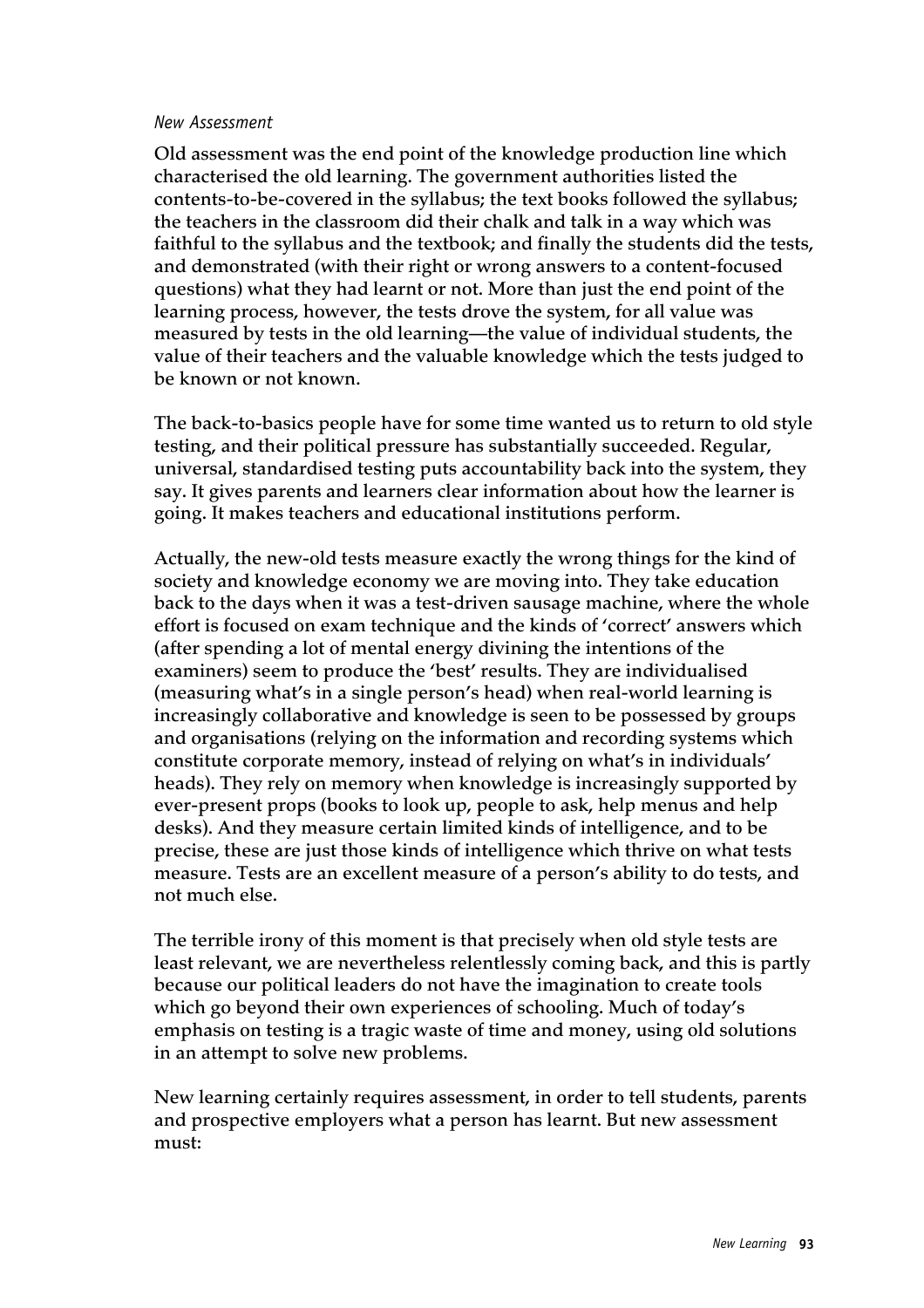- **measure the** *new basics***, and not the old;**
- **revalue the** *professional judgment* **of teachers (which has been devalued by taking assessment out of their hands, and giving it to a bureaucratic and centralised standardised testing machine);**
- **be about developing** *kinds of person* **who relate to learning and to others in particular ways (rather than have particular things crammed in their heads);**
- **measure, not what you know, but** *how you work with not knowing***. It is a cliché that the know-alls who do well in tests are often not very smart at all. They prove to be know-nothings when they have to figure something out for which there are no obvious, pre-packaged information, or in situations when the facts fixed in their head don't seem to work;**
- **be about how you learn, not from what's in your head as an individual, but** *collaboratively in groups***, and using the social supports around you (looking things up in the right place, asking the right questions of the right person, making an emotional as well as a cognitive connection);**
- **focus not on regurgitating the 'right answers' but on** *dealing with change, diversity and unpredictability***.**

**The new assessment means redefining what is meant by terms such as competence, ability, capacity and intelligence. Indeed, it even involves changing the measure, from the replicated sameness of outcome anticipated by standardised testing, to similar or comparable outcomes amongst learners whose life experiences, interests and thinking styles are invariably very different. Standardised testing measures whether its one-size content knowledge has fitted all (which it never can, and in fact measures the similarity of some students to the single set of assumptions about knowledge and thinking). New learning, by contrast, is taking students in the direction of comparable levels of personal autonomy, self determination and access to social resources in the worlds of work, citizenship and personal life.** 

**Here are some kinds of assessment which will provide excellent measures of the new basics:** 

*Project assessment,* **based on indepth tasks which involve task plan, complex collation of material and presentation;** 

*Performance assessment,* **based on the planning, doing and completion of a task;** 

*Group assessment,* **of the collective work of a whole learning group, or of the collaborative capacities of individual group members;**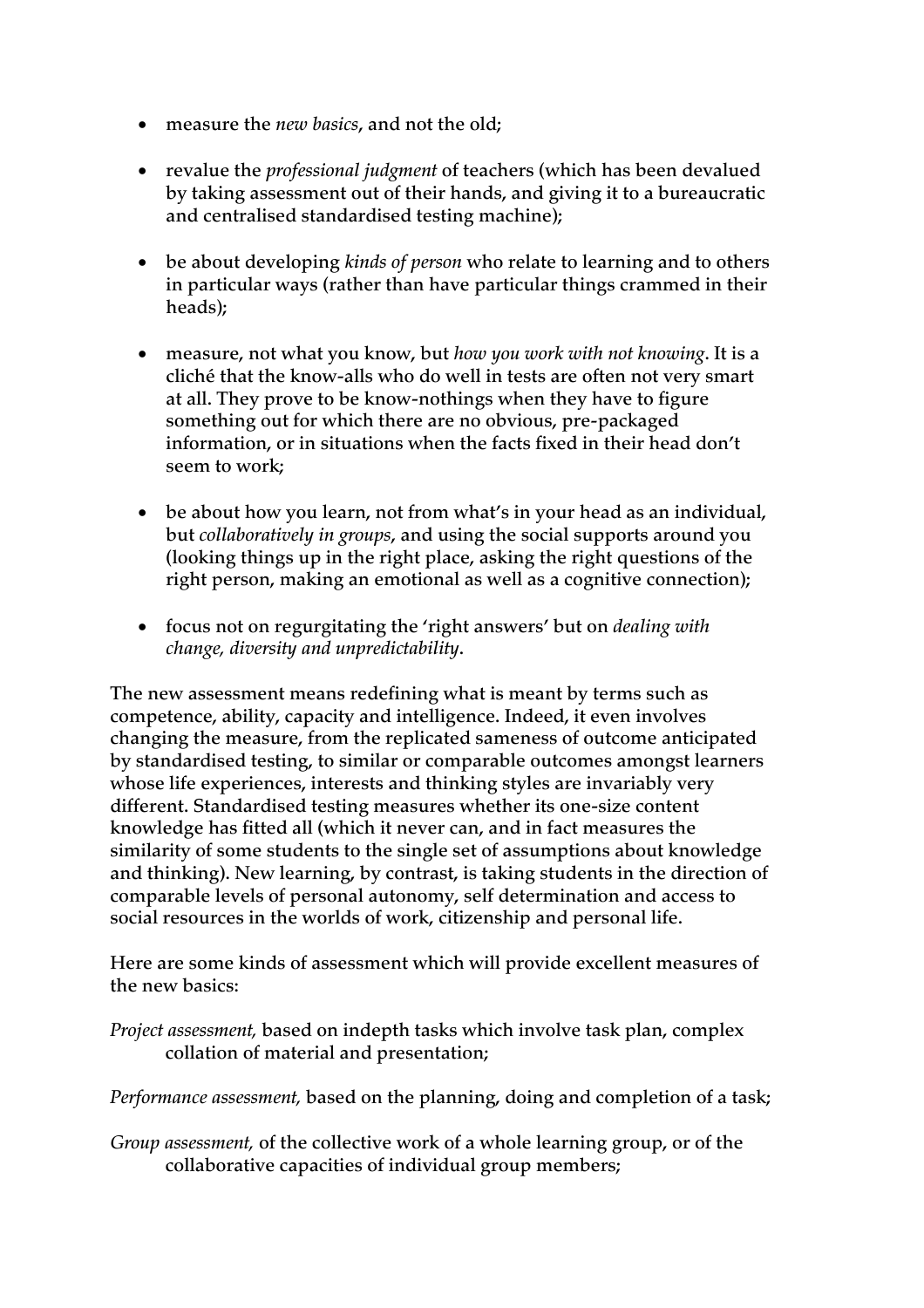### *Portfolio assessment,* **through documenting the body of works undertaken, unique life experiences and other learning achievements.**

#### *Change within Schools*

**The Australian secondary schools system is in urgent need of change to help deliver the 'new basics' and to confront twenty-first century challenges. Some of the problems in schools are easily revealed in graphs: the national retention rate is low overall, and the retention rate for Indigenous students in particular is lamentable; public schools are receiving insufficient funds both relative to non-government schools and overall; and teachers are overworked and underpaid.** 

**However, other issues are perhaps even more pressing, though they are not as easily quantifiable. In general, Australian schools remain based on an 'industrial' mode of thinking. The focus is on preparing for the next step of education (preferably the university sector), before beginning a working life.** 

**Yet, this Charter has argued that conditions of culture today are significantly different from those of the nineteenth and even twentieth centuries, when the schools system was being developed and expanded. Greater fluidity is perhaps the signature of contemporary times. Learning now cannot be seen to end with school or even university, and education is no longer viewed as a process isolated from work. The realities of lifelong learning, and the changing nature of work, suggest a need for schools to adjust and adapt. Australian schools must not only better reflect the post-industrial age, but must actively promote broad and diverse learning.** 

**This is not to say that the schools system has remained oblivious to change. This charter acknowledges that several projects have addressed changing conditions, and many of them have been highly successful. The introduction of the VET in Schools program (VETIS), for example, has brought encouraging results in states such as Victoria, with large numbers of graduates finding work, and a high percentage of graduates adjusting well to tertiary education upon completion of their secondary degree (Polesel, Teese, O'Brien 1999a). Attempts to expand this program to the adult VCE have also been noteworthy.** 

**The Education Network Australia (EdNA) Schools Pilot Program Facilitating Community Access to IT (CAITS) has also been instructive. This program aimed to "provide community access to online technologies, through schools, in rural areas and areas of socioeconomic disadvantage within Australia" (Centre for International Research on Communication and Information Technologies 1999). By making IT equipment and assistance available outside school hours, and by encouraging the use of the internet in lifelong learning, this program aimed both to improve learning opportunities for those disadvantaged or at-risk, and also to change the role of schools.**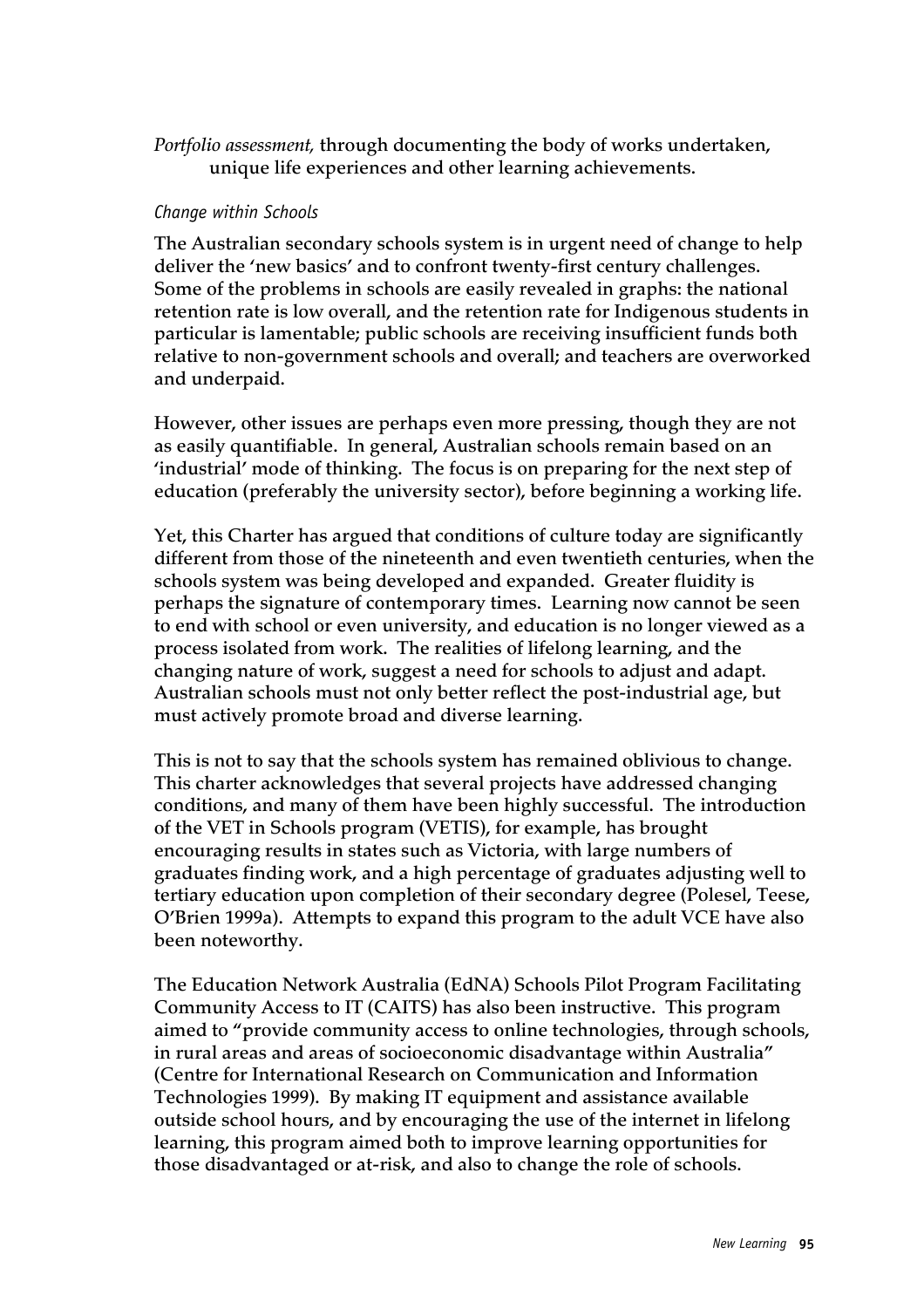**This type of program is necessary on a much broader scale- schools must be reconceptualised as community and learning centres, and they must become more flexible and responsive. An important part of the CAITS program was the enhancement of relationships between schools and local communities, facilitated through greater interaction and through recasting the traditional role of the school.** 

**Similarly, the involvement of some ACE and VET providers at secondary level has been meritorious. The informal environment of ACE, in particular, is clearly advantageous to many adults wishing to re-enter secondary education, but also to many young students (Kirby 2000: 108). Other programs, such as the Advocacy Program in Victoria, have followed European examples by introducing a mentoring element within formal educational settings. Teachers here are encouraged to build relationships beyond conveying information, and although inchoate, this approach has already shown demonstrable benefits (Kirby 2000: 130).** 

**However, all these examples affect proportionately few students. The typical Australian secondary school still follows rigid hours of education, is tied inextricably to university entrance demands, and does not maximise different learning potentials. According to a recent OECD review of fourteen nations, Australia is one of only two nations which maintains a predominant model of 7-12 secondary schools (OECD 1999), suggesting that the old 'industrial' structure of schools is largely intact. This is the result of a lack of vision, and an unwillingness to embrace global changes at the school level.** 

#### *Increase regional collaborations*

**New learning requires fluidity, flexibility and diversity. It also requires greater collaboration and co-ordination. The recent Kirby report in Victoria (2000) contends that regional collaborations are of urgent need. Collaboration between schools and universities, between schools and VET providers, between schools and businesses, and between schools and local councils, will become increasingly important. Some progress is already being made here, particularly through VETIS programs, however most present links are minor. The university sector, in particular, needs to become more closely involved with schools.** 

**Other nations are working hard to provide post-industrial schooling alternatives. In the US, for example, career academies are now prominent. These career academies involve students who maintain the same group of teachers for 2-4 years, partnerships with employers which enable integrated work-based learning opportunities, and curriculum centred on a career theme. Trials of similar programs in Australia need to be developed and explored in much greater depth. Alternatives to old learning and the old basics are not just desirable projects of the future- they are needed today if we are to compete as a nation in the knowledge economy.**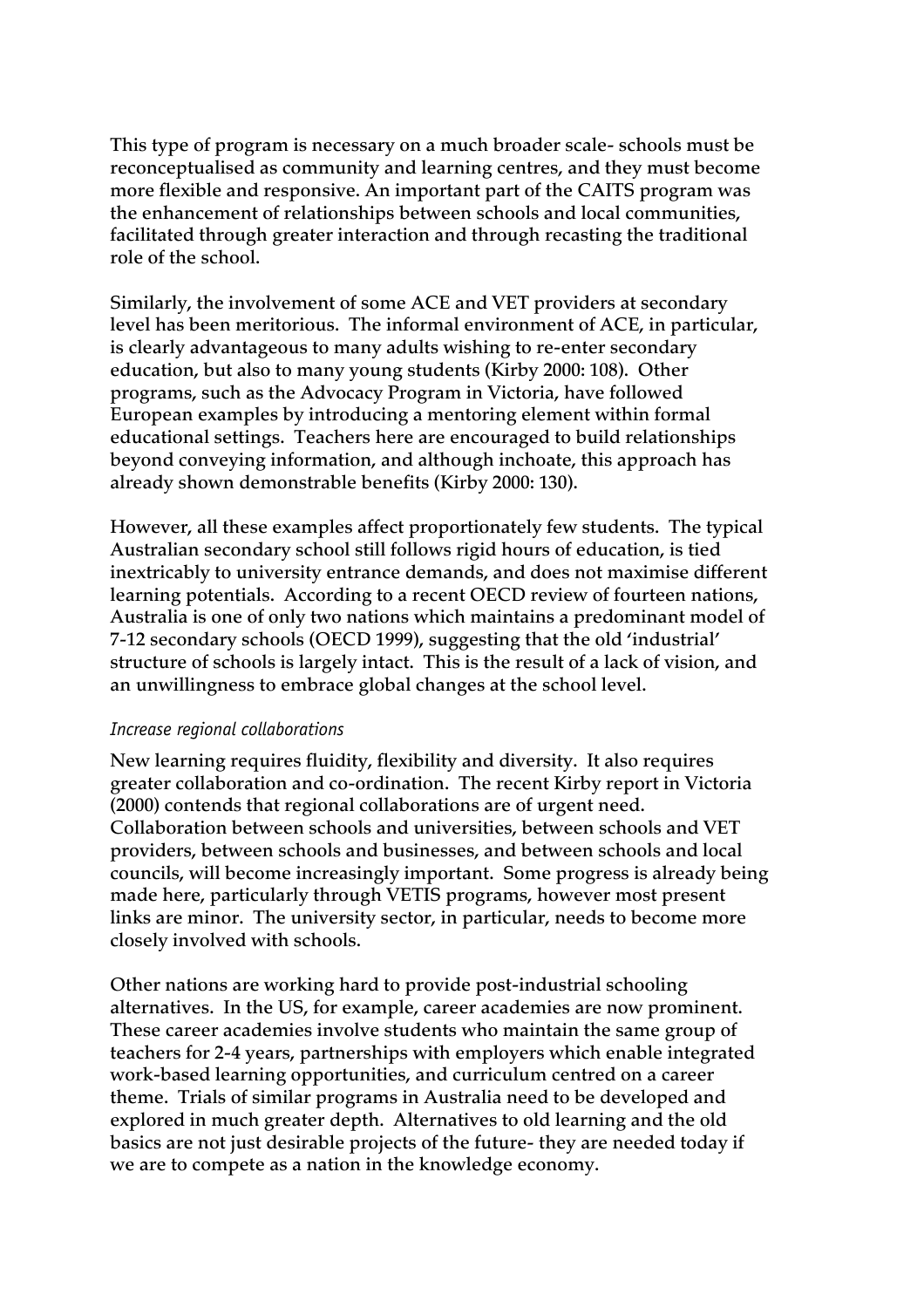

TAFE is constrained by its being viewed as a second-choice organisation. Young people are twice as likely to reject TAFE offers as they are to reject university offers (Kirby 2000: 70). Young people from lower blue-collar workers' families are less likely to apply for a tertiary offer than those from professional or managerial families (19 per cent compared to 12 per cent). When they do apply, those from lower socio-economic backgrounds are twice as likely to receive a TAFE offer (27 per cent to 13 per cent), but this is due largely to poorer achievement levels and consequently fewer academic expectations (Kirby 2000: 72). Those from professional or managerial families are much more likely to receive a university offer (66 per cent to 41 per cent).

TAFE remains undervalued, and this inevitably shapes the school curriculum. Schools become overly focussed on university, and the curriculum is designed to privilege university entrance above other options. The teleology of schools is still too narrow, and this has a homogenising effect. Although there may appear to be a great diversity of school subjects, each subject is designed with the university sector in mind. To become a knowledge nation, the importance of TAFE will need to be recognised more, and schools will need to broaden and diversify their curriculum.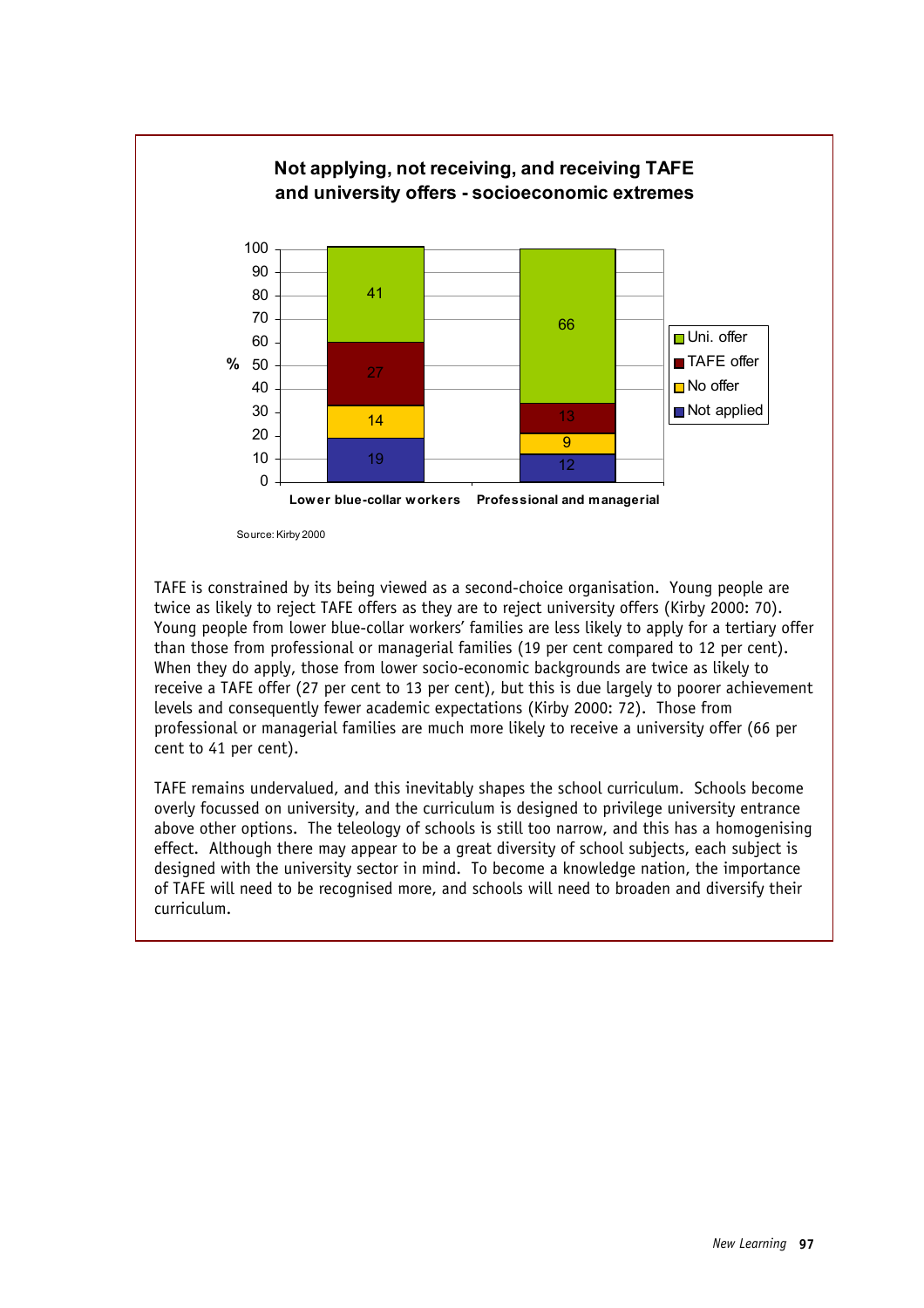## **ACTION AGENDA**

### *Curriculum*

**Serious and imaginative forward thinking is required on the nature of the 'new basics', and the shape of the future curriculum.** 

- *Action:* **Undertake research into capacities needed by employers and communities, and the relevance of today's learning to their needs.**
- *Action:* **Curriculum development—exemplary program development and development of curriculum materials focusing on the new basics.**
- *Action:* **Increase career education and orientation in the school curriculum***.*
- *Action:* **Develop 'Lighthouse' institutions. Lighthouse centres are essentially Information and Communication Technology (ICT) centres, and the idea is to utilise ICT and also transcend government and nongovernment sectoral boundaries. These centres could accommodate a wide range of young people and represent another alternative to the industrial school model. The Kirby report (2000: 98) recommends Victoria adopt a small number of these institutions, and this charter argues that such institutions should be developed in all Australian states and territories.**

#### *Assessment*

**New assessment frameworks and processes need to be developed as a matter of urgency, to stop the haemorrhaging of resources into a testing regime which is often a waste of money at best, and at worst irrelevant to the needs of the 'knowledge society' and damaging to individuals.** 

- *Action:* **Research into useful capacities which the current testing regime fails to test.**
- *Action:* **Development of experimental new testing frameworks focused on the new basics, portfolio assessment, assessment of collaborative or group competence, project assessment and performance assessment.**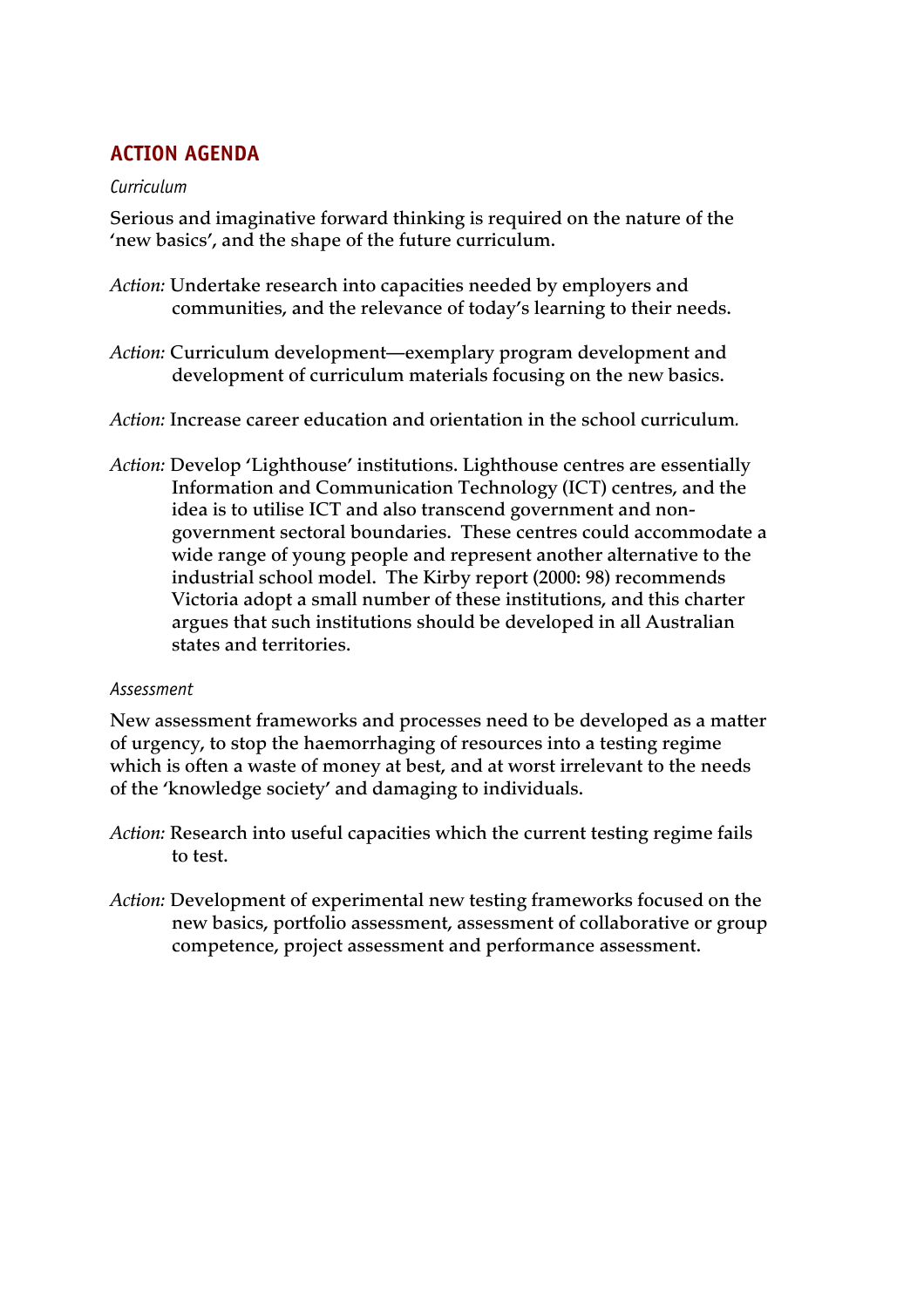# *TECHNOLOGY WILL BECOME CENTRAL TO ALL LEARNING*

## **Old Learning**

**In the classrooms of the old learning, teachers started and ended their lessons at regimented times, stood at the front of the class, and used chalk and talk as their main instructional technology. Meanwhile, for the students, the primary technologies of learning were textbooks, pens and pencils, and exercise books. These technologies were both creatures of the old learning and, to a significant extent, shaped the nature of the learning relationship.** 

## **New Learning**

**Technologies of digitisation, mainly centred around the personal computer, have the capacity to transform learning relationships, possibly but not necessarily for the better.** 

*Learning through technology.* **Quite simply, more sophisticated learning will happen using computers, as well as ancillary content capture devices (digital cameras, sound recording devices) and networking processes (file sharing, the internet). Some of this learning will occur in conventional classrooms as the computer-to-student ratios drop and more students gain additional access to computers in class time. Much of it will happen in new ways—learning at home or at work using structured learning experiences, or learning simply by playing games or using the internet. A large proportion of what users know about the new digital technologies today, from the computer in the home to engineers working at the highest levels in technology companies, has been self-taught. This learning has occurred more through technology than through education in its old institutional sense, and that is partly because educational institutions have lagged behind in introducing computers as a tool through which their students can learn. However, educational institutions need to catch up. Indeed, online or e-learning is now widely predicted to become one of the most significant boom industries within the knowledge economy. But for this new learning to materialise new pedagogies and curricula will need to be designed. This will also require the professional development of teachers in understanding and using the new technologies in ways that genuinely enhance learning.** 

*Learning about technology.* **Technology, however, is not something which is simply accessed by gaining a technical understanding of its internal**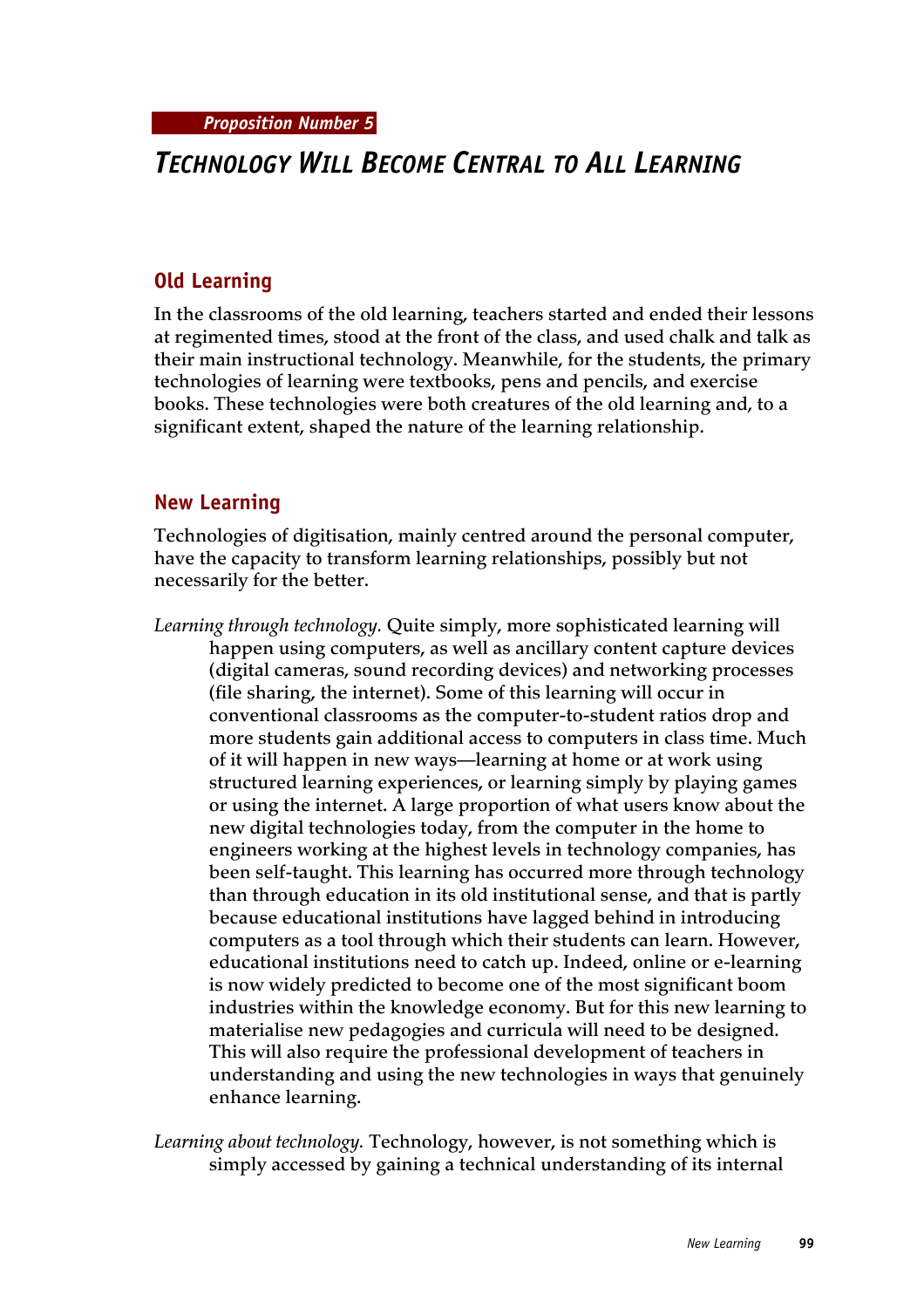**workings. If technology is to be a central part of learning, it should itself be humanised, and based on a critical and balanced view of its use to humans rather than a decontextualised 'how it works' view. What can technology do for us, or, when denied access, do for just some of us and thus create new inequalities? In a broad view, technology is a series of relationships, amongst humans and between humans and the natural world. This broader view is encapsulated in the idea of techne discussed earlier as one of the 'new basics'— the capacity to use various tools and instruments to get things done, technique, method, practical reasoning, science, human impacts on the environment. All learning today should include technology in this sense as one of the key areas of learning. Technology is not just a tool for learning, in other words. It should be one of the main things that learning is about. It should be a message as well as a medium. This is equally true of learners and teachers, given the rapidity with which technology changes.** 

*New ways of learning using technology.* **When used as a learning device and tool, the new technologies can produce enhanced learning experiences. Equally, however, and despite all their flashy appearances, they can produce a reduced learning experience. The challenge is to figure out possible new ways of learning using technology and to develop them. To examine the possible negatives first, computer-aided instruction is all too often just another way of cramming old style content or a matter of handing the job of skill-and-drill over to a machine, and a machine which tells you whether you are right or wrong in an even more inflexible way than the old teacher-examiner. The syllabus, textbooks and examination system of the old learning made the teacher a mere cog in the knowledge transmission machine. E-learning goes one step further and sets out at least in part to eliminate the teacher. When the media moguls who control the e-learning portals become the providers of content, the learners will become captives to whatever they provide. Computer-based learning can also make learning an individualised experience. The focus is often on what's in your head rather than what you can do and how you communicate, relate and learn with others, just as it was with old learning. It becomes something between you and the machine, rather than a tool that helps you relate to others.** 

**All this adds up to a situation which is undoubtedly worse than learning even in the most draconian of old classrooms, where the teacher at least was there to answer questions and to relate to students as persons. It is a kind of accidental reversion to the very worst of the old learning, and this in part because the educational learning systems are designed not by educators but by computer engineers whose knowledge of education mainly comes from their own childhood experiences. On the other hand, the new technologies could enhance learning, but only if the focus is on learning as a set of human**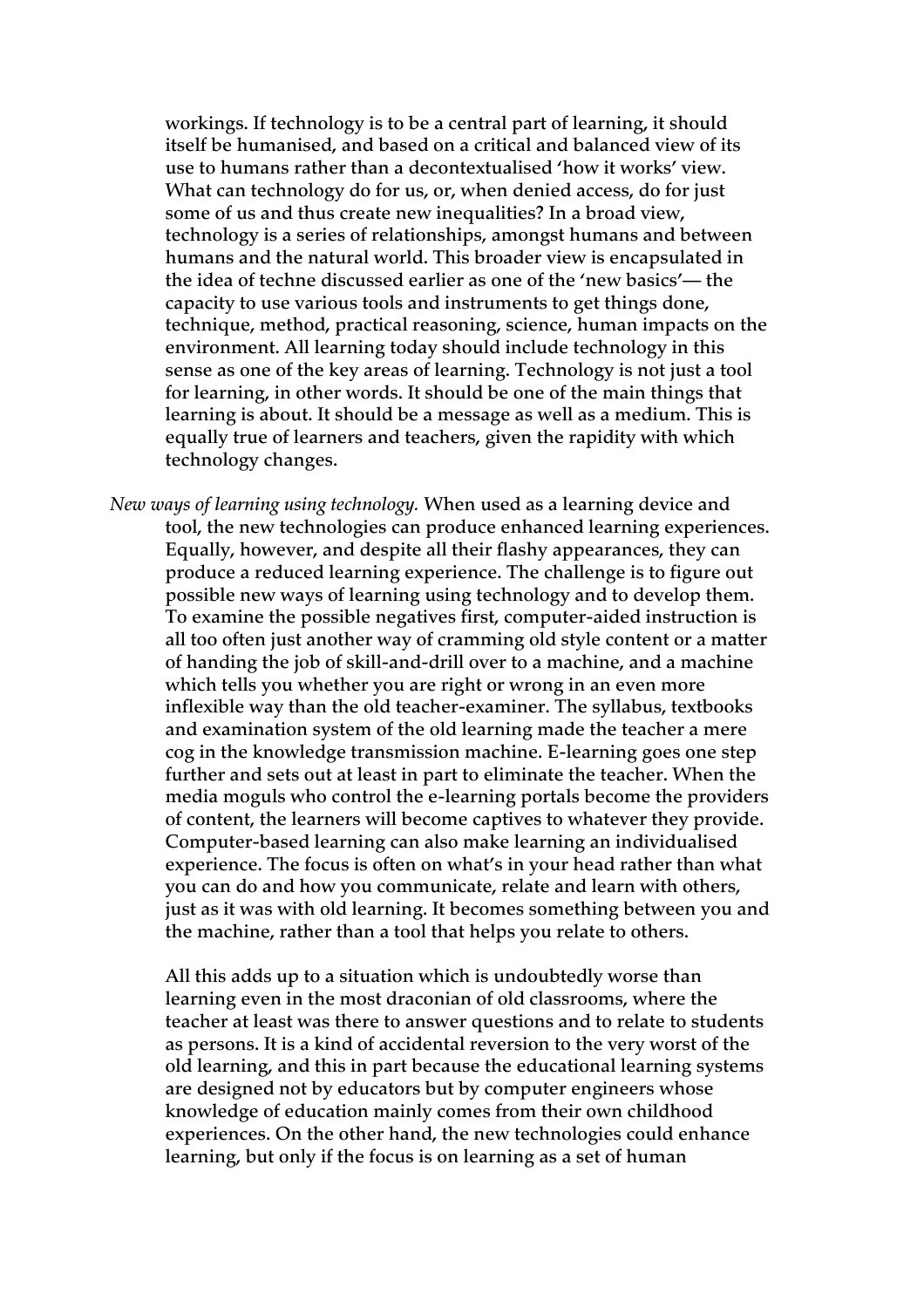**relationships and tools (techne); only if the technologies are a means to human ends rather than ends in themselves.** 

**Here are some of the possible advantages of computer aided instruction: Whereas the chalk-and-talk classroom worked for the typical child somewhere near the middle of the class, computers can cater for classroom diversity by providing customised learning experiences which meet the needs and interests of individual students. Whereas the information resources and perspectives available in a textbook were limited and required no selection on the part of the learner, the information available on the internet is virtually unlimited and requires the development of skills of navigation and discernment. Whereas students in traditional classrooms were highly dependent on instructions ('pick up your pens and write ...'), computer aided instruction can develop the autonomous, active and interactive learner. Whereas everybody in the traditional classroom, the learners and the teacher, had to be on the same page at the same time (rigidly synchronous learning), learning through computers can be asynchronous and thus correctly paced to meet each student's needs. Whereas group work was not so easy in conventional classrooms, students can easily work collaboratively in online groups, and these groups do not have to be bounded by the walls of the classroom—they can be as wide as the world. And whereas the traditional boundaries of learning (and barriers to entry, progression and opportunity) were geographically defined (the classroom walls, the university campus), now learning can happen anywhere and at any time—at home, at work and in community settings.** 

**And, indeed, some examples of the use of this new technology in higher education are already notable. In chemistry, software now allows students to analyse samples or change parameters during virtual experiments. In meteorology- software now lets students alter variables, such as the ocean temperature, to see the effects on weather patterns. In speech pathology, students can now manipulate a virtual skull to see how the jaws and tongue move in response to certain muscles. Even in classics, students can read classical texts, primary and secondary sources in Latin, Greek and English, with online dictionaries. They can also immediately link sites mentioned in the texts to a map of the Mediterranean, and view related photographs etc. online (these examples are further discussed in Newman & Scurry 2001). Interestingly, too, the University of WA has collaborated with the Cerebral Palsy Association of WA to develop an online science project. Students with disabilities are frequently discouraged from science courses because of inability to participate in practicums but new technology now enables them to join in interactive virtual experiments (Malatesta 2001). Overall, though, these examples highlight what could be done, and what should be**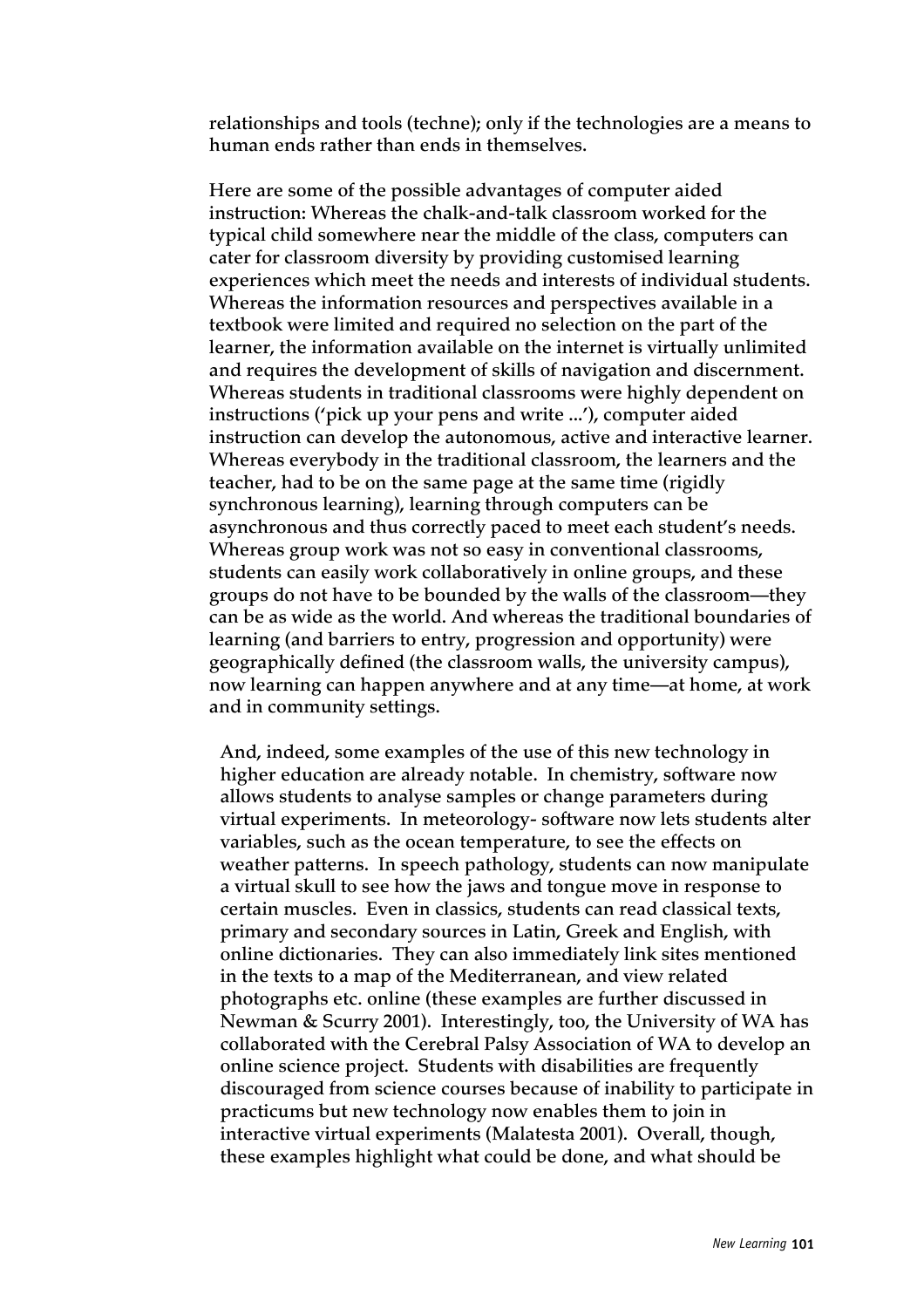**done on a much greater level than the piecemeal approach currently operating.** 

*Learning out of educational institutions.* **Technologies are changing where and when learning occurs. This changes education to its very core, including what might most usefully be taught in learning institutions. If every learner had a portable computer, they would be able to learn more at home, and maybe play/socialise more at educational institutions. They would learn more of what they need to know informally, by playing computer games, or surfing the internet for interest and fun, or joining their internet communities of choice. Our experience of technological change over the past few decades tells us that much of what we now need to know is not learnt in formal educational institutions, and perhaps even, is better not learnt there. For most competent users of technologies, learning has been never more formal or didactic than using a help menu or asking questions of an online community. Educational institutions should provide more of an enabling role than a teaching role, and should more usefully be focused on shaping kinds of person (open, flexible, able to teach themselves what they need, able to create knowledge collaboratively) than on knowledge about technology.**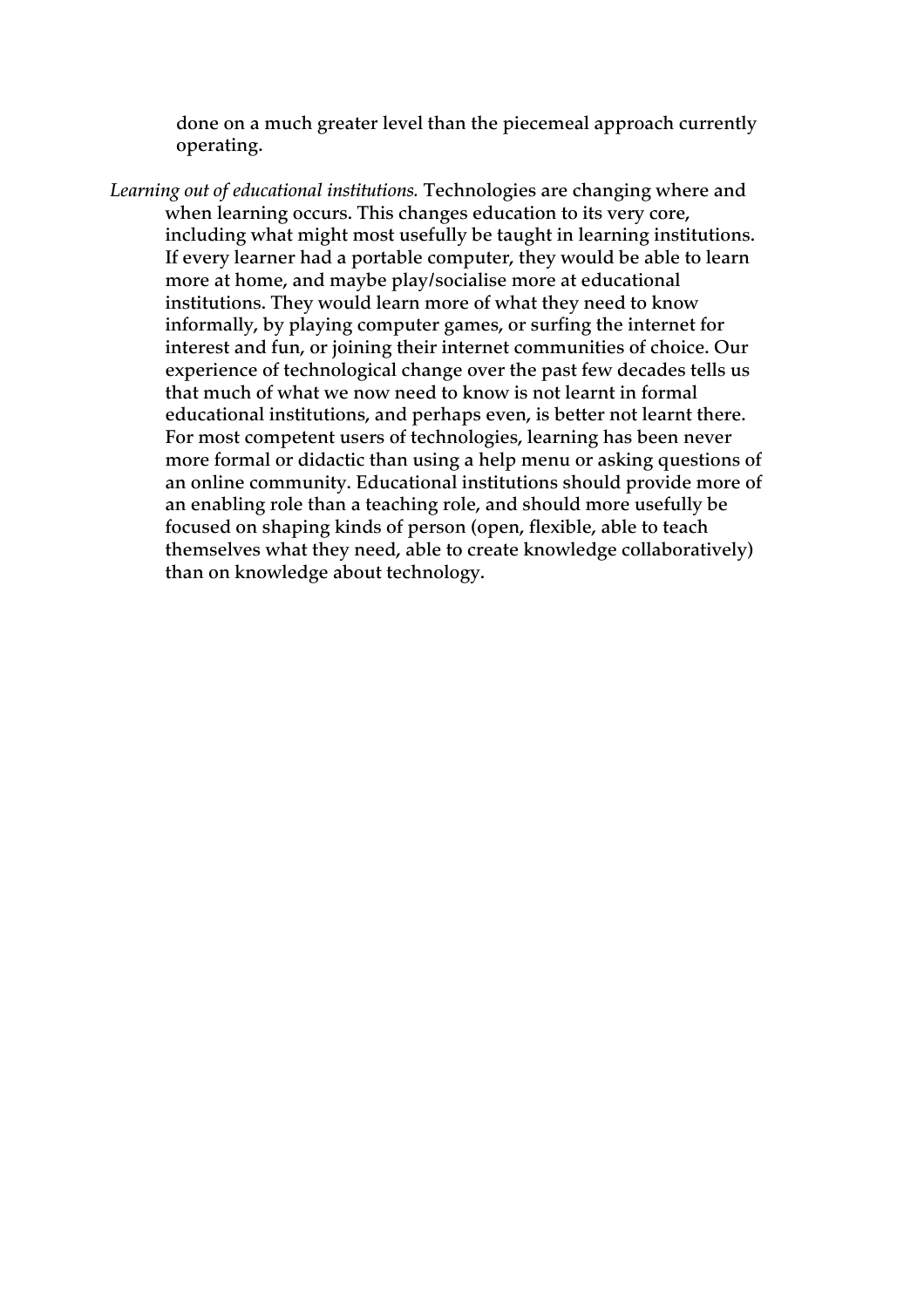

Australia is witnessing a rapid increase in the number of households with both computer and internet access. By 2000, over half (53%) of Australian households had access to a computer at home and one third (33%) had home internet access (ABS cat. 8146). Between 1999 and 2000 alone, the number of households with internet access increased by 52%, or almost 800,000. This embrace of technology is encouraging in itself, but it also means that we need to explore ways of learning which harness this technology. Clearly, the talk and chalk method of teaching has little relevance in a computer age. New modes of teaching need to be developed, and Australia must also ensure that this new technology does not lead to a deep digital divide.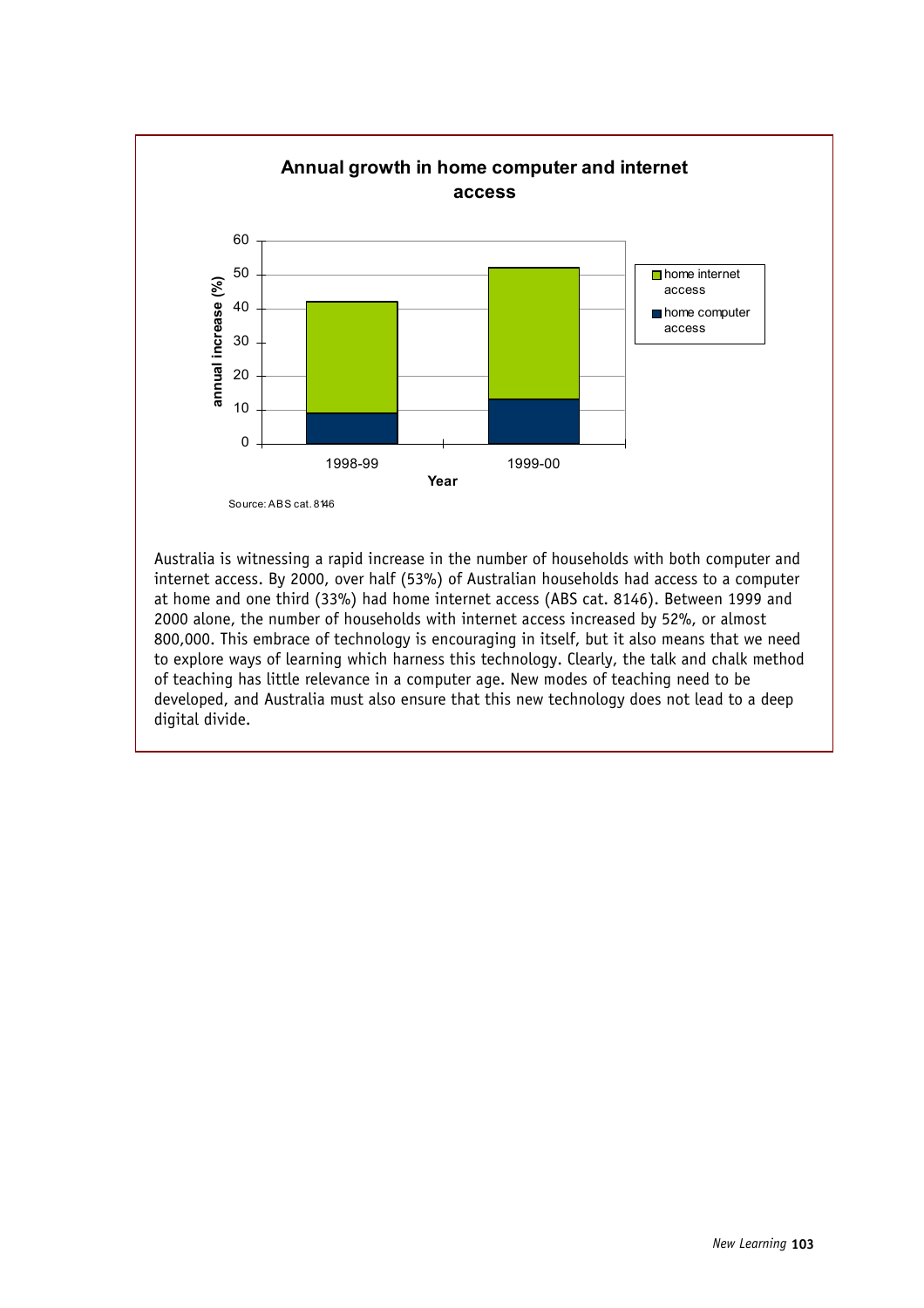

The number of students with regular access to the internet is still proportionally low. Only 100,000 of the nation's 3 million schoolchildren, 88,000 of 600,000 university students, and just 25,000 of 1.5 million VET students are regular internet users. Within these figures, school users between the ages of 15 and 19 are three times more likely to access the internet than students less than 15 years of age, according to the Student Internet user report: First-half 1999 (cited in White 1999). Internet access for students in the lower years of secondary school is still too low, and students need to be encouraged to take up online resources before their final years of school. Research has shown that student alienation and declining performance in years 7-9 strongly influences attitudes and student choices later in life (Arthurson 2000).

Additionally, the number of TAFE students accessing the Internet is particularly low, and there was no net increase from February 1998 to February 1999 (White 1999). At each level of education, there is insufficient use and development of online resources, and the problem is clearly worst in the vocational learning sector. Improving the standing of VET requires significant development of infrastructure and technological resources.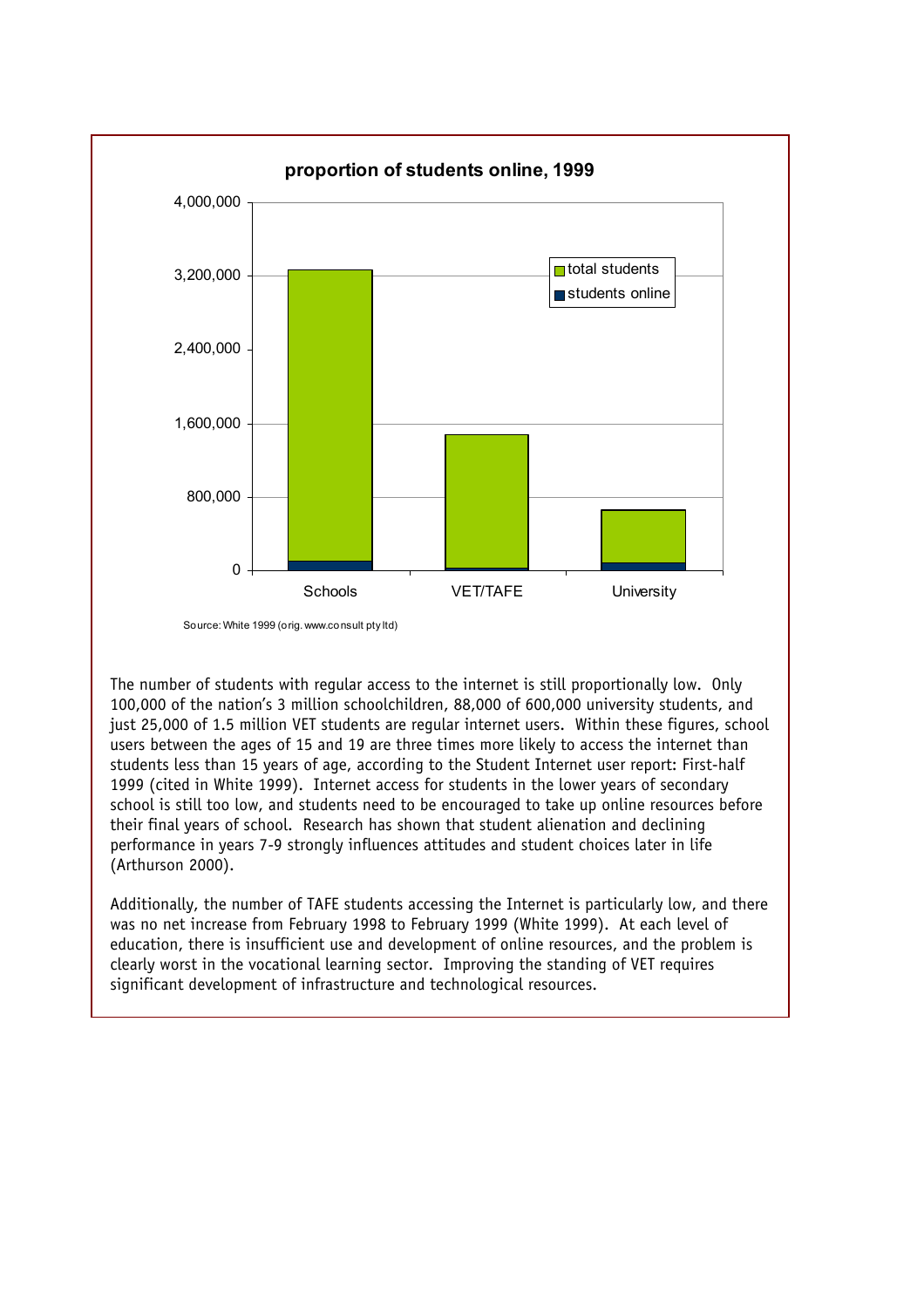

The digital divide is now clear. Households earning \$100,000 or more are three times more likely to have access to a computer at home than those in the lowest income bracket, and nearly seven times as likely to have home internet access. As learning increasingly revolves around new technologies, access to computers and the internet is critical. One way in which the digital divide can be tackled is through the education system. Every student should have access to a computer and to the internet, in class and at home. The knowledge nation must be inclusive, and must provide opportunities for those from all backgrounds.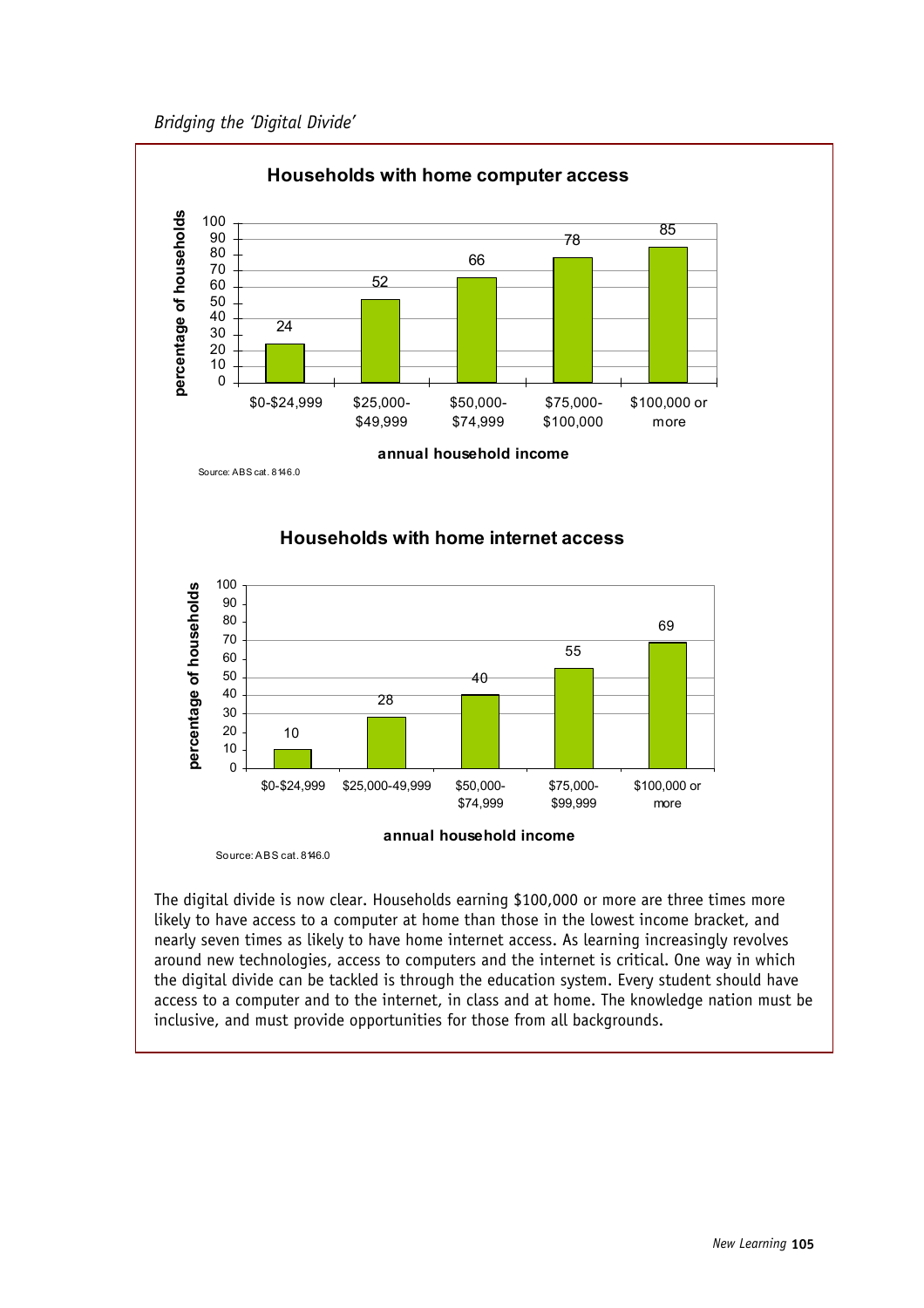

metropolitan area are nearly 50 per cent more likely to have access to the internet than those in rural and regional areas. This divide must be addressed through improvements in bandwidth and telecommunications services, and by ensuring that educational institutions outside of metropolitan areas provide sufficient access to computers and the internet for their students.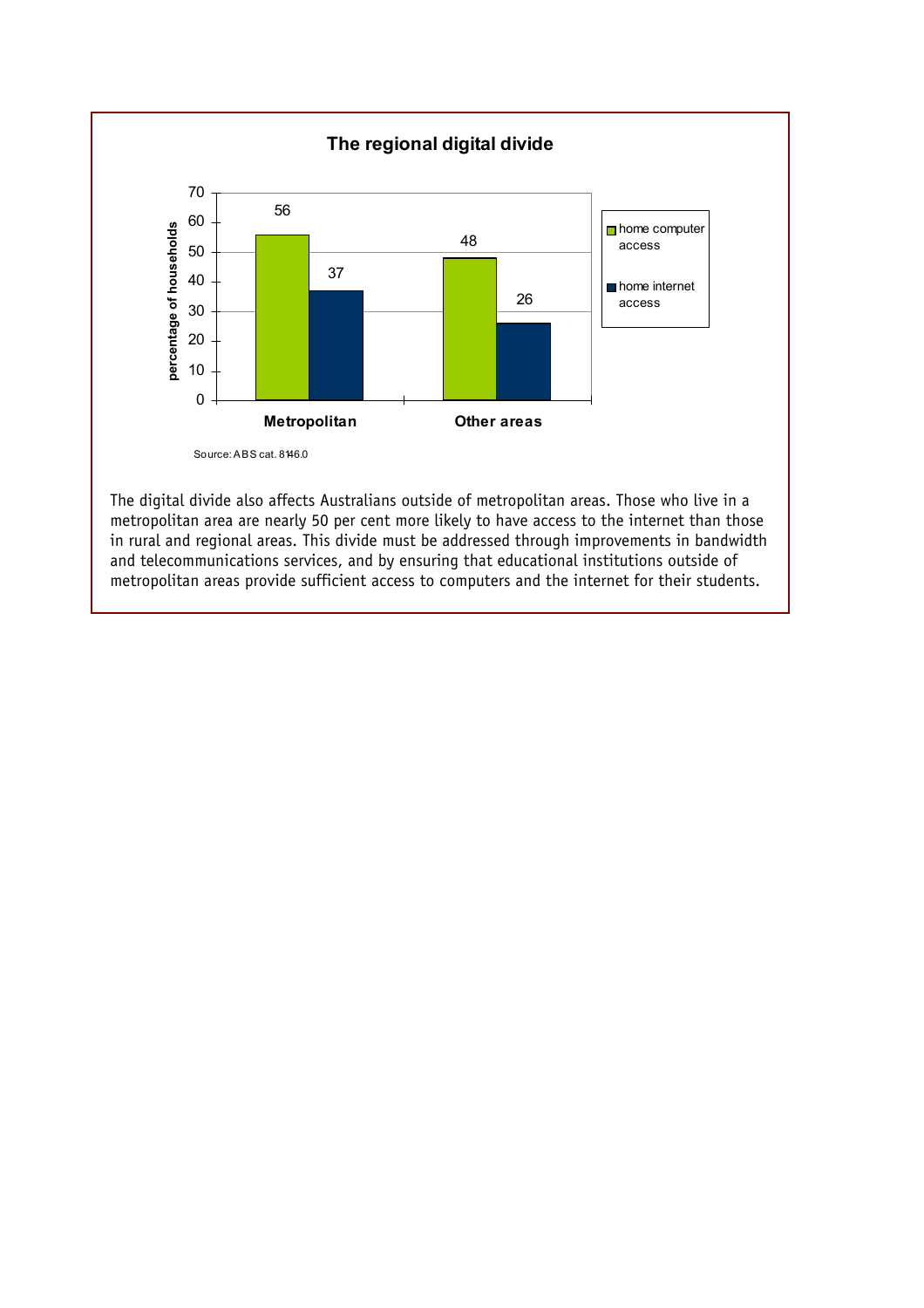## **ACTION AGENDA**

#### *Infrastructure*

**Clearly, some students have more access to the digital world than others—the ones who already have at home personal computers, internet connections, DVDs, digital cameras, digital video cameras or Play Station 2s. If the opportunity gap is not to widen, education must ensure all students have access to critical components of digital technologies.** 

*Action:* **Provide every learner with a laptop computer, to be replaced every three years. These should be backed by: a) wireless networking in the classroom; b) free internet connections for households with children studying. Costs of software and hardware could be minimised by mass purchase and IT company sponsorship of educational editions of their products. If the cost of this initiative is \$1500 per student per year, the funding needs to be covered by essential increases in overall education expenditure, insofar as more learning will occur autonomously.** 

#### *Content*

**The days of lugging bags of textbooks (themselves a limited learning medium, a remnant of the old learning), may soon be over. Most content text, images, sound—can now go online. Content will be more comprehensive, more diverse and more demanding of skills of navigation, discernment and selection than was ever possible with the use of textbooks, which tended to create course content which was synoptic, apparently 'correct' and test-oriented. Screen-based reading will not be the only option, as downloaded text can also be printed out on printers located in every classroom, so long as content is also created in page-facsimile formats.** 

**However, much work needs to be done in the area of content development before the online learning becomes adequate to the demands of the new learning.** 

- *Action:* **Online infrastructure is not itself sufficient. Large investment is needed to create effective learning relationships in and through the new technologies. This should include:** 
	- *Learning filters:* **tools for navigating, critically assessing and selecting relevant content; digital literacy—online content as a matter of critical selection rather than information download.**
	- *Collaborative learning environments:* **frameworks for group construction of knowledge in an online environment, networked learning, peer-to-peer learning rather than individualised learning.**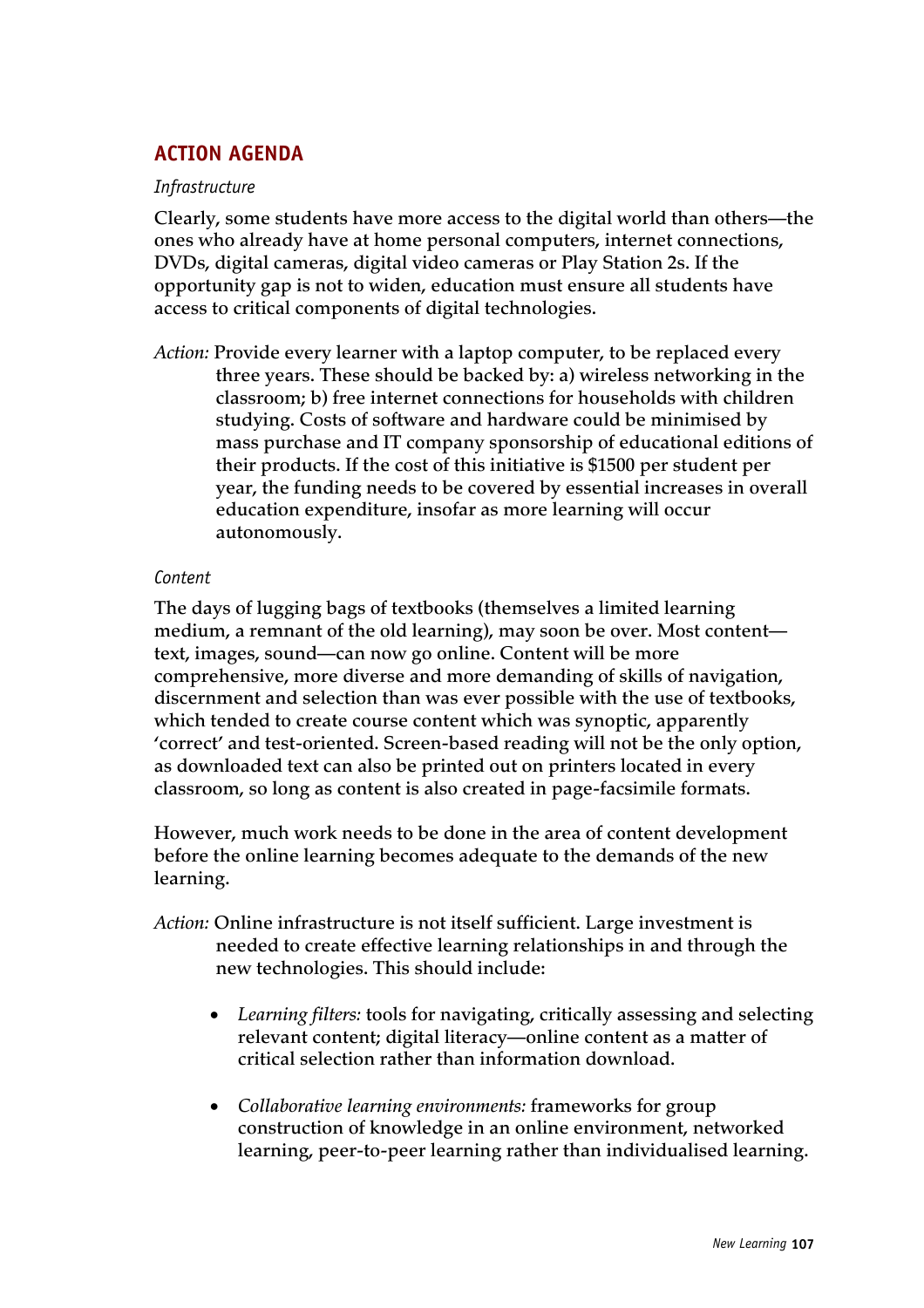- *Autonomous learning,* **including fun ways to replace teachers having to deal with memory work, and in ways which are more sensitive to student diversity than the conventional classroom. Skill and drill becomes fun and games, with constant formative assessment which continually evaluates which learning processes are relevant and appropriate to the needs of an individual student. At every point, students would be guided on paths to further learning as well as being able to take relevant learning tangents.**
- *Transactional learning:* **online learning is a matter of communication and sharing (content upload) as much as reception (content download). Instead of student work being created for the traditional audience of one (the teacher or the examiner), online learning involves constant publishing, or making work available to an audience of fellow students, parents and the community. The community of learners becomes the creator of their own learning environment, and the teacher's guiding and filtering role is now more like that of a publisher than the traditional didact standing at the front of the room.**
- *Teacher facilitated learning,* **rather than teacher led learning, involves teachers working at online help desks, as managers of 12 by 7 study centres, as moderators of home and community based learning.**
- *Portfolio assessment,* **in which every student is constantly publishing to their personal website, thereby building a portfolio of the work they have done, and more broadly of their life experiences. This may be reviewed and annotated with teacher judgments, peer judgments and community expert judgments.**

**These developments are possible with today's technology. Most online learning, however, is a travesty of what is possible. It has to date been dominated by the textbook publishers, media conglomerates and get-richquick dotcom companies who know that e-learning will be a big market in the future but who have little real interest in education other than as a market. The problem with each of these players is their cynical relationship to the testing regimes and their lowest common denominator notion of 'demand'. The track record of the commercial textbook publishers does not bode well for significant online innovation on their part. They are the ones who have catered to parents' understanding of learning with anachronistic 'basics' books. They are also the ones who have catered to highly pressured teachers with curriculum-covering and curriculum-filling, but pedagogically worthless, textbooks.** 

**If genuine change and improvement in learning is to occur, it must be research-based and supported by the massive investment in innovation which only educational systems can afford. This is a turning point in education as fundamental as the beginning of mass compulsory education in**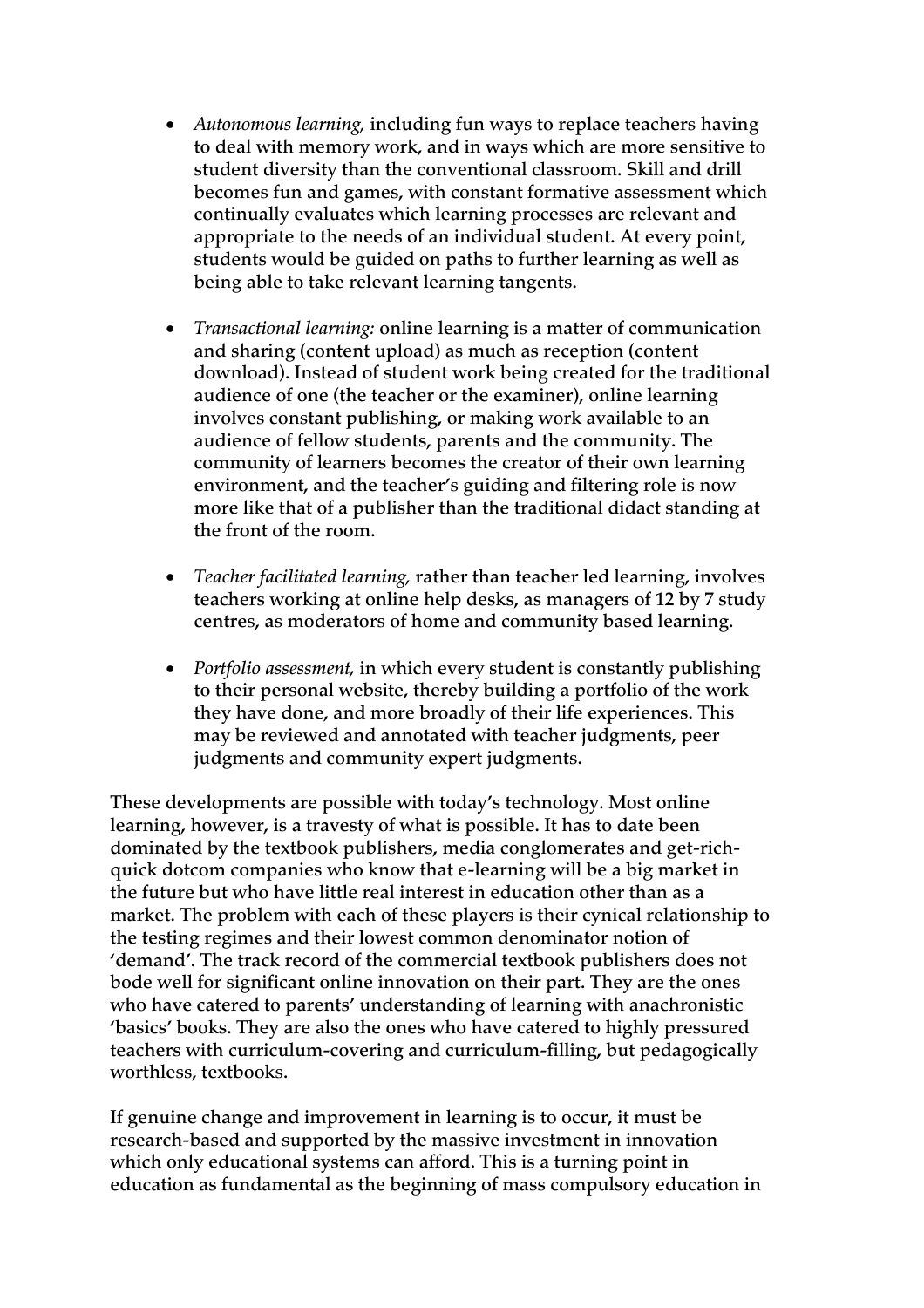**the nineteenth century. It involves an initial investment which will be as great today as was, in its time, the construction of enough schools to take every child. It is by no means enough to see computers on desks. The investment has to be big enough to transform the way students learn, and the very relationships of teacher-to-student and peer-to-peer learning.**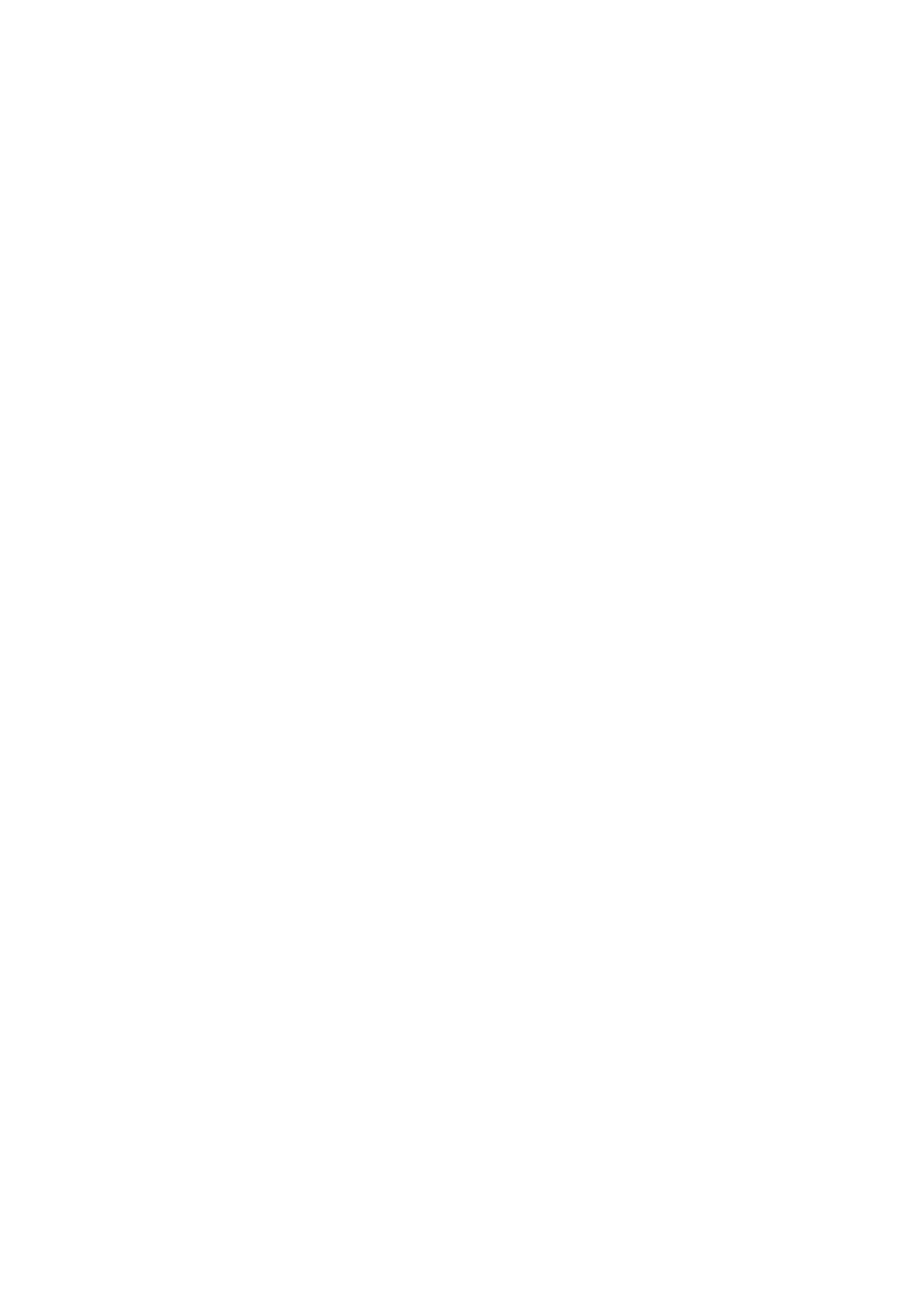## *THE WORK OF EDUCATORS WILL BE TRANSFORMED*

## **Old Teaching**

**Teaching has never been a career which was chosen for mainly monetary reasons. It was a vocation, and primarily women's work, taken up by the brightest young women who, had they been men, might have become doctors and lawyers. Often these women left teaching to raise families, and sometimes they returned when their families had grown up. Further up the hierarchy, school principals and university academics were predominantly men, again selecting education not for its level of remuneration so much as for its job and career security.** 

## **New Teaching**

**As gender roles have changed, and the relative status of teaching as a profession has declined, it has become harder to attract highly capable people to education.** 

**Teaching has also become an unattractive job, hardly the 'vocational' or lifestyle choice it used to be. Schools have become self managing, which has added the burden of running the business of the institution as well as doing the teaching. Accountability and responsibility have been transferred from the system level to the school level as if the school were an independent enterprise. And in all areas, particularly in higher education, a growing part of the educational process has literally been turned into a business as government reduces its overall contribution—having to 'sell' the 'product' to full fee paying overseas students, and now, domestic students too. At the same time, there has been a growth of partially self-funded private and community-based schools, and in some countries, the establishment even of for-profit schools built on private investment. Workloads have been transferred onto teachers as the old highly scaffolded syllabus and textbook infrastructure has been replaced by school-based and teacher-designed curriculum. Productivity has been 'improved', particularly in higher education, by increasing the staff-student ratio.** 

**This, in fact, is nothing more than a draconian public resource squeeze, more designed to force the educational institution to try to find other sources of funding than to find new and more effective ways of teaching. Teachers have also increasingly found that their work is driven by back-to-the-future testing regimes. They face new pressures to deal with social crisis points, such as drugs, suicide and the consequences of family break-down. Then there is the host of new curriculum areas in which teachers have to train themselves**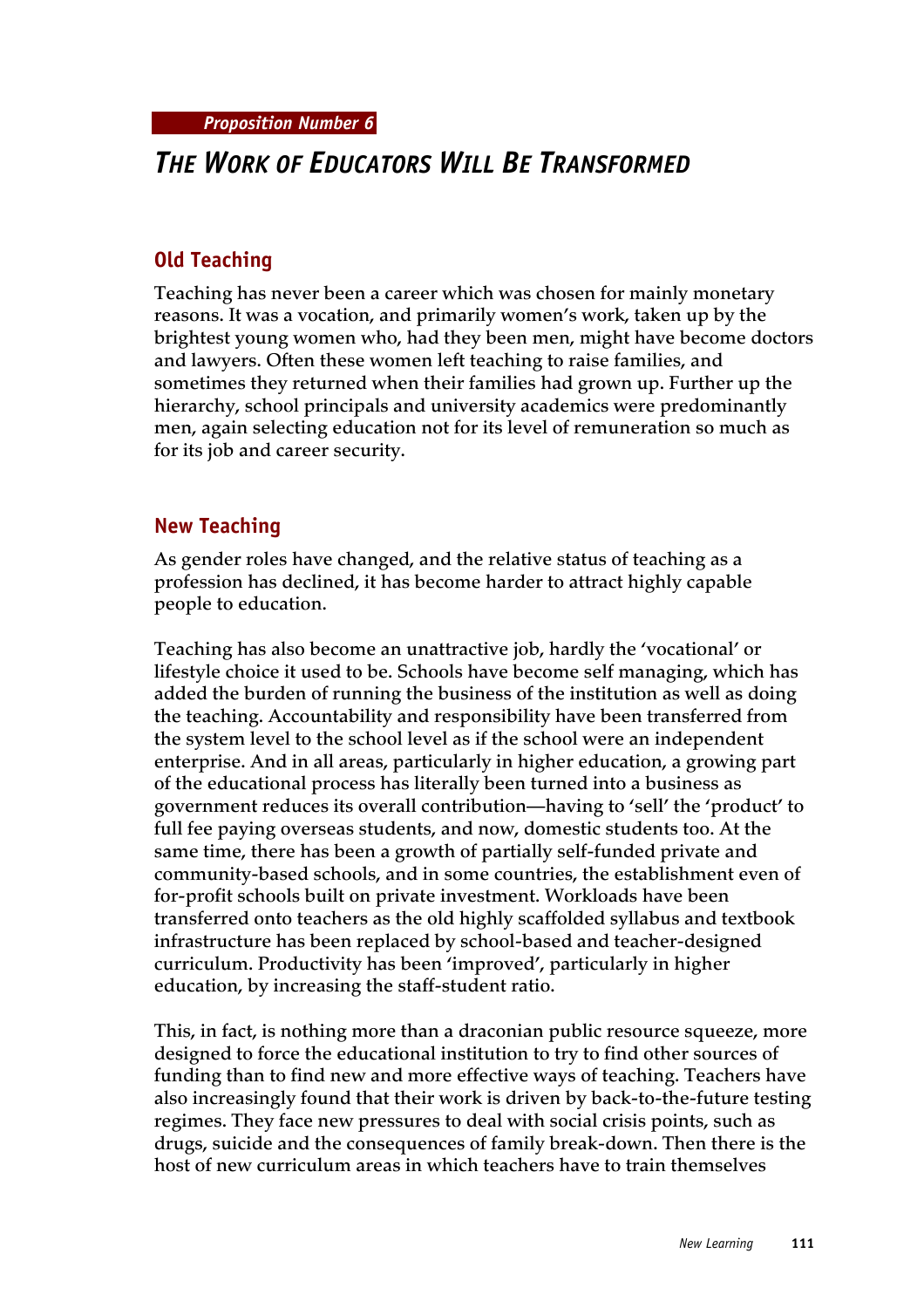**before they can bring their teaching up to date, from drug education to driver education, and perhaps the most pervasive and challenging of these is the area of information and communication technologies.** 

**These pressures have made teaching a less attractive job. The new world in which learning is so central and so economically valuable has not yet turned teaching into an attractive profession. In fact, it has done some of the reverse. Today, teaching is a profession which represents the worst of both worlds, the old and the new.** 

**The new teaching profession should:** 

- *Be better paid.* **Teachers and academics earn significantly less than professionals who require similar levels of training, such as doctors and lawyers, yet their job is just as professionally challenging, and every bit as important in social and economic terms. If education is to deliver even a fraction of what is promised of it for the 'knowledge economy', teachers have to be paid much higher salaries and the gap at least reduced between their profession and the others.**
- *Receive non-monetary rewards.* **Although the salary gap between teaching and the other professions needs to be reduced, it may never be closed. The education profession should also offer non-monetary rewards related to the peculiarly demanding professional and personal development needs of teachers. This may include sabbaticals, paid time off to do courses (part time, full time) and teacher exchange with other countries in the world in which travel and other expenses are supported. Education should become a lifestyle choice, a choice not to be in the competitive world of business but in the nurturing and intellectual world of learning. A career in education thus becomes a decision, even if at some financial cost, to commit oneself to the world of ideas and human growth. But if you are to make this choice, you can't be expected to work in a place which has to run just like a business with all its attendant stresses and strains.**
- *Offer career path alternatives.* **One in seven workers has a teaching qualification. In New South Wales, sixty per cent of people with a teaching qualification do not teach and the average length of a teaching career is seven years. The bleak construction one can put on this is that people are leaving teaching in droves. More positively, it may mean that teacher training already has a high level of portability. Perhaps it should become more portable, and teacher training should be designed for what it is—a highly flexible and in-demand set of human attributes transferable right across the 'knowledge economy'. An education qualification might take you into the private sector as a trainer, a team leader, a mentor or a mediator. It could easily take you for a stint overseas. It could take you into a job which is better paid than teaching, albeit perhaps with some lifestyle sacrifices. Rather than**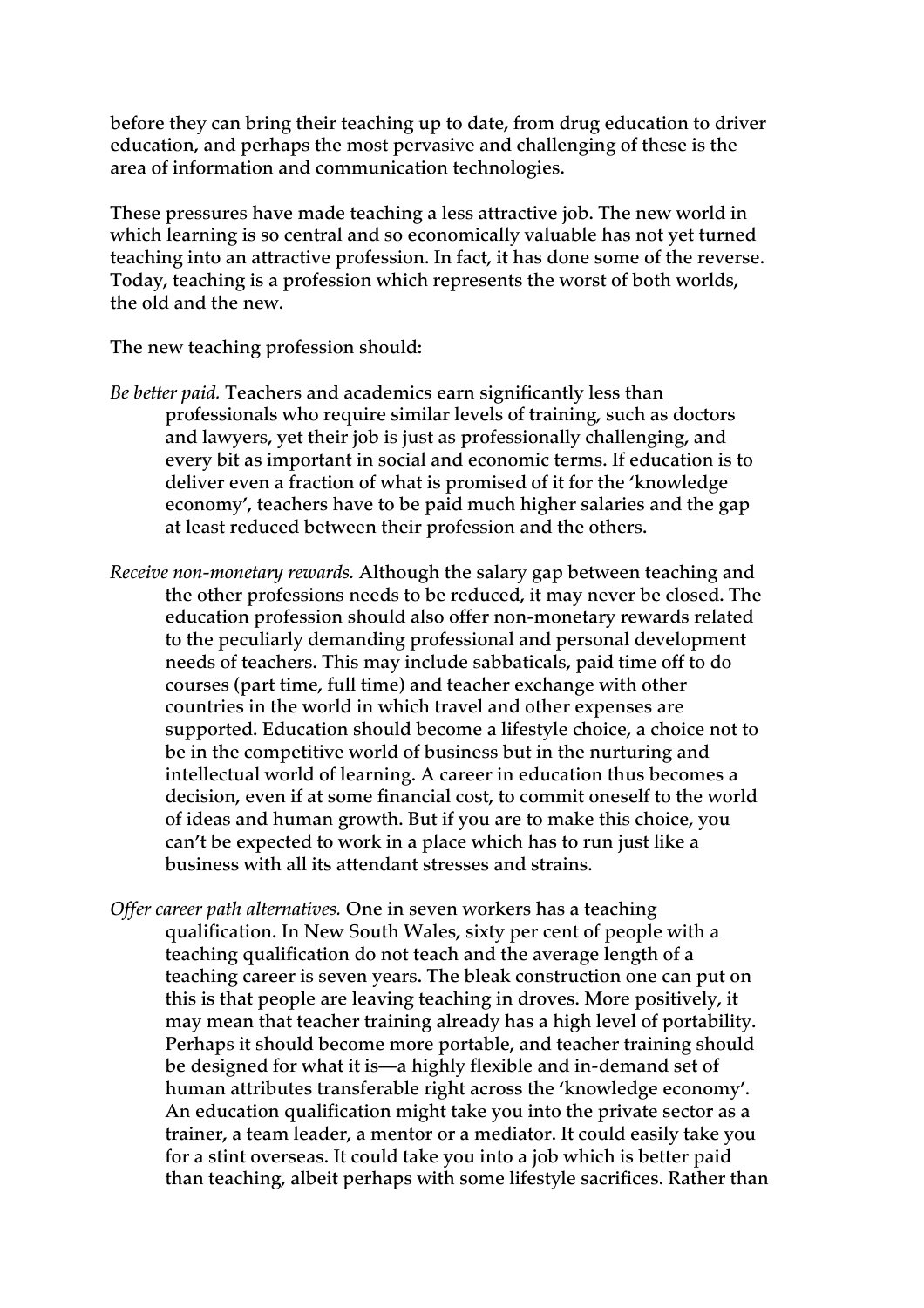**lament the fact that teachers leave for greener pastures, they need to be encouraged, even actively supported, to undertake further training and professional development, to change careers but also to return to teaching after they have worked elsewhere and to contribute to teaching the new knowledge and experience which they have acquired elsewhere. Explicitly designing teacher education programs for this kind of flexibility will enhance the status of those programs, and the profession.** 

*Become an entirely new kind of job.* **Working conditions for teachers may change dramatically, away from the old model of a single teacher facing thirty students in a classroom, where your productivity is measured by just that ratio, one to thirty. As the new learning will happen in many places—at home, in autonomous and self-directed learning, through informal learning, with the help of ancillary workers (retired people, parents, older and more knowledgeable students mentoring younger students), the teacher-student ratio may become a meaningless measure. Nominally, it may even go up. In fact, from a productivity point of view, the one teacher standing at the front of the class and trying to capture the interest of the average student, may well be quite unproductive in terms of outcomes for every student. One-to-thirty never means that there are thirty equivalent outcomes; it is just a body count. With a complex mix of teachers and paraprofessionals, paid and voluntary community support, the use of sophisticated learning technologies (every child has a computer, for school and at home), and institutional boundaries that have been blurred, the role of the teacher will inevitably change. Indeed, there may well be fewer and much highly paid teachers in future places of learning—now perhaps more appropriately named 'learning co-ordinators'—than were required in the inefficient mass-production classrooms of old teaching and old learning.**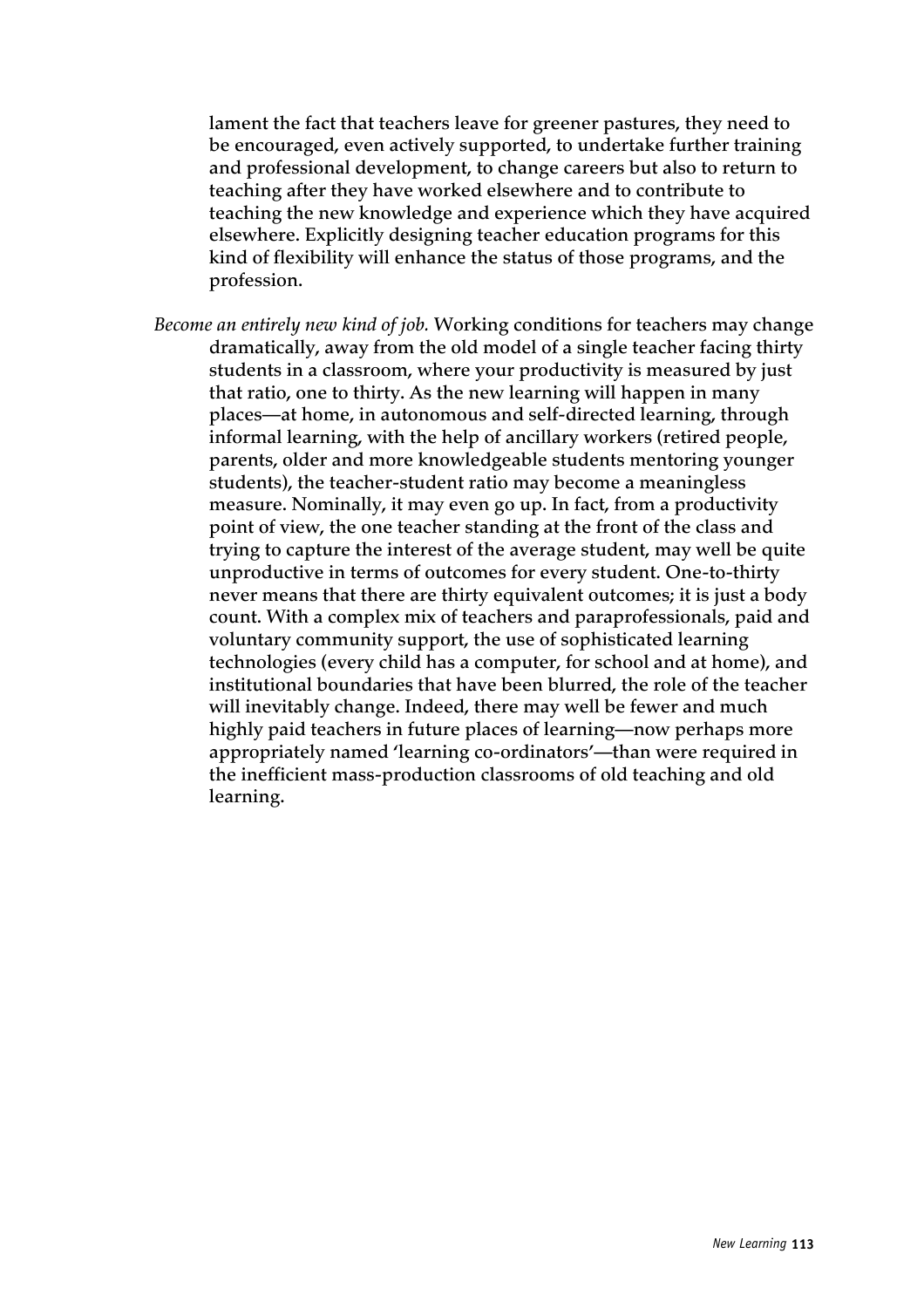



are also expected at primary level, secondary supply of new teachers is projected to meet just 70 per cent of demand by 2005. The need to provide and train more teachers is an urgent one.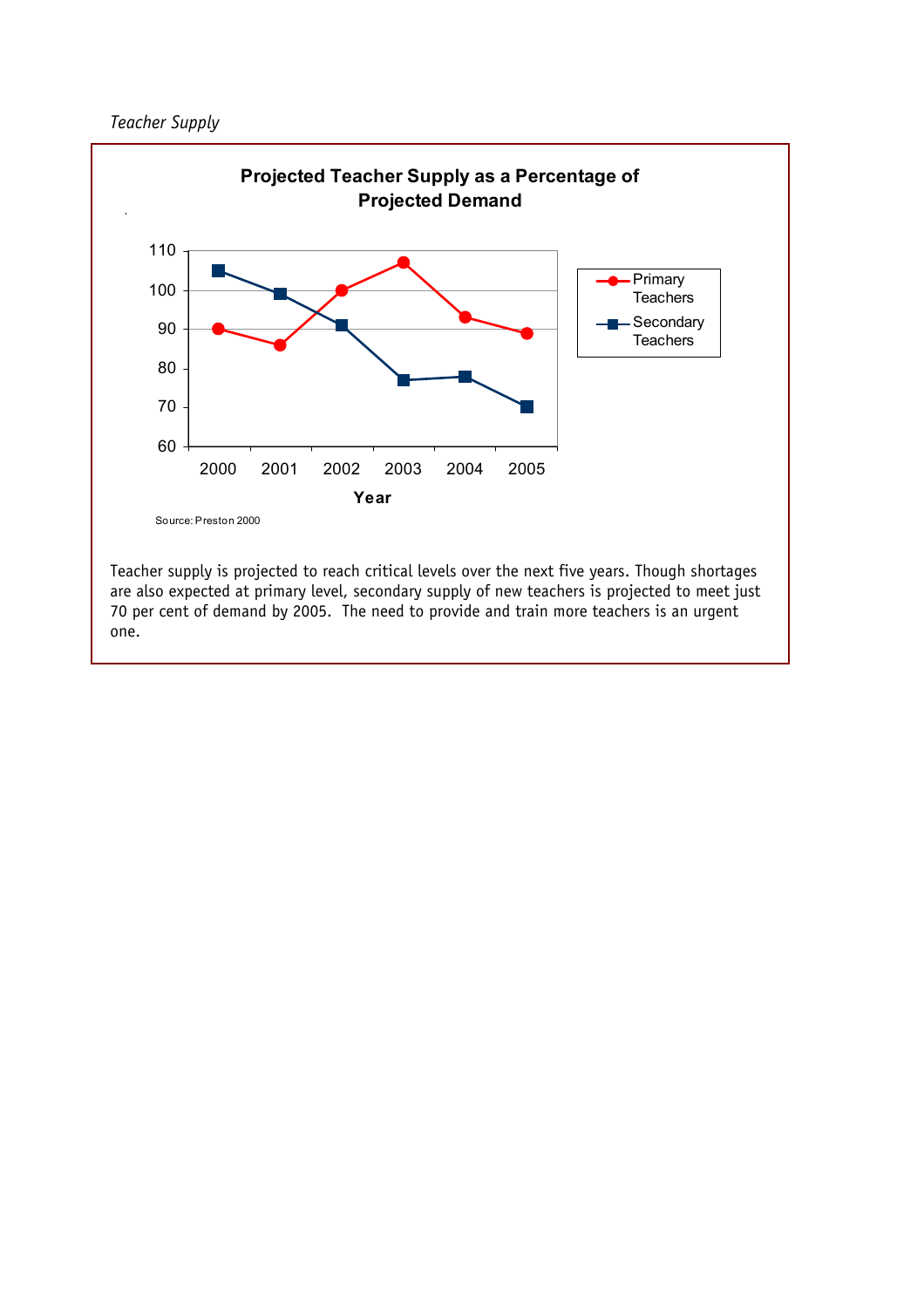

school teachers, for example, rose from 33 to 40 in the decade ending 1996. In the next ten to twenty years, a large number of experienced teachers will retire from schools, universities and vocational education institutions. Australia needs to ensure that a vast body of knowledge and experience is not lost to the next generation of students, and that a sufficient number of qualified teachers is trained to replace those retiring.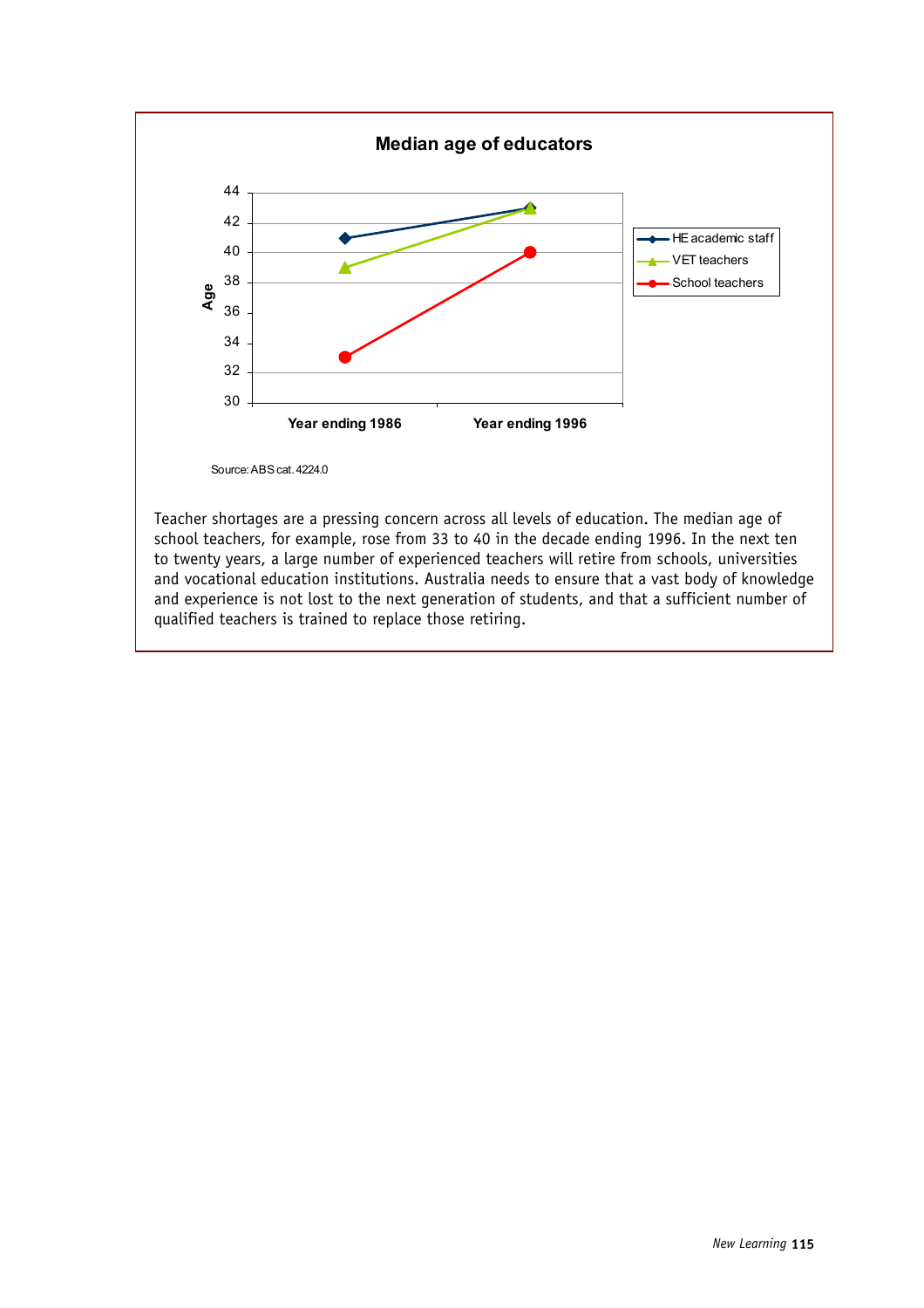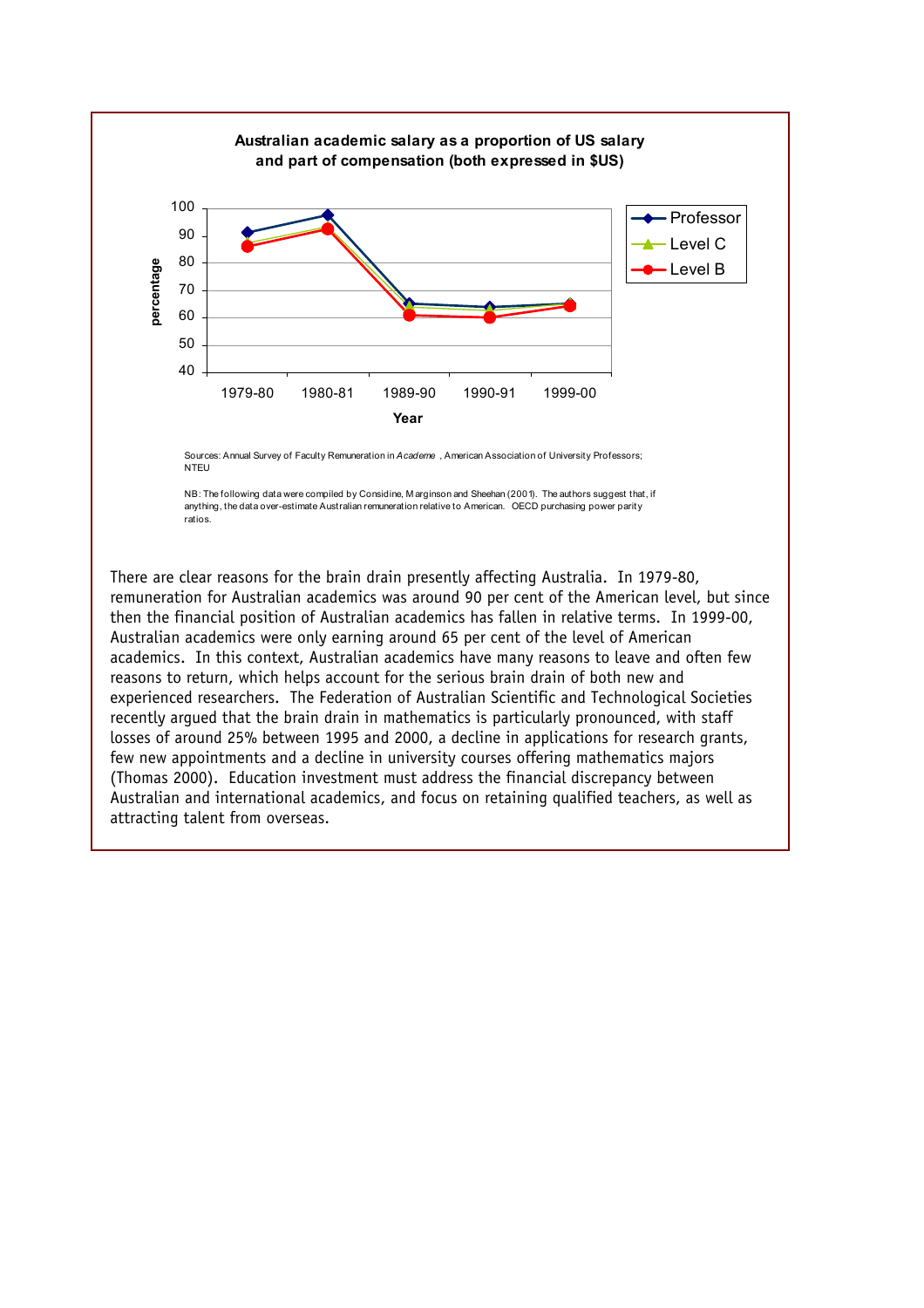

At present, Australian universities are beset by a lack of resources, with many academics stressed and overworked. In this frugal climate of stretched resources, students are suffering the consequences. A recent survey of 2609 academics by the University of Melbourne's Centre for the Study of Higher Education found that 56 per cent described work as a considerable source of stress, while 40 per cent worked more than fifty hours per week. These figures correlate with another recent study of almost 1000 academics conducted by the Australia Institute, which found that many believed the pressure to take in full-fee paying students had undermined teaching standards, and that academic freedom had deteriorated in the past four years (see Cooks 2001: 2). In higher education, the picture is clear. Academic and support staff are being forced to meet greater demands with less time and fewer resources. There is not enough time to teach, and there is not enough time to learn. Clearly, resources and funds must be returned to the higher education sector if new learning is to be more than an empty phrase.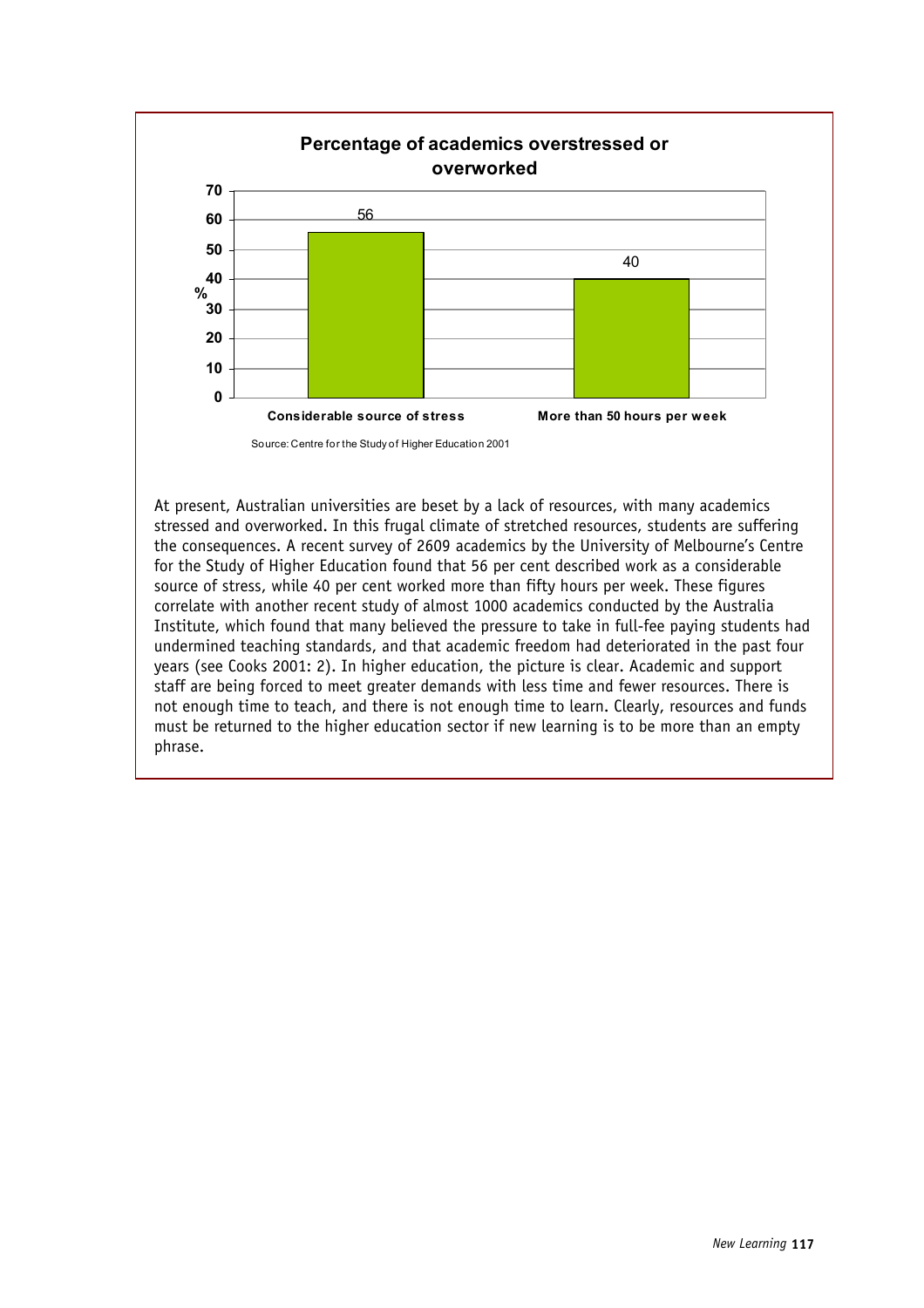## **ACTION AGENDA**

#### *Teacher Payment*

**Teachers perform a role as important as lawyers, doctors, or IT professionals, yet do not receive anywhere near the remuneration. The pivotal role of our nation's educators must be recognised, and their vocation accorded the salary levels it deserves. Quite simply, the salary gap between teachers and professionals requiring similar levels of qualification, should be reduced.** 

*Action:* **Adopt a national strategy to ensure co-ordination of teachers' salaries across states. Increase graduate starting salaries for teachers and provide greater opportunity for earning increases with experience. Teachers currently earn less than the average salary of doctors, lawyers and IT professionals. By 2010, teacher salaries should be increased so that they are comparable with these professionals.** 

#### *Teaching Conditions*

**Even with the substantial improvements which are required in teacher salaries to improve the standing of the profession and to reward teachers for their level of skill and training, teaching is likely to remain less well paid than other professions. Compensation needs to be in the form of lifestyle benefits.** 

- *Action:* **Grant teachers paid sabbaticals (full-time or part-time). This may include study tours, structured community-based learning, or intensive time to complete a postgraduate course.**
- *Action:* **Encourage every teacher to undertake at least two or three international exchanges (six months, twelve months each) in a career, by setting up exchange structures and supporting ancillary expenses such as travel costs. At a relatively small cost, this will expand the global horizons of education, bringing many international teachers to work on exchange in Australian schools, as well as providing invaluable international experiences for Australian teachers.**
- *Action:* **Facilitate secondments of teachers into community organisations, businesses and government in order to broaden their experience base and to expand the school's networks. This would also break down the arbitrary boundaries separating education and various other social institutions.**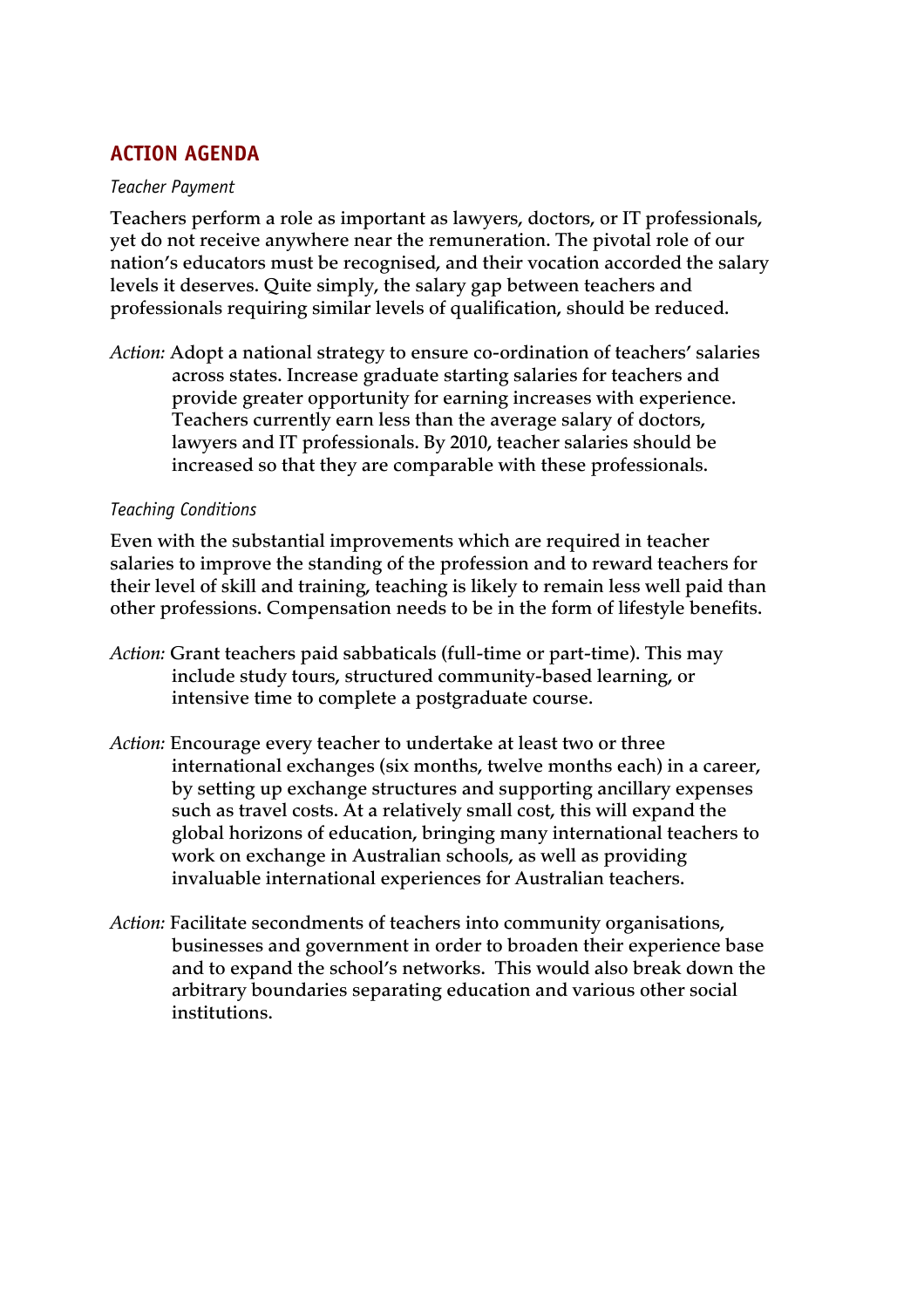#### *Teacher Education*

**Given the likely teacher shortages in the next five years, the training of teachers at university is critically important. There must be an increase in student numbers, as well as a focus on more internships.** 

**Additionally, postgraduate teaching courses should be made more affordable, and teachers need to be encouraged and supported to retrain and further develop their skills.** 

- *Action:* **Raise the HECS threshold level to average male earnings. At current wage levels, this would mean that teachers would only ever make relatively small HECS repayments.**
- *Action:* **Education postgraduate courses should be free, with university costs funded by the education system.**
- *Action:* **Practicum (work placement for teachers-in-training) needs to be more closely integrated in the learning process and the education system. School authorities should share a greater responsibility, and this may take the form of part-time paid teaching work from the commencement of the degree. Teachers should take on the mentor role as part of their professional responsibilities.**
- *Action:* **The Commonwealth government should initiate a coordinated federal program of TAFE teacher training, recognising the significance of an industry in which over 1.5 million people are studying.**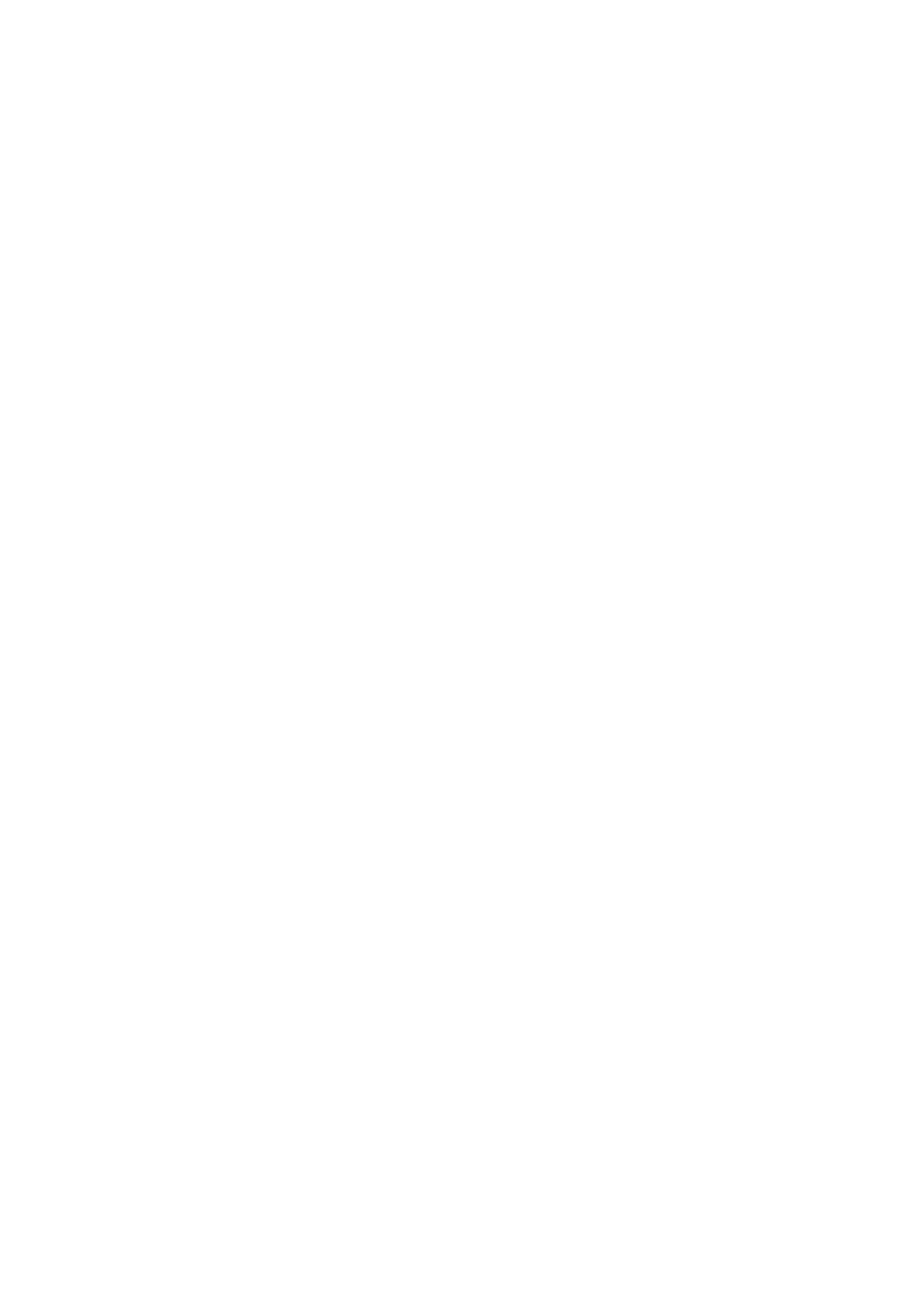# *THE PLACE OF THE 'PUBLIC' AND THE 'PRIVATE' IN EDUCATION WILL BE REDEFINED*

## **Old Systems**

**Old education systems were unashamedly two-tiered: one tier of expensive, private schools for a small elite (plus a few elite 'selective' public schools for the deserving among the poor and the general population); and a second tier of locally based public schools and religion-based schools. And within this second tier there was also some differentiation depending on geographic location—you had more chance of doing well from schooling, or going further with your education, if your public or religion-based school was in an affluent locality than if it was in a poorer locality. In the main, however, education was another gift for those already born into affluence. Otherwise it was only granted to the very few who could escape their class by winning scholarships to private schools or passing the entry tests to selective state schools. This worked well for a society which required mostly unskilled workers, compliant citizens, and people who were to fit straightforwardly into the one national identity and pattern of gender relations.** 

### **New Systems**

**In the 'knowledge society', education cannot be just another gift for those already born into privilege. Leaving aside the question of equality of access to economic resources, every useful person in the new society (the worker, the citizen and the person at home), will require a complex and rich repertoire of learning, and the desire as well as the capacity to continue to learn for the whole of their life.** 

**In response to these changes, a number of trends have emerged in education, not all of which will serve the needs of the new society:** 

*A drift to private education.* **The importance of education today and the generous set of government-funded incentives to the private sector has resulted in a progressive drift away from public to private education. There has been a steady loss of enrolment share of 0.4% per annum from public to private education over the past twenty five years. In the Anglophone world, we have even seen the emergence of 'charter schools', for-profit schools set up and owned by private investors. Where these schools have been set up in poor neighbourhoods, the source of funding for these schools is vouchers or the equivalent of vouchers—IOUs or education credits handed to parents by the government and by means of which 'parental choice' directs funding to**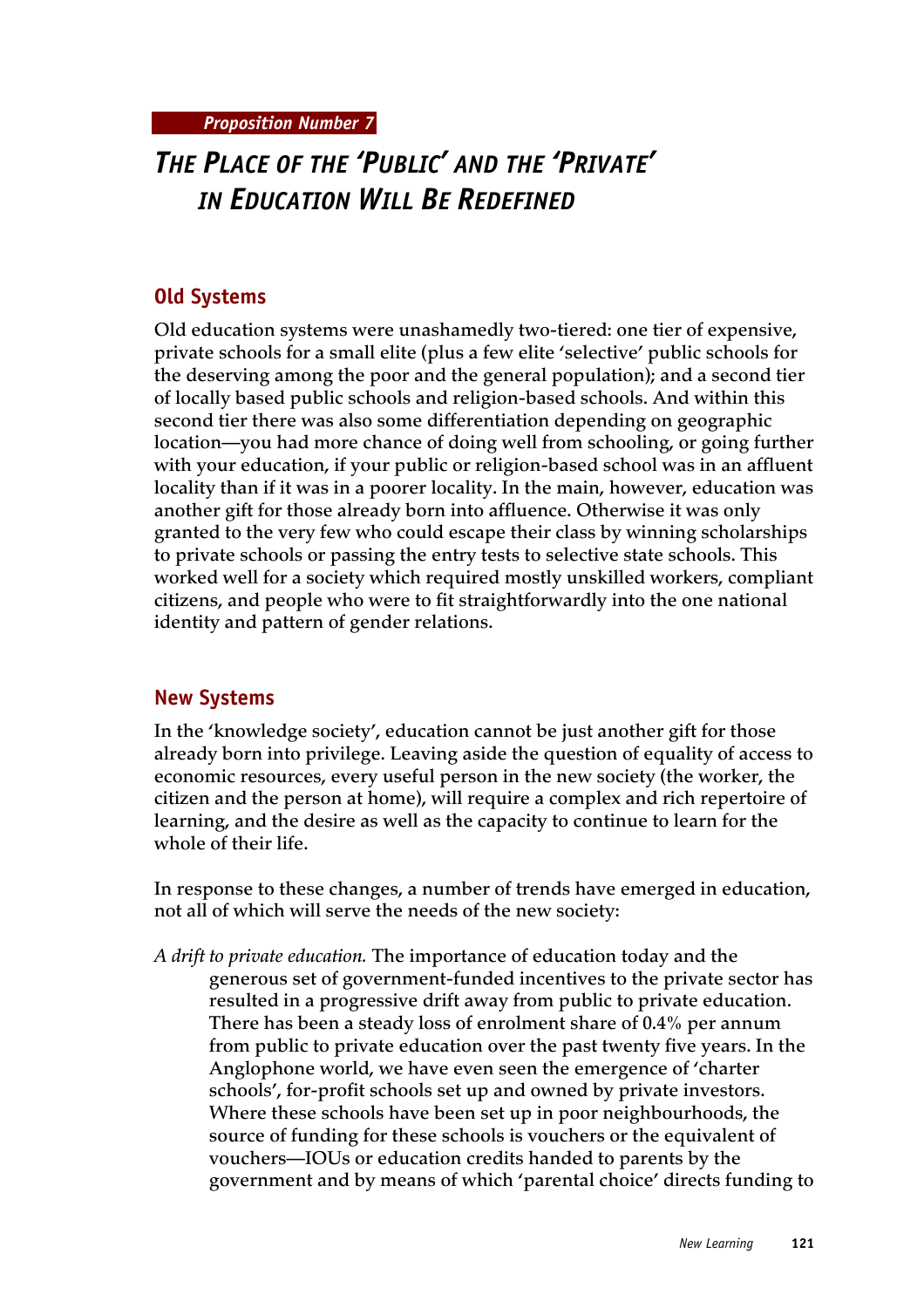**the private charter school which would otherwise have gone to public schooling. In the United States, some of the strongest support for charter schools comes from parents who live in poor neighbourhoods, angered by the chronic failure of their students in public schools. Whether the charter schools do a better job is a matter of considerable dispute.** 

- *A decline in investment in public education.* **The disparity in resourcing and facilities between elite private schools and public schools in poorer areas is growing. This reflects simply in the much-publicised university enter scores. Some claim that the quality of teaching is declining in public schools, although despite the air of certainty of the literacy and numeracy tests, this is hard to measure. One thing for certain is that, whether real or not, there is a public perception of decline. This public perception may well be more a measure of the public's increased expectations of education than of actual decline. The reason for the drift to private education is not because public schools are by nature inefficient (and that is what the proponents of economic rationalism tell us), but because private schools have more resources and because governments, in the name of 'choice', have widened this disparity.**
- *A tendency to reform public education by forcing it to emulate private education and to take on private enterprise models of organisation and management.* **The 'moral pull', even in public education, is towards the ethos and logic of private education. Locality-based public schooling has been replaced by competition between schools as they 'market' their special qualities and student success rates. Parents are seen to constitute a market which can make choices. And so, fierce competition emerges amongst schools as they clamour for scarce resources (as well as use these resources on marketing—yet another new cost, and another pressure on teachers, in this case to be salespeople as well as educators).**

**Public and private schools are also supposed to compete against each other. This is often a very unequal match, in which the primary determinant of 'choice' is usually not the quality of the schooling (some private schools undoubtedly produce the 'results'), but the level of the fees. Every parent is faced with the stark question, 'can I afford my child's education?', and in answer to this question, more and more seem to be making the choice to pay higher fees, sometimes at great personal cost. Meanwhile, public schools increasingly have to supplement their incomes with commercial sponsorship, fund-raising pushes and charges to parents. This is privatisation by stealth. Parents find themselves paying more and doing more in their local public school because government is providing less of the support which is required.** 

**None of these trends will serve 'knowledge society' well. A knowledge economy needs its whole workforce to be well educated, not just a small elite.**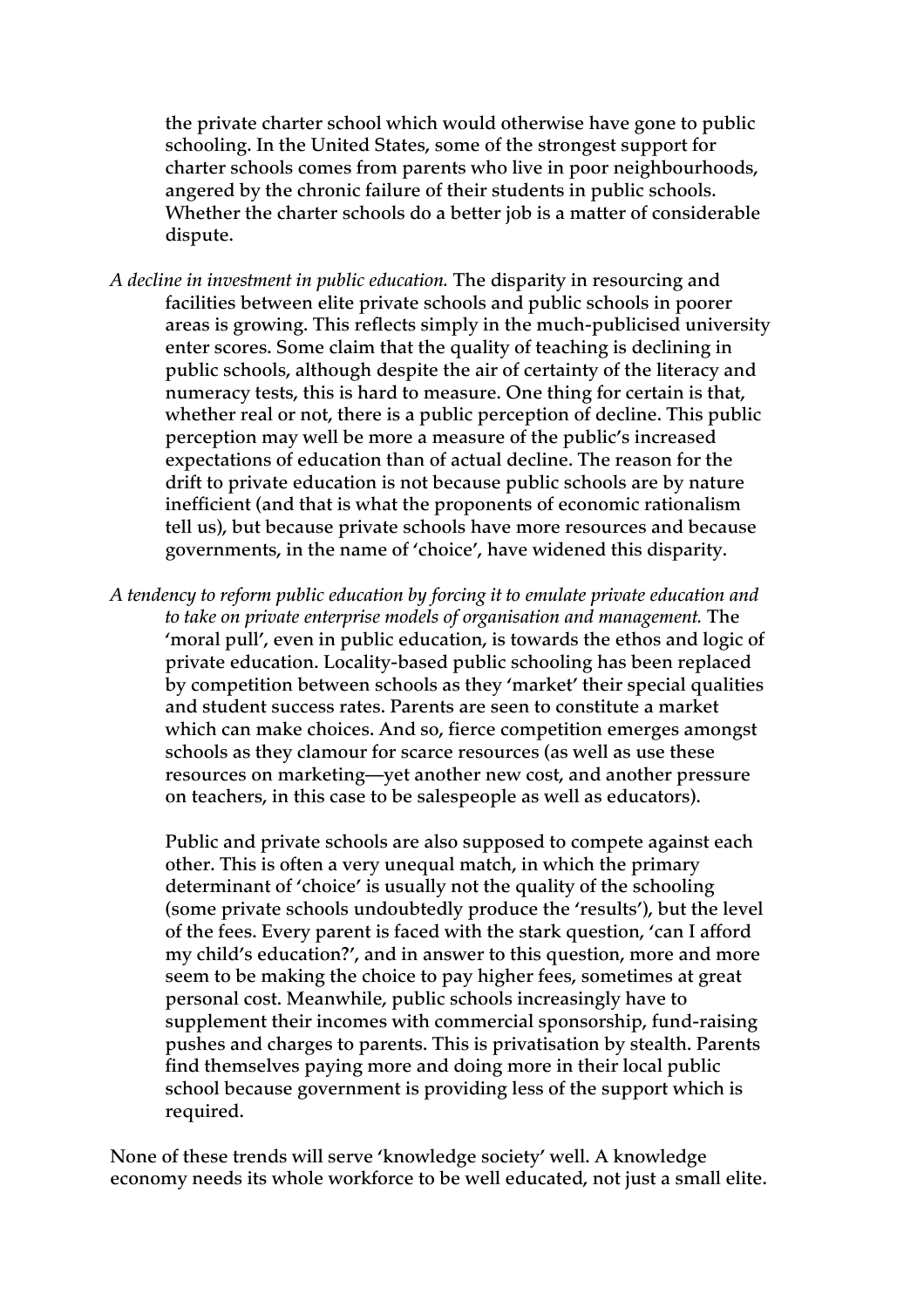**Moreover, private enterprise models are not well suited to education. Market forces reinforce and extend inequalities. After all, it is aspiration in the context of inequality ('I want that BMW, too.') which is supposed to drive people to compete, and competition drives the system. Without inequality, there would be nothing to strive for, so the free enterprise argument goes. Competition means that the best succeed and the rest can only blame themselves for their own relative lack of success. Applying this logic to education, parents are supposed to play the game of competition amongst the various schools available on the market, and make market-informed choices for their children by means of which their students might achieve outcomes unequal to most other students.** 

**The problem for a logic premised on unequal outcomes and the struggle for survival, is that (unlike in the past), we need everybody in the society to have the capacities created by the new learning. The inevitable practical effect of the drift to privatisation may work for old economy structures and where we still need a large number of 'educational failures' to work in unskilled jobs. However, it is worse than counterproductive for the new economy and society. Education is not a matter of competition and choice, in which a few succeed by virtue of their capacity to compete with, and to beat, most of the others. Even if this is what drives the private sector, it certainly won't work for education. And there remains the all-important issue of underlying values. Education is a time and a place for nurturing, and of thinking. Applying the logic of competition to education is about as unproductive and destructive as it would be to set up a regime of competition and motivation based on the expectation of unequal outcomes amongst siblings within a family.** 

**So, what is to be done? There are two areas for urgent action:** 

*We must build a vibrant public education system.* **Public education has a unique responsibility which only it can meet, and that is to create a whole society in which every person is able to navigate the new worlds of work, citizenship and identity. To achieve this, we will have to make investments which, in the usual short term market framework, are not economically rational. We will have to invest in students who are economically disadvantaged, Indigenous students, immigrant students, students with disabilities, and students who are disadvantaged by their geographical location. And this education will measure its performance by equity targets, or its capacity to reduce disparities in results between different social groups. Public schools must be welcoming places, not the institutionalised mass production machines they were in the past, but places of diversity and pluralism, where the outcomes of learning for different individuals and groups are comparable but not necessarily the same. Reviving public schools must not mean returning to the past; rather it must be to create something entirely new, teaching a 'new basics', deconstructing the old institutional boundaries and using the latest information and**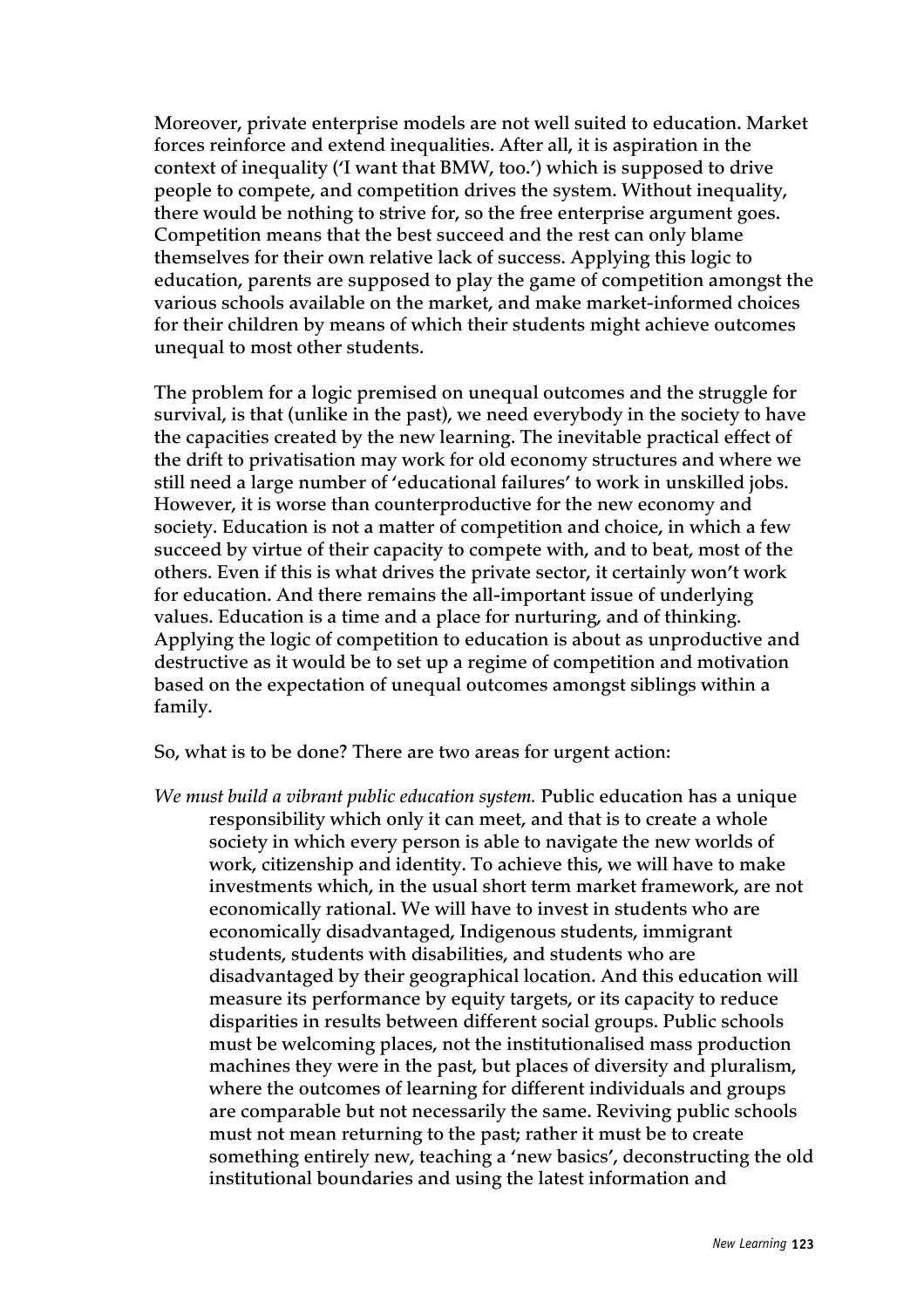**communication technologies as a central means of instruction. Not all public schools have to be the same, , but their differences should be a reason to share their knowledge, resources and skills- to collaborate in other words, rather than to compete. But none of this can be achieved without equitable funding arrangements.** 

*We must redefine the role of non-government schools.* **Elite private schools are as unlikely to go away as inequality itself. However, when there is so much educational disadvantage and until education fully serves the needs of the knowledge economy, they do not need government support. There is nevertheless an important role for non-government education which receives government support, the levels of which can be determined by school and community capacities to pay fees. They need to be held accountable, however, for that government funding and expected to deliver on the values of diversity and inclusivity that mark public schooling. In a democracy, communities do have the right to design options which fit their needs and aspirations—Aboriginal schools, ethnic schools, religious schools and schools which espouse a particular educational philosophy such as Montessori and Steiner schools. Here the operative concepts are not around market choice, but around community autonomy, responsibility, self-government and diversity. A truly pluralistic society has to allow such options, although for the sake of equity these need to be measured against the broader expectations of the new learning. Perhaps, even, with an approach to learning which stresses collaboration over competition, it may be possible to mix and match resources and even programs between public and community-based schools.**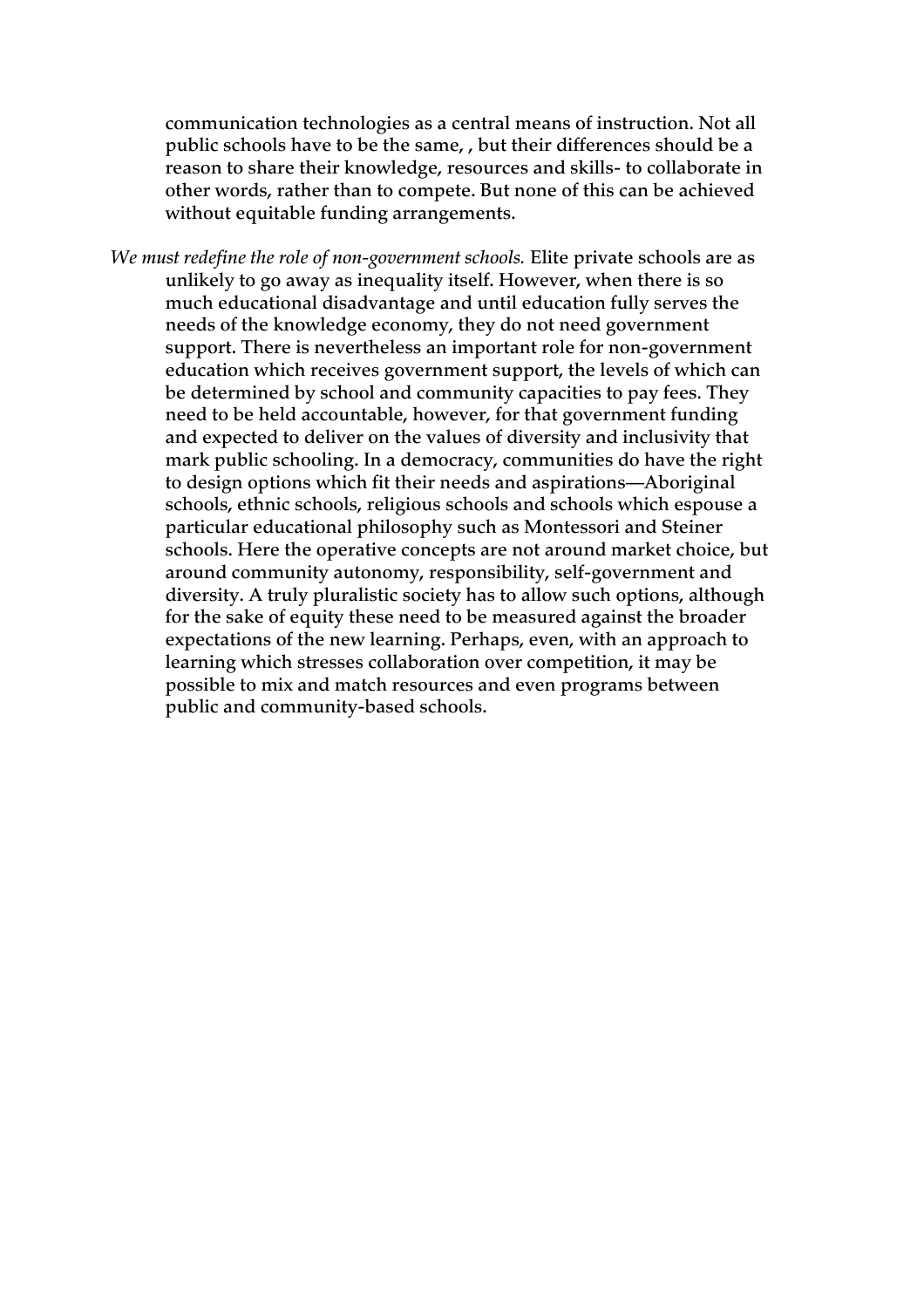*Schools* 

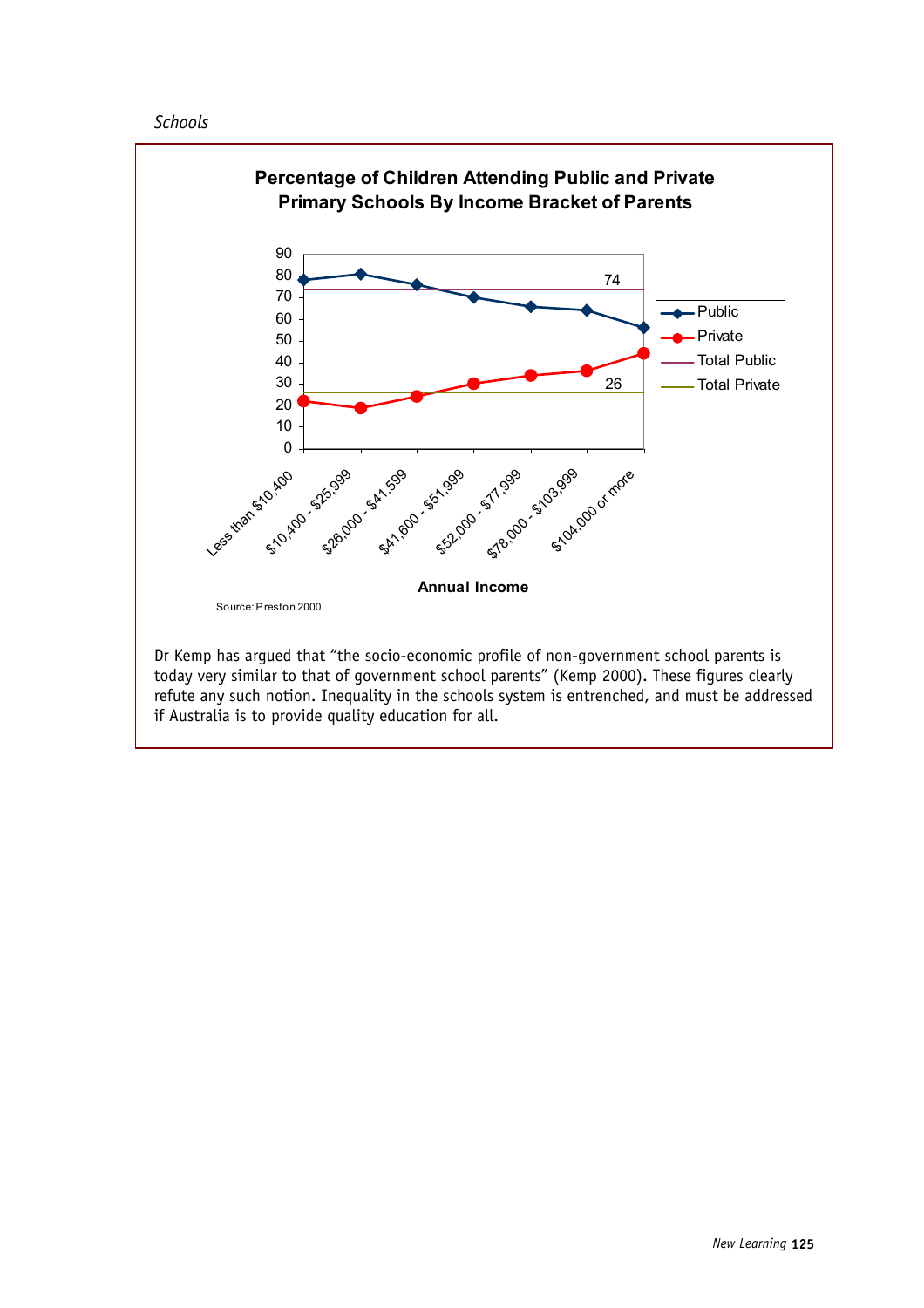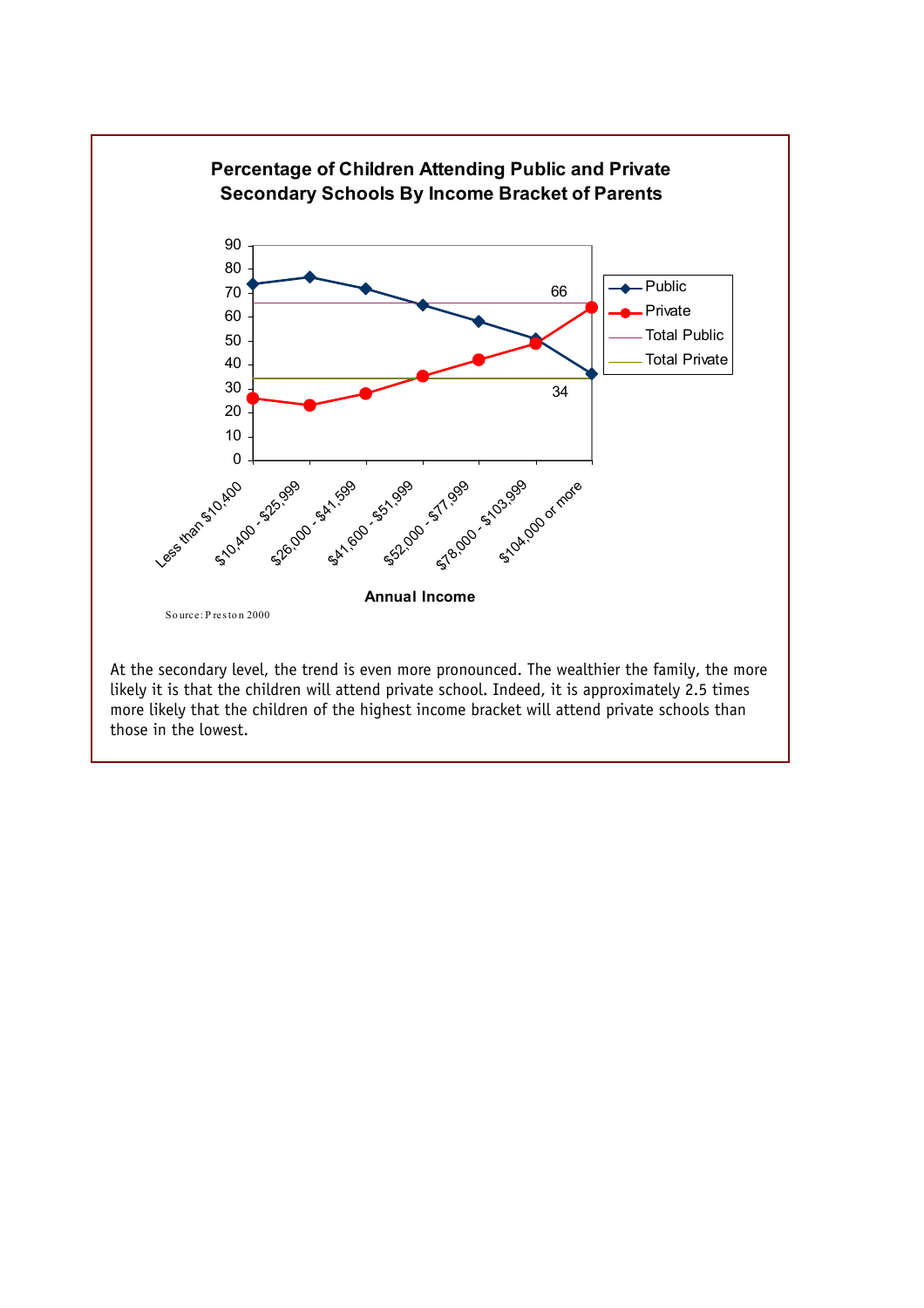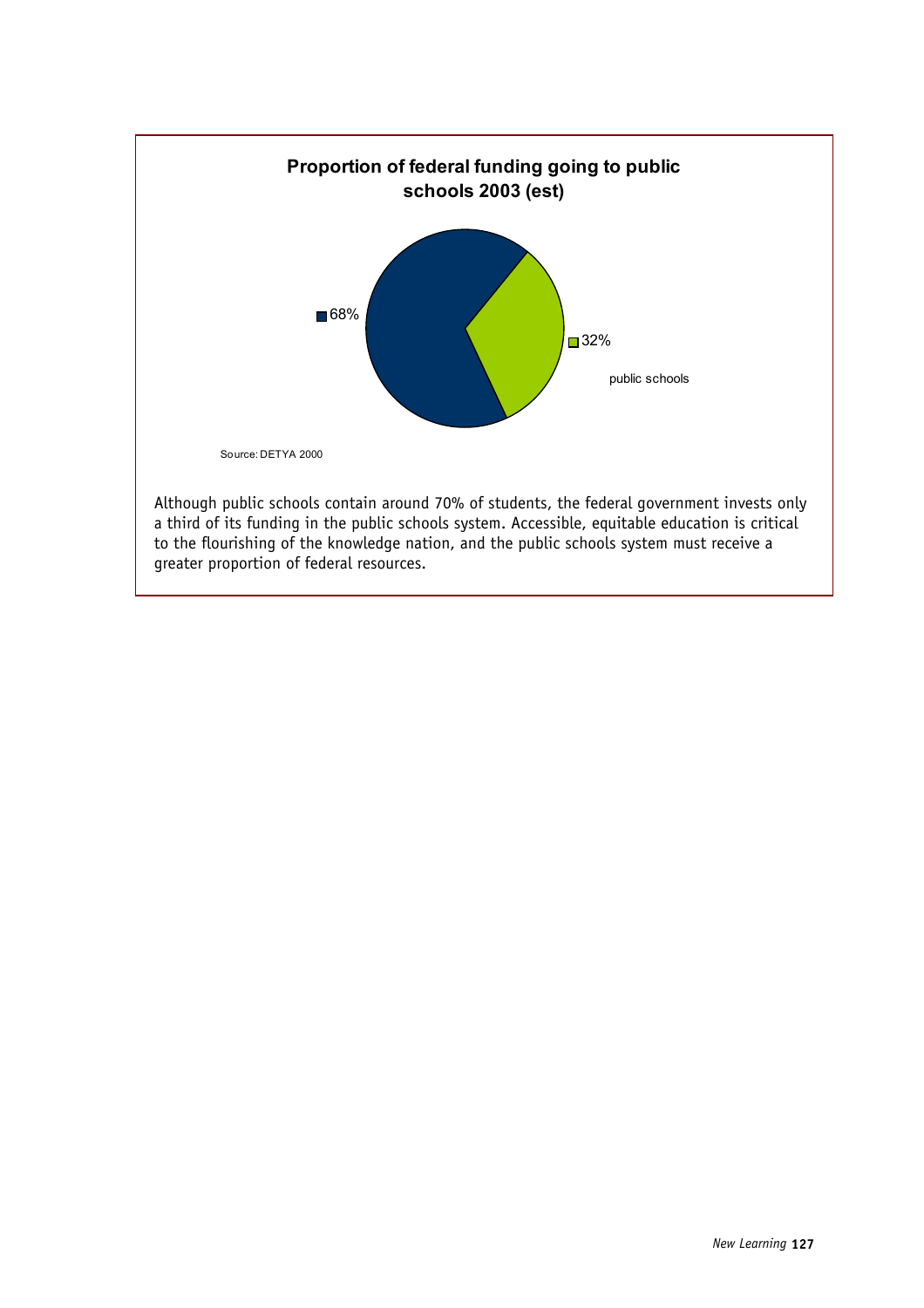

The level of inequality in the schools system is alarming. For the first time, expenditure per child in non-government schools is higher than it is in public schools. The teacher-student ratio is significantly better, because of funding. Most worrying of all, the education retention rate is substantially higher. According to the Australian Bureau of Statistics, school retention to year 12 in Catholic schools was 77.4 per cent in 1999, while in other private schools it was 95.5 per cent. In public schools it was only 64.4 per cent. This is an irreplaceable loss for the future of the students who leave - and for Australia, a nation that must be a "clever country" or sink economically.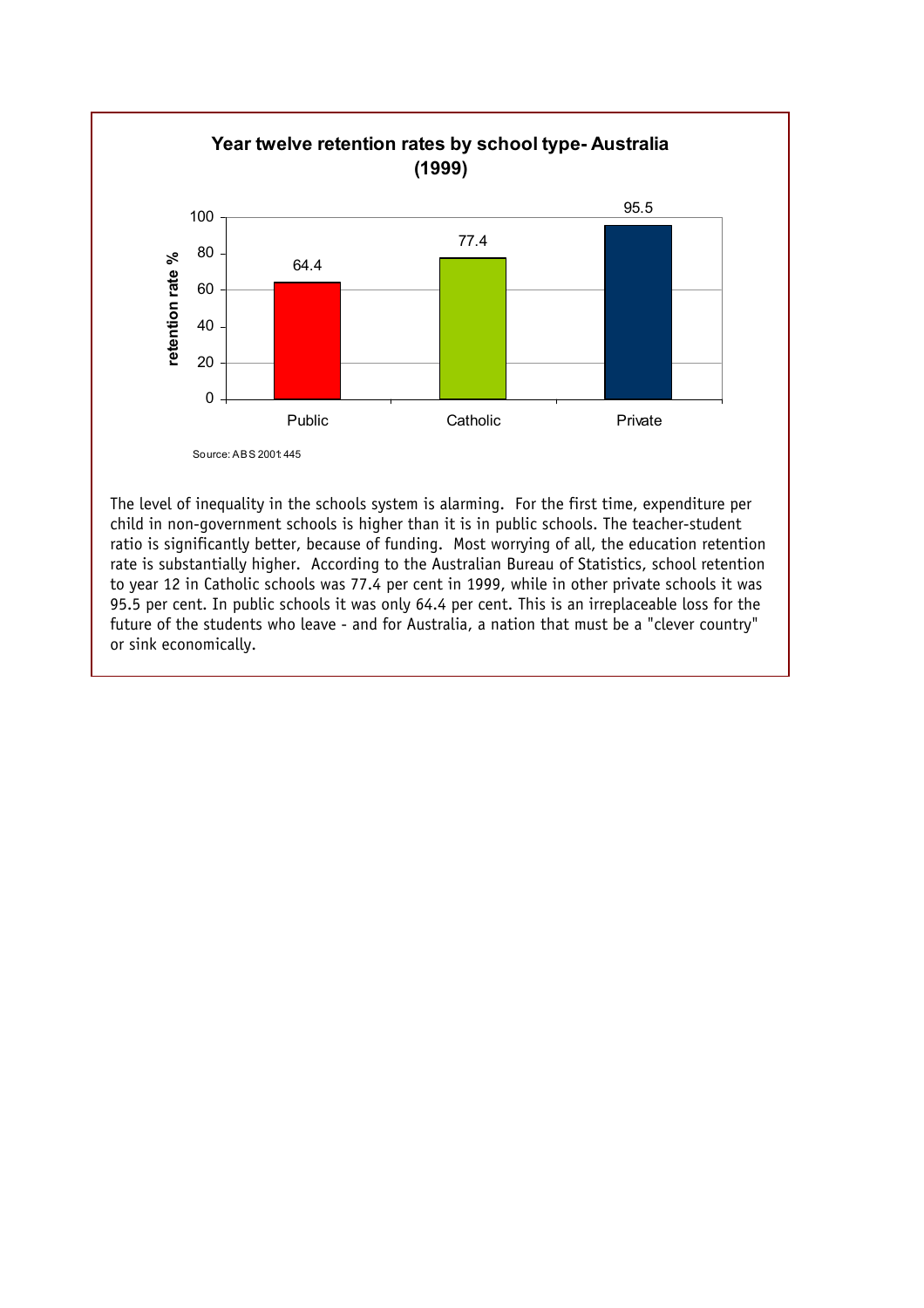

Despite constituting less than 70 per cent of secondary students, government schools still account for nearly 90 per cent of male non-completers. For females, the situation is even worse, and some 92 per cent of female non-completers came from government schools by the mid-1990s. Despite improved retention rates over the previous two decades (though not over the previous six years), the composition of non-completers as a group has remained similar. Those in government schools, those from poorer backgrounds, those from rural areas, and males, are all over-represented in non-completion levels. Serious structural inequalities continue to pervade the education system.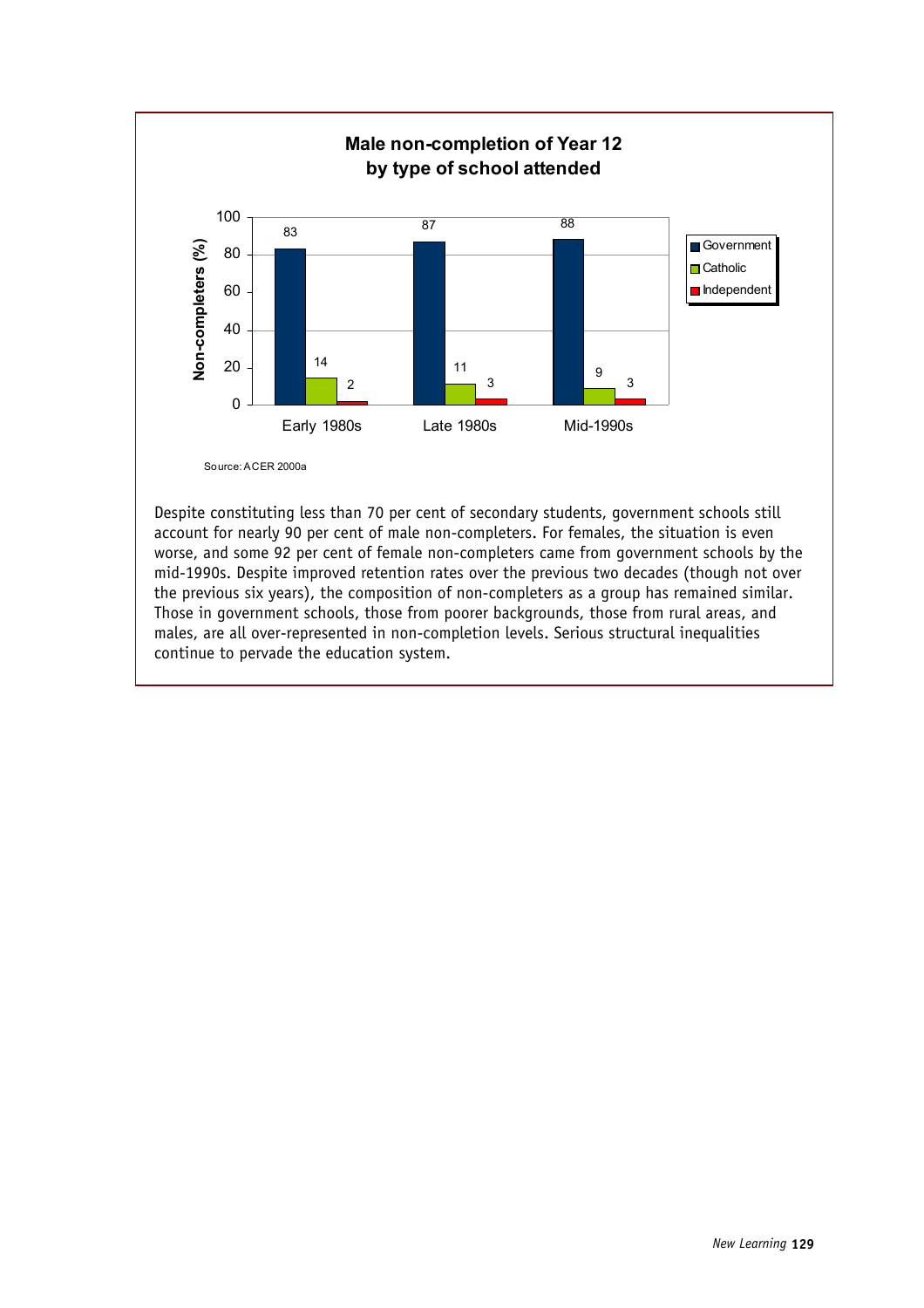

challenge for Australia. VET no longer provides simply a second chance. The knowledge economy requires specific skills to be learnt and relearnt throughout life, and VET provides a forum of formal learning where students of all ages, and in all forms of employment, can acquire new skills. The growth in VET demand, then, needs to be seen as an opportunity, not as a burden upon governments. By adequately funding the growth of the vocational training sector, governments can ensure that all who wish to improve their skills are given the opportunity to do so.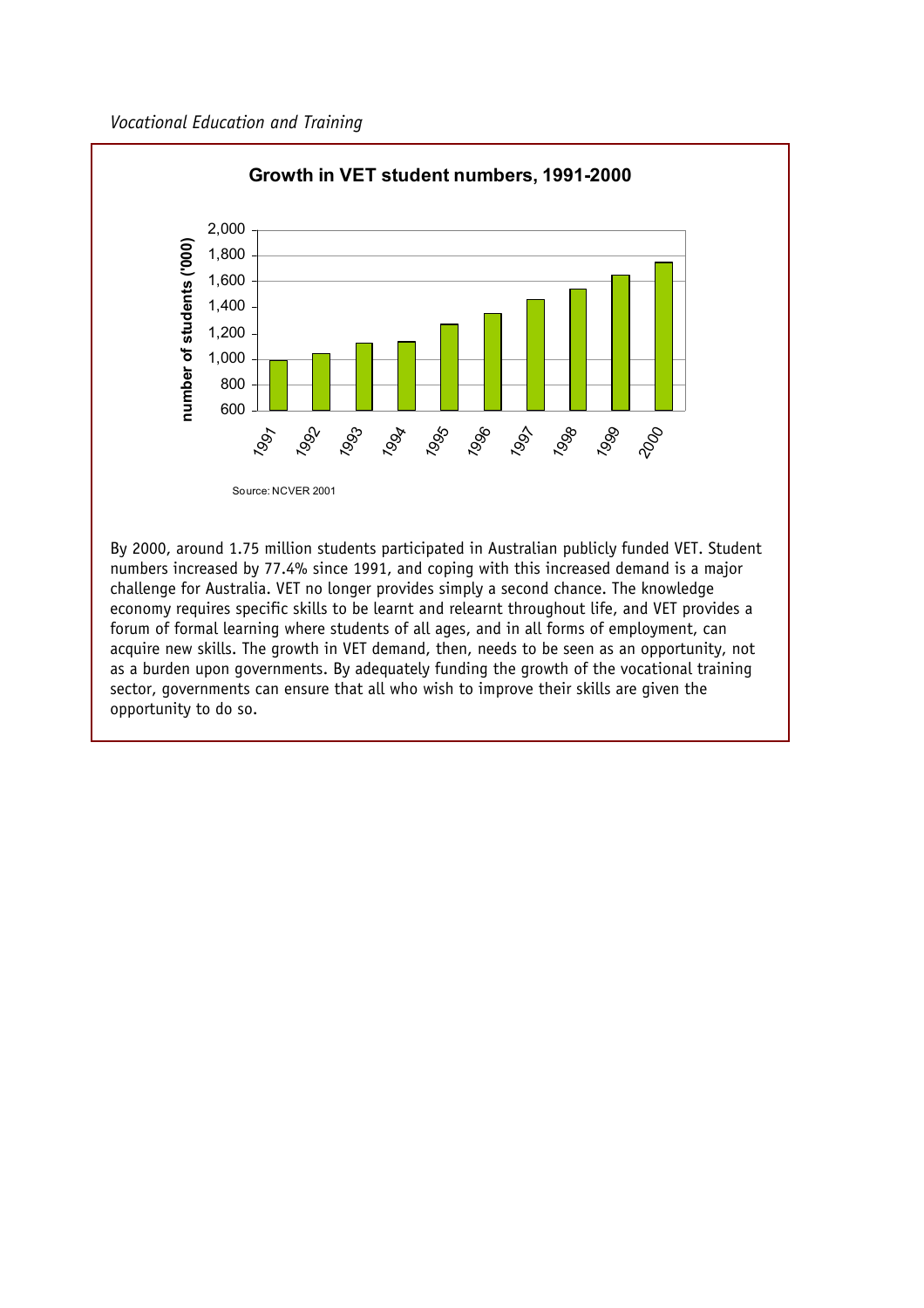

One of the reasons why investment must be channeled towards VET is because vocational education clearly works. The success of VET is acknowledged by both employers and employees in frequent surveys (NCVER 1999), and the results of training speak for themselves. The above table highlights the improvement in employment prospects for TAFE graduates of 1999. After completing a TAFE course, the odds of being in either gainful employment or further study improved from 77 per cent to 89 per cent, while the chances of being neither employed nor studying virtually halved. These figures further demonstrate that education is an investment, not a cost, and it should be seen as such by governments, employers, and all others concerned with the knowledge economy.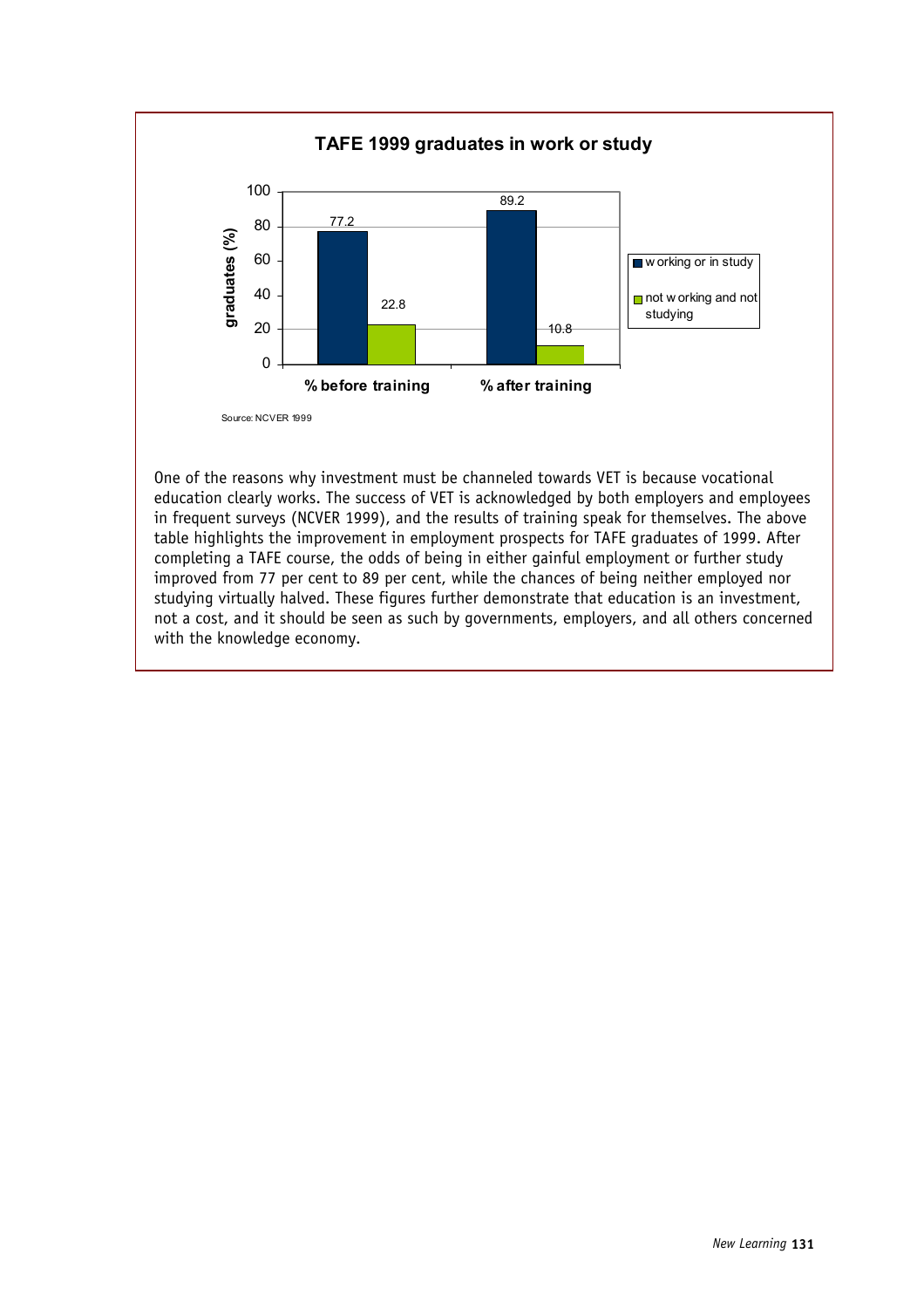#### *Universities*

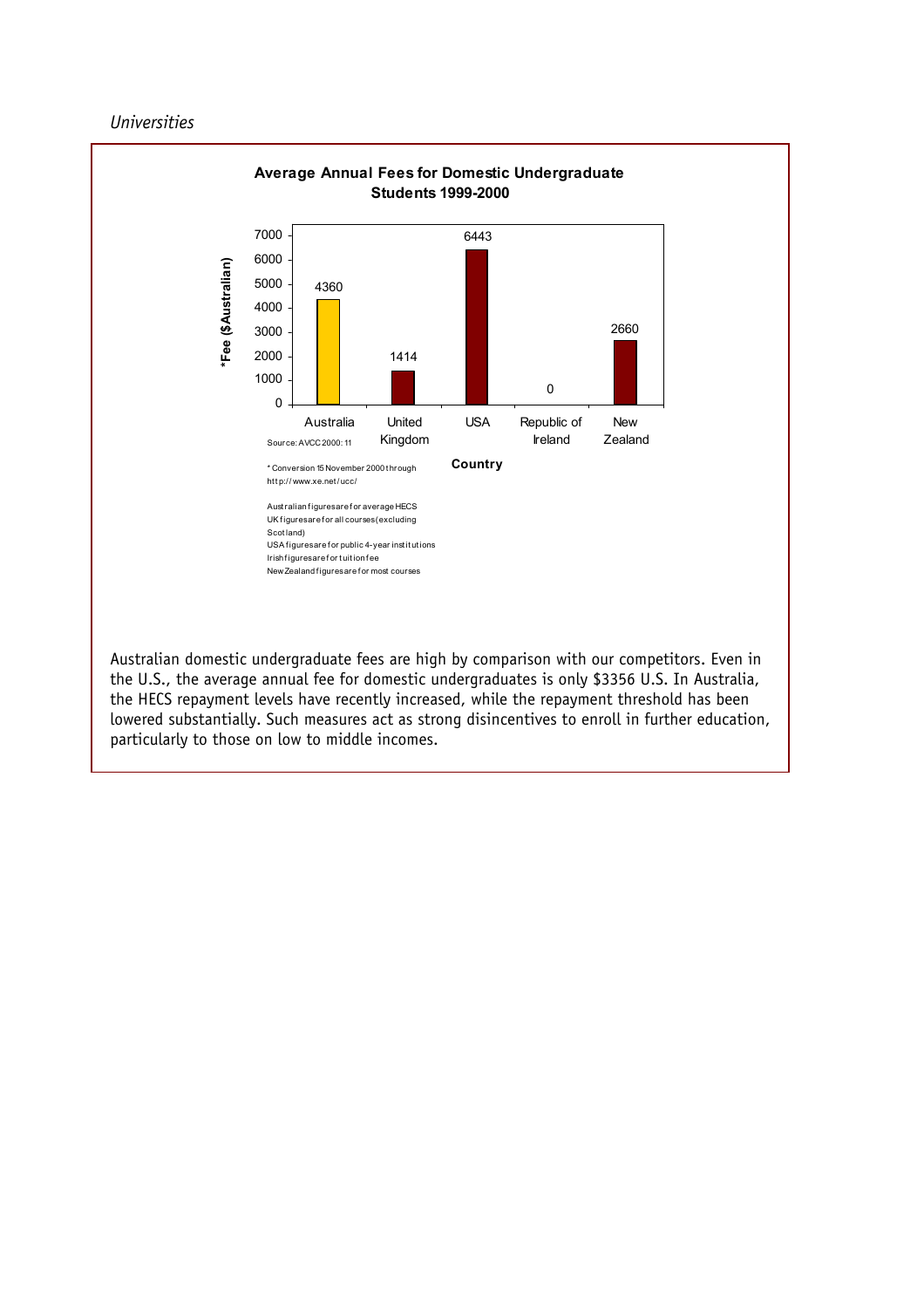

the knowledge workers of tomorrow requires strong public investment, and commitment to an expanding sector. However, the Australian higher education system is increasingly maintained by student payments, and the resources of most universities are being stretched.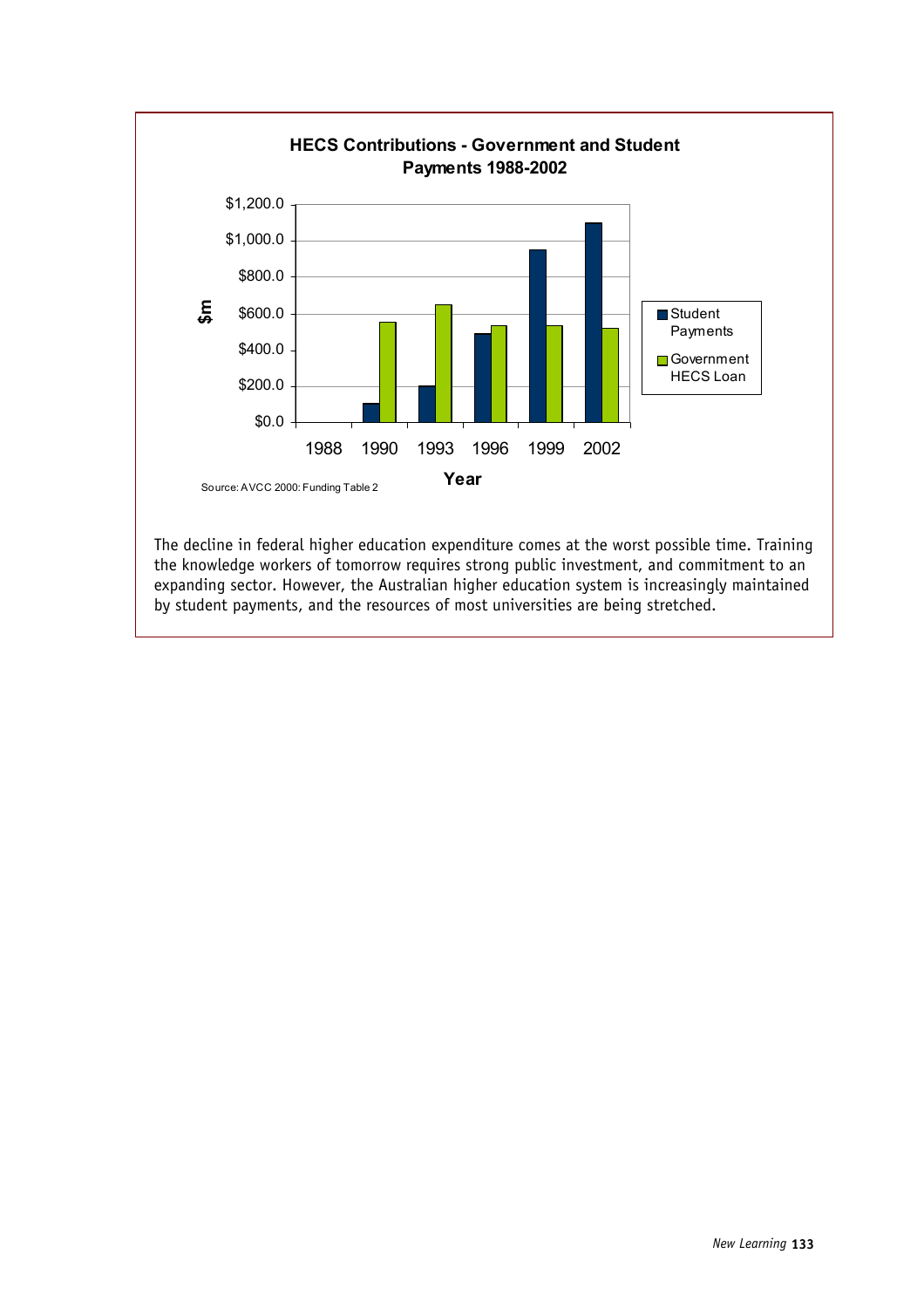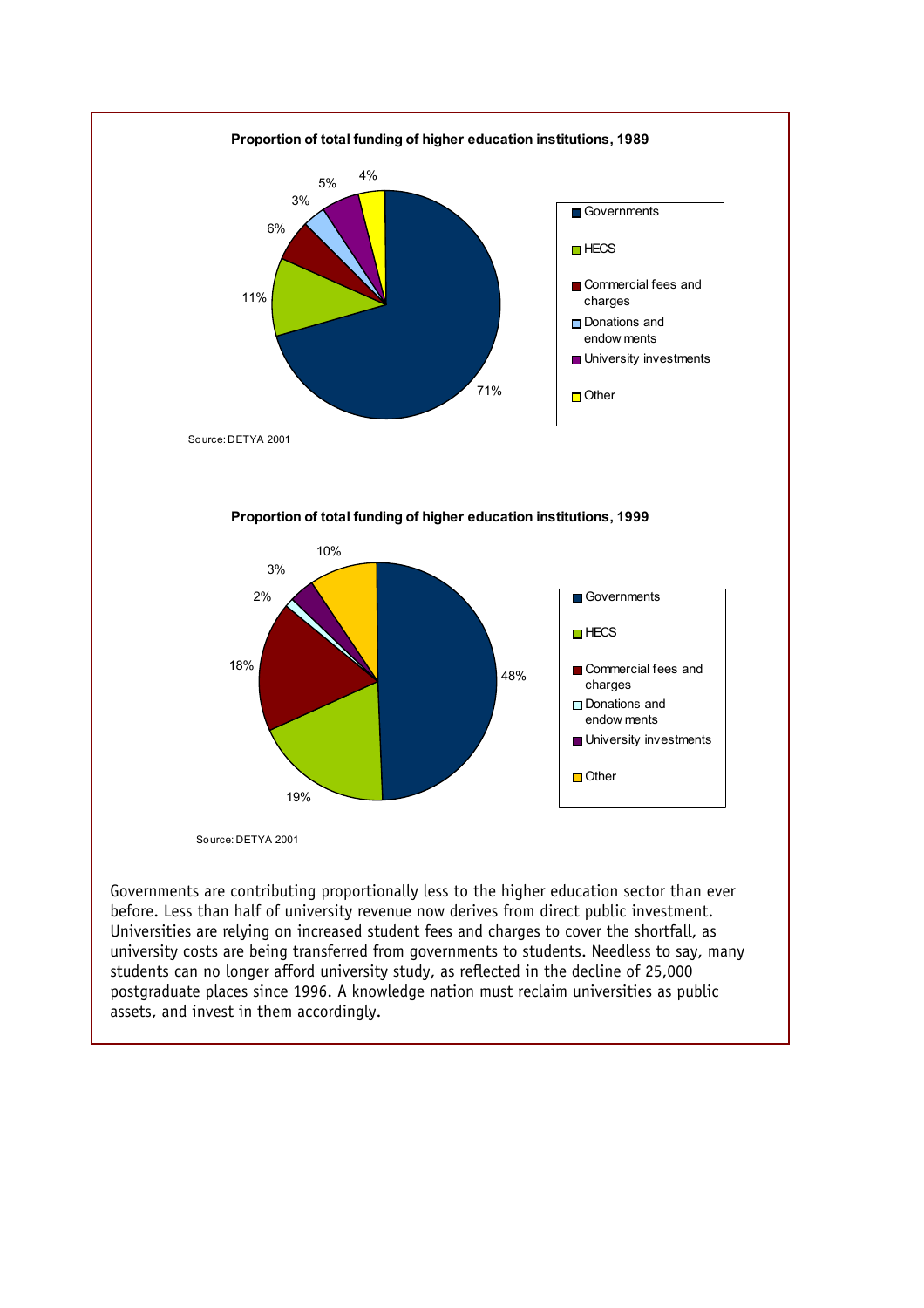

Source: Senate Estimates answer E506, M ay 2000

Figures for 2001 are for 'on-time' applications

**HECS Fee levels (1997-)**



Undergraduate applications have plummeted since 1996. This decline in Australians wanting to undertake university degrees has occurred after changes to HECS were introduced in 1997. From that date, HECS levels were separated into three bands, all of which were higher than the standard HECS level of 1996. HECS fees have been increased, and the HECS repayment threshold has been lowered to just \$22,346 for the 2000-2001 year. That these changes to HECS act as a disincentive to prospective students is evident from the figures. At a time when we should be encouraging more students to participate in higher education, government measures are in fact discouraging further study. This shift towards student support of the system, at the expense of public investment, is damaging to prospective students, to actual students, and to the idea of a knowledge nation. Greater participation in higher education is essential to success in the new economy, and Australian governments must reinvest in the system.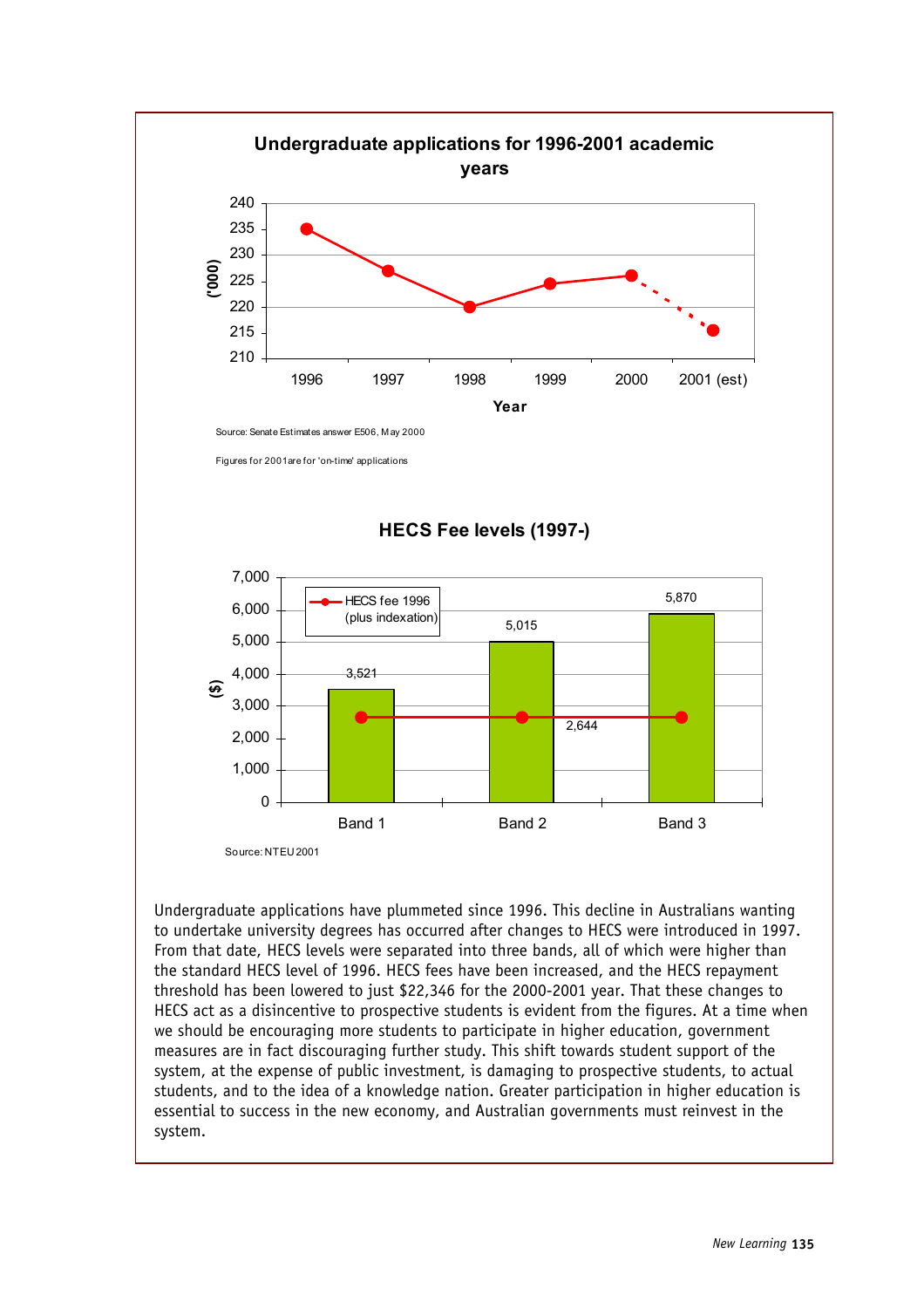

to students. Needless to say, many students cannot afford to pay.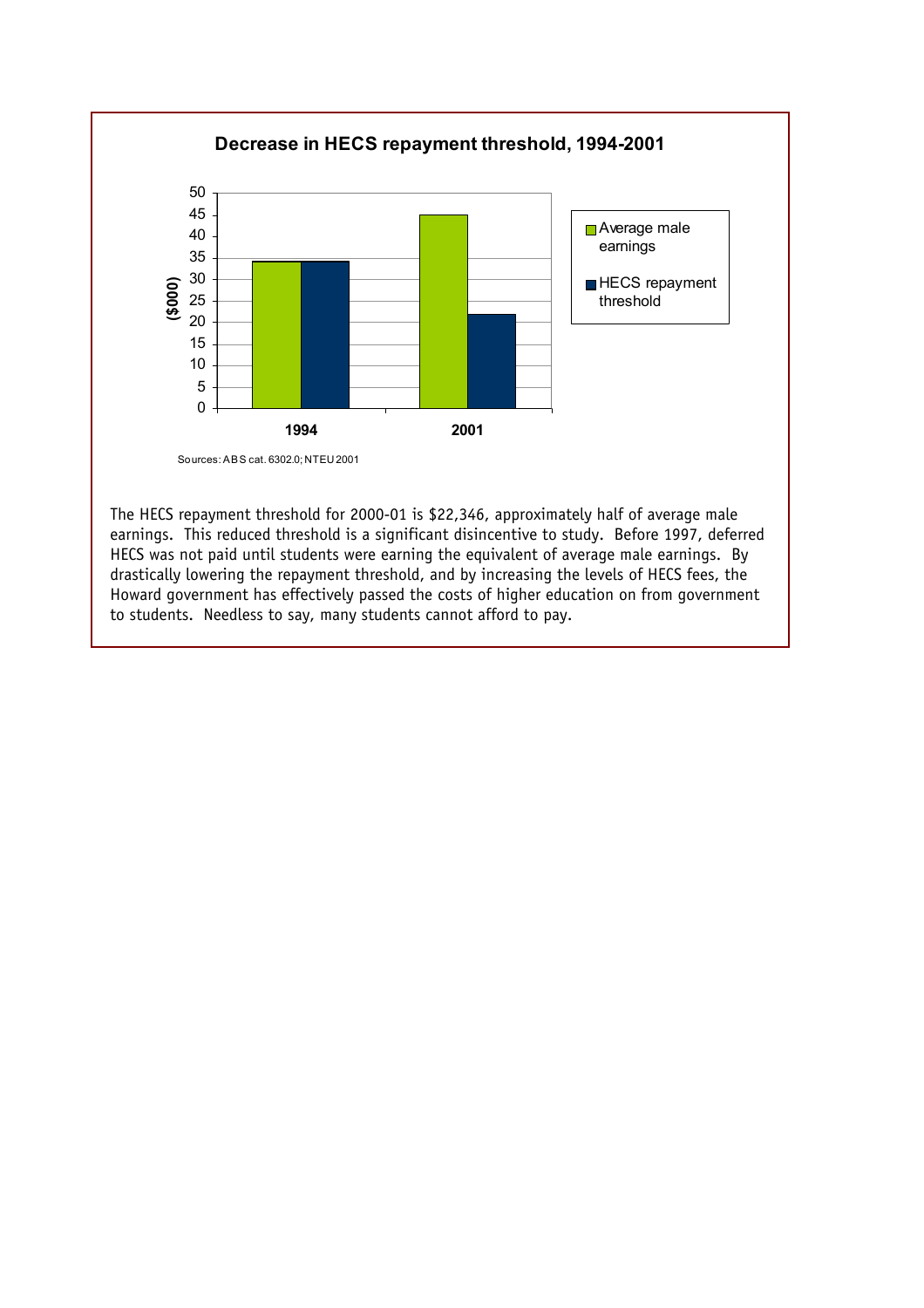### **ACTION AGENDA**

#### *Schools*

**It is a primary role of governments to promote an educated citizenry and lifelong learning for all. This role must be publicly acknowledged, and its responsibilities accepted, with a particular commitment to reinvesting in public schools.** 

- *Action:* **Review arrangements for the public funding of all schools by all governments—Commonwealth and State/Territory. This would ensure consistent and coherent funding arrangements across the two levels of government. The review should be undertaken by the Ministerial Council of Education, Employment and Youth Affairs ministers (MCEEYTA), and cover:** 
	- *the respective roles of the States and the Commonwealth in the provision of schooling;*
	- *the effect on schools of the interaction between Commonwealth and State funding;*
	- *the need for advisory and consultative mechanisms to improve openness in decision-making*

*Action:* **Establish funding targets which reduce resourcing inequities between schools.** 

#### *Vocational Education and Training*

**Expansion of competitive tendering processes and the so-called 'user choice' system has put pressure on resources and led to higher non-completion rates (NTEU 1999: 11-14). According to the NSW Department of Education and Training, 'Competitive tendering means that providers compete on price and there is less emphasis on quality and services as the basis of competition… Around Australia, these policies have forced the reduction of services and rationalisation of facilities upon public providers.' (NSW 1999 submission, cited at AEU 2000b: 6) Governments must reaffirm that the provision of VET is a public obligation, and ensure sufficient funds to public providers to avoid compromising service and quality.** 

*Action:* **Review the effectiveness of competitive tendering and 'user choice' processes in Vocational Education and Training.** 

#### *Universities*

**The reliance of Higher Education on non-government funding sources, such as international students, full-fee paying Australian students, and commercial research needs to be reduced. It is not that these supplementary revenue sources are without value in themselves. In fact, they reflect a healthy expansion in higher education and university research as a domestic and an export industry. The problem is that success in these areas has**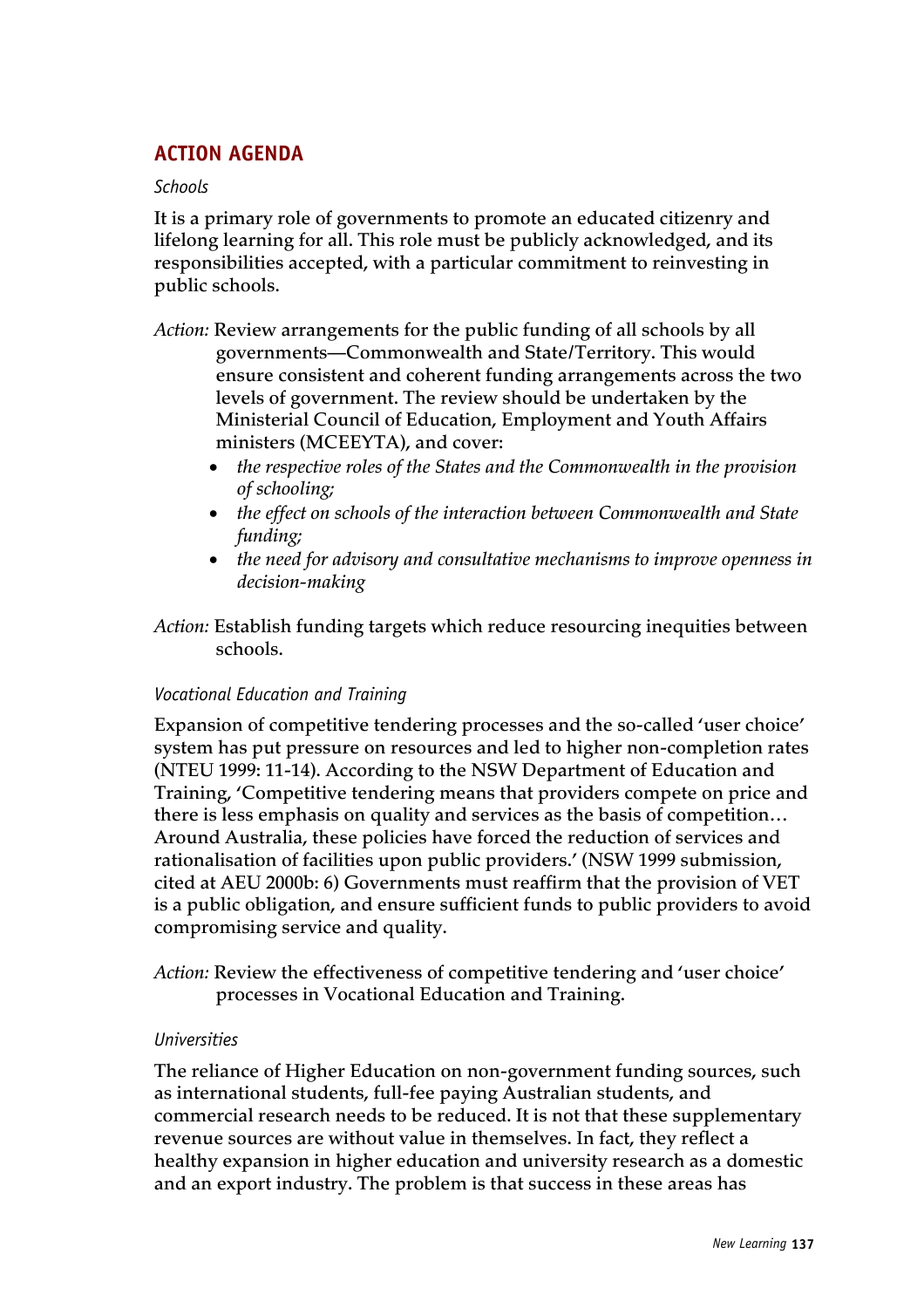**become an alibi for governments to reduce their levels of investment, and these commercially marketable areas are being forced to cross-subsidise other areas. In the longer term, this trend is unsustainable. The education 'products' for sale have been created by past investment, and new and continued public investment is needed even in order to continue to have excellent products to sell.** 

*Action:* **Increase Commonwealth funding for Higher Education as a proportion of total higher education revenues.**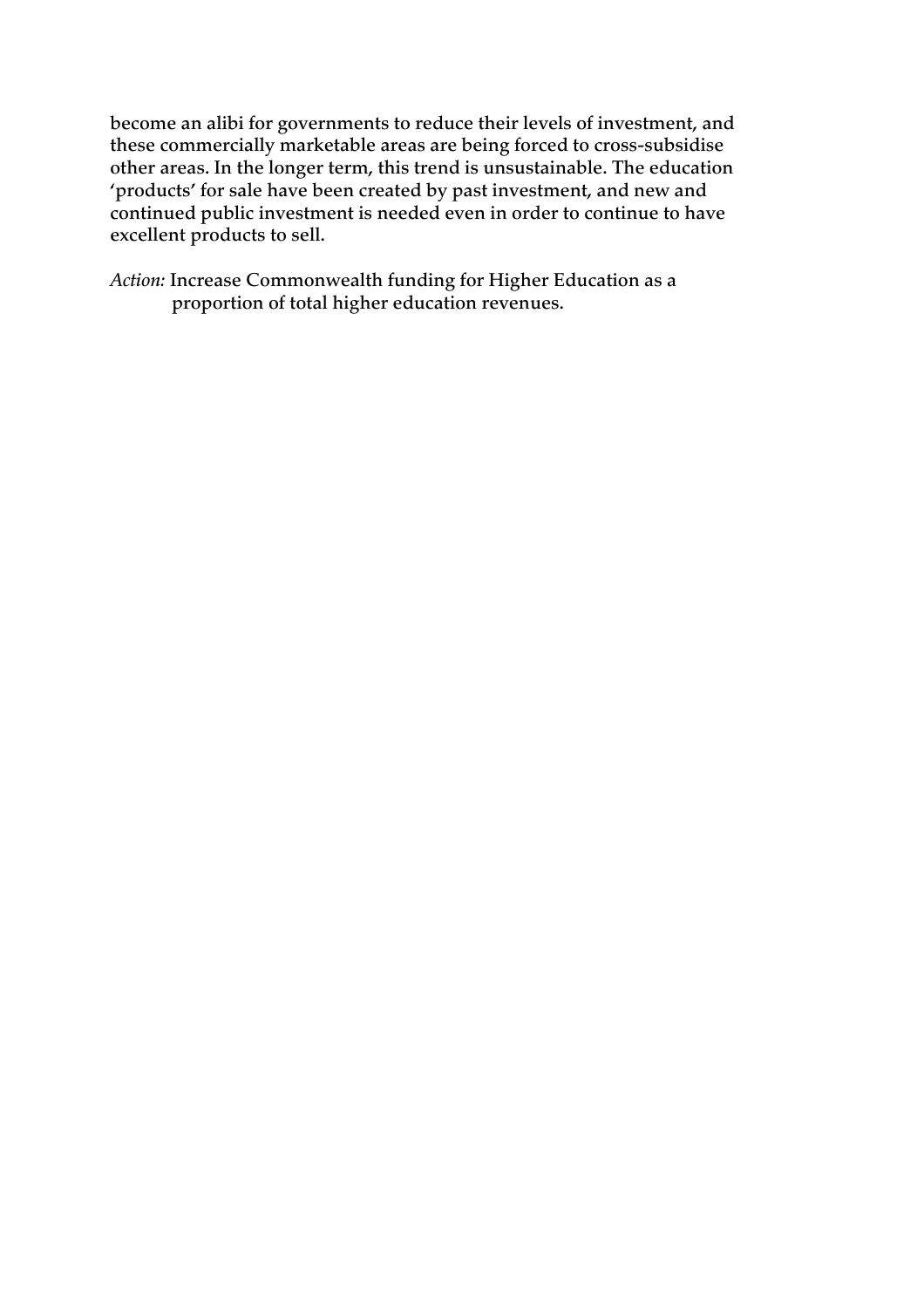# *THE FOCUS OF EDUCATION POLICY MUST CHANGE FROM PUBLIC COST TO PUBLIC INVESTMENT*

### **Old Education**

**Using market-accounting logic, education is a cost to taxpayers. Education appears each year as a line item of expenditure in the budgets of governments. In the past, this spending on education was a matter of pride for governments as they expanded the welfare state. This was certainly the case during the long cold war of the twentieth century, when capitalist countries tried to match the social promises of communism and created 'mixed' economies in which the public sector and public enterprises took a leading role. Since the end of the cold war, the economic rationalists have turned government expenditure into a vice, and made a virtue of tax cuts and shrinking the size of government. In both cases, however, the focus is on expenditure rather than investment, and nowhere are the returns on that investment calculated. Both models for funding education—the welfare state and the economic rationalist—are at root flawed in the same way.** 

### **New Education**

**Market logic operates by financial year, annual profits and losses, surpluses and deficits. It focuses narrowly on micro-efficiencies which can show up immediately in productivity improvements and cost reductions. It has a 'bottom line' focus which is so short term that it is rarely able to measure any results beyond financial years, and is unable to consider investments unless they can show a return almost straight away. The only measures of capital investment are asset value and realisable sale price.** 

**None of this works for the economics of education. Education is a long term investment, with no immediate returns. For the individual, such as a child starting school, it is perhaps twenty years before there is any return, and a full return on the initial learning investment may take another forty years to realise. Besides, the whole notion of market choice is a nonsense, when the return does not come back to the investor (the parents, in the case of school fees). Parents make choices about education which are not motivated by market logic, but by processes which are entirely human and entirely nonrational in an economic sense. However useful the market might be in some spheres of social life, education is a social and a human responsibility which defies the short term narrowness of market logic.**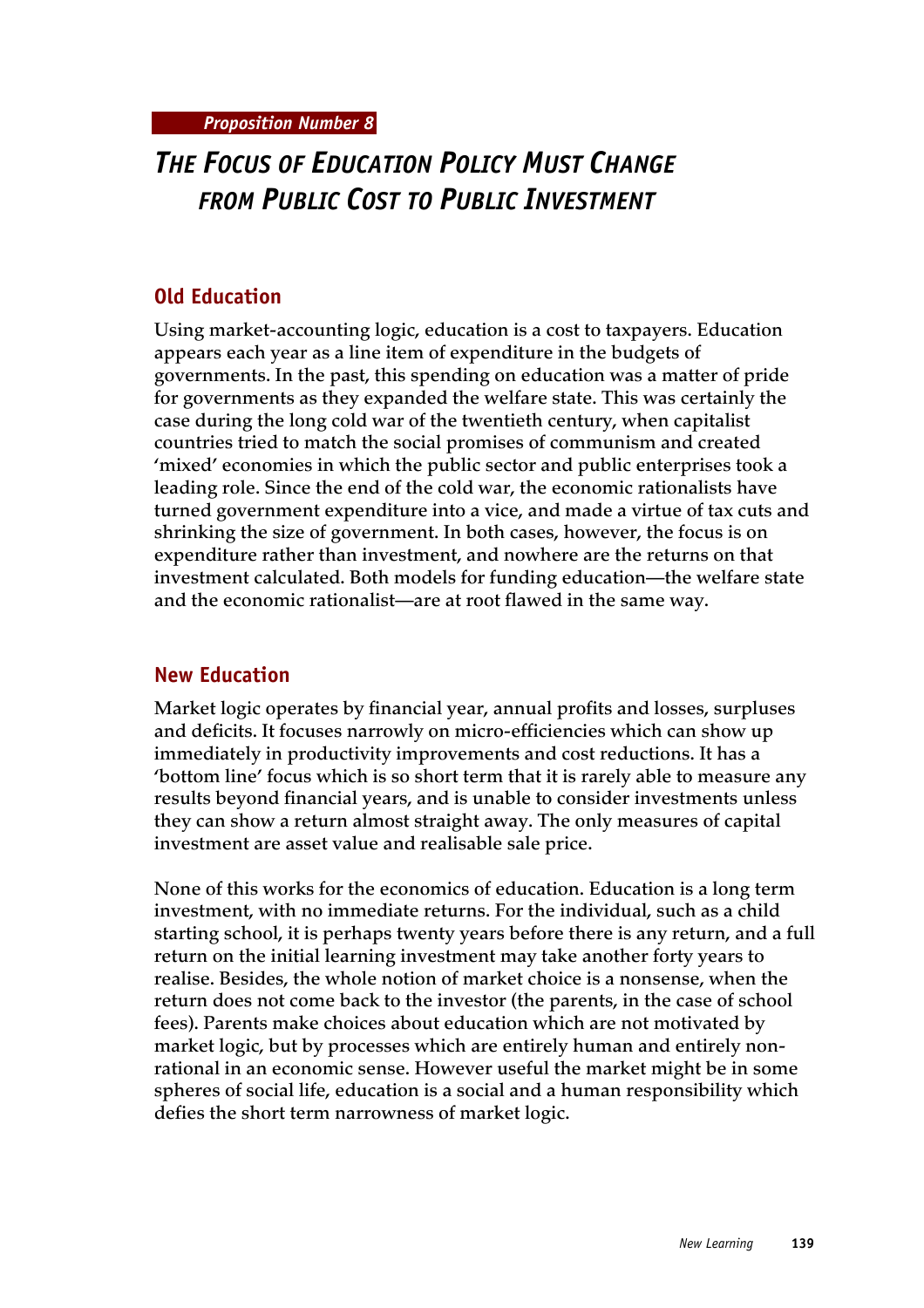#### *Learners are Citizens, not Customers*

**In fact, the relationship of learners to education systems is nothing like the relationship of customers to the market. Rather, it is a relationship of citizens to government. The economic rationalists have tried to downsize and outsource government by privatising as many of its traditional functions as they can. However much they attempt to transpose into the public sector the market logic of customers, user-pays and supply and demand, there remains a powerful logic of citizenship rights. And citizens are nothing like customers. In their relationship to educational institutions, learners and their families are definitely citizens, and definitely not customers.**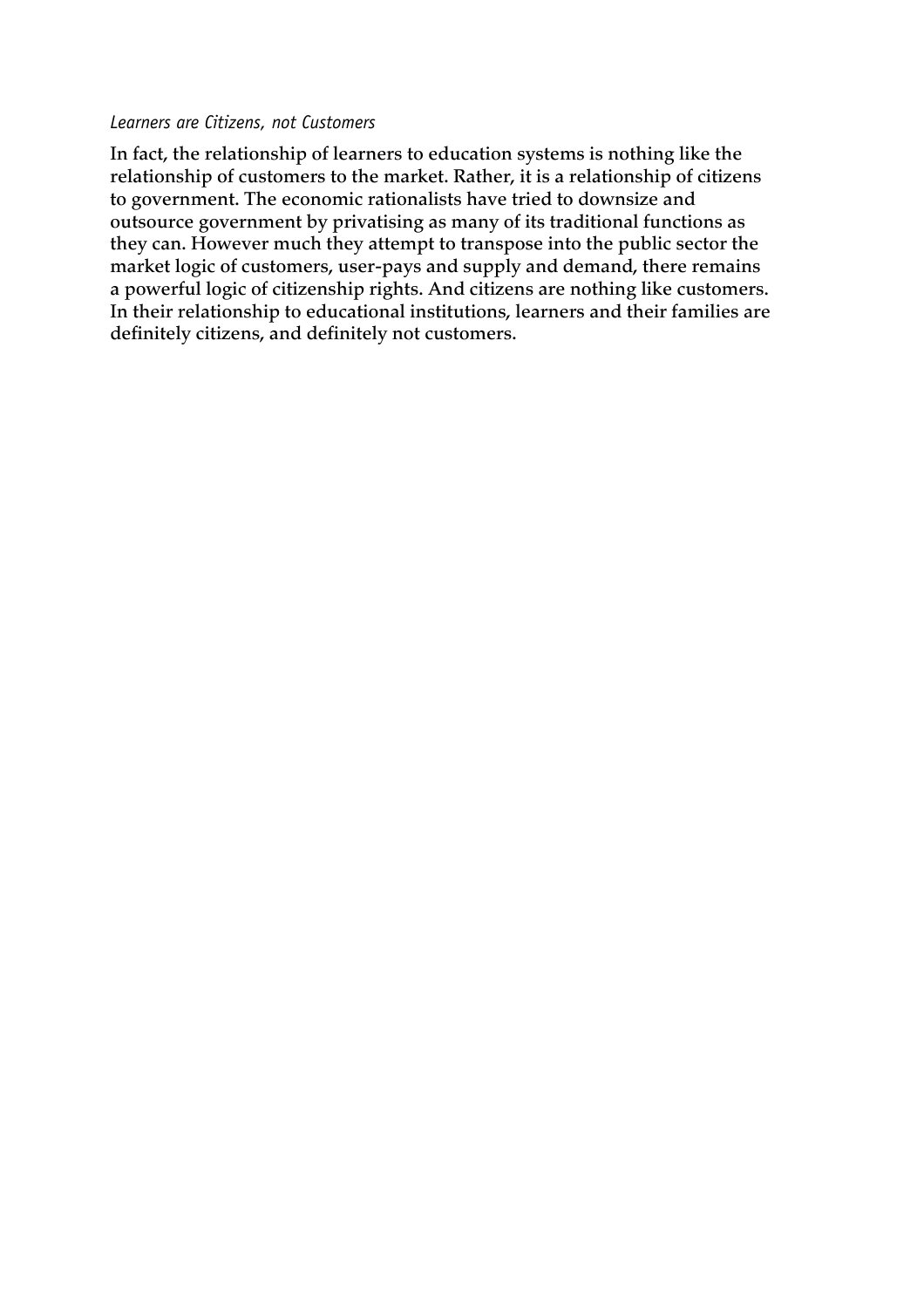| <b>Citizens</b>                                                                                                                                                                                                                                                                                                                                       | <b>Customers</b>                                                                                                                        |
|-------------------------------------------------------------------------------------------------------------------------------------------------------------------------------------------------------------------------------------------------------------------------------------------------------------------------------------------------------|-----------------------------------------------------------------------------------------------------------------------------------------|
| To learn is a right.                                                                                                                                                                                                                                                                                                                                  | To purchase is a matter of supply and<br>demand, a matter of consumer choice.                                                           |
| Entitlement and eligibility - every person is<br>entitled to learn at any point in their lives; it is a<br>right which links back to the democratic promise<br>of opportunity for all. Failure to meet a citizen's<br>entitlement is very different from, and of much<br>more enduring importance than, the non-<br>coincidence of supply and demand. | Market choice - if the supply is there, and you<br>choose to purchase (demand), a sale is made.                                         |
| Community participation - this is the fundamental<br>aim of education as a service to the community.                                                                                                                                                                                                                                                  | Maximisation of sales - the aim of customer<br>service (as opposed to community service) is the<br>maximisation of sales.               |
| Public information - a process of informing people<br>of their rights and assisting them to access and<br>make the most of their entitlements. The measure<br>of effectiveness here is qualitative-human<br>impacts.                                                                                                                                  | Marketing - the aim of which is to maximise sales.<br>The measure of effectiveness here is<br>quantitative-total dollars in.            |
| Accountability for resource use and expenditure<br>is to society through the democratic process of<br>government. The user does not directly pay for<br>services which only governments can adequately<br>provide. The whole society does, through the<br>taxation system.                                                                            | The market notion of value for money - the user<br>pays and the supplier is directly accountable<br>through a contractual relationship. |
| Aim to optimise effectiveness and thus to<br>maximise outcomes relative to resource input and<br>to minimise the expense to the public purse.                                                                                                                                                                                                         | Aim to maximise customer expenditure                                                                                                    |
| Productivity measures: efficiency and<br>effectiveness.                                                                                                                                                                                                                                                                                               | Productivity outcomes: price and profitability.                                                                                         |

### **Citizens are Not (Just) Customers**

#### *The Business of Education: True Economic Rationalism*

**To say that the focus of education is on citizens is not to deny that education has an important economic role. But we need to think of economics beyond the narrowness of market logic.** 

**Even in private enterprise, market logic is an increasingly a poor measure of the true source of value. In the knowledge economy, value is based not on capital accumulation in the form of fixed assets, but on knowledge intangibles such as intellectual property, brand value and customer loyalty won through a slow process of relationship building. These are all things which are hard to quantify, and impossible to create or evaluate by bottom lines within a financial year. Supporters of the market will tell you that this value will show up in the sale price of a whole business or its share price on the stock market.** 

**In fact, the market prices realised at these points, prices which are supposed to be the ultimate measure of value, tell you more about the casino mentality**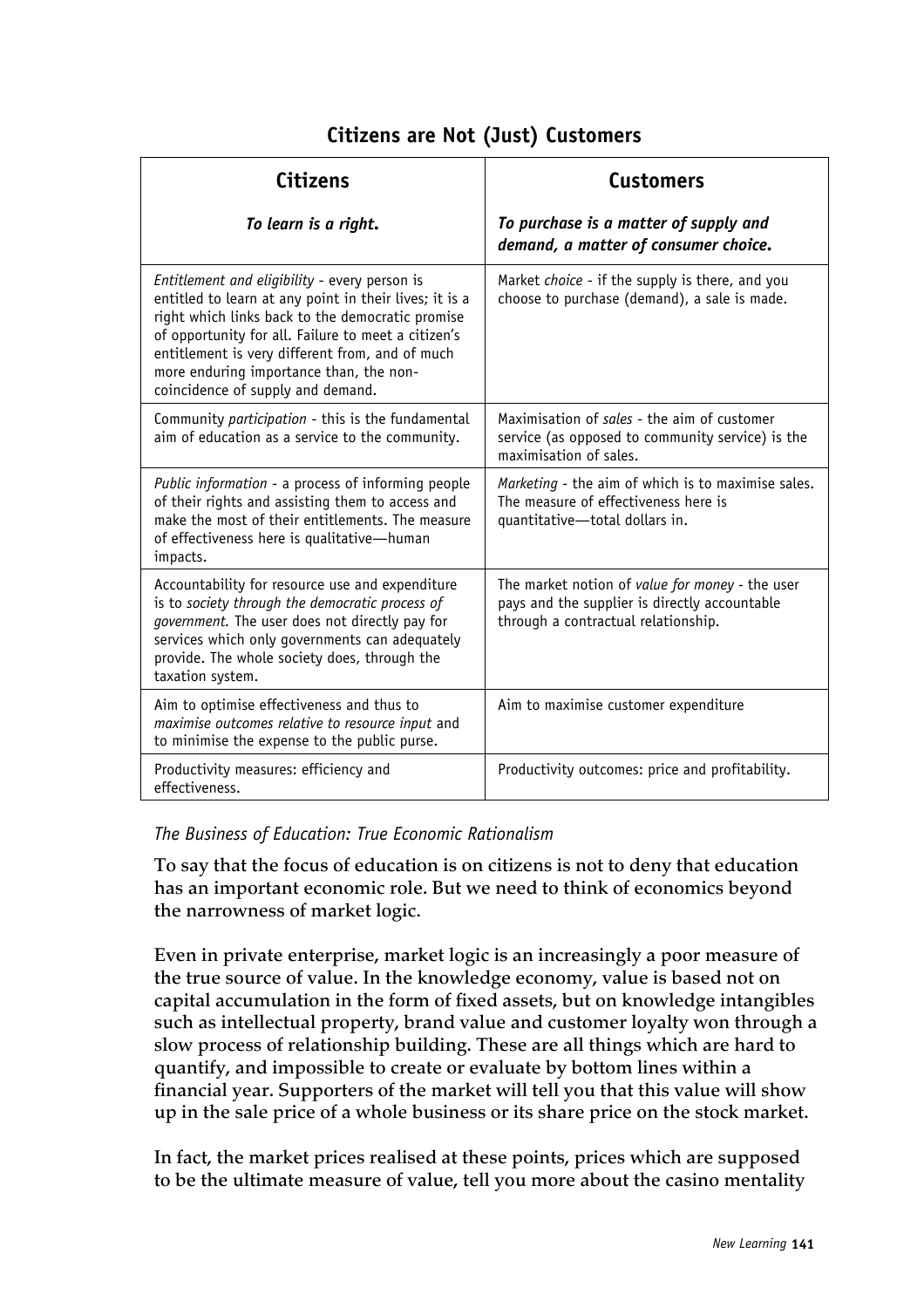**of the people who play the market than the qualities which are the bases of real value. In fact, our experience repeatedly tells us that market signs are often downright misleading. The new economy, particularly, is much bigger than the market. The important thing for education is that in this particular moment, the stuff which is now of greatest value in the 'knowledge economy', is exclusively created through learning. It is the sum of the knowledge and understanding of all the individuals in the organisation, plus the collective knowledge and relationships, which is greater than the sum of the individual parts. If we take education beyond a narrow market logic, it is now the basis for all value in the system, and the market is a very poor measure of that value.** 

**Furthermore, if we had the will to develop economic tools which measured long term value, we would in all probability discover that most investment in education is money well spent. Indeed, this Charter has highlighted numerous studies which have stressed exactly this point: that investment in education brings long-term financial rewards, and that failure to do so results in serious financial losses to the community over time. Educational returns to the community may well be better than any other investment, so great in terms of future economic value that it is worth the additional taxation, deficit budgets, or national borrowing. But this is not an investment that any venture capitalist would make because the returns take too long to start coming in and the timeframe is too long for the investment to be realised fully. Governments of late, however, have not even had the limited courage of a venture capitalist. They have not even dared to risk short term expense or borrowing for longer term reward. Despite all their economic rationalist rectitude, governments which reduce their income in the form of their tax-take, maintain balanced budgets, and aim to reduce their borrowings to zero, don't even behave like businesses. A private enterprise firm is simply not doing its job if it does not borrow in order to invest in the future.** 

**It may be a good idea, then, to become economic rationalists about education, but with a bigger picture view. Social investment in education is what drives the whole of the new economy, and outlays should be made on the basis of anticipated returns which are as long as a lifetime, not as short term as a financial year and this year's budget expenditure.** 

#### *Investment Sources*

**Increased investment, and investment which matches the significance of education in the new economy, needs to come from two sources:** 

*From governments:* **Nothing matters more than the medium and long term economic future of our society—neither taxation levels nor budget deficits can be allowed to be more important. Governments must spend more on education, but most importantly must justify this expenditure by quantifying expected returns (to the whole economy, to**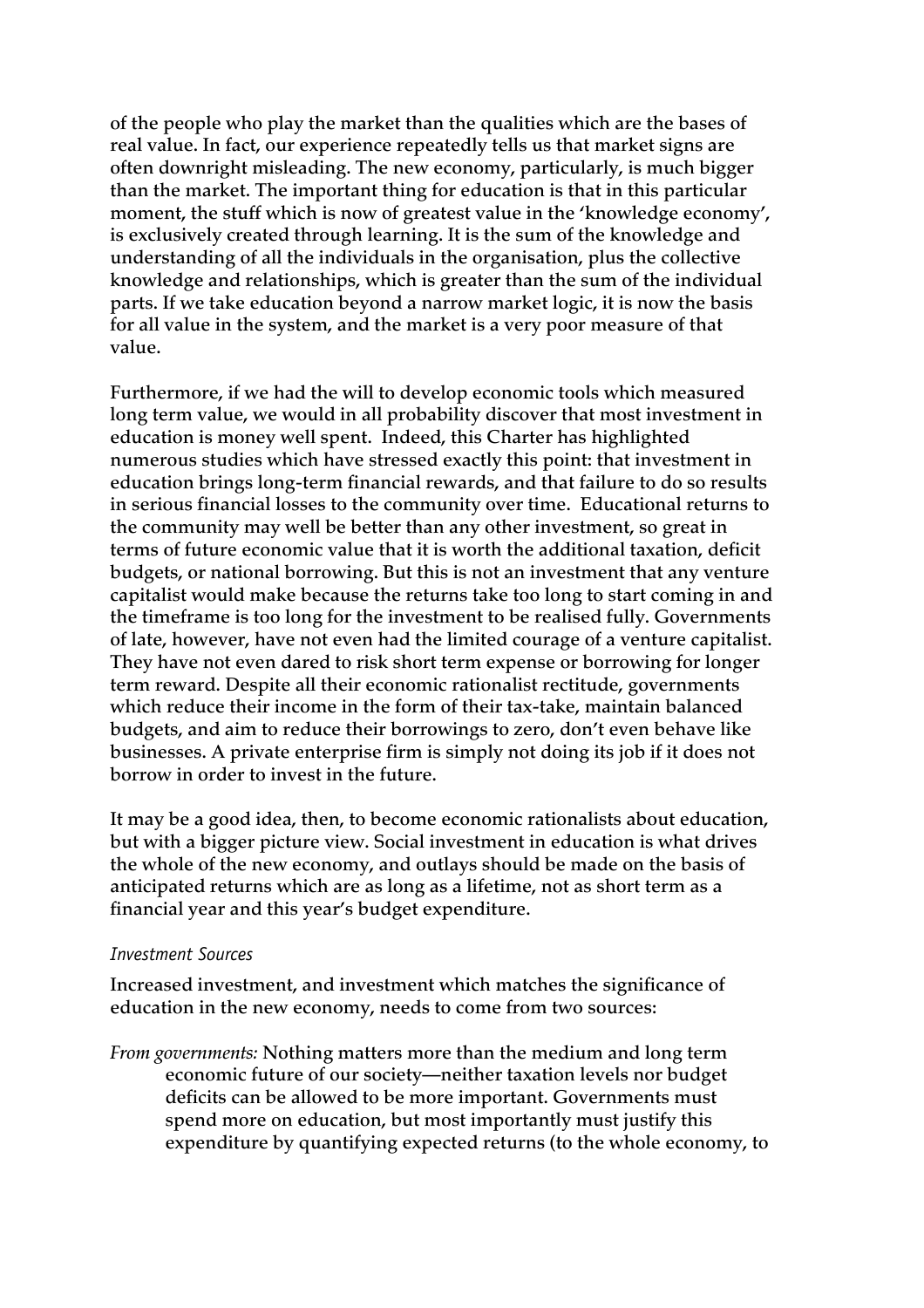**business, to individuals in the form of personal incomes, and to government through future taxation).** 

*From beneficiaries:* **The shift to user pays in recent years has reinforced old structures of privilege which universal, free education aimed to flatten out. Once again, those who can afford to pay are advantaged over those who cannot. On the other hand, the practical effect of free education is a kind of middle class welfare, in which every wage and salary earner pays for an education system. In its nature, this is a system which gets more expensive the further you go in tertiary education, and the more education you receive. The smaller the number at a higher level of education, the greater the per capita and per annum cost. The results are inequitable—workers with lower levels of education and whose children do not go on to vocational or higher education pay proportionately more for education than wealthier taxpayers, taken as a ratio of tax-take to what they have themselves received and what their children receive.** 

**Since education directly contributes to higher than average earnings, the recipient of above average benefits should pay if and when they receive those benefits. And at a certain point, perhaps at twice the average earnings, they should pay on a full cost-recovery basis. This payment may take a lifetime, but it may never be made—in the case of highly educated professions which remain at or below the average earnings (such as social work or teaching), and there should be no expectation that it ever be paid unless and until a person reaps above average material benefits. Where the personal benefits of education are undoubtedly great—as is the case, for instance, for some professions—there is no reason why they should not, in the long term and through the taxation system, fund the full cost of their replacement in the labour market.**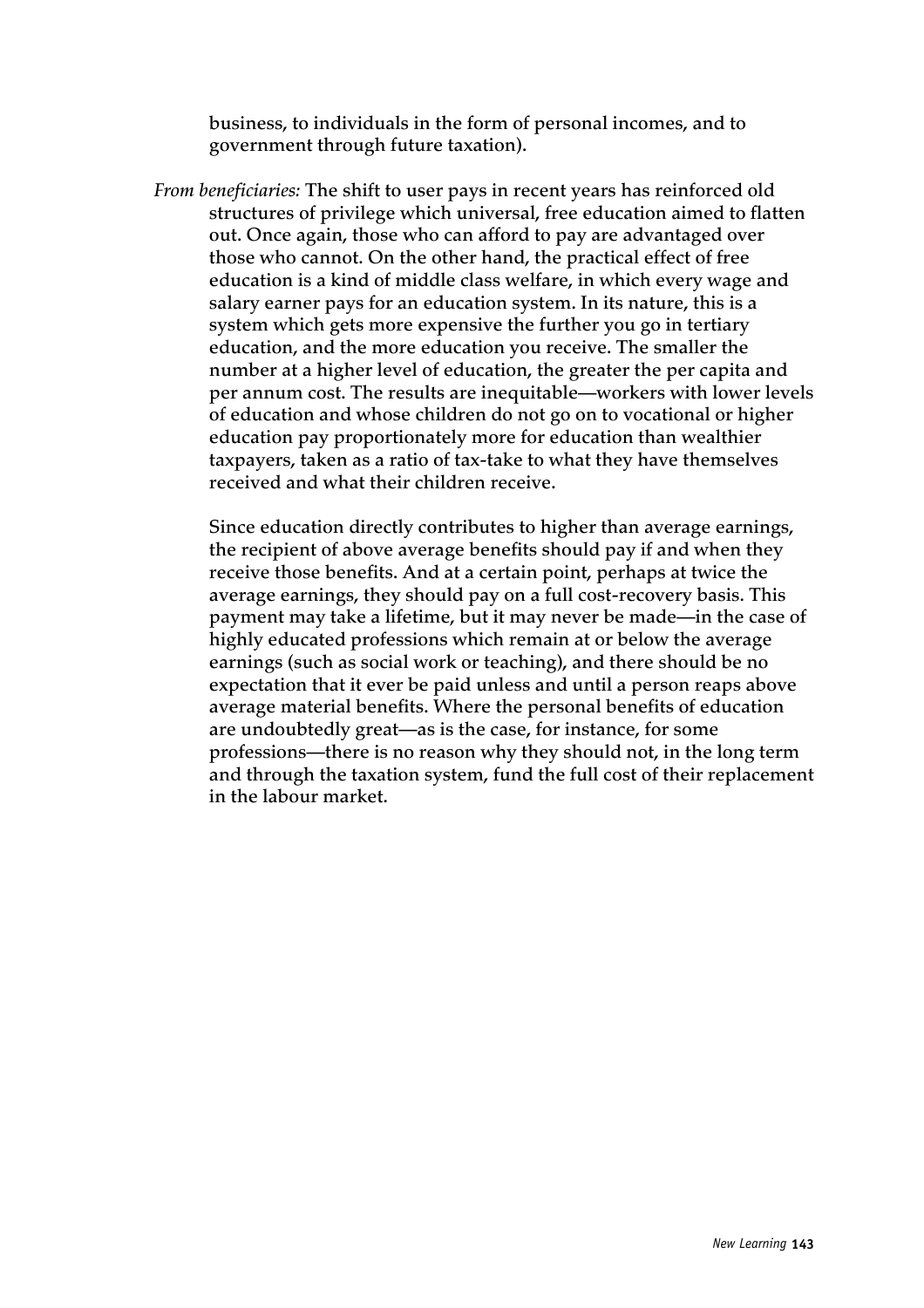#### *Education: Personal Returns*

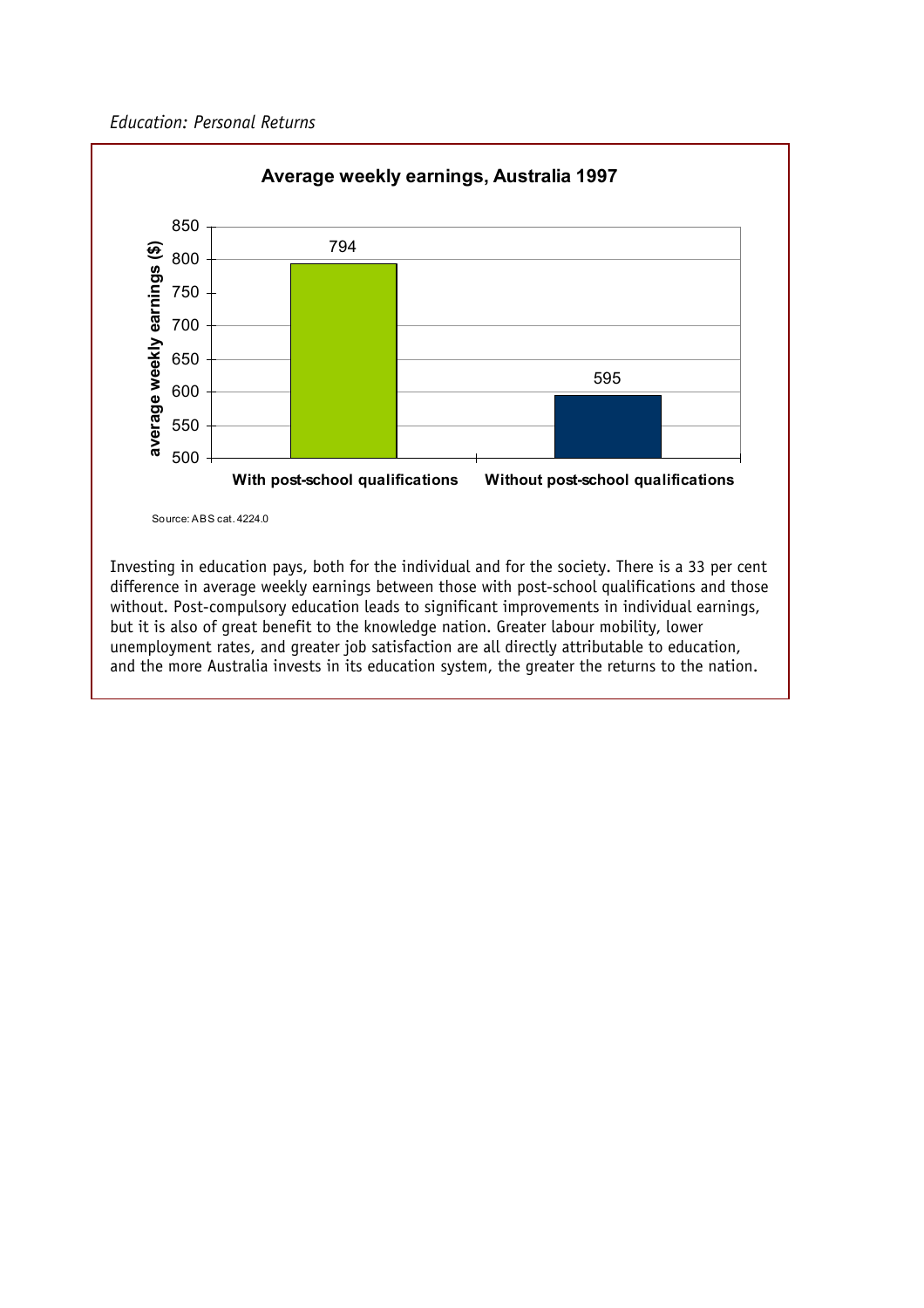

manifest—those without post-school qualifications are more than twice as likely to be unemployed than those who have undertaken further study. At the extreme ends of the spectrum, those with a bachelor degree or higher have an unemployment rate of only 3.5%, while those who did not complete the highest level of secondary school available face an unemployment rate of 12.5%. The figures suggest that Australia must improve its school retention rate, but also that we must invest in all forms of post-compulsory education. Education will increasingly be recognised as the key to employment and economic prosperity.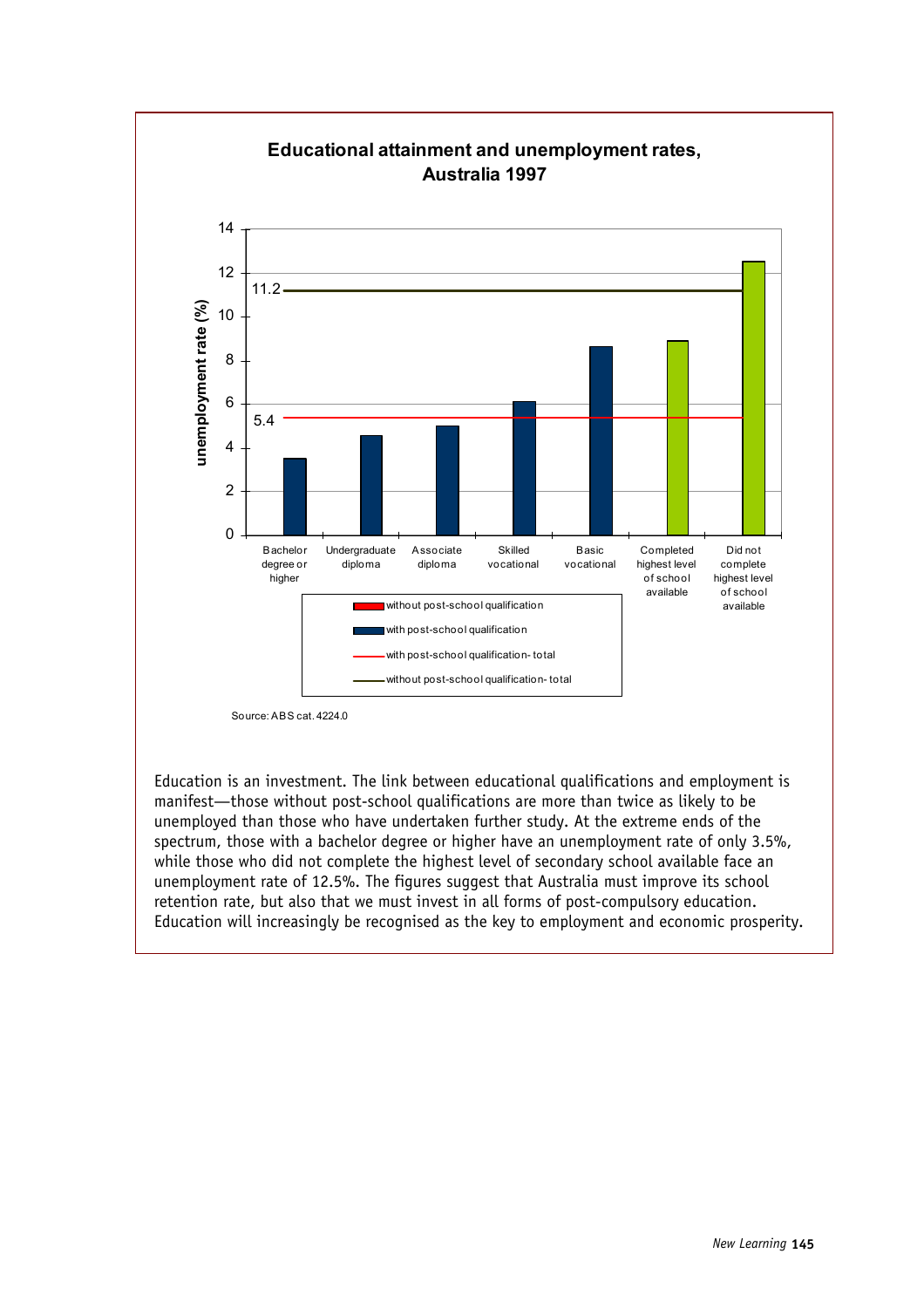### **ACTION AGENDA**

#### *Knowledge Investment*

**Governments must be made accountable for the levels of investment they choose to make in education.** 

*Action:* **Establish a Charter of Budget Honesty in Educational Investment, in which governments relate their levels of investment to projected long term returns—to individuals, to businesses, in terms of improved social indicators, and in terms of their own tax-take.** 

#### *Investment Sources*

**Massive new investment is needed in education, coming both from governments and beneficiaries.** 

- *Action:* **Increase government investment, along the lines suggested in Proposition 1, earlier in this Charter.**
- *Action:* **Restructure beneficiary funding of tertiary education based on the taxation system (the HECS model) with no charges to be made before a beneficiary reaches average male earnings and charging to the point of full cost recovery for beneficiaries earning more than twice the average male earnings. The rationale here is not 'user pays' but funding the replacement cost to society of their education once they retire.**
- *Action:* **Develop lifelong learning accounts to fund training and ancillary learning experiences, supported by a mix of personal, employer and government funding.**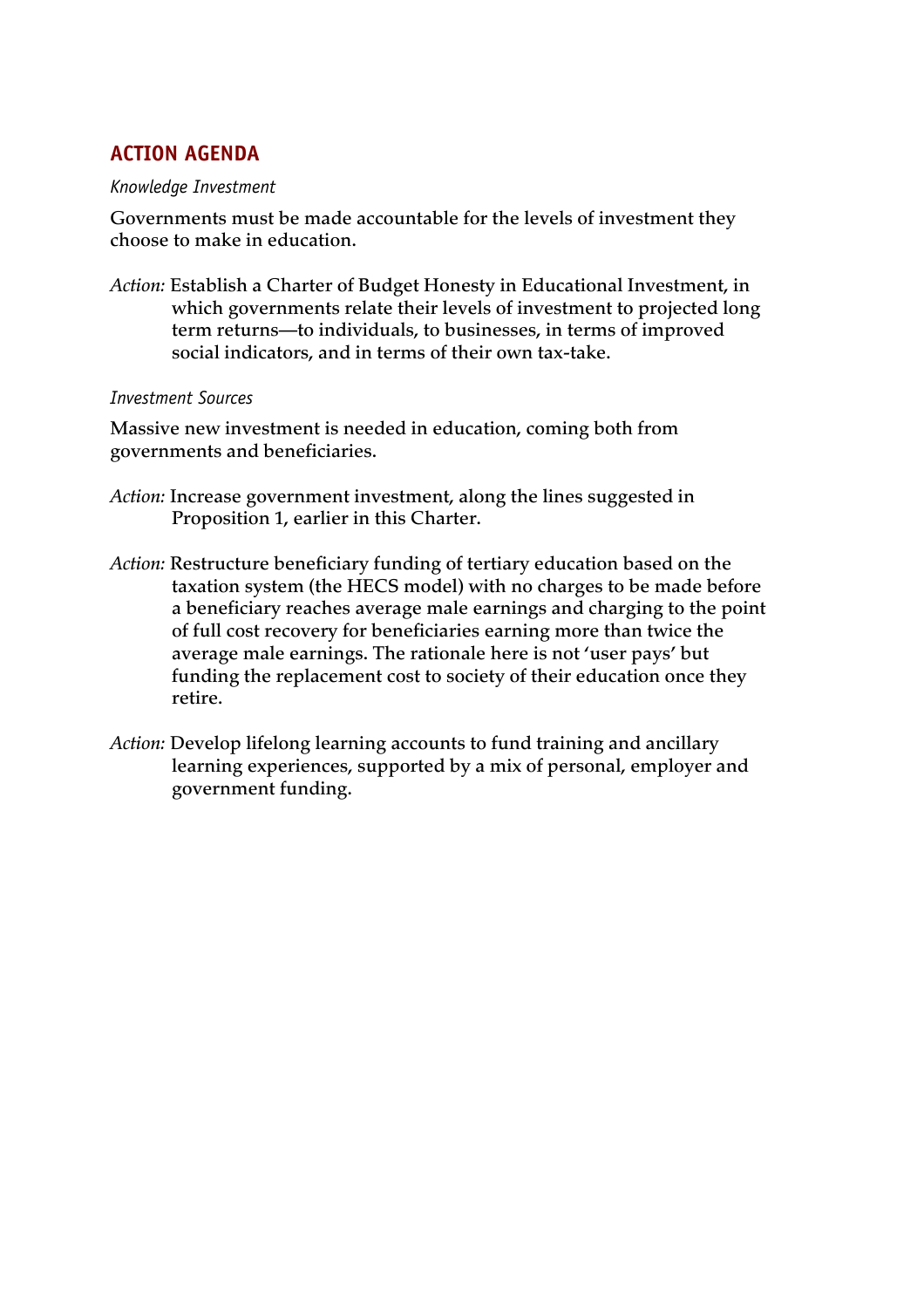# **A CALL TO OUR POLITICAL LEADERS**

**Policy talk must be matched with significant investment and new collaborations to ensure that our place in the world is not further diminished.** 

**The role of government is to expand and to facilitate an increasingly broad range of possibilities and collaborations for all Australians. The anger and confusion, however, that many Australians are experiencing today comes from their sense of exclusion from a future that seems unattainable to them.** *New Learning: A Charter for Australian Education* **is about the well-being of the nation. Education needs to be seen as the bedrock of the new economy and the framework for productive citizenship and positively engaged individuals.** 

**Australia may well have only one chance to grasp this opportunity. Other countries are already reinvesting in education capital, and in the future. Australia—an economically and socially vulnerable nation of just nineteen million people located at the end of the earth and not part of any regional economic blocs—cannot afford to settle for becoming average.**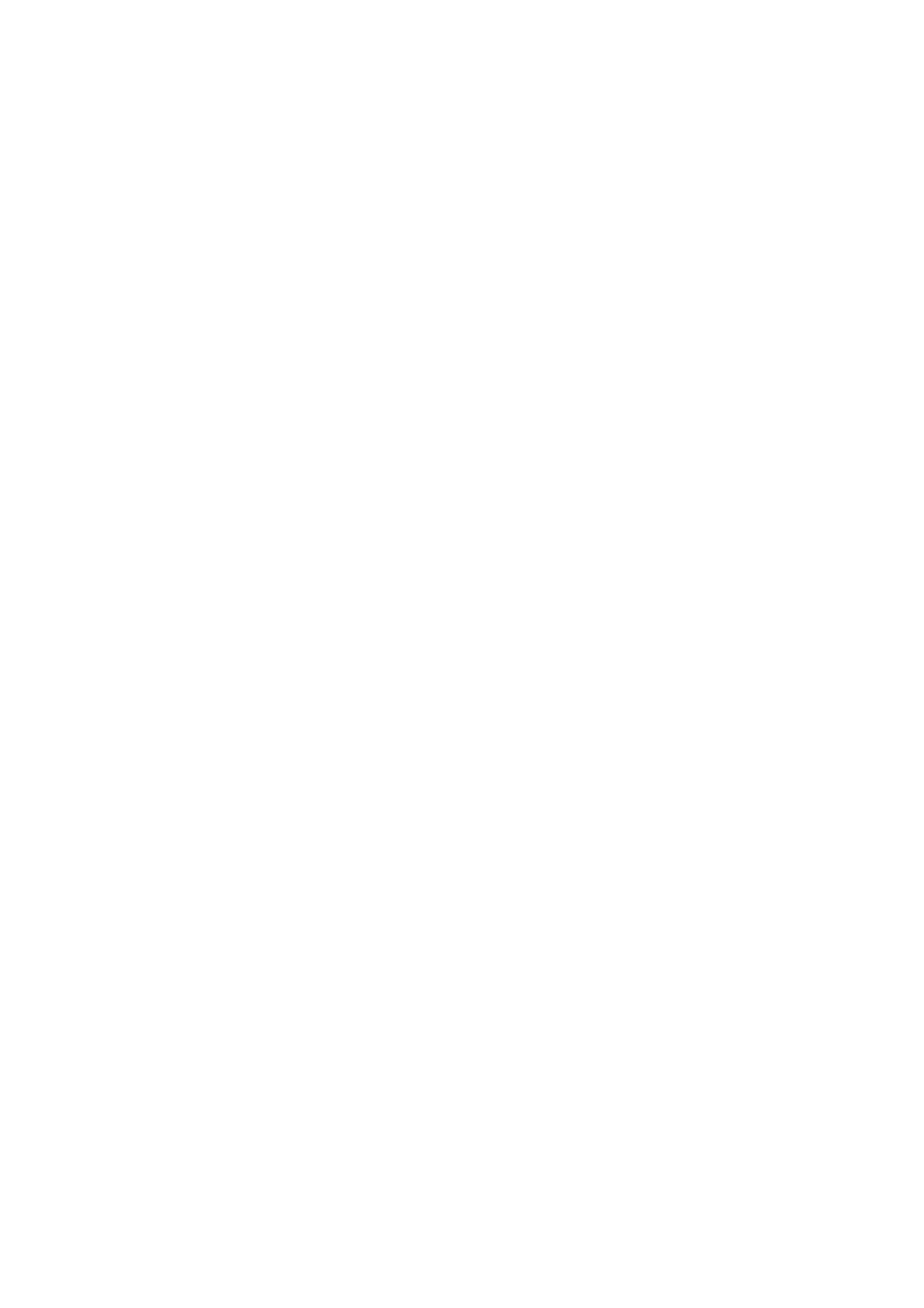# **A CALL TO EDUCATORS**

**What is required today is a very dramatic rethinking of education systems, the nature of knowledge and the role that educators need to play.** 

**Rather than being led by political processes, we need to take the lead. What we do is more critical, socially and economically, than it ever has been in the past. We have leverage now to improve the conditions in which we work and the outcomes for learners. This is an opportunity to influence, and to transform, education and society which we must grasp.**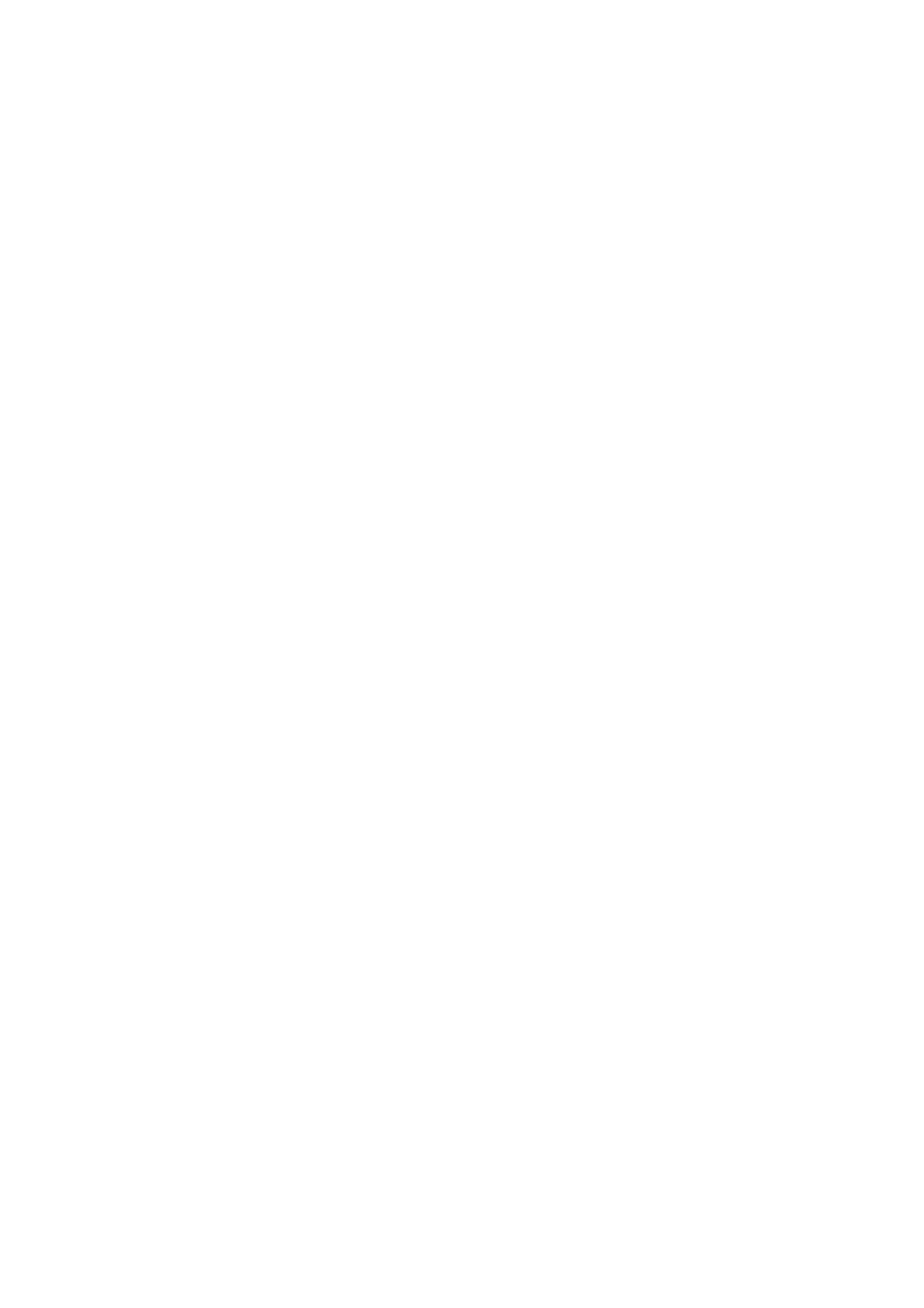# **A CALL TO AUSTRALIAN CITIZENS AND VOTERS**

**Politicians believe there are no votes in education. They can thus talk the talk but not deliver to children, parents, workers and grandparents on their aspirations to participate equally in the fruits of the new economy. The tax breaks received by families, single people and grandparents cannot hope to buy the education required for equal participation in wealth-creating jobs. Everyone is deprived when a nation wastes its educational heritage and when it ignores what needs to be done to build educational opportunities. There is an urgent need to stem the flow of young people and workers out of country towns, the regions and out of Australia itself. We need to repair the damage that has led to teacher shortages in schools, the brain drain in our universities, and the lack of research to underpin our industries.**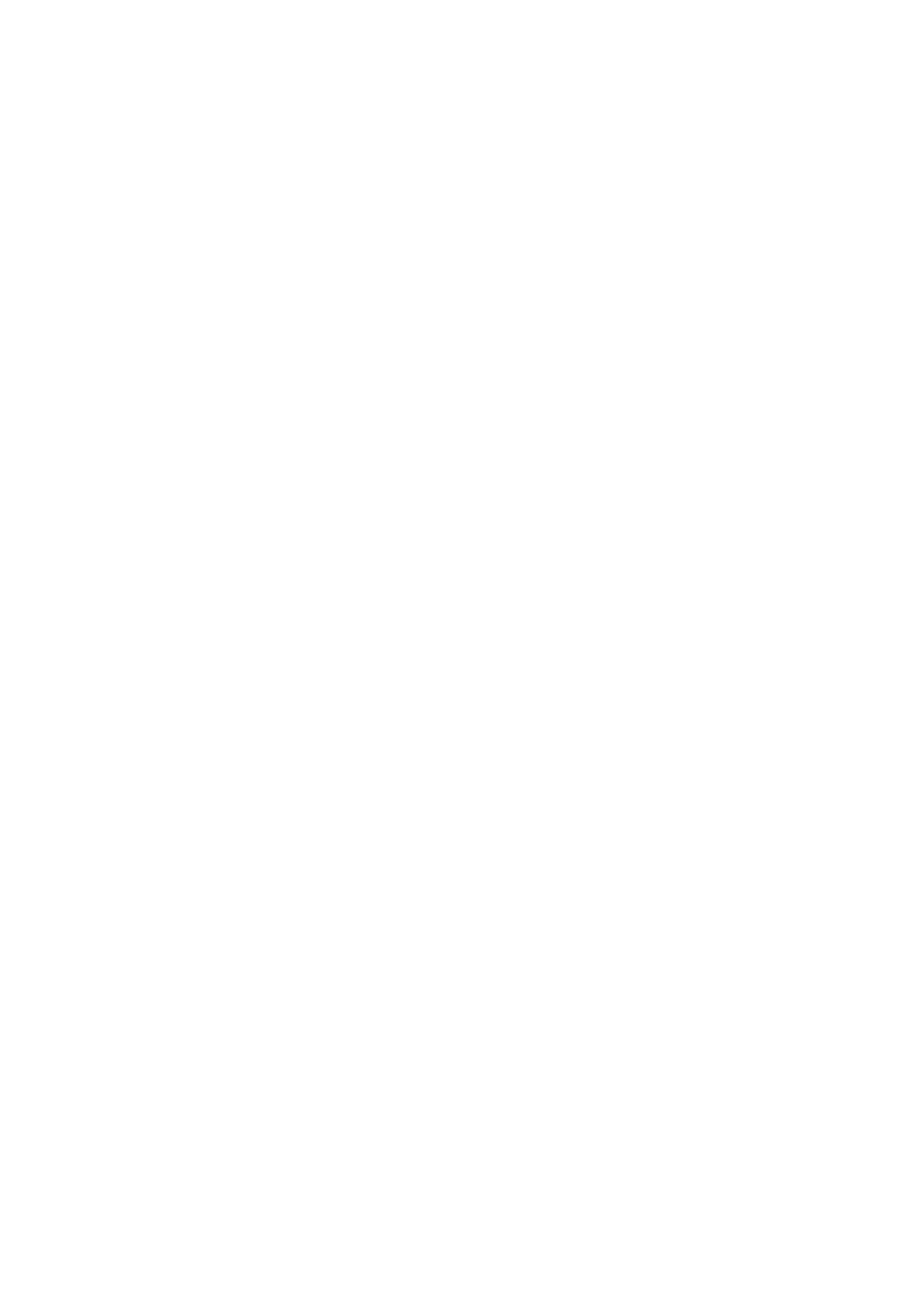## **BIBLIOGRAPHY**

**ABS National Accounts, at http://www.abs.gov.au/ and 485 La Trobe St, Melbourne, (accessed b/w Oct. 2000 and August 2001)** 

**ABS 2001,** *Yearbook Australia***, no.83, Canberra** 

**ACER 2000a,** *Non-completion of School Leavers in Australia: the Changing Patterns of Participation and Outcomes***, research report no. 16, September** 

**ACER 2000b,** *Patterns of Participation in Year 12 and Higher Education in Australia: Trends and Issues,* **research report no.17, December** 

**ACFEB 1998-99,** *The Year in Review***, Annual Report of the Adult, Community and Further Education Board, Dept of Education, Employment and Training, Victoria** 

**ACFEB 1999,** *Access for Adults: 1999 summaries and data***, Dept of Education, Employment and Training, Victoria** 

**Adult Learning Australia (ALA) 2000,** *Learning around Town: Learning Communities in Australia***, October, at http://www.ala.asn.au (accessed 3 Aug. 2001)** 

**AEU 1999,** *A submission by the Australian Education Union to the Human Rights and Equal Opportunity Commission Inquiry into Rural Education***, Nov.** 

**AEU 2000,** *States Grants Bill 2000: Factsheet no. 6: Attendance at Private Schools and its Connection to Wealth***, Dec.** 

**AEU 2000b,** *Inquiry into the Vocational Education and Training Funding Amendment Bill 2000***, submission to the Senate Employment, Workplace Relations, Small Business and Education Committee** 

**AEU 2000c,** *A submission by the Australian Education Union to the OECD thematic review of early childhood education and care***, Jun.** 

**The** *Age* **2001, at http://www.theage.com.au/news/2001/04/28**

**AIHW (Australian Institute of Health and Welfare) 2000,** *National Drug Strategy Household Survey***, AIHW, Canberra** 

**Andersson, B. 1992,** *Effects of day care on cognitive and social emotional competence of thirteen-year-old Swedish School Children Child Development***, cited in McCain & Mustard 1999,** *Reversing the Real Brain Drain: Early Years Study – Final Report***, Ontario, Canada, April**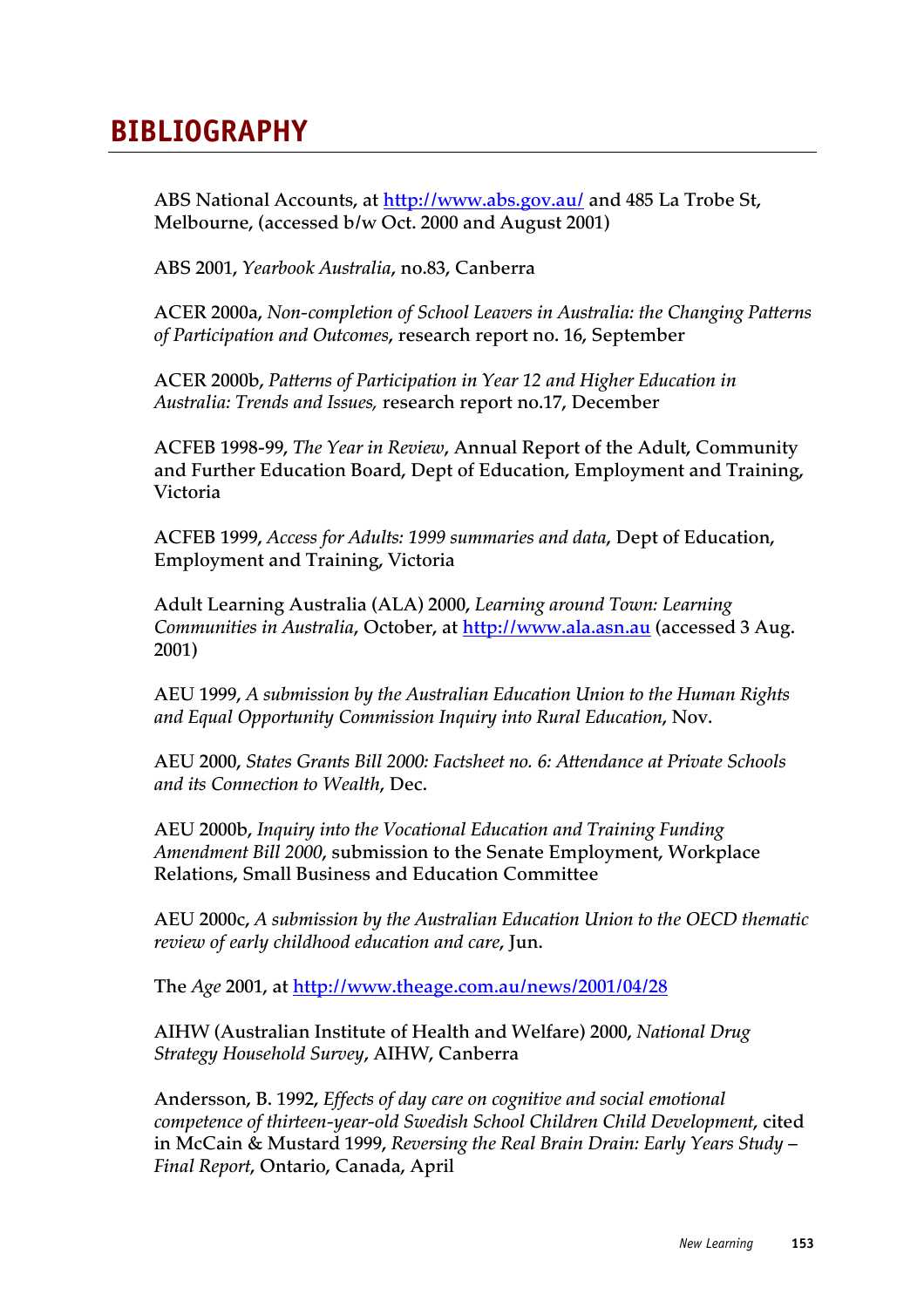**AVCC 2000,** *Our Universities: Our Future***, AVCC** 

**Beazley, Kim 2000, speech to Labor delegates, ALP national conference, Hobart** 

**Blair, Tony 1997, election speech, cited in** *The Guardian* **, 'Don't ditch the comprehensives', 11 Feb. 2001** 

**Bligh Anna, 'Minister Applauds Queensland's Public Schools', 15 Mar., speech at http://statements.cabinet.qld.gov.au/cgi-bin/displaystatement.pl?id=221&db=media (accessed 17 May 2001)** 

**Bracks, Steve 2000, speech delivered at 'Strategy to Improve Education Outcomes' summit, 24 Oct. at http://www.deet.vic.gov.au/bedoutcome.htm (accessed 23 Mar. 2001)** 

**Brown, T. 2000, 'A clever country means extending learning opportunities', in**  *The Australian* **newspaper, 18 October. Full text at http://www.ala.asn.au/lll.html (accessed 3 Aug. 2001)** 

**Budget Paper No. 1, 1998-99 and 2000-01, Commonwealth govt, as updated by DETYA in November 2000.** 

**Bush, George W. 1999,** *Education Policy of George W. Bush, Part II: "A Culture of Achievement"***, 5 October, at http://www.georgebush.com/issues/education.html (accessed 23 Feb. 2001)** 

**Bush, George W. 2001, speech,** *President honors nation's leading maths and science teachers,* **5 Mar., at http://www.whitehouse.gov/news/releases/2001/03/text/index.html (accessed 28 Jul. 2001)** 

**Candy, P. 2000, 'Is lifelong learning critical, desirable or just a good idea?', in T. Brown (ed.),** *Lifelong Learning: Making it Work***, ALA discussion paper, p. 9- 11** 

**Carpenter, Alan, 'Schools' boost for new era', 29 Apr., speech at http://www.mediastatements.wa.gov.au/media/media.nsf (accessed 17 May 2001)** 

**Centre for International Research on Communication and Information Technologies (CIRCIT) 1999, Facilitating Community Access to Information Technology through Schools, report at www.circit.rmit.edu.au/projects/caits.html (accessed 1Aug. 2001)**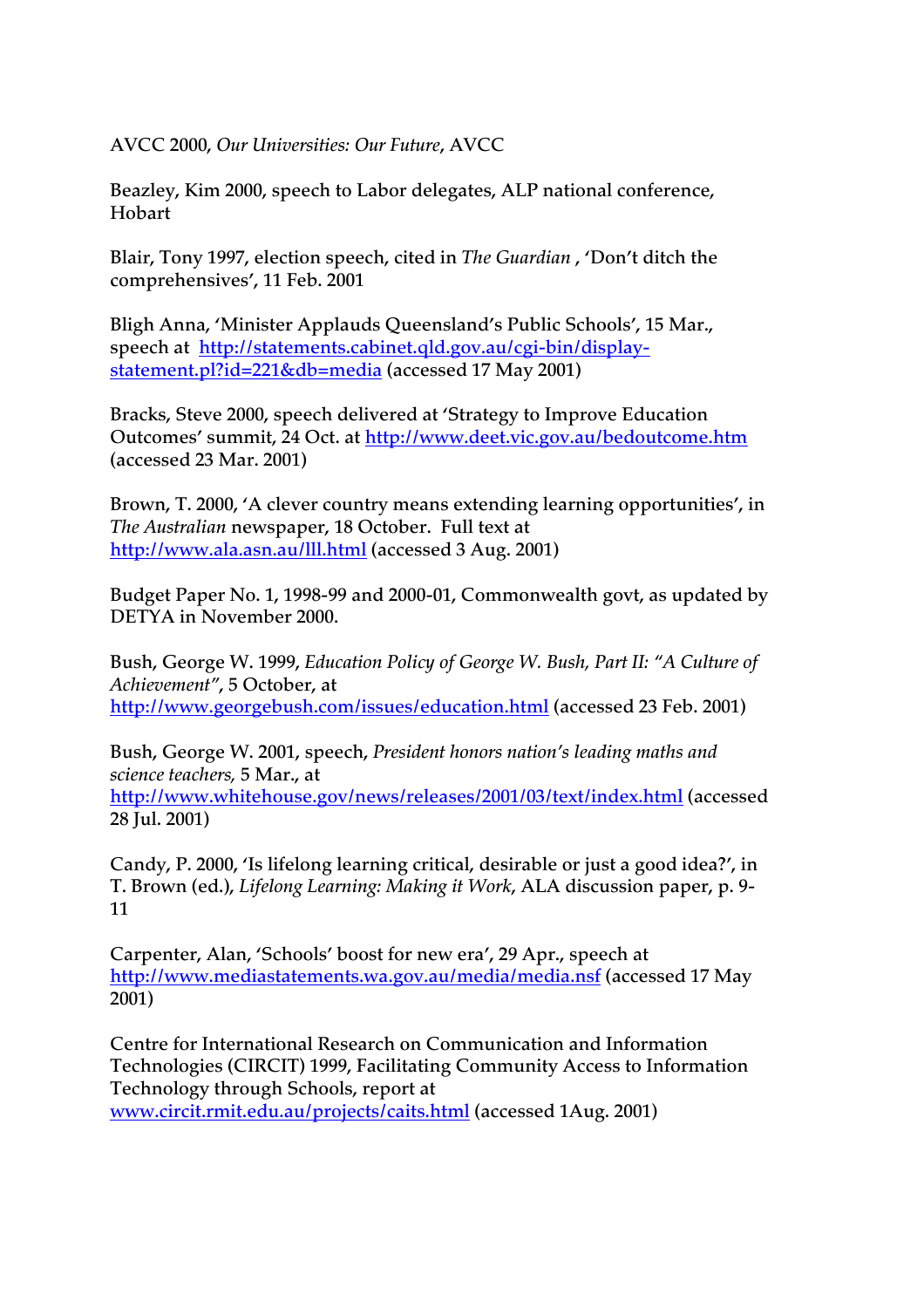**Centre for the Study of Higher Education 2001, Melbourne University, report cited in Cooks, M. 2001, 'Paying the Price for Funding Cuts',** *Education Age***, 7 Mar.** 

**Chubb, I. 2001,** *When To Be Average Is To Fail***, speech to the National Press Club, 14 March, at http://www.avcc.edu.au/ (accessed 24 Mar. 2001)** 

**Commission of the European Communities 2000,** *A Memorandum on Lifelong Learning***, Brussels, 30 Oct.** 

**Connell, R. 1996,** *Schools, Markets, Justice: Education in a Fractured World***, Inaugural Lecture, Faculty of Education, the University of Sydney, 6 Aug.** 

**Considine, Marginson, Sheehan 2001,** *The Comparative Performance of Australia as a Knowledge Nation***, Report to the Chifley Research Centre, April** 

**Cook, M. 2001, 'Paying the Price for Funding Cuts',** *Education Age***, 7 Mar.** 

**Council of Education Systems Chief Executive Officers (CESCEO) 2000,** *Early Childhood Education Working Party Report***, Canberra, Australia, Oct.** 

**Davis, K. And MacNaughton, G. 1999,** *Early Childhood Review: Structural issues in early childhood education and care: a research summary***, prepared for the Tasmanian Dept of Education** 

**Delahunty, Mary 2000, speech delivered at 'Strategy to Improve Education Outcomes' summit, 24 Oct. at http://www.deet.vic.gov.au/dedoutcome.htm (accessed 23 Mar. 2001)** 

**DETYA 2000, Budget Paper No. 1, 1998-99 and 2000-01 as updated by DETYA in Nov.** 

**DETYA,** *Higher Education Triennium Reports***, available at http://www.detya.gov.au/highered/most.htm (accessed 27 Jul. 2001)** 

**DFEE (Department for Education and Employment, UK) 2001, report at www.dfee.gov.uk/insidedfee/report.htm (accessed 4 May 2001)** 

**DFEE (Department for Education and Employment, UK) 2001b, 'Learndirect offers a unique service says global study- Wills', press release, DFEE, 8 May** 

**DfES (Department for Education and Skills, UK) 2001,** *A Brief Guide to Individual Learning Accounts***, at http://www.dfes.gov.uk/ila** 

**Dunlop, Y. & Sheehan, P. 1998, 'Technology, Skills and the Changing Nature of Work', in** *Working for the Future***, P. Sheehan & G. Tegart (eds), Victoria University Press**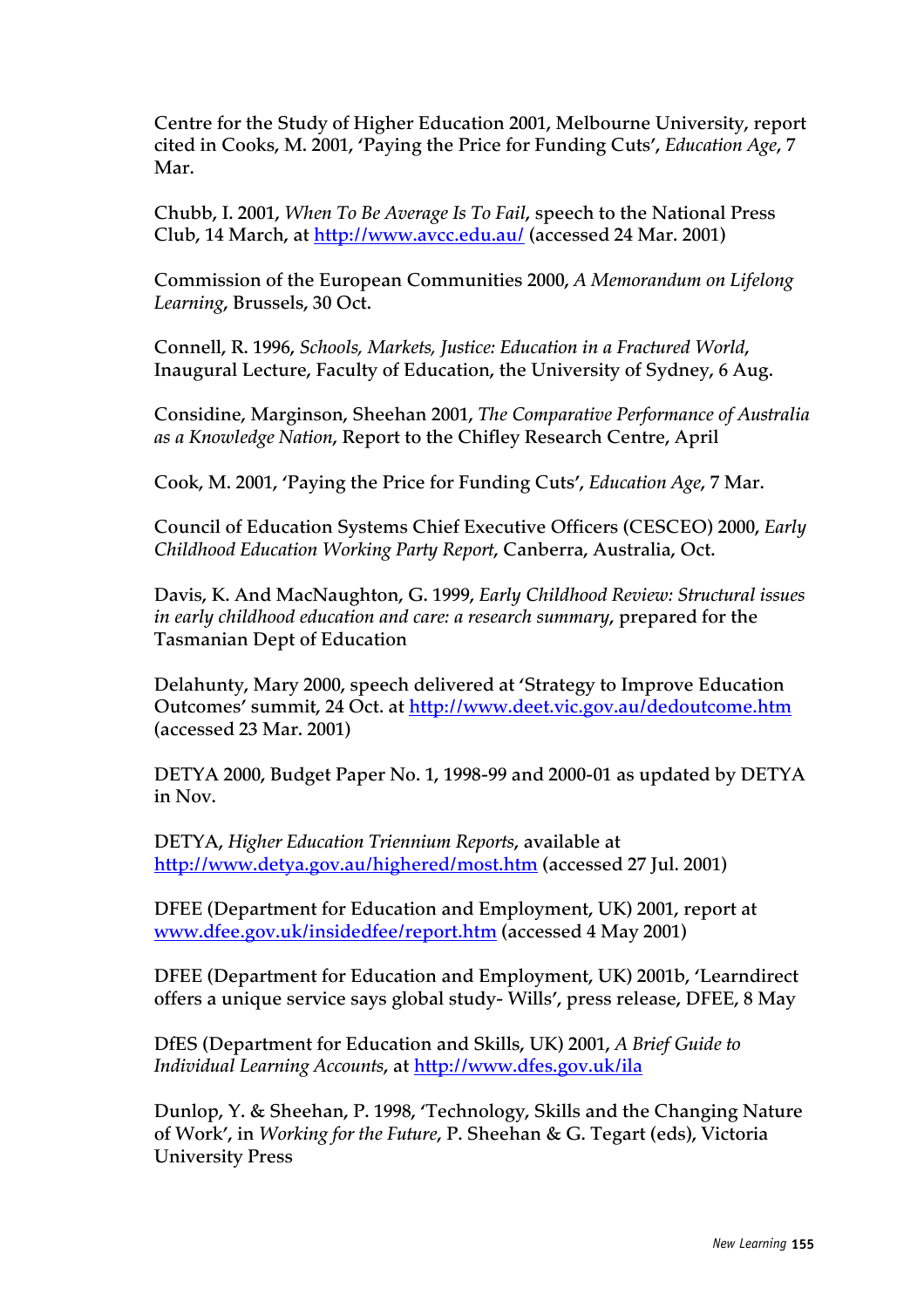**Durnan & Boughton (NCVER) 1999, 'Succeeding against the odds: The outcomes attained by indigenous students in Aboriginal communitycontrolled adult education colleges.'** 

**Dusseldorp Skills Forum 1999,** *Australia's Youth: From Risk to Opportunity***, at http://www.dsf.org.au/ (accessed 3 Aug. 2001)** 

**FEFC (Further Education Funding Council) 1997,** *Learning works: Widening participation in further education***, report of the Widening Participation Committee, Further Education Funding Council, Coventry, U.K.** 

**Golding, B., Davies, M. & Volkoff, V. 2001,** *A Consolidation of ACE Research 1990-2000***, NCVER** 

**Graycar, A. 2001, preamble in Williams, P., 'Illicit Drug Use in Regional Australia, 1988-1998', in** *Trends and Issues in Crime and Criminal Justice***, no.192, Australian Institute of Criminology** 

**Greenblat, E. & Ochiltree, G. 1993,** *Use and Choice of Child Care***, Australian Institute of Family Studies Early Childhood Study Paper No.4** 

*The Guardian***, 13 Feb. 2001, 'Labour fails the 11-plus' at http://education.guardian.co.uk (accessed 4 Apr. 2001)** 

**Harrison, Moller & Bordeaux 1997, 'Youth Suicide and Self-Injury Australia', in** *Australian Injury Prevention Bulletin***, supplement to issue 15, Feb., Australian Institute of Health and Welfare** 

**Hewett, R. 2001, 'Funding Agreement Insufficient to Rebuild TAFE', press release, AEU, at http://www.aeufederal.org.au/Tafe/rebuildtafe.html**

**Hill, P. & Russell, J. 1994,** *Resource Levels for Government Primary Schools***, University of Melbourne, Faculty of Education, Melbourne** 

**Hillage, J. et al 2000,** *Adult Learning in England: a Review***, the Institute for Employment Studies, and the National Institute for Adult Continuing Education, Report 369, UK** 

**Howard, John 2001, Federation Address and Launch of 'Backing Australia's Ability', Australian Technology Park Centre, Sydney, 29 Jan., at http://www.pm.gov.au/news/speeches/2001/speech665.htm (accessed 17 Apr. 2001)** 

**Kemp, David 2000, 'Teachers for the 21st Century: Making the Difference', speech in Canberra, 11 Sep., at http://www.detya.gov.au/ministers/kemp/sep00/ks110900.htm (accessed 1 Feb. 2001)**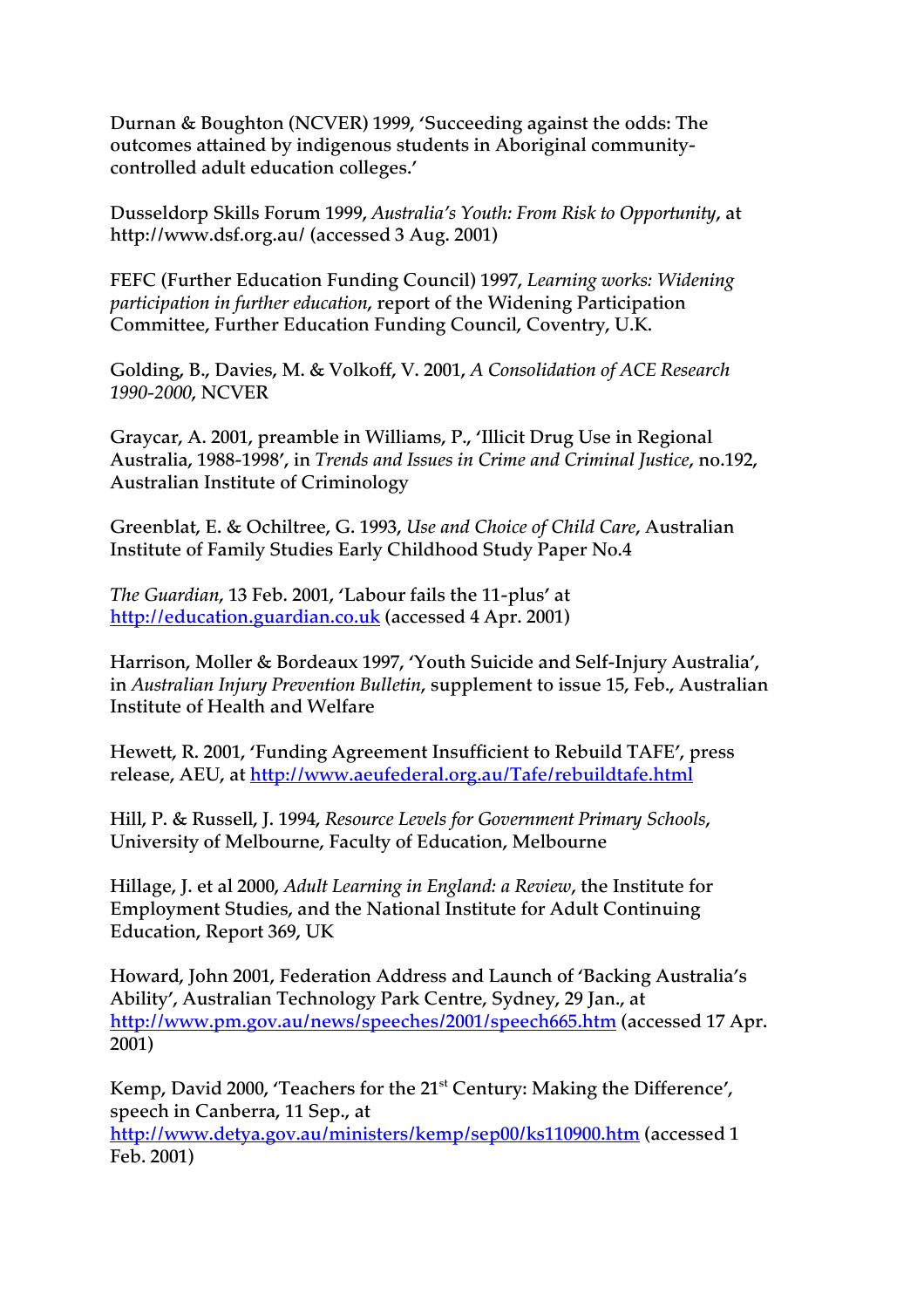**Kirby, P. 2000,** *Ministerial review of Post-Compulsory Education and Training Pathways in Victoria***, Dept of Education, Employment and Training, Victoria, August** 

**Kirby, P. 2001, Review of the Issues that Impact on the Delivery of Preschool Services to Children and their Families, Dept of Human Services, Victoria, June** 

**Kronemann, M. 2001,** *The Western Australian Model of Preschool Education***, AEU Research Report, July** 

**Learndirect 2001, website at http://www.learndirect.co.uk/, UK** 

**Malatesta, G. 2001, 'Practical magic' in** *The Australian***, Higher Education supplement, 25 Jul.** 

**Mansfield, B. 2001,** *Lifelong Learning***, paper presented to the Centre for Public Policy, Melbourne, 26 Mar.** 

**McCain & Mustard 1999,** *Reversing the Real Brain Drain: Early Years Study – Final Report***, Ontario, Canada, April** 

**McIntyre, J. 1998, 'Policy symbolism and economic realities: Adult community education, equity and the market', in** *Different drums one beat***, eds F Ferrier & D Anderson, NCVER, Adelaide** 

**National Report on Schooling 1996, cited in AEU 1999,** *A submission by the Australian Education Union to the Human Rights and Equal Opportunity Commission Inquiry into Rural Education***, Nov.** 

**National Training Organisation (UK) 2001,** *Ufi and NTOs join forces on workforce development***, press release at http://195.92.226.92/**

**NCVER 1999,** *Vetstats highlights for 1999***, at http://www.ncver.edu.au/statistics/aag/school98/hlites.htm (accessed 27 May 2001)** 

**NCVER 1999b,** *Students from non-English-speaking backgrounds 1996: An overview***, NCVER, Adelaide** 

**NCVER 2000,** *Developments in Australia's Vocational Education and Training System***, Workshop presented to the Central Institute of Vocational and Technical Education, Beijing, PR China, Aug.** 

**NCVER 2000 & 1999, Statistics, Financial Data, in AEU 2000,** *Inquiry into the Vocational Education and Training Funding Amendment Bill 2000***, submission to the Senate Employment, Workplace Relations, Small Business and Education Committee**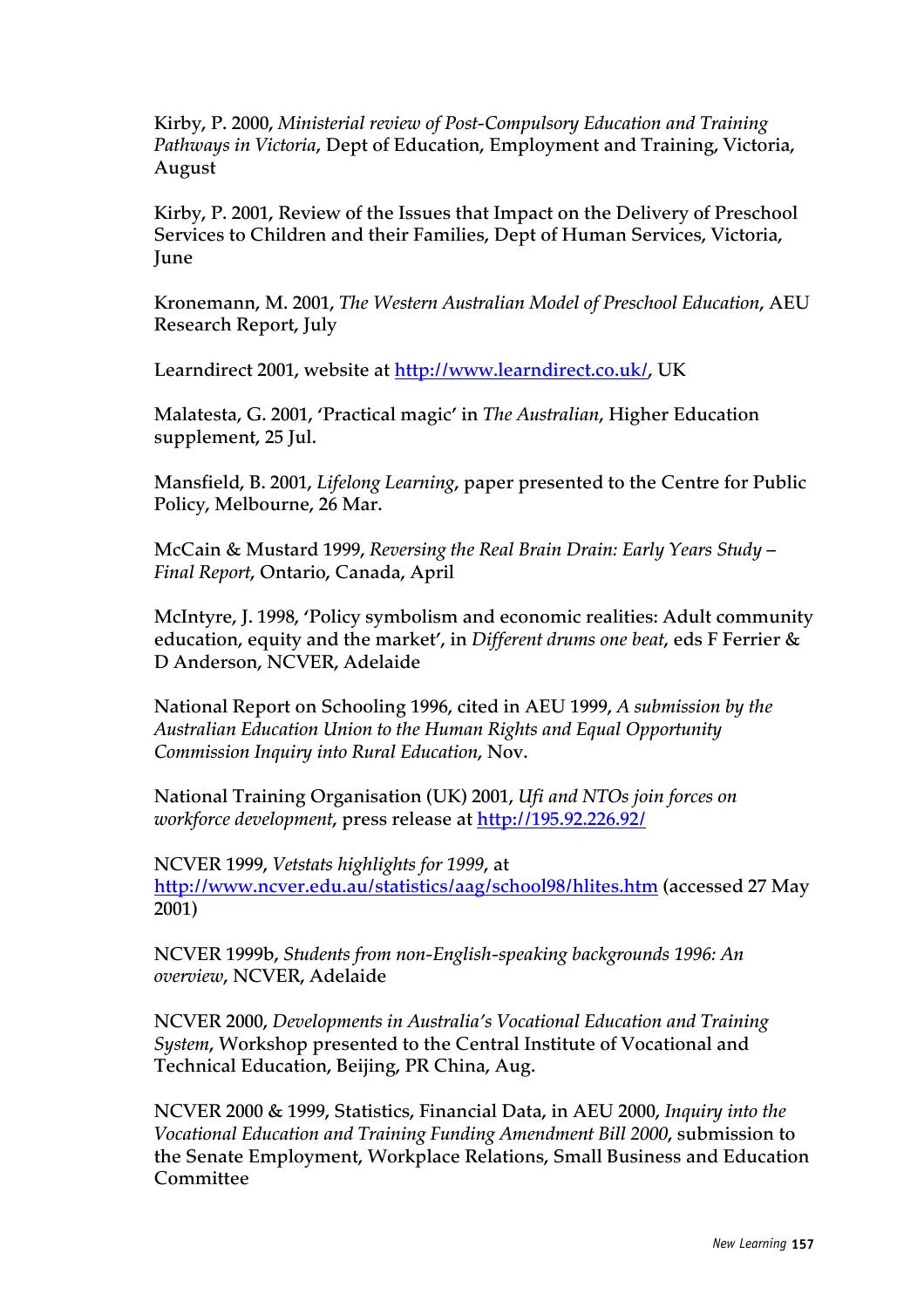**NCVER 2001,** *Statistics 2000 At a Glance: Australian Vocational Education and Training***, Australian National Training Authority** 

**Newman, F. & Scurry, J. 2001, 'Teaching Clicks', in** *The Australian***, Higher Education supplement, 25 Jul.** 

**NSW Board of Adult and Community Education (BACE) 1996-2000,** *ACE delivery statistics, NSW***, Dept of Education and Training, NSW** 

**NSW Board of Adult and Community Education (BACE) 2000,** *NSW ACE Enrolment Statistics 1999***, Dept of Education and Training, NSW** 

**NTEU 1999,** *Inquiry into the quality of vocational education and training in Australia***, submission to the Senate Employment, Workplace Relations, Small Business and Education Committee** 

**NTEU 2000,** *Audit of Higher Education - Public Revenue and Spending on Tertiary Education, Research and Development- Work in Progress***, Sep.** 

**NTEU 2000,** *Audit of Higher Education- Indigenous Education- Work in Progress***, Nov.** 

**NTEU 2001,** *NTEU 2001-2002 Federal Budget Submission***, Mar.** 

**OCSC (Office of the Correctional Services Commissioner) 2001,** *Statistical Profile: The Victorian Prison System 1995/1996 to 1999/2000***, Department of Justice, Victoria** 

**OECD 1996,** *The Knowledge Based Economy***, Paris, OECD** 

**OECD 1999***, Thematic Review of the Transition from Initial Education to Working Life***, Paris, OECD** 

**OECD 2000,** *Education at a Glance***, Paris, OECD** 

**OECD 2000b, ANBERD Database, Paris, OECD** 

**OECD 2001,** *Education at a Glance***, Paris, OECD** 

**Osburn, A. & Mibank, J. 1987,** *The Effects of Early Education: A Report from the Child Health and Education Study,* **Clarendon Press, Oxford, cited in McCain & Mustard 1999,** *Reversing the Real Brain Drain: Early Years Study – Final Report***, Ontario, Canada, April** 

**Pascal & Bertram 2000,** *Report to DFEE***, Centre for Early Learning, Worcester, UK, (unpublished), cited in Kirby, P. 2001, Review of the Issues that Impact**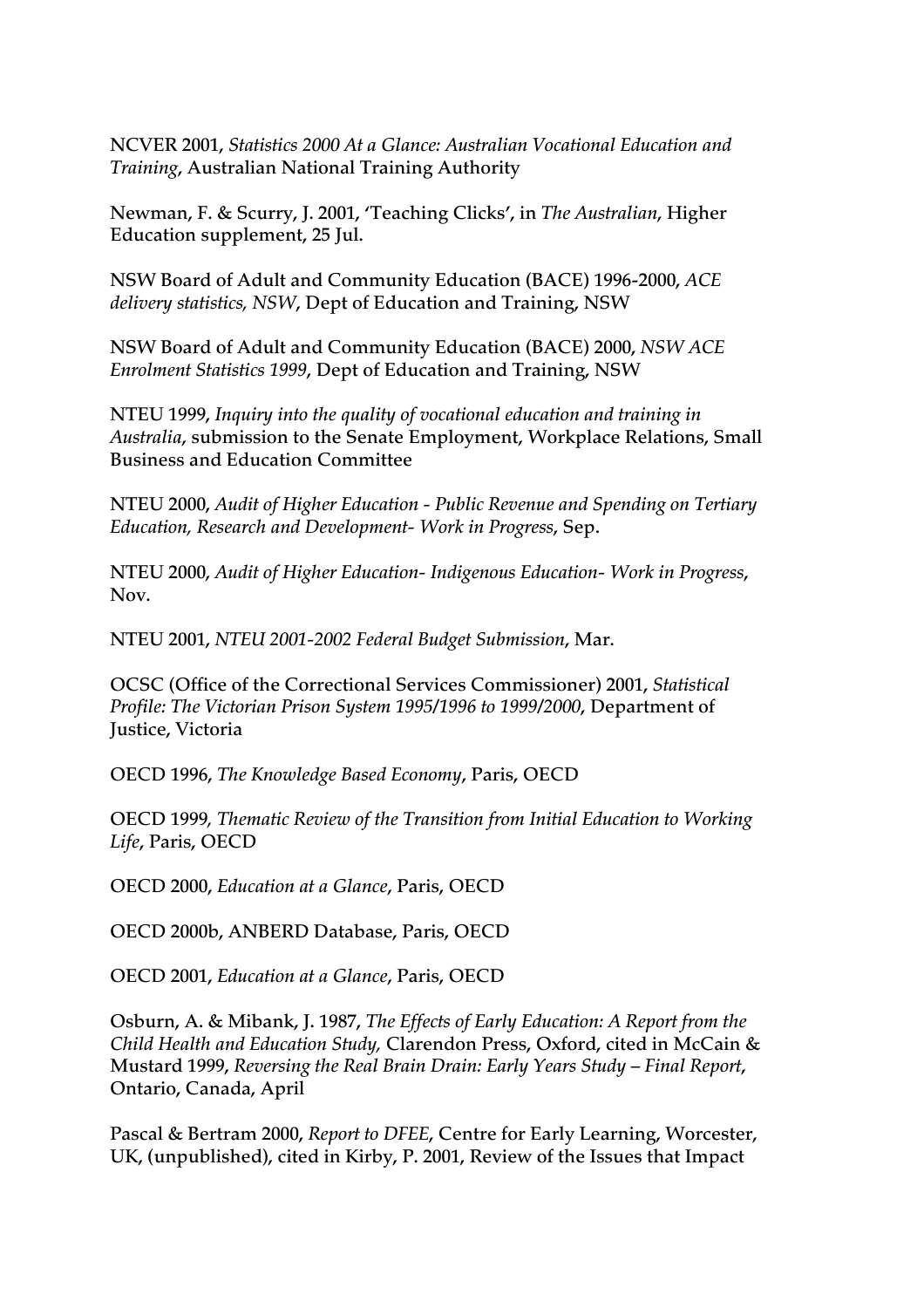**on the Delivery of Preschool Services to Children and their Families, Dept of Human Services, Victoria, June** 

**Polesel, J., Teese, R & O'Brien, K. 1999a,** *Two Years Out – The Class of 1997: A report on the 1999 destinations of the 1997 Vet in Schools cohort***, report prepared by the Educational Outcomes Research Unit, University of Melbourne, for the Department of Education, Employment and Training, Victoria, Nov.** 

**Polesel, J., Teese, R & O'Brien, K. 1999b,** *The 1998 Vet in schools Cohort: How do their Post-schooling Destinations Compare?***, report prepared by the Educational Outcomes Research Unit, University of Melbourne, for the Department of Education, Employment and Training, Victoria, December** 

**Preston, B. 2000,** *Teacher supply and demand to 2005: projections and context***, Australian Council of Deans of Education, Canberra** 

**Senate Employment, Education and Training References Committee 1996,**  *Childhood Matters: The Report on the Inquiry into Childhood Education***, Canberra, Australia** 

**Singapore Ministry of Education 2001, Minister's speech, 'Making an Ability Driven Education Happen', 15 Mar., and expenditure tables located at http://www1.moe.edu.sg/ (accessed 2 May 2001)** 

**Smith, A. 1999,** *Creating a future: Training, learning and the older person***, NCVER** 

**Smith, B. & Frankland, M. 2000, 'Marketisation and the new quality agenda: postgraduate coursework at the crossroads', in** *Australian Universities Review***, vol.43, no.2** 

**Stott Despoja, Natasha 2000, parliamentary speech, 11 Oct., at http://www.democrats.org.au/parliament (accessed 3 Apr. 2001)** 

**Swedish Ministry of Education and Science 2001,** *Research* **at http://www.utbildning.regeringen.se/ (accessed 20 Apr. 2001)** 

**Teo Chee Hean, 2001, speech at launch of the book, 'Architecture of Learning: New Singapore Schools', 31 Mar. 2001, at http://www1.moe.edu.sg/speeches/2001 (accessed 15 May 2001)** 

**U.S. Dept of Education 2001, 'Education Department Receives Largest Increase of any Domestic Cabinet Agency in President Bush's Budget Request', 9 Apr., at http://www.ed.gov/PressReleases/04-2001/04092001**

**Vic. Dept of Education, Employment and Training 2000,** *Public Education: The Next Generation,* **report of the Ministerial Working Party, DEET, Victoria**